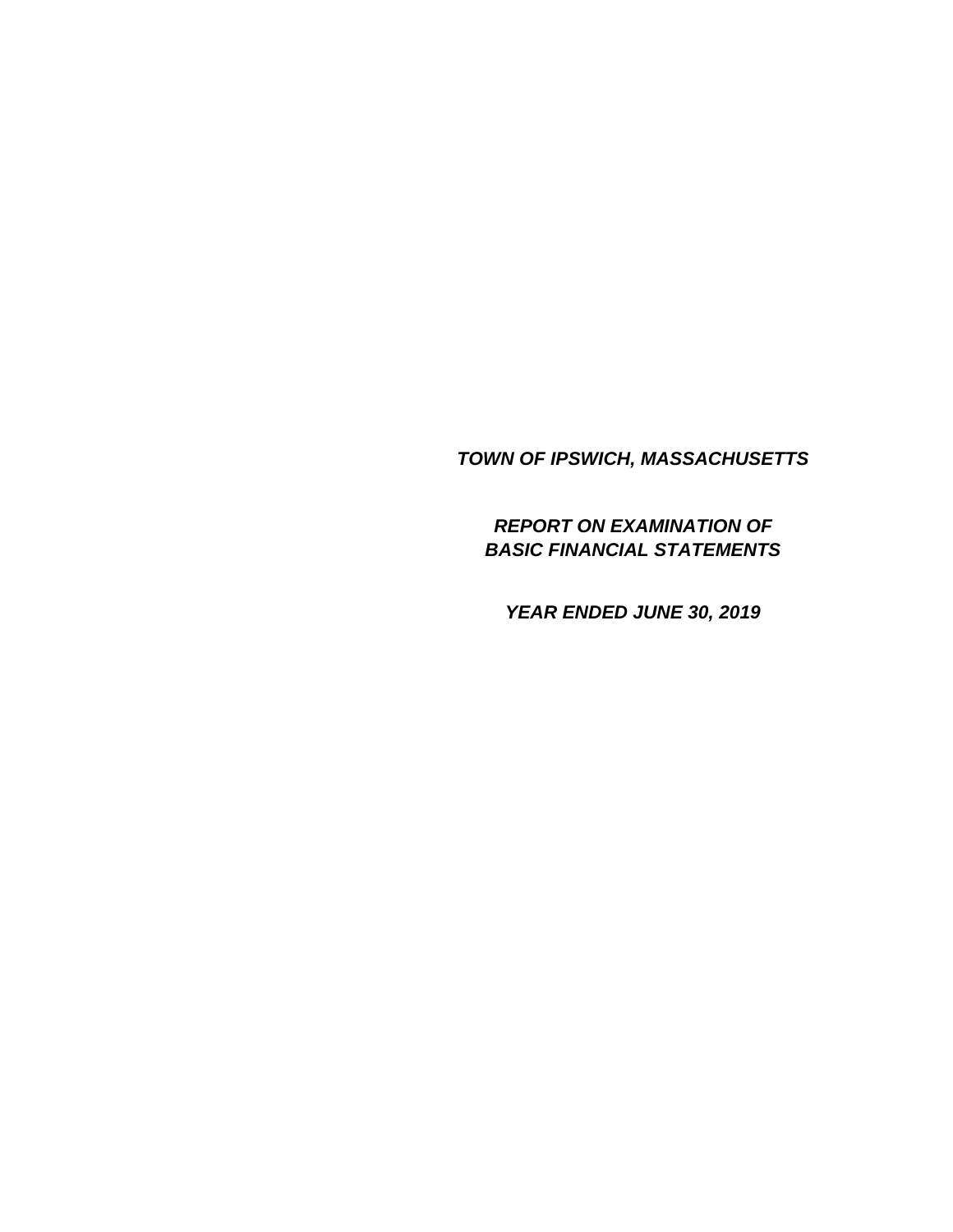# TOWN OF IPSWICH, MASSACHUSETTS

# REPORT ON EXAMINATION OF BASIC FINANCIAL STATEMENTS

# JUNE 30, 2019

# **TABLE OF CONTENTS**

| Reconciliation of the Governmental Funds Balance Sheet Total Fund Balances to the Statement of Net Position. 19 |  |
|-----------------------------------------------------------------------------------------------------------------|--|
| Governmental Funds - Statement of Revenues, Expenditures and Changes in Fund Balances  20                       |  |
| Reconciliation of the Statement of Revenues, Expenditures and Changes in Fund Balances of Governmental          |  |
|                                                                                                                 |  |
|                                                                                                                 |  |
|                                                                                                                 |  |
|                                                                                                                 |  |
|                                                                                                                 |  |
|                                                                                                                 |  |
|                                                                                                                 |  |
|                                                                                                                 |  |
|                                                                                                                 |  |
|                                                                                                                 |  |
| General Fund - Schedule of Revenues, Expenditures and Changes in Fund Balance - Budget and Actual 81            |  |
|                                                                                                                 |  |
|                                                                                                                 |  |
|                                                                                                                 |  |
|                                                                                                                 |  |
|                                                                                                                 |  |
| Schedule of Changes in the Town's Net Other Postemployment Benefit Liability and Related Ratios  87             |  |
|                                                                                                                 |  |
|                                                                                                                 |  |
|                                                                                                                 |  |
|                                                                                                                 |  |
|                                                                                                                 |  |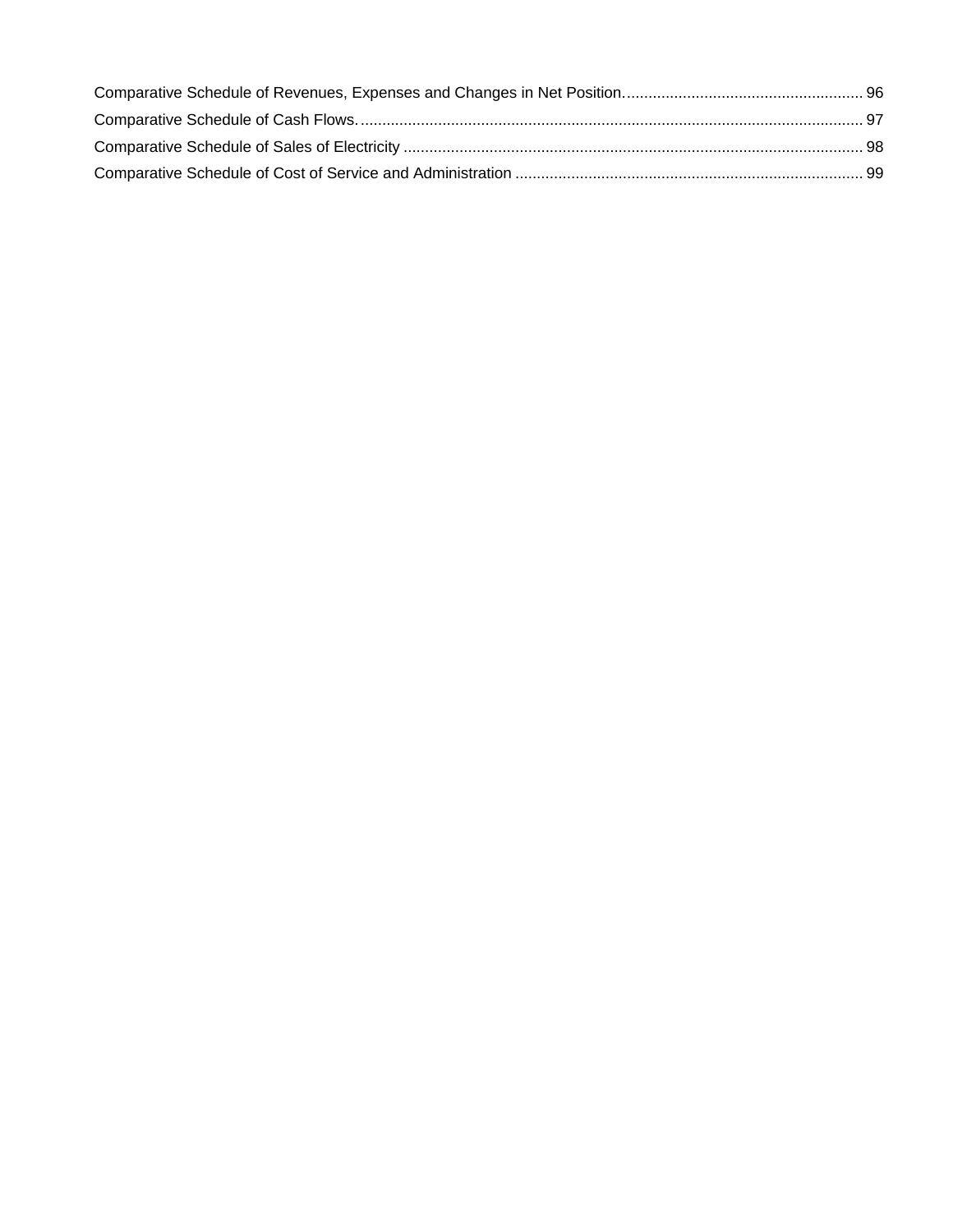# Powers & Sullivan, LLC

Certified Public Accountants



100 Quannapowitt Parkway Suite 101 Wakefield, MA 01880 T. 781-914-1700 F. 781-914-1701 www.powersandsullivan.com

#### **Independent Auditor's Report**

To the Honorable Select Board Town of Ipswich, Massachusetts

#### **Report on the Financial Statements**

We have audited the accompanying financial statements of the governmental activities, the business-type activities, each major fund, and the aggregate remaining fund information of the Town of Ipswich, Massachusetts, as of and for the year ended June 30, 2019, and the related notes to the financial statements, which collectively comprise the Town's basic financial statements as listed in the table of contents.

#### **Management's Responsibility for the Financial Statements**

Management is responsible for the preparation and fair presentation of these financial statements in accordance with accounting principles generally accepted in the United States of America; this includes the design, implementation, and maintenance of internal control relevant to the preparation and fair presentation of financial statements that are free from material misstatement, whether due to fraud or error.

#### **Auditor's Responsibility**

Our responsibility is to express opinions on these financial statements based on our audit. We conducted our audit in accordance with auditing standards generally accepted in the United States of America and the standards applicable to financial audits contained in *Government Auditing Standards*, issued by the Comptroller General of the United States. Those standards require that we plan and perform the audit to obtain reasonable assurance about whether the financial statements are free from material misstatement.

An audit involves performing procedures to obtain audit evidence about the amounts and disclosures in the financial statements. The procedures selected depend on the auditor's judgment, including the assessment of the risks of material misstatement of the financial statements, whether due to fraud or error. In making those risk assessments, the auditor considers internal control relevant to the entity's preparation and fair presentation of the financial statements in order to design audit procedures that are appropriate in the circumstances, but not for the purpose of expressing an opinion on the effectiveness of the entity's internal control. Accordingly, we express no such opinion. An audit also includes evaluating the appropriateness of accounting policies used and the reasonableness of significant accounting estimates made by management, as well as evaluating the overall presentation of the financial statements.

We believe that the audit evidence we have obtained is sufficient and appropriate to provide a basis for our audit opinions.

### **Opinions**

In our opinion, the financial statements referred to above present fairly, in all material respects, the respective financial position of the governmental activities, the business-type activities, each major fund, and the aggregate remaining fund information of the Town of Ipswich, Massachusetts, as of June 30, 2019, and the respective changes in financial position, and, where applicable, cash flows thereof for the year then ended in accordance with accounting principles generally accepted in the United States of America.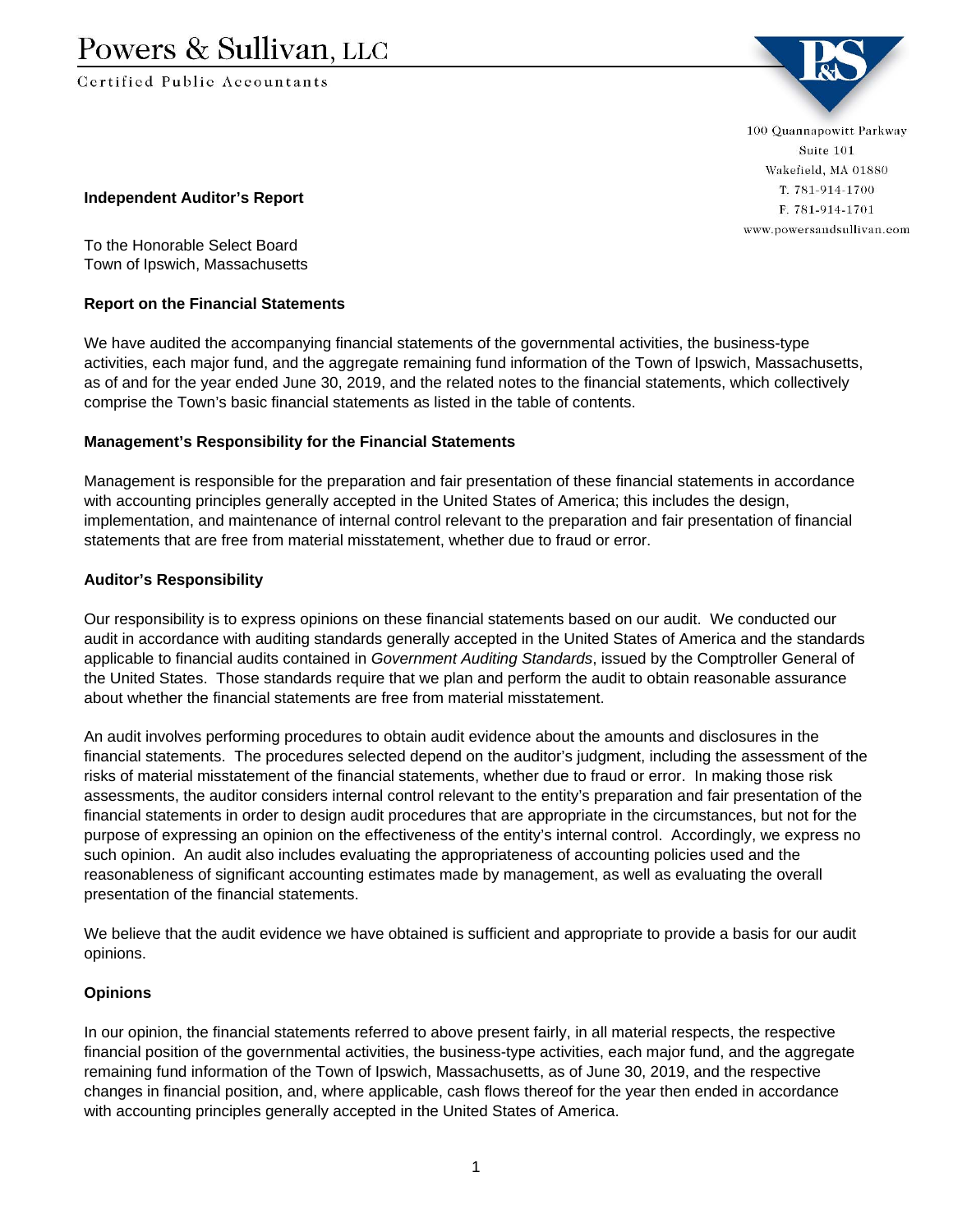#### **Other Matters**

#### *Required Supplementary Information*

Accounting principles generally accepted in the United States of America require that the management's discussion and analysis and required supplementary information, as listed in the table of contents, be presented to supplement the basic financial statements. Such information, although not a part of the basic financial statements, is required by the Governmental Accounting Standards Board, who considers it to be an essential part of financial reporting for placing the basic financial statements in an appropriate operational, economic, or historical context. We have applied certain limited procedures to the required supplementary information in accordance with auditing standards generally accepted in the United States of America, which consisted of inquiries of management about the methods of preparing the information and comparing the information for consistency with management's responses to our inquiries, the basic financial statements, and other knowledge we obtained during our audit of the basic financial statements. We do not express an opinion or provide any assurance on the information because the limited procedures do not provide us with sufficient evidence to express an opinion or provide any assurance.

#### *Other Information*

Our audit was conducted for the purpose of forming opinions on the financial statements that collectively comprise the Town of Ipswich, Massachusetts' basic financial statements. The municipal light enterprise fund schedules are presented for the purposes of additional analysis and are not a required part of the basic financial statements.

The municipal light enterprise fund schedules are the responsibility of management and were derived from and relate directly to the underlying accounting and other records used to prepare the basic financial statements. Such information has been subjected to the auditing procedures applied in the audit of the basic financial statements and certain additional procedures, including comparing and reconciling such information directly to the underlying accounting and other records used to prepare the basic financial statements or to the basic financial statements themselves, and other additional procedures in accordance with auditing standards generally accepted in the United States of America. In our opinion, the municipal light enterprise fund schedules are fairly stated in all material respects in relation to the basic financial statements as a whole.

#### **Other Reporting Required by** *Government Auditing Standards*

In accordance with *Government Auditing Standards*, we have also issued our report dated September 19, 2019 on our consideration of the Town of Ipswich, Massachusetts' internal control over financial reporting and on our tests of its compliance with certain provisions of laws, regulations, contracts, and grant agreements and other matters. The purpose of that report is solely to describe the scope of our testing of internal control over financial reporting and compliance and the results of that testing, and not to provide an opinion on the effectiveness of the Town of Ipswich, Massachusetts' internal control over financial reporting or on compliance. That report is an integral part of an audit performed in accordance with *Government Auditing Standards* in considering Town of Ipswich, Massachusetts' internal control over financial reporting and compliance.

Powers & Sullivan LLC

September 19, 2019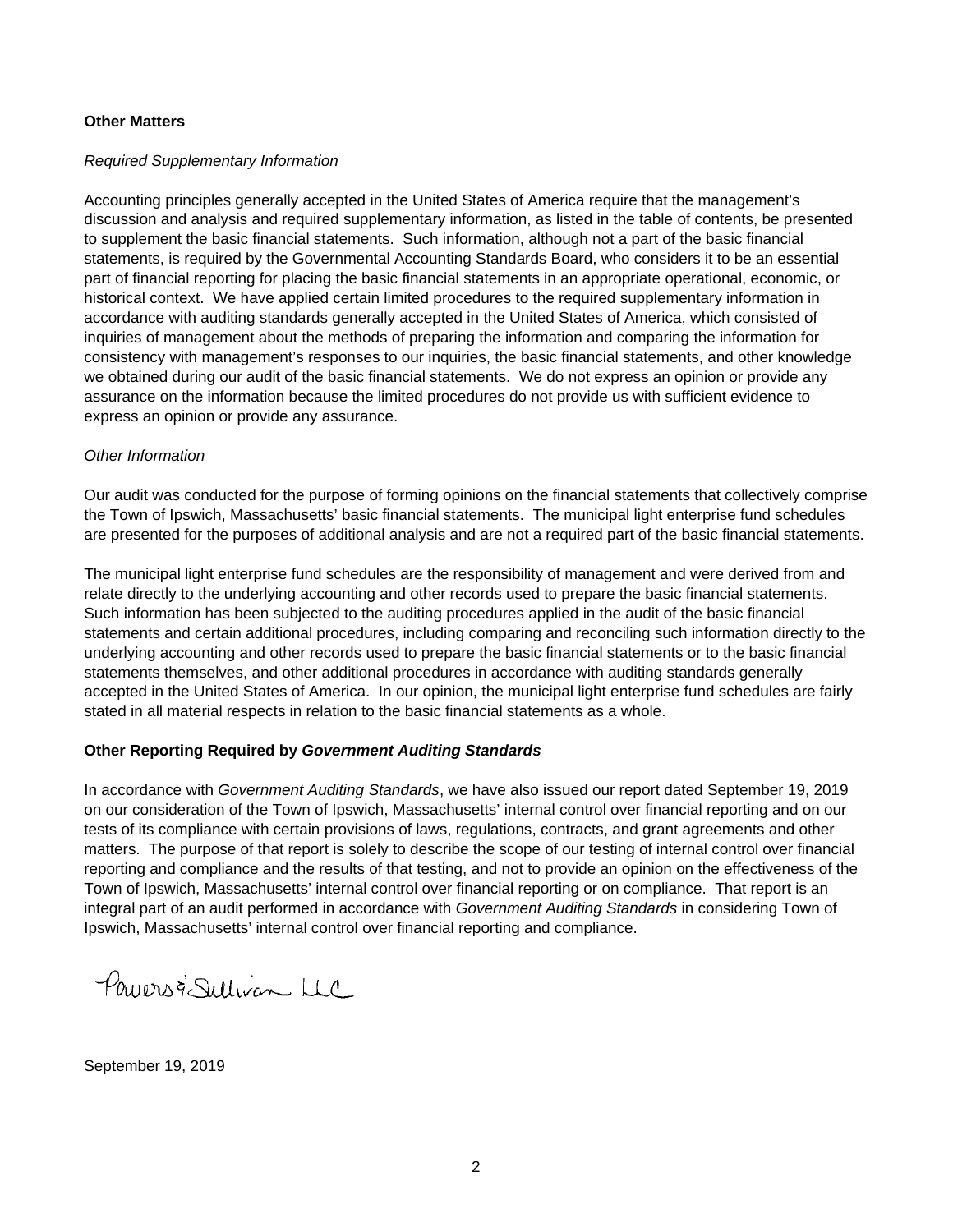# *Management's Discussion and Analysis*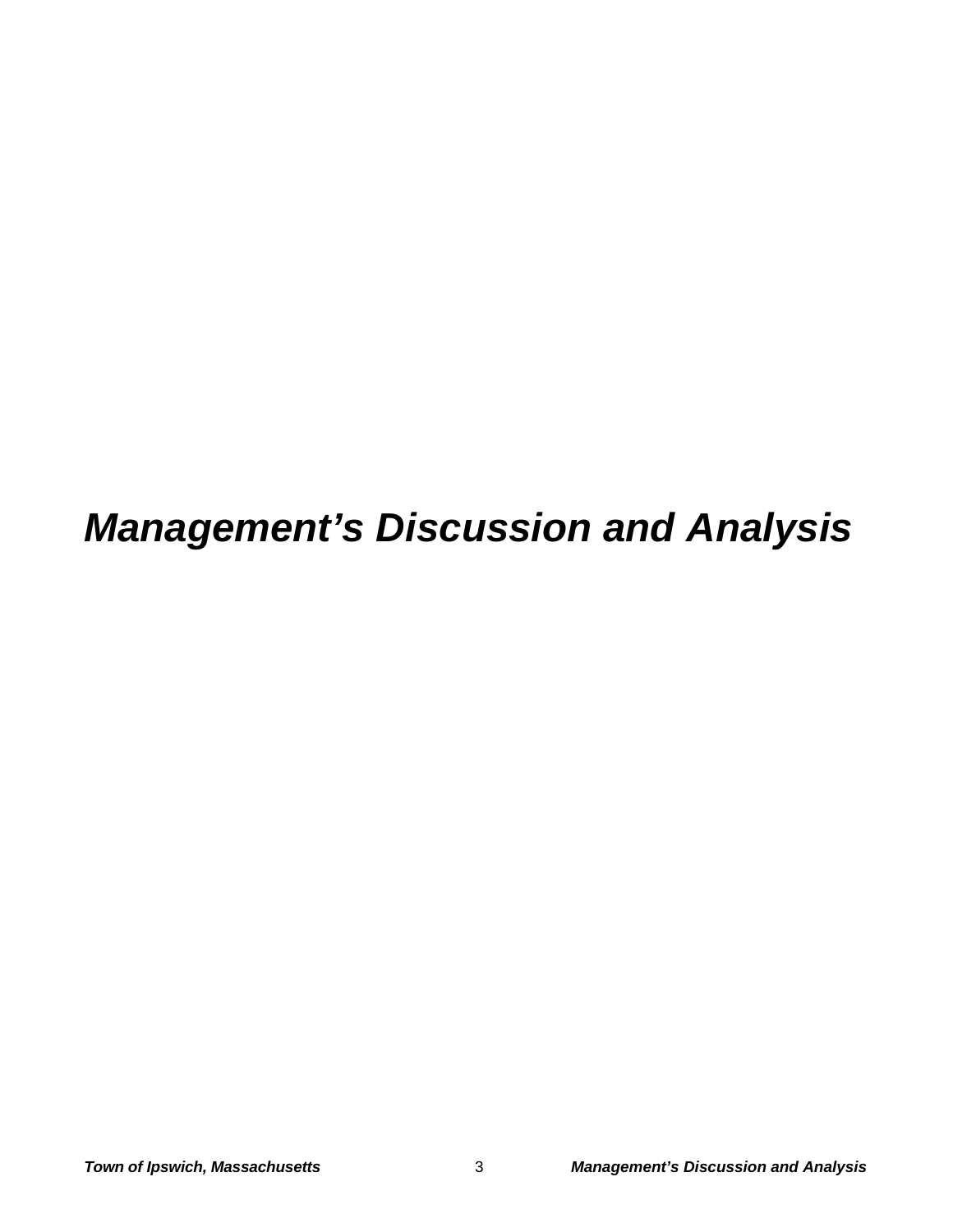# *Management's Discussion and Analysis*

As management of the Town of Ipswich, we offer readers of the Town of Ipswich's financial statements this narrative overview and analysis of the financial activities of the Town of Ipswich for the year ended June 30, 2019. The Town complies with financial reporting requirements issued by the Governmental Accounting Standards Board (GASB). Management's discussion and analysis are part of these requirements.

# **Financial Highlights**

- The assets and deferred outflows of resources of the Town exceeded its liabilities and deferred inflows of resources at the close of the most recent year by \$79.0 million (net position).
- As required by GASB Standards, the Town has recognized their total net pension liability of \$43.3 million along with deferred outflows related to pensions of \$4.5 million and deferred inflows related to pension of \$1.4 million on the statement of net position.
- Beginning balance in the governmental activities, business-type activities, and each applicable enterprise fund has been revised to reflect the updated measurement date of the net other postemployment benefit (OPEB) liability to the current year end. Beginning balance in the governmental activities and businesstype activities has been revised by (\$1.4 million) and \$191,000, respectively. The Town has recognized a total net OPEB liability of \$23.7 million along with deferred outflows related to OPEB of \$1.1 million and deferred inflows related to OPEB of \$44,000 on the statement of net position.
- The Town's total net position increased by \$4.0 million during 2019. Of this increase, \$2.2 million is related to governmental activities and \$1.9 million is related business-type activities.
- At the close of the current year, the Town's governmental funds reported an ending total fund balance of \$50.2 million, an increase of approximately \$2.5 million in comparison with the prior year. Approximately \$7.6 million represents unassigned fund balance of the general fund, while \$1.3 million is assigned for 2020 expenditures. The Feoffee's trust major fund reported a nonspendable balance of \$25.2 million and a restricted balance of \$6.5 million. Approximately \$9.5 million represents restricted fund balance in the nonmajor governmental funds, while the nonspendable portion totals approximately \$828,000 and unassigned fund balance has a deficit of \$719,000.
- At the end of the year, unassigned fund balance for the general fund totaled \$7.6 million or 13.8% of total general fund expenditures.
- The Town's total gross bonded debt decreased by \$5.2 million during the current year.

# *Overview of the Financial Statements*

This discussion and analysis are intended to serve as an introduction to the Town of Ipswich's basic financial statements. These basic financial statements comprise three components: 1) government-wide financial statements, 2) fund financial statements, and 3) notes to the financial statements. This report also contains other supplementary information in addition to the basic financial statements themselves.

**Government-wide financial statements.** The *government-wide financial statements* are designed to provide readers with a broad overview of finances, in a manner similar to private-sector business.

The *statement of net position* presents information on all assets, liabilities, and deferred inflows/outflows of resources, with the difference reported as *net position.* Over time, increases or decreases in net position may serve as a useful indicator of whether the financial position is improving or deteriorating.

The *statement of activities* presents information showing how the government's net position changed during the most recent year. All changes in net position are reported as soon as the underlying event giving rise to the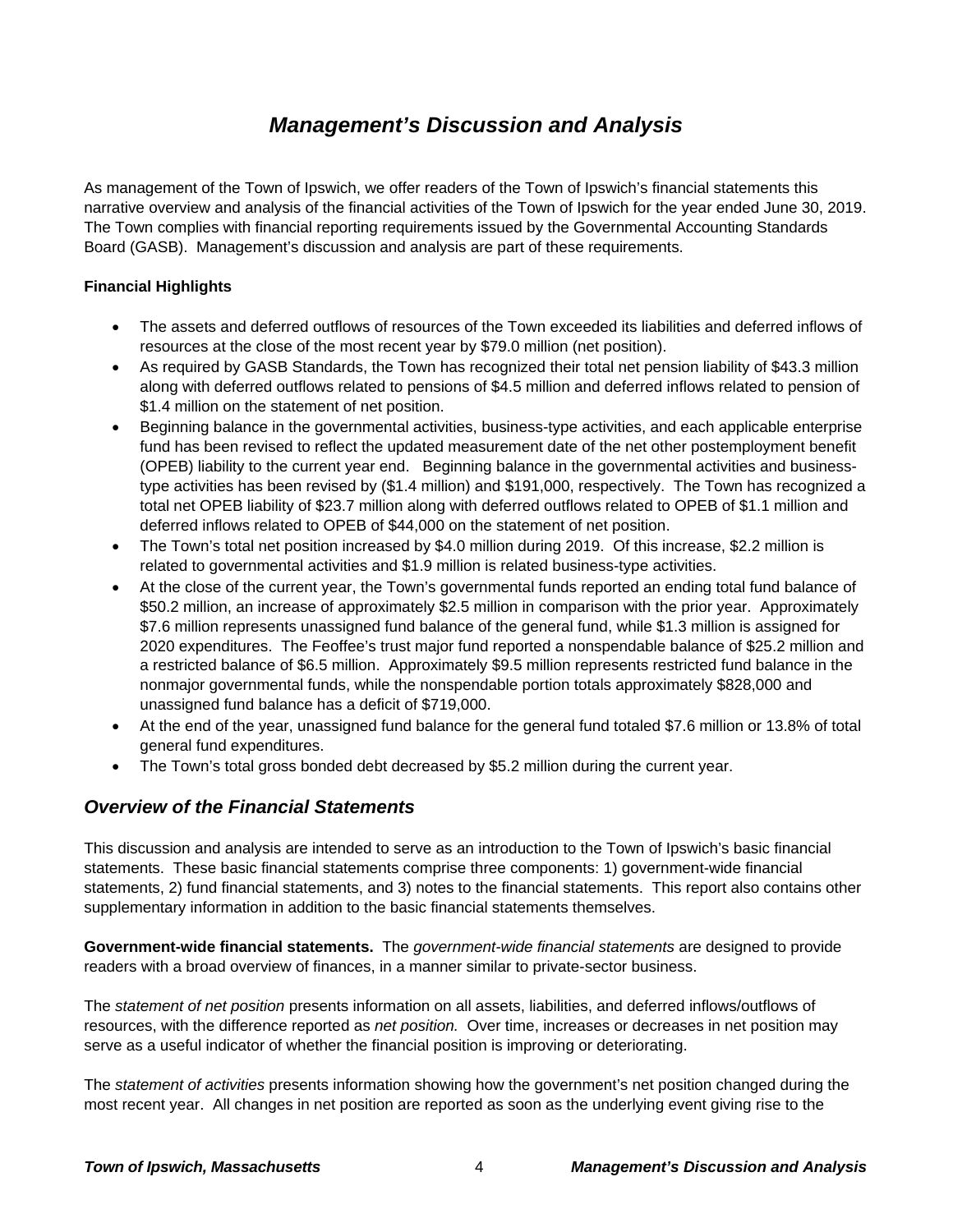change occurs, *regardless of the timing of related cash flows.* Thus, revenues and expenses are reported in this statement for some items that will only result in cash flows in future periods (e.g., uncollected taxes and earned but unused vacation leave).

Both of the government-wide financial statements distinguish functions that are principally supported by taxes and intergovernmental revenues (*governmental activities)* from other functions that are intended to recover all or a significant portion of their costs through user fees and charges (*business-type activities).* The governmental activities include general government, finance, public safety, education, Feoffee's Trust, public works, planning and development, code enforcement, community and cultural services, library, and interest. The business-type activities include water, wastewater, solid waste and recycling, and municipal light operations.

**Fund financial statements.** A fund is a grouping of related accounts that is used to maintain control over resources that have been segregated for specific activities or objectives. Fund accounting is used to ensure and demonstrate compliance with finance-related legal requirements. All of the funds can be divided into three categories: governmental funds, proprietary funds, and fiduciary funds.

*Governmental funds. Governmental funds* are used to account for essentially the same functions reported as *governmental activities* in the government-wide financial statements. However, unlike the government-wide financial statements, governmental fund statements focus on *near-term inflows of spendable resources,* as well as on *balances of spendable resources* available at the end of the year. Such information may be useful in evaluating a government's near-term financing requirements.

Because the focus of governmental funds is narrower than that of the government-wide financial statements, it is useful to compare the information presented for *governmental funds* with similar information presented for *governmental activities* in the government-wide financial statements. By doing so, readers may better understand the long-term impact of the government's near-term financing decisions. Both the governmental fund balance sheet and the governmental fund statement of revenues, expenditures, and changes in fund balances provide a reconciliation to facilitate this comparison between *governmental funds* and *governmental activities.*

The Town adopts an annual appropriated budget for its general fund. A budgetary comparison schedule has been provided for the general fund as required supplementary information following the notes to the basic financial statements to demonstrate compliance with this budget.

*Proprietary funds.* The Town maintains only one type of proprietary fund.

*Enterprise funds* are used to report the same functions presented as *business-type activities* in the governmentwide financial statements. The Town uses enterprise funds to account for its water, wastewater, solid waste and recycling, and municipal light operations, all of which are considered to be major funds.

*Fiduciary funds.* Fiduciary funds are used to account for resources held for the benefit of parties outside the government. Fiduciary funds are *not* reflected in the government-wide financial statements because the resources of those funds are *not* available to support the Town's own programs. The accounting used for fiduciary funds is much like that used for proprietary funds.

The other postemployment benefits fund is used to account for assets accumulated to provide funding for future other postemployment benefits (OPEB) liabilities. Private purpose trust funds and agency funds are reported and combined into a single, aggregate presentation in the fiduciary funds financial statements under the captions "private purpose trust funds" and "agency funds", respectively.

**Notes to the basic financial statements.** The notes provide additional information that is essential to a full understanding of the data provided in the government-wide and fund financial statements.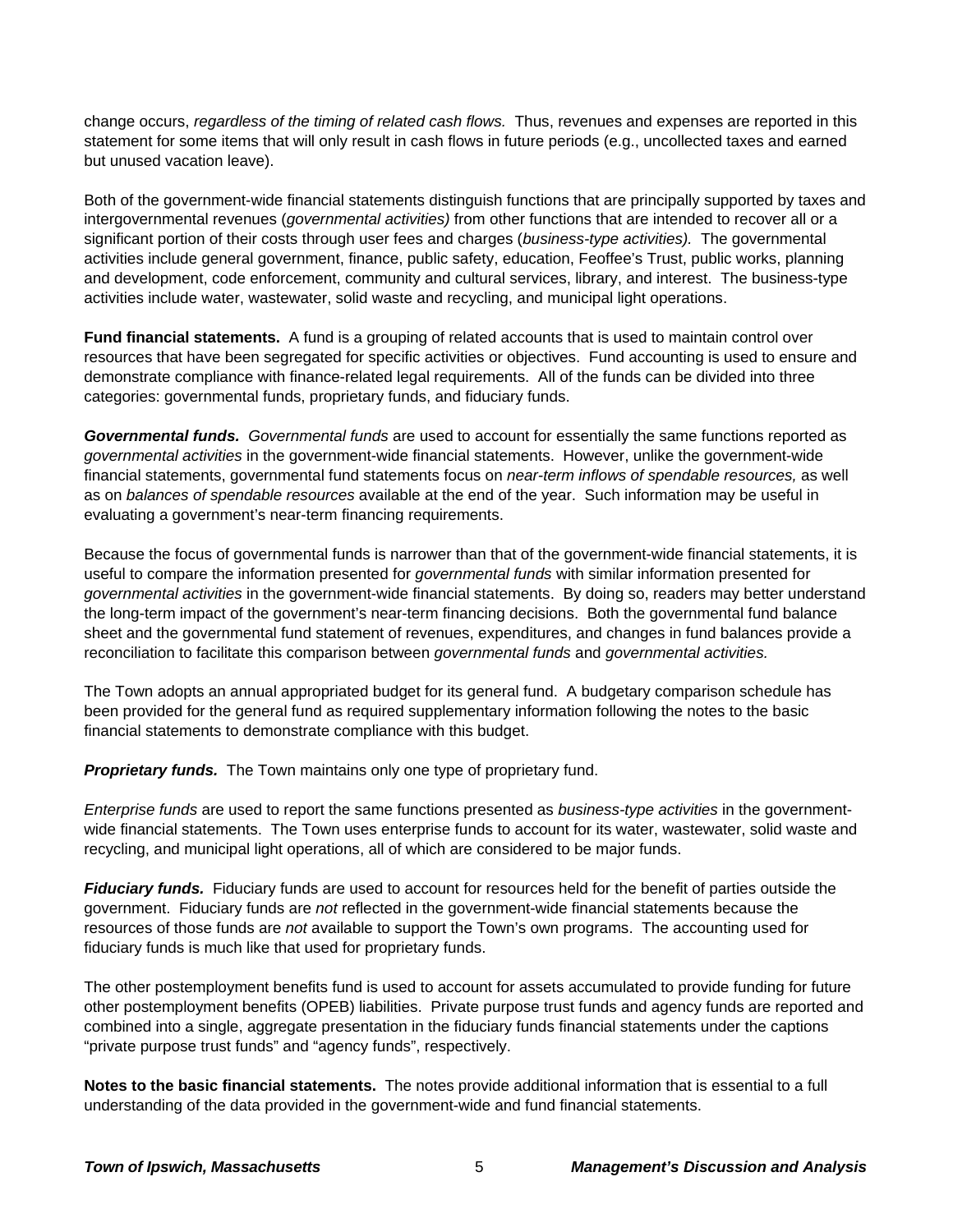# *Government-wide Financial Analysis*

#### *Governmental Activities:*

As noted earlier, net position may serve over time as a useful indicator of a government's financial position. Ipswich's assets and deferred outflows of resources exceeded liabilities and deferred inflows of resources for governmental activities by \$53.1 million at the close of 2019.

|                                                 |                |      | 2018         |
|-------------------------------------------------|----------------|------|--------------|
|                                                 | 2019           |      | (as revised) |
| Assets:                                         |                |      |              |
|                                                 | 55, 151, 878   | - \$ | 52,433,194   |
| Noncurrent assets (excluding capital)           | 1,182,885      |      | 1,821,260    |
| Capital assets, non depreciable                 | 20,488,811     |      | 22,208,213   |
| Capital assets, net of accumulated depreciation | 48,696,618     |      | 48,642,154   |
|                                                 | 125,520,192    |      | 125,104,821  |
| Deferred outflows of resources                  | 4,776,228      |      | 4,120,284    |
| Liabilities:                                    |                |      |              |
| Current liabilities (excluding debt)            | 2,757,887      |      | 2,895,753    |
| Noncurrent liabilities (excluding debt)         | 59,890,233     |      | 55,304,206   |
|                                                 | 4,958,332      |      | 4,972,732    |
|                                                 | 8,325,465      |      | 12,043,330   |
|                                                 | 75,931,917     |      | 75,216,021   |
|                                                 | 1,224,200      |      | 3,020,181    |
| Net position:                                   |                |      |              |
| Net investment in capital assets                | 56,026,262     |      | 54,618,193   |
|                                                 | 37,572,041     |      | 36,427,331   |
|                                                 | (40, 458, 000) |      | (40,056,621) |
| \$.                                             | 53,140,303     | \$.  | 50,988,903   |

Net position of \$56.0 million reflects its investment in capital assets (e.g., land, buildings, machinery, and equipment); less any related debt used to acquire those assets that are still outstanding. The Town uses these capital assets to provide services to citizens; consequently, these assets are *not* available for future spending. Although the investment in its capital assets is reported net of its related debt, it should be noted that the resources needed to repay this debt must be provided from other sources, since the capital assets themselves cannot be used to liquidate these liabilities.

An additional portion of the net position, \$37.6 million represents resources that are subject to external restrictions on how they may be used. The remaining balance of *unrestricted net position* may be used to meet the government's ongoing obligations to citizens and creditors, this portion of net position had a year-end deficit balance of \$40.5 million.

The governmental activities net position increased by \$2.2 million in 2019. Key contributing factors to this increase included a \$1.2 million net increase in the Feoffee's Trust Fund, \$693,000 in positive budgetary results in the general fund, a \$685,000 in capital grants; \$1.3 million in funds raised to acquire capital assets; offset by increases in the Town's net pension liability net of deferred outflows/inflows of \$1.4 million and net OPEB liability net of deferred outflows/inflows of \$1.1 million.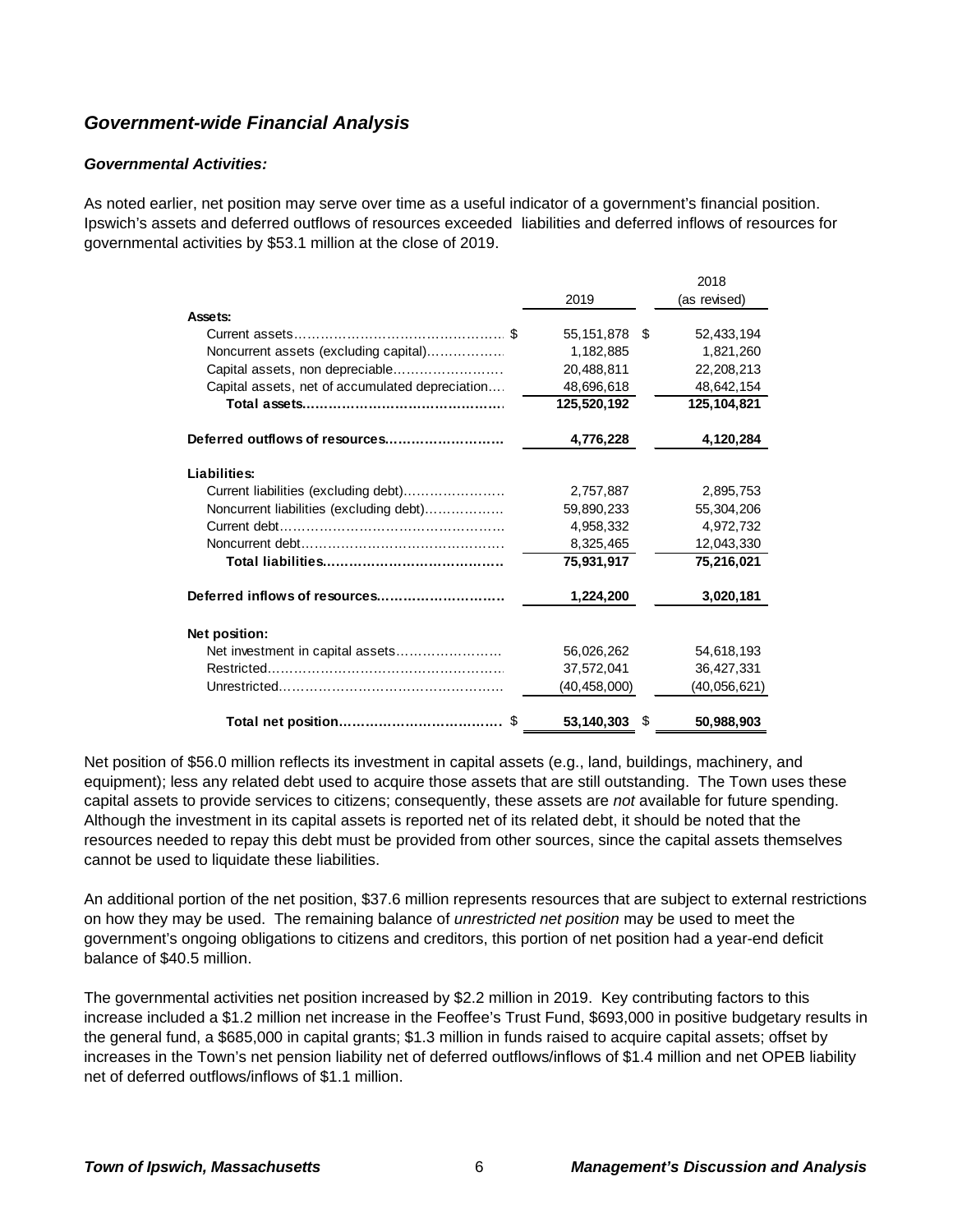During 2019, the Town pre-funded future OPEB liabilities totaling approximately \$386,000 by contributing funds to the Other Postemployment Benefit Fund in excess of the pay-as-you-go required contribution. These funds are reported within the Fiduciary Funds financial statements. As of June 30, 2019, the balance of this fund totaled \$5.1 million.

|                                              |               | 2018            |
|----------------------------------------------|---------------|-----------------|
|                                              | 2019          | (as revised)    |
| <b>Program Revenues:</b>                     |               |                 |
|                                              | 4,518,079     | 3,692,517<br>\$ |
| Operating grants and contributions           | 12,013,911    | 13,002,636      |
|                                              | 684,969       | 28,644          |
| <b>General Revenues:</b>                     |               |                 |
| Real estate and personal property taxes,     |               |                 |
|                                              | 41,407,803    | 39,702,323      |
|                                              | 161,196       | 187,500         |
| Motor vehicle and other excise taxes         | 2,245,171     | 2,285,283       |
|                                              | 43,482        | 38,372          |
|                                              | 256,458       | 254,216         |
|                                              | 167,727       | 157,704         |
|                                              | 493,422       | 651,529         |
| Grants and contributions not restricted to   |               |                 |
|                                              | 1,388,016     | 2,048,485       |
|                                              | 2,462,833     | 3,261,266       |
|                                              |               | 20,000          |
|                                              | 59,672        | 13,586          |
|                                              | 65,902,739    | 65,344,061      |
|                                              |               |                 |
| Expenses:                                    |               |                 |
|                                              | 1,324,654     | 1,403,646       |
|                                              | 1,616,413     | 1,492,309       |
|                                              | 8,149,217     | 7,295,387       |
|                                              | 42,822,494    | 41,465,521      |
|                                              | 190,157       | 181,892         |
|                                              | 5,046,412     | 5,544,181       |
|                                              | 616,399       | 550,292         |
|                                              | 697,308       | 668,138         |
| Community and cultural services              | 781,204       | 869,833         |
|                                              | 1,087,859     | 984,309         |
|                                              | 511,799       | 198,093         |
|                                              | 62,843,916    | 60,653,601      |
| Excess (Deficiency) before transfers         | 3,058,823     | 4,690,460       |
|                                              | (907, 423)    | 9,073           |
|                                              | 2,151,400     | 4,699,533       |
| Net position, beginning of year (as revised) | 50,988,903    | 46,289,370      |
|                                              | 53,140,303 \$ | 50,988,903      |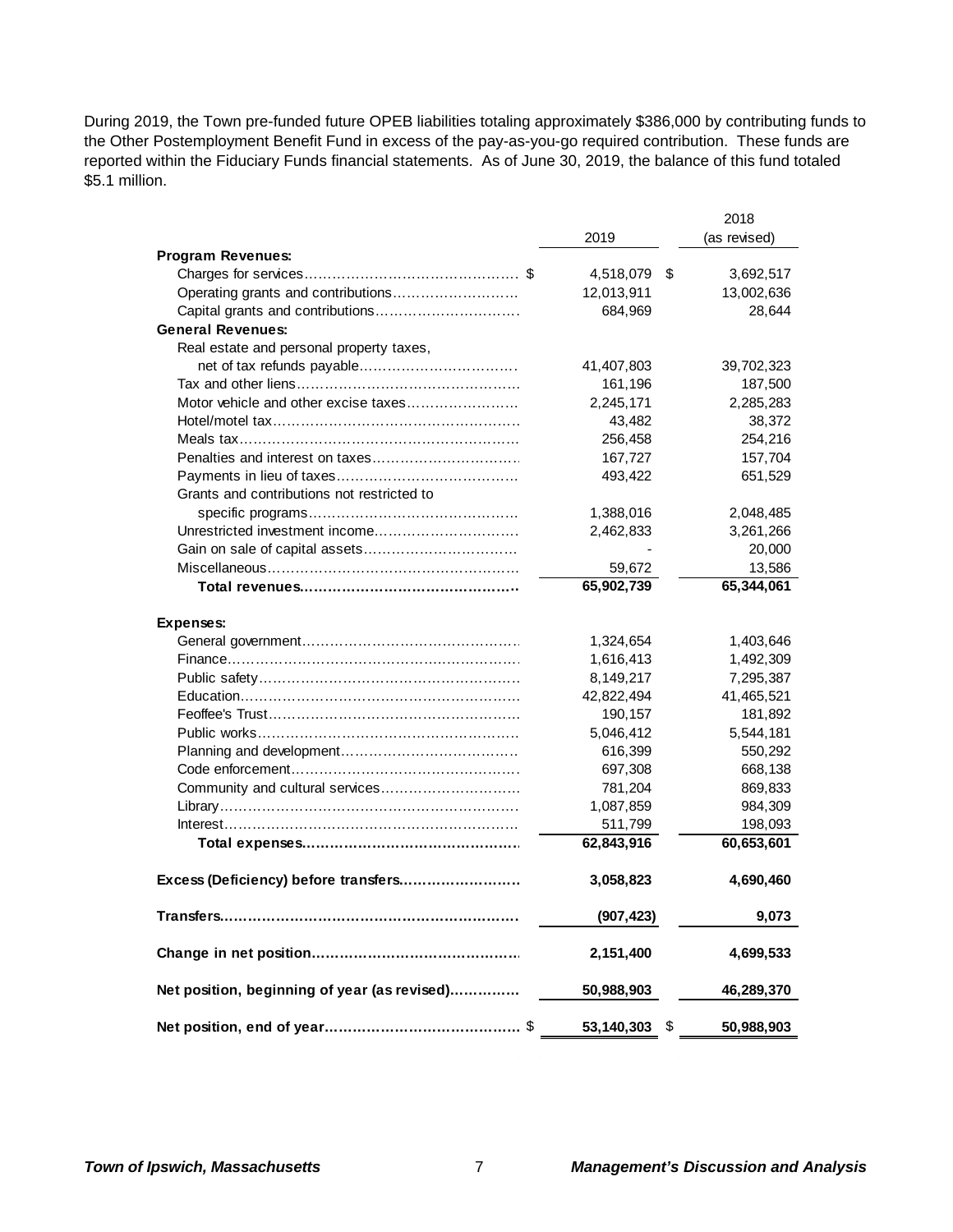Beginning net position of governmental activities has been revised to reflect the updated measurement date of the net OPEB liability to the current year end. Accordingly, the beginning net position was updated to bring the measurement date from June 30, 2017, to June 30, 2018. Previously reported net position in the governmental activities of \$52.4 million has been revised to \$51.0 million.

The new Feoffee's Trust fund operates under a court order, which stipulates that the Trust shall be a public body and an agency of the Town of Ipswich or its subdivisions. The new Feoffees are the trustees and hold title to and manage all of the assets of the trust, which are required to be managed in accordance with a court order and trust administration order. The Ipswich Public Schools are the beneficiaries of the trust. Accordingly, the Town has recorded the Trust as a major governmental fund in the basic financial statements. In 2019, the operations of the Trust included \$2.0 million in investment income. As most of the initial mortgages and loans have been paid down and the initial proceeds of the Trust have been invested, the Trust's activity has shifted to consist mainly of the changes in the value of the investments and the Trust's annual payments to the Ipswich Public Schools. The Trust payment made to the Town during fiscal year 2019, totaled \$679,000.

#### *Business-type Activities*

For the Town's business-type activities, assets and deferred outflows of resources exceeded liabilities and deferred inflows of resources by \$25.8 million at the close of 2019.

|                                                 |              |    | 2010          |
|-------------------------------------------------|--------------|----|---------------|
|                                                 | 2019         |    | (as revised)  |
| <b>Assets:</b>                                  |              |    |               |
|                                                 | 9,597,609    | \$ | 8,847,456     |
| Noncurrent assets (excluding capital)           | 1,826,151    |    | 1,217,863     |
| Capital assets, non depreciable                 | 2,660,385    |    | 2,379,012     |
| Capital assets, net of accumulated depreciation | 40,141,678   |    | 39,678,055    |
|                                                 | 54,225,823   |    | 52,122,386    |
| Deferred outflows of resources                  | 871,870      |    | 905,594       |
| Liabilities:                                    |              |    |               |
| Current liabilities (excluding debt)            | 4,479,345    |    | 4,008,166     |
| Noncurrent liabilities (excluding debt)         | 2,861,120    |    | 1,360,222     |
|                                                 | 8,228,590    |    | 8,239,313     |
|                                                 | 13,456,220   |    | 14,817,340    |
|                                                 | 29,025,275   |    | 28,425,041    |
|                                                 | 248,982      |    | 661,047       |
| Net position:                                   |              |    |               |
| Net investment in capital assets                | 27, 177, 188 |    | 25,854,902    |
|                                                 | 1,446,235    |    | 1,192,654     |
|                                                 | (2,799,987)  |    | (3, 105, 664) |
| \$                                              | 25,823,436   | S  | 23,941,892    |

Business-type net position of \$27.2 million represents investments in capital assets, net of any related debt. Net position of \$1.4 million is restricted for the Light Department's Rate Stabilization and Capital Depreciation funds. The remaining balance of *unrestricted net position* had a year-end combined deficit balance of \$2.8 million. The Water fund reported a deficit unrestricted net position of \$604,000, the Wastewater fund reported unrestricted net

 $2010$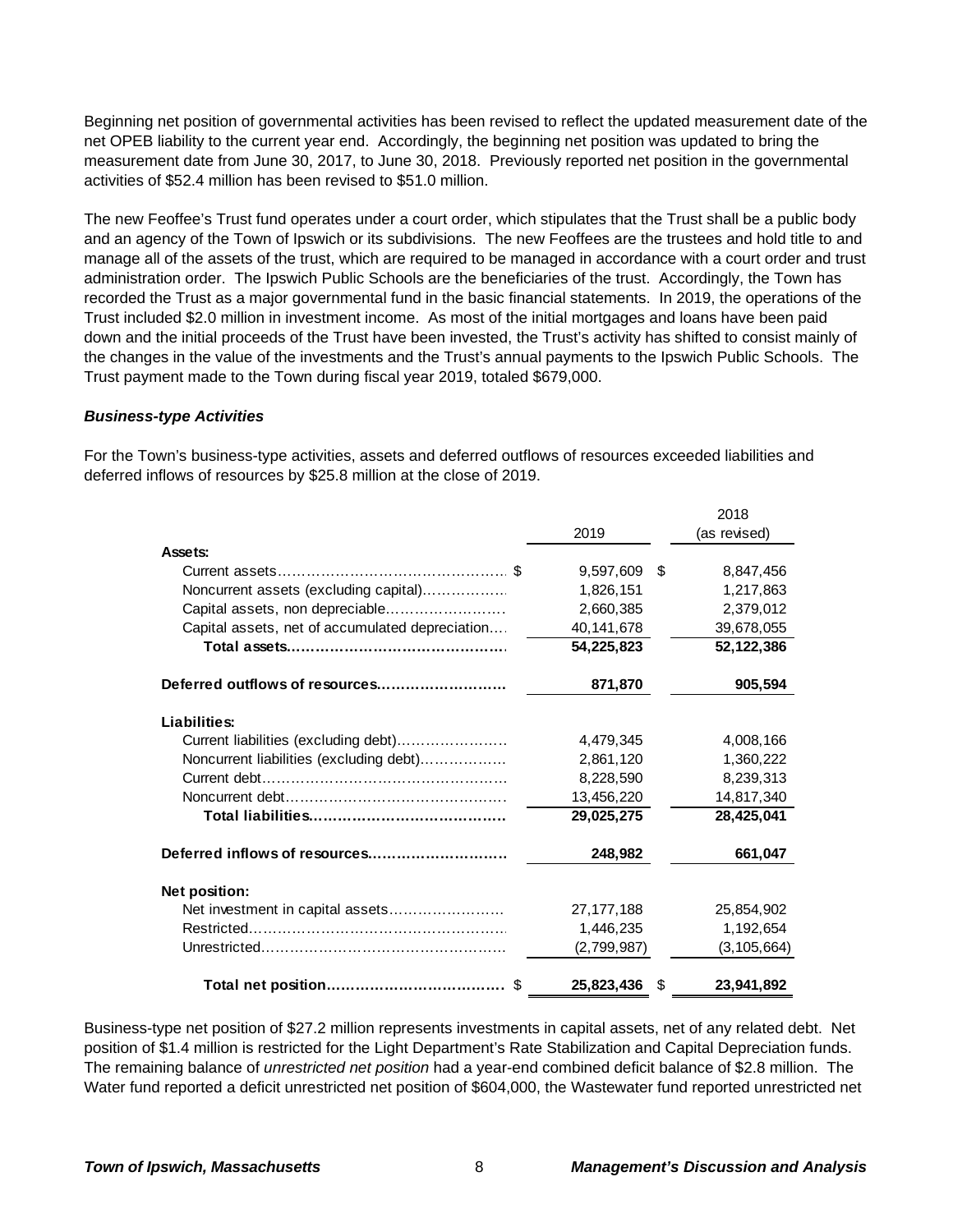position of \$419,000, the Solid waste and recycling fund reported unrestricted net position of \$40,000 and the Municipal Light Department reported a deficit unrestricted net position of \$2.7 million.

Cumulatively, net position of the business-type activities increased by \$1.9 million. The overall small change in net position of the business-type activities is representative of the Town's system to recover 100% of the cost of providing these services through the rate setting process. For the Water enterprise, the net position increased by \$708,000. For the Wastewater enterprise, the net position increased by \$263,000. For the Solid waste and recycling enterprise, the net position increased \$5,600. For the Municipal Light Department, the net position increased by \$905,000. The negative unrestricted net position is the result of reporting each fund's pension and OPEB liabilities.

|                                              |               |      | 2018         |
|----------------------------------------------|---------------|------|--------------|
|                                              | 2019          |      | (as revised) |
| <b>Program Revenues:</b>                     |               |      |              |
|                                              | 23, 154, 539  | - \$ | 23,021,139   |
|                                              | 87,193        |      | 441,604      |
|                                              | 717,434       |      | 38,968       |
|                                              | 23,959,166    |      | 23,501,711   |
| Expenses:                                    |               |      |              |
|                                              | 3,320,192     |      | 3,140,331    |
|                                              | 2.233.365     |      | 2,158,284    |
|                                              | 994,885       |      | 41,307       |
|                                              | 16,436,603    |      | 17,232,215   |
|                                              | 22,985,045    |      | 22,572,137   |
|                                              | 974,121       |      | 929,574      |
|                                              | 907,423       |      | (9,073)      |
|                                              | 1,881,544     |      | 920,501      |
| Net position, beginning of year (as revised) | 23,941,892    |      | 23,021,391   |
|                                              | 25,823,436 \$ |      | 23,941,892   |

Beginning net position of business-type activities and the respective enterprise funds has been revised to reflect the updated measurement date of the net OPEB liability to the current year end. Accordingly, the beginning net position was updated to bring the measurement date from June 30, 2017, to June 30, 2018. Previously reported net position in the business-type activities of \$23.8 million has been revised to \$23.9 million. Beginning net position was revised to include a decrease of \$89,000 and \$4,700 in the Town's water enterprise and wastewater enterprise funds, respectively, offset by an increase of \$286,000 in the Town's municipal light enterprise fund.

# *Financial Analysis of the Government's Funds*

As noted earlier, the Town uses fund accounting to ensure and demonstrate compliance with finance-related legal requirements.

*Governmental funds*. The focus of the Town's governmental funds is to provide information on near-term inflows, outflows, and balances of spendable resources. Such information is useful in assessing the Town's financing requirements. In particular, unassigned fund balance may serve as a useful measure of a government's net resources available for spending at the end of the year.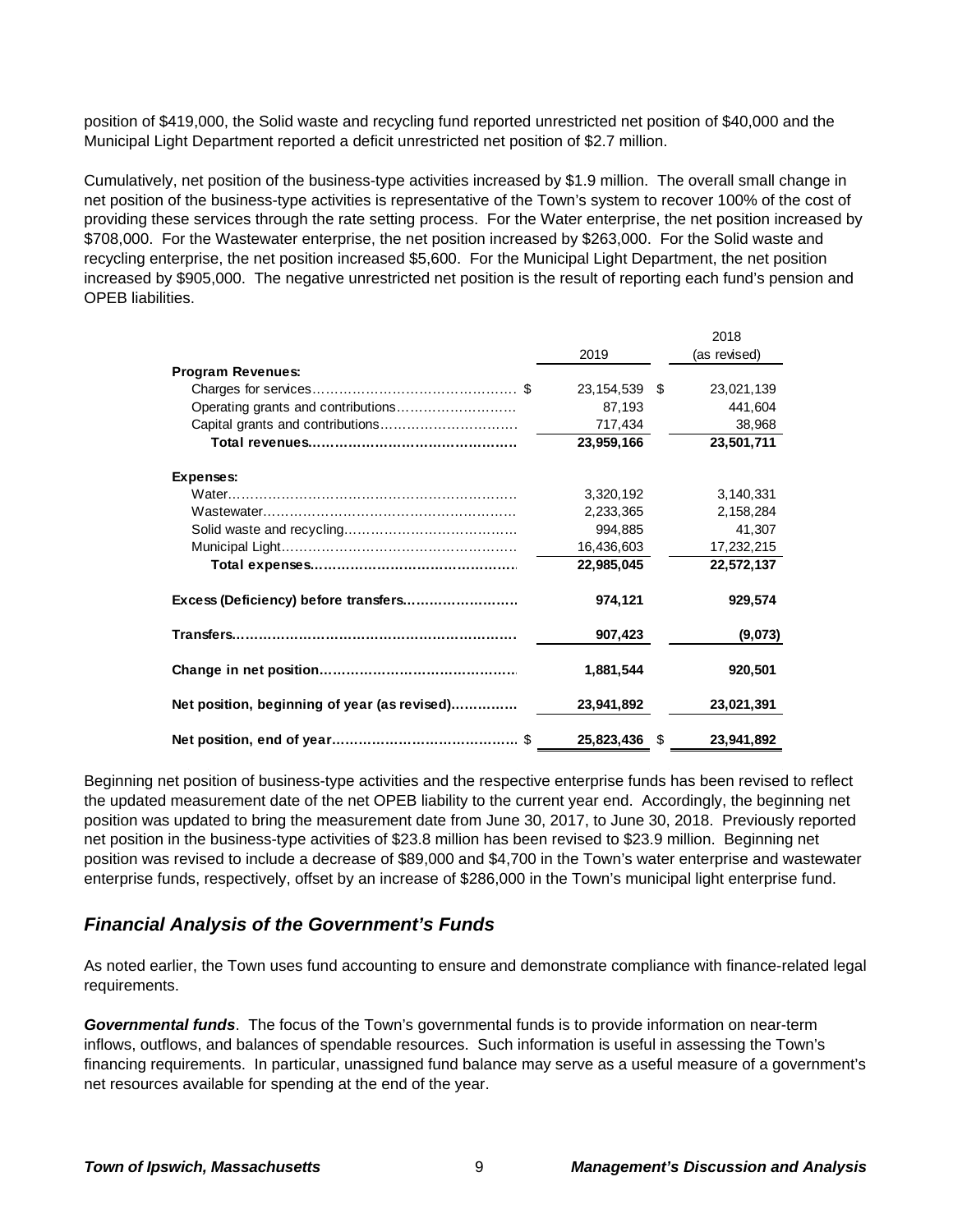As of the end of the current year, governmental funds reported combined ending fund balances of \$50.2 million, an increase of \$2.5 million from the prior year.

The general fund is the Town's chief operating fund. At the end of the current year, unassigned fund balance of the general fund totaled \$7.6 million and \$1.3 million was assigned for encumbrances and for free cash voted for the 2020 budget. The total general fund balance of \$8.9 million has increased by \$1.1 million during 2019. As a measure of the general fund's liquidity, it may be useful to compare both unassigned fund balance and total fund balance to total fund expenditures. Unassigned fund balance represents 13.8% of total general fund expenditures, while total fund balance represents 16.0% of that same amount.

The Feoffee's Trust major fund is used to account for funds held by the Feoffee's of the Grammar School in the Town of Ipswich Trust which was established pursuant to a court order which dissolved the prior Feoffee's Trust and created a new trust to hold title to and manage assets acquired through the bequest from William Paine to benefit the Ipswich Public Schools. The new trust was created in 2013 and received the proceeds from the sale of 167 parcels of land in a land area known as Little Neck. The Courts stipulated the terms of the sale, and the funds received are invested by and managed by a group of trustees known as the Feoffees. The Trust's revenues totaled \$2.0 million, which mainly represents interest earned on the outstanding mortgages and investment income; expenditures totaled \$190,000; transfers to the Town totaled \$679,000. The ending trust balance totaled \$31.8 million at June 30, 2019.

There was a \$246,000 increase in nonmajor governmental funds, which reported \$5.6 million in revenues, \$7.2 million in expenditures, and \$1.9 million in net other financing sources (uses) including \$2.8 million in transfers in, which includes the \$679,000 from the Feoffee's trust, and \$985,000 in transfers out.

# *General Fund Budgetary Highlights*

The increase of \$1.4 million between the original budget and the final amended budget consists mainly of \$1.2 million appropriated from available funds (free cash) voted for stabilization, capital projects and the OPEB trust fund. The original available general fund budget consisted of \$52.5 million in new appropriations and \$720,000 in amounts carried forward from the 2018 budget.

The final budget was balanced through the use of \$1.2 million in free cash and the release of \$200,000 of overlay (reserve for abatements). Total revenues came in over budget by approximately \$984,000, mostly from higher than budgeted excise taxes, investment income, and departmental income; actual expenditures were under budget by \$816,000. The net result was an increase in the general fund balance of \$693,000 on a budgetary basis.

# *Capital Asset and Debt Administration*

During the current year, the Town acquired \$3.7 million in governmental activities capital assets consisting mainly of \$232,000 for buildings and improvements \$1.2 million expended for machinery, equipment and vehicles, and \$2.3 million in infrastructure. Business-type activities expended \$3.1 million for capital assets. Of this amount, the water enterprise fund expended \$2.0 million for infrastructure and construction in progress; the wastewater enterprise fund expended \$373,000 for infrastructure and buildings and improvements; and the municipal light department expended \$806,000 for production plant, transmission plant, distribution plant and general plant upgrades.

The Town's governmental funds had total bonded debt outstanding of \$12.0 million at the end of the current year. Of this amount, \$4.8 million is related to school projects, \$4.1 million relates to land purchases, \$2.5 million related to roadway projects, \$205,000 relates to the purchase of equipment, and \$376,000 relates to other capital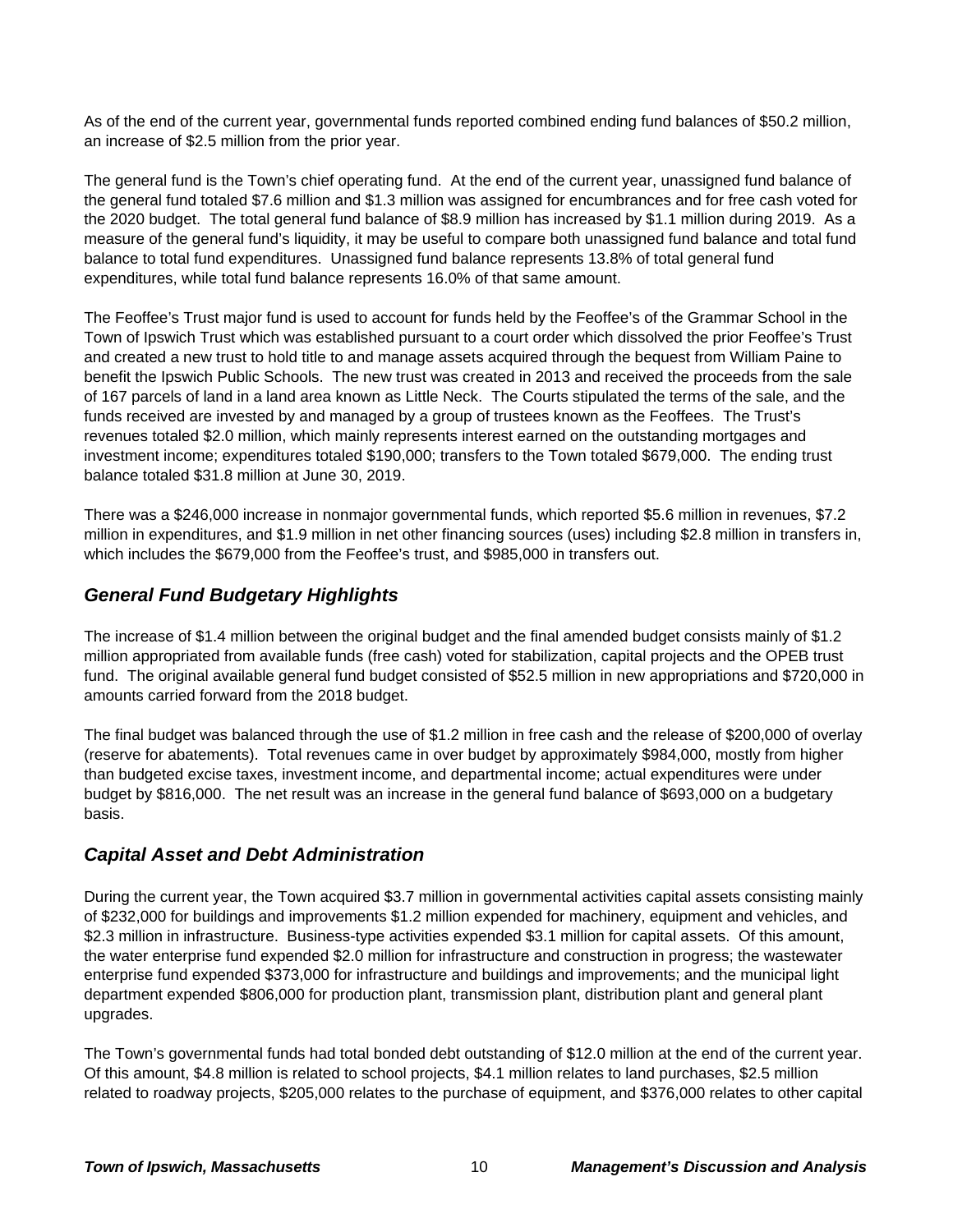projects. The enterprise funds had \$14.8 million of debt outstanding at the end of the current year. Of this amount, \$4.9 million related to water, \$5.5 million related to wastewater, and \$4.4 million related to electric light projects. The enterprise funds redeemed a total of \$1.6 million in long-term bonds.

Governmental activities issued \$597,000 in new short-term debt during the year to finance ongoing projects in anticipation of permanent financing. Projects financed with short-term debt include bridges, riverwalk, and a school feasibility study. The governmental activities also has an outstanding interim loan with the Massachusetts Clean Water Trust (MCWT) totaling \$643,000, which is considered temporary borrowing until the long-term debt is issued by MCWT. The water enterprise fund issued \$1.5 million in new short-term debt during the year to finance a water distribution system improvements and construction program.

Please refer to the notes to the basic financial statements for further discussion of the capital asset and debt activity.

# *Economic Factors and Next Year's Budgets and Rates*

The May 2019 Annual Town Meeting approved the Town's Operating Budget for 2020 in the amount of \$26,401,824 which included \$19,668,321 for the Municipal Operating budget which includes \$102,052 for the Waterways Improvement Fund for the Harbormaster's budget. The budget was grouped into six functional categories: General Government (\$1,761,548), Planning & Community Development (\$570,664), Public Safety (\$5,372,544), Public Works (\$4,687,133), Community & Cultural Services (\$1,526,072) and Benefits & Other (\$5,750,361).

Also included in this omnibus budget was \$3,914,948 for the Water Department, \$2,728,655 for the Wastewater Department and \$89,900 for Solid Waste and Recycling Operations. The Water budget will be offset in part by a water surplus of \$116,842 and the Wastewater budget will be offset in part by a wastewater surplus of \$294,583. The balance of Water, Wastewater and Solid Waste and Recycling budget appropriations will be met by revenues of each department during 2020.

Town Meeting approved the School's Operating Budget for \$33,575,401 for 2020 which includes \$2,534,700 for the High School/Middle School Capital Project debt service. A \$2,900,000 School Operating Override was approved in May 2015 which passed overwhelmingly by 777 votes. Town Meeting approved a transfer totaling \$380,754 from the Education Stabilization Fund to supplement the School Operating Budget.

Town Meeting approved the capital plan for fiscal 2020 for \$1,259,235 of which \$1,025,000 was funded from Free Cash, \$16,500 from the Capital Stabilization Fund, \$51,084 from the fire pumper set aside, \$50,000 from the Waterways Fund – Harbor Capital, \$50,000 from Overlay Surplus and \$66,651 was raised and appropriated from taxes. A longer-term funding plan, which is essential to a healthy and sustainable capital program, is under discussion among representatives of the Select Board, School Committee, and Finance Committee.

Town Meeting also approved a transfer of \$219,118 from the FY19 Appropriated School Budget to the Educational Stabilization Fund.

At the Nov. 2017 Special Town Meeting, a Special Education Reserve Fund was approved. The first transfer into the Special Education Reserve Fund was approved at the May 2018 Annual Town Meeting in the amount of \$161,019. Article 8, of the May 2019 Annual Town Meeting transferred \$100,000 from the FY19 School Operating budget to the Special Education Reserve Fund.

The Annual Town Meeting approved an appropriation of \$455,189 as Ipswich's share of the operating and debt service expenses of the Whittier Regional Vocational Technical High School for 2020. Town Meeting also approved an appropriation of \$235,707 to fund the Town's share of the FY20 annual operation and debt service of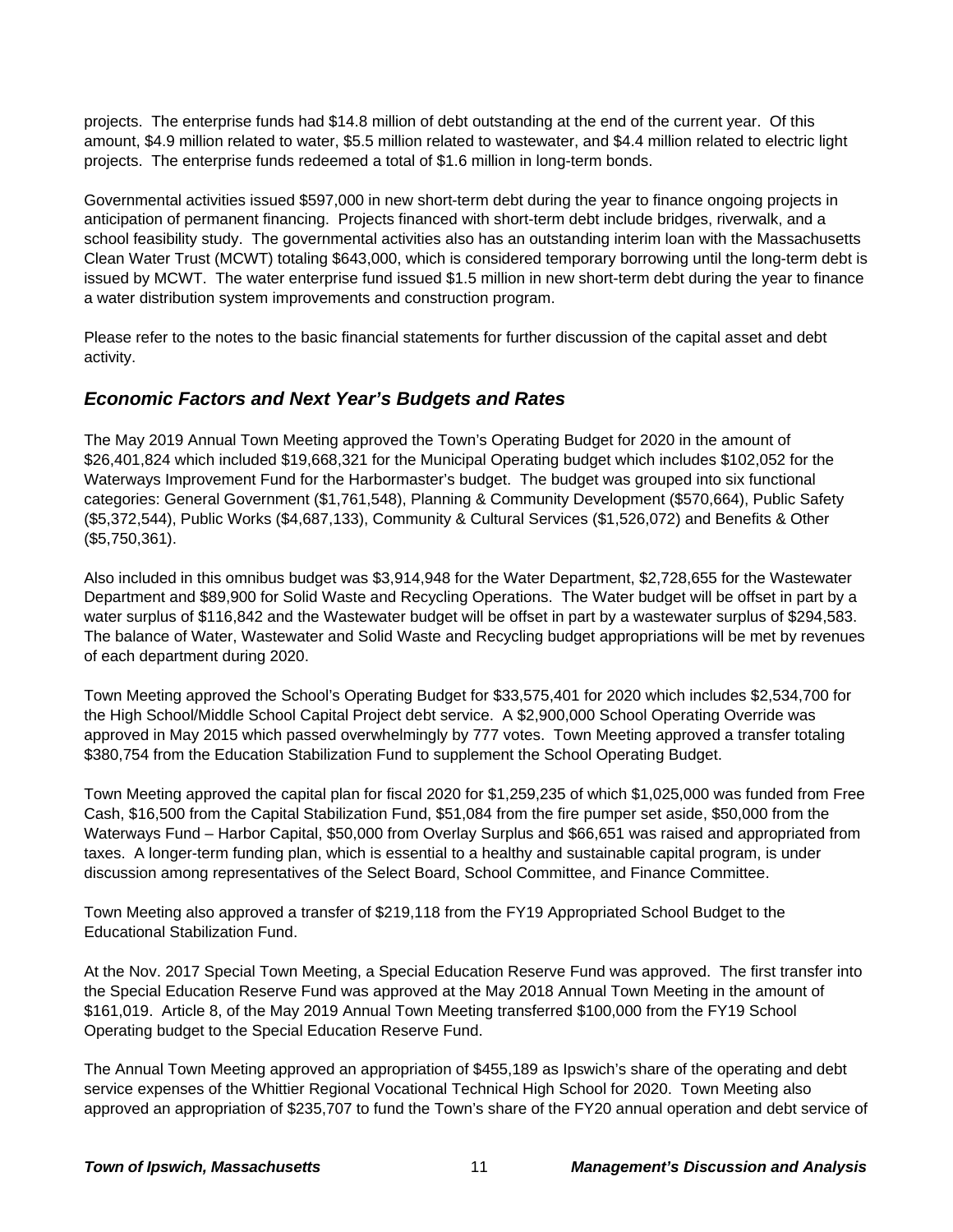the Essex North Shore Agricultural & Technical School District (formerly Essex Regional Technical Institute). Both appropriations were funded by taxes. The Fall Town Meeting will amend the Essex Tech appropriation to a lower amount equal to the actual assessment/budget based on the actual October 1 enrollment.

Town Meeting appropriated \$440,336 under the provisions of Chapter 90 of the General Laws for Fiscal 2020.

Town Meeting approved the appropriation of \$5,500,000 to survey, design, permit and construct improvements to the Town's water distribution system. Bonds will be issued and the related debt service will be paid by water rate payers.

A transfer of \$50,000 was made from Free Cash to the Stabilization Fund. The June 30, 2019, balance in the Stabilization Fund is \$1,897,253.

Article 15 of the Annual Town Meeting, \$71,910 was raised and appropriated from taxes and \$110,807 was transferred from free cash to the Other Post-Employment Benefits Fund (OPEB). The June 30, 2019, balance in the OPEB Trust Fund was \$5,077,032.

# *Requests for Information*

This financial report is designed to provide a general overview of the Town of Ipswich's finances for all those with an interest in the government's finances. Questions concerning any of the information provided in this report or requests for additional financial information should be addressed to the Finance Director, Town Hall, 25 Green Street, Ipswich, Massachusetts 01938.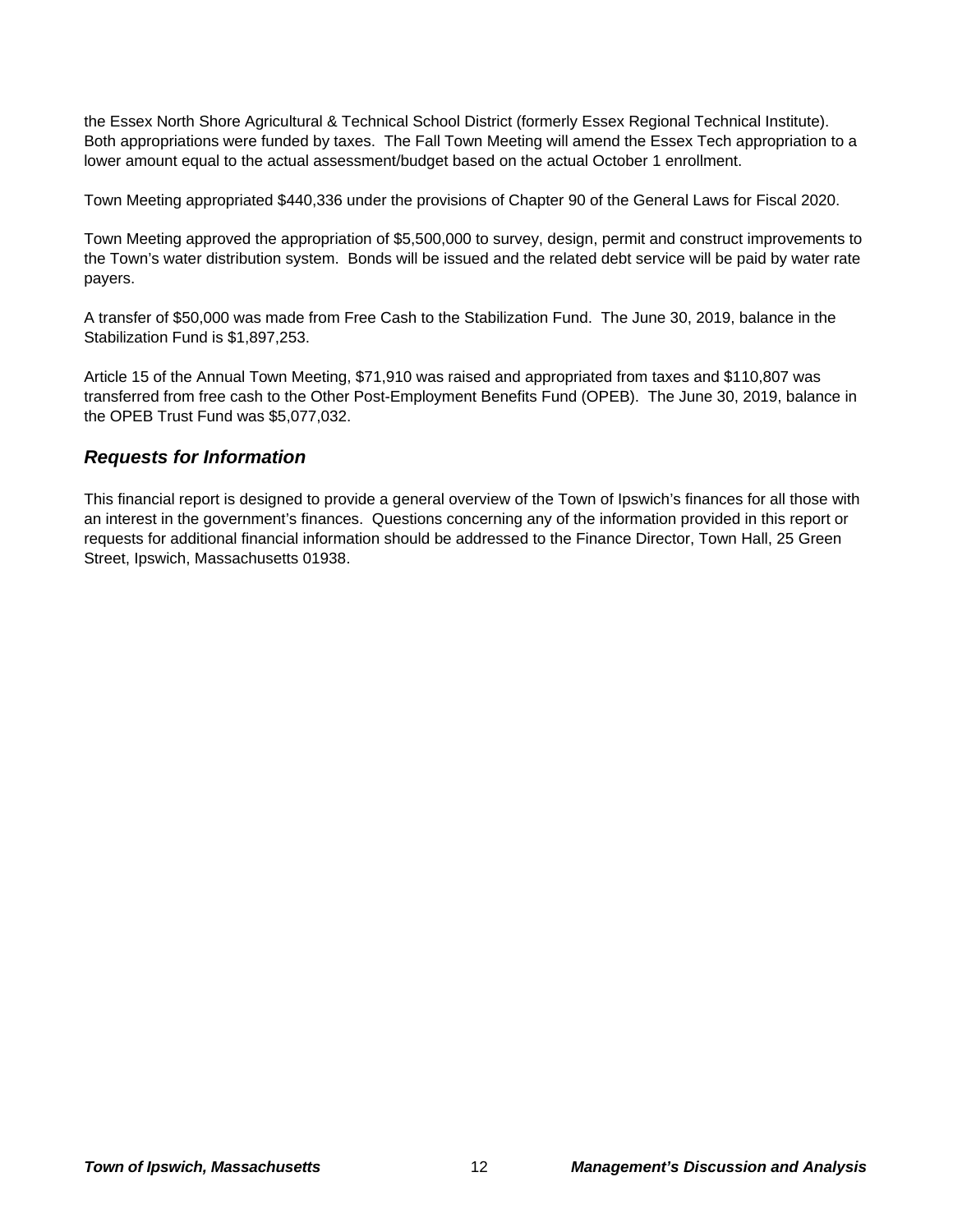This page intentionally left blank.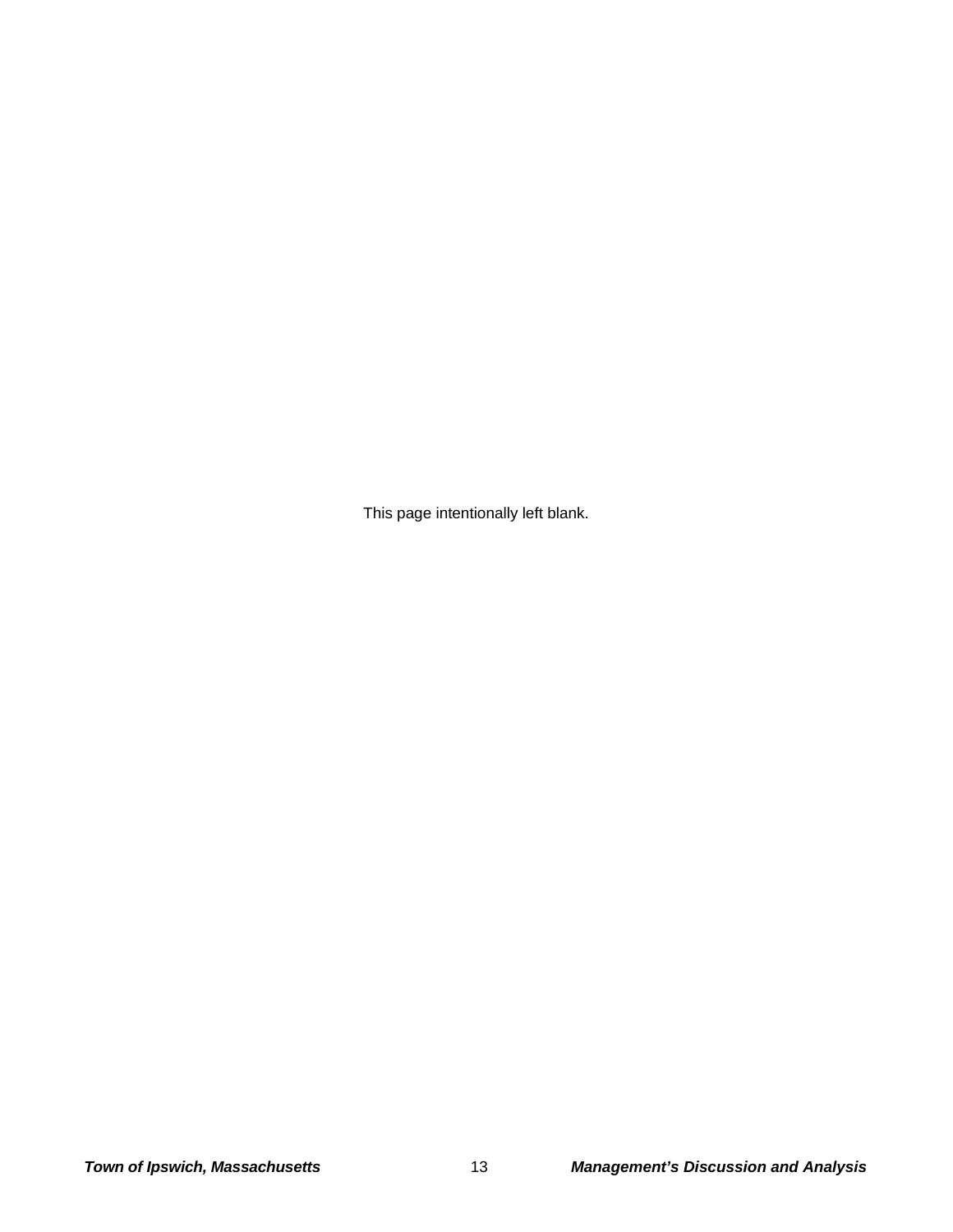# *Basic Financial Statements*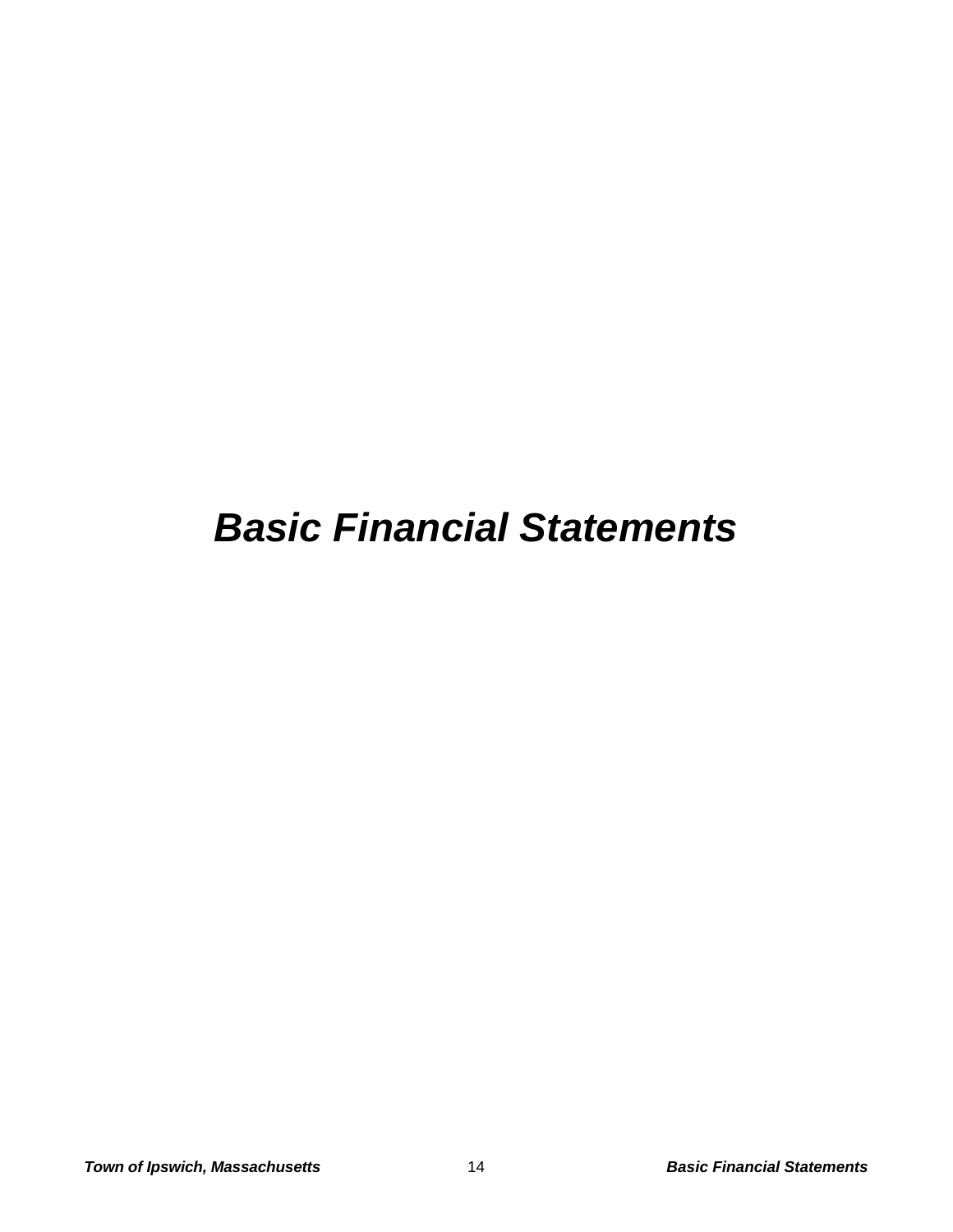#### **STATEMENT OF NET POSITION**

JUNE 30, 2019

|                                                            | Primary Government         |                             |                          |  |  |
|------------------------------------------------------------|----------------------------|-----------------------------|--------------------------|--|--|
|                                                            | Governmental<br>Activities | Business-type<br>Activities | Total                    |  |  |
| <b>ASSETS</b><br><b>CURRENT:</b>                           |                            |                             |                          |  |  |
|                                                            | 16,811,555 \$              | 4,023,748                   | -S<br>20,835,303         |  |  |
|                                                            | 34,792,889                 | 679,701                     | 679,701<br>34,792,889    |  |  |
| Receivables, net of allowance for uncollectibles:          |                            |                             |                          |  |  |
|                                                            | 485,819                    |                             | 485,819                  |  |  |
|                                                            | 564,324<br>122,618         |                             | 564,324<br>122,618       |  |  |
|                                                            |                            | 3,087,588                   | 3,087,588                |  |  |
|                                                            | 144.976                    |                             | 144,976                  |  |  |
|                                                            | 2,052,543                  | 551                         | 2,052,543<br>551         |  |  |
|                                                            | 15.418                     |                             | 15,418                   |  |  |
|                                                            | 161,736                    |                             | 161,736                  |  |  |
| Purchased power working capital and prepayments            | $\overline{\phantom{a}}$   | 169,396<br>1,636,625        | 169,396<br>1,636,625     |  |  |
|                                                            |                            |                             |                          |  |  |
|                                                            | 55, 151, 878               | 9,597,609                   | 64,749,487               |  |  |
| NONCURRENT:                                                |                            |                             |                          |  |  |
| Receivables, net of allowance for uncollectibles:          |                            | 1,629,109                   | 1,629,109                |  |  |
|                                                            | 343,024                    |                             | 343,024                  |  |  |
|                                                            | 839,861                    |                             | 839,861                  |  |  |
|                                                            | 20,488,811                 | 197,042<br>2,660,385        | 197,042<br>23,149,196    |  |  |
| Capital assets, net of accumulated depreciation            | 48,696,618                 | 40,141,678                  | 88,838,296               |  |  |
|                                                            | 70,368,314                 | 44,628,214                  | 114,996,528              |  |  |
|                                                            | 125,520,192                | 54,225,823                  | 179,746,015              |  |  |
| DEFERRED OUTFLOWS OF RESOURCES                             |                            |                             |                          |  |  |
|                                                            | 3,744,161                  | 775,400                     | 4,519,561                |  |  |
| Deferred outflows related to other postemployment benefits | 1,032,067                  | 96,470                      | 1,128,537                |  |  |
| TOTAL DEFERRED OUTFLOWS OF RESOURCES                       | 4,776,228                  | 871,870                     | 5,648,098                |  |  |
|                                                            |                            |                             |                          |  |  |
| <b>LIABILITIES</b><br><b>CURRENT:</b>                      |                            |                             |                          |  |  |
|                                                            | 394,477                    | 2,062,235                   | 2,456,712                |  |  |
|                                                            | 474,675                    | 125,289                     | 599,964                  |  |  |
|                                                            | 35,288<br>448,495          | 57,712<br>1,964,804         | 93,000<br>2,413,299      |  |  |
|                                                            |                            | 115,140                     | 115,140                  |  |  |
|                                                            | 375,717                    |                             | 375,717                  |  |  |
|                                                            | 1,029,235<br>1,240,467     | 154,165<br>1,500,000        | 1,183,400<br>2,740,467   |  |  |
|                                                            | 3,717,865                  | 1,361,120                   | 5,078,985                |  |  |
|                                                            | 7,716,219                  | 7,340,465                   | 15,056,684               |  |  |
| NONCURRENT:                                                |                            |                             |                          |  |  |
|                                                            | 546,093                    |                             | 546,093                  |  |  |
|                                                            | 158,324                    | 234,802                     | 393,126                  |  |  |
|                                                            | 35,846,605<br>23,339,211   | 7,423,683<br>570,105        | 43,270,288<br>23,909,316 |  |  |
|                                                            | 8,325,465                  | 13,456,220                  | 21,781,685               |  |  |
|                                                            | 68,215,698                 | 21,684,810                  | 89,900,508               |  |  |
|                                                            | 75,931,917                 | 29,025,275                  | 104,957,192              |  |  |
|                                                            |                            |                             |                          |  |  |
| DEFERRED INFLOWS OF RESOURCES                              | 1,184,190                  | 245,241                     | 1,429,431                |  |  |
| Deferred inflows related to other postemployment benefits  | 40,010                     | 3,741                       | 43,751                   |  |  |
| TOTAL DEFERRED INFLOWS OF RESOURCES                        | 1,224,200                  | 248,982                     | 1,473,182                |  |  |
| <b>NET POSITION</b>                                        |                            |                             |                          |  |  |
|                                                            | 56,026,262                 | 27,177,188                  | 83,203,450               |  |  |
| Restricted for:                                            | 693.950                    |                             | 693,950                  |  |  |
|                                                            |                            | 1,213,969                   | 1,213,969                |  |  |
|                                                            |                            | 232,266                     | 232,266                  |  |  |
| Permanent funds:                                           | 855,279                    |                             | 855,279                  |  |  |
|                                                            | 7,707,142                  |                             | 7,707,142                |  |  |
|                                                            | 26,073,414                 |                             | 26,073,414               |  |  |
|                                                            | 2,242,256                  |                             | 2,242,256                |  |  |
|                                                            | (40, 458, 000)             | (2,799,987)                 | (43,257,987)             |  |  |
|                                                            | 53,140,303 \$              | 25,823,436                  | 78,963,739               |  |  |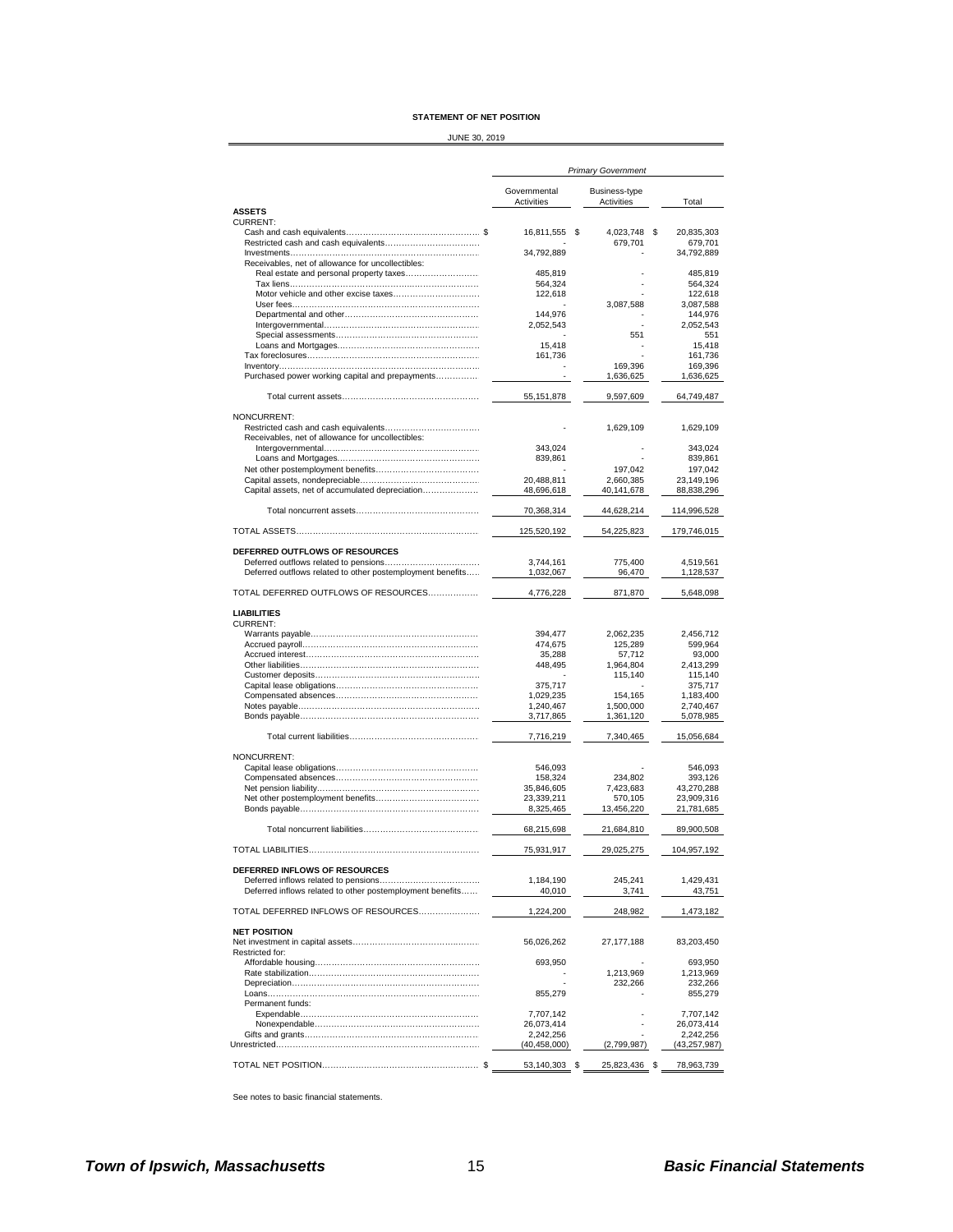#### **STATEMENT OF ACTIVITIES**

#### YEAR ENDED JUNE 30, 2019

|                                  |            | <b>Program Revenues</b> |                         |      |                                          |    |                                        |                          |
|----------------------------------|------------|-------------------------|-------------------------|------|------------------------------------------|----|----------------------------------------|--------------------------|
| Functions/Programs               | Expenses   |                         | Charges for<br>Services |      | Operating<br>Grants and<br>Contributions |    | Capital<br>Grants and<br>Contributions | Net (Expense)<br>Revenue |
| <b>Primary Government:</b>       |            |                         |                         |      |                                          |    |                                        |                          |
| Governmental Activities:         |            |                         |                         |      |                                          |    |                                        |                          |
| General government\$             | 1,324,654  | \$                      | 486.109                 | - \$ | 91,697 \$                                |    |                                        | \$<br>(746, 848)         |
|                                  | 1,616,413  |                         | 294.242                 |      |                                          |    |                                        | (1,322,171)              |
|                                  | 8.149.217  |                         | 674.641                 |      | 160.593                                  |    |                                        | (7,313,983)              |
|                                  | 42,822,494 |                         | 1,465,429               |      | 10,742,435                               |    |                                        | (30,614,630)             |
|                                  | 190,157    |                         | 23.460                  |      | 15.214                                   |    |                                        | (151, 483)               |
|                                  | 5,046,412  |                         | 87,081                  |      | 129,451                                  |    | 684,969                                | (4, 144, 911)            |
| Planning and development         | 616,399    |                         | 248,253                 |      | 25,000                                   |    |                                        | (343, 146)               |
|                                  | 697,308    |                         | 1,063,814               |      |                                          |    |                                        | 366,506                  |
| Community and cultural services  | 781,204    |                         | 93,987                  |      | 267,606                                  |    |                                        | (419, 611)               |
|                                  | 1,087,859  |                         | 81,063                  |      | 50,491                                   |    |                                        | (956, 305)               |
|                                  | 511,799    |                         |                         |      | 531,424                                  |    |                                        | 19,625                   |
| Total Governmental Activities    | 62,843,916 |                         | 4,518,079               |      | 12,013,911                               |    | 684,969                                | (45, 626, 957)           |
| <b>Business-Type Activities:</b> |            |                         |                         |      |                                          |    |                                        |                          |
|                                  | 3,320,192  |                         | 3,272,106               |      | 44,256                                   |    | 711,954                                | 708,124                  |
|                                  | 2,233,365  |                         | 2,457,600               |      | 38,589                                   |    |                                        | 262,824                  |
| Solid waste and recycling        | 994,885    |                         | 93.081                  |      |                                          |    |                                        | (901, 804)               |
|                                  | 16,436,603 |                         | 17,331,752              |      | 4,348                                    |    | 5,480                                  | 904,977                  |
| Total Business-Type Activities   | 22,985,045 |                         | 23,154,539              |      | 87,193                                   |    | 717,434                                | 974,121                  |
| Total Primary Government\$       | 85,828,961 | S.                      | 27,672,618              | \$   | 12,101,104                               | \$ | 1,402,403                              | \$<br>(44, 652, 836)     |

See notes to basic financial statements. (Continued)  $(Continued)$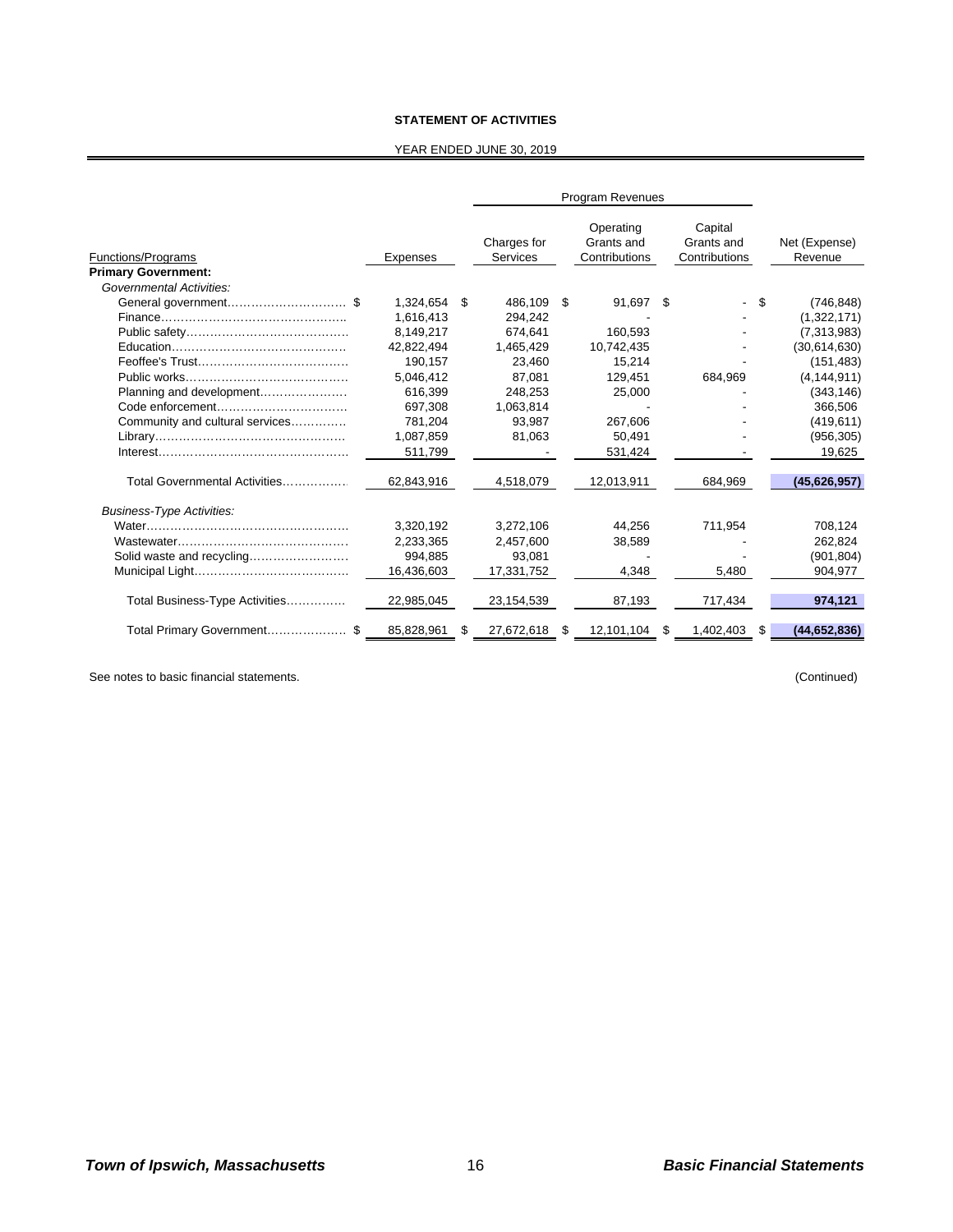#### **STATEMENT OF ACTIVITIES**

# YEAR ENDED JUNE 30, 2019

|                                            | <b>Primary Government</b>  |                                    |                |  |  |  |  |  |
|--------------------------------------------|----------------------------|------------------------------------|----------------|--|--|--|--|--|
|                                            | Governmental<br>Activities | <b>Business-Type</b><br>Activities | Total          |  |  |  |  |  |
| <b>Changes in net position:</b>            |                            |                                    |                |  |  |  |  |  |
| Net (expense) revenue from previous page\$ | $(45,626,957)$ \$          | 974,121<br>\$                      | (44, 652, 836) |  |  |  |  |  |
| General revenues:                          |                            |                                    |                |  |  |  |  |  |
| Real estate and personal property taxes,   |                            |                                    |                |  |  |  |  |  |
| net of tax refunds payable                 | 41,407,803                 |                                    | 41,407,803     |  |  |  |  |  |
|                                            | 161,196                    |                                    | 161,196        |  |  |  |  |  |
| Motor vehicle and other excise taxes       | 2,245,171                  |                                    | 2,245,171      |  |  |  |  |  |
|                                            | 43,482                     |                                    | 43,482         |  |  |  |  |  |
|                                            | 256,458                    |                                    | 256,458        |  |  |  |  |  |
|                                            | 167,727                    |                                    | 167,727        |  |  |  |  |  |
|                                            | 493,422                    |                                    | 493,422        |  |  |  |  |  |
| Grants and contributions not restricted to |                            |                                    |                |  |  |  |  |  |
|                                            | 1,388,016                  |                                    | 1,388,016      |  |  |  |  |  |
| Unrestricted investment income             | 2,462,833                  |                                    | 2,462,833      |  |  |  |  |  |
|                                            | 59,672                     |                                    | 59,672         |  |  |  |  |  |
|                                            | (907, 423)                 | 907,423                            |                |  |  |  |  |  |
| Total general revenues and transfers       | 47,778,357                 | 907,423                            | 48,685,780     |  |  |  |  |  |
|                                            | 2,151,400                  | 1,881,544                          | 4,032,944      |  |  |  |  |  |
| Net position:                              |                            |                                    |                |  |  |  |  |  |
|                                            | 50,988,903                 | 23,941,892                         | 74,930,795     |  |  |  |  |  |
|                                            | 53,140,303 \$              | 25,823,436 \$                      | 78,963,739     |  |  |  |  |  |

See notes to basic financial statements. **Example 20** (Concluded) (Concluded)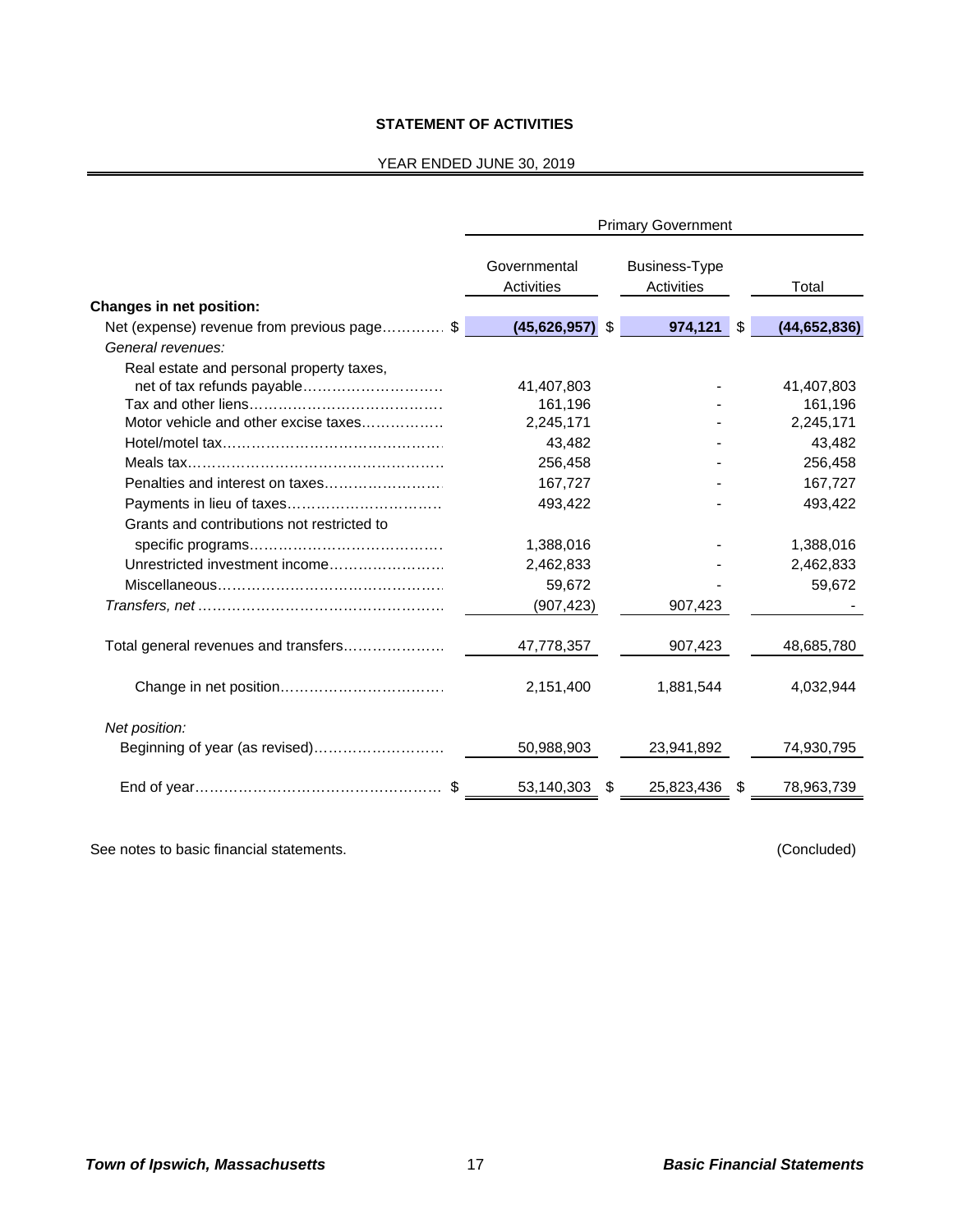#### **GOVERNMENTAL FUNDS** BALANCE SHEET

|                                         |               |     |               |      | Nonmajor      | Total            |
|-----------------------------------------|---------------|-----|---------------|------|---------------|------------------|
|                                         |               |     | Feoffee's     |      | Governmental  | Governmental     |
|                                         | General       |     | Trust         |      | Funds         | Funds            |
| <b>ASSETS</b>                           |               |     |               |      |               |                  |
|                                         | 9,960,278     | -\$ | 458,921       | -\$  | 6,392,356     | \$<br>16,811,555 |
|                                         |               |     | 30,799,105    |      | 3,993,784     | 34,792,889       |
| Receivables, net of uncollectibles:     |               |     |               |      |               |                  |
| Real estate and personal property taxes | 485,819       |     |               |      |               | 485,819          |
|                                         | 564,324       |     |               |      |               | 564,324          |
| Motor vehicle and other excise taxes    | 122,618       |     |               |      |               | 122,618          |
|                                         | 23,925        |     | 3,771         |      | 117,280       | 144,976          |
|                                         | 858,376       |     |               |      | 1,537,191     | 2,395,567        |
|                                         |               |     | 493,697       |      | 361,582       | 855,279          |
|                                         | 161,736       |     |               |      |               | 161,736          |
|                                         | 12,177,076 \$ |     | 31,755,494 \$ |      | 12,402,193 \$ | 56,334,763       |
| <b>LIABILITIES</b>                      |               |     |               |      |               |                  |
|                                         | 311,541       | -\$ | 94            | - \$ | 82,842 \$     | 394,477          |
|                                         | 425,468       |     |               |      | 49,207        | 474,675          |
|                                         | 447,595       |     |               |      | 900           | 448,495          |
|                                         |               |     |               |      | 1,240,467     | 1,240,467        |
|                                         | 1,184,604     |     | 94            |      | 1,373,416     | 2,558,114        |
| DEFERRED INFLOWS OF RESOURCES           |               |     |               |      |               |                  |
|                                         | 2,122,264     |     |               |      | 1,416,352     | 3,538,616        |
| <b>FUND BALANCES</b>                    |               |     |               |      |               |                  |
|                                         |               |     | 25,245,877    |      | 827,537       | 26,073,414       |
|                                         |               |     | 6,509,523     |      | 9,503,590     | 16,013,113       |
|                                         | 1,250,498     |     |               |      |               | 1,250,498        |
|                                         | 7,619,710     |     |               |      | (718, 702)    | 6,901,008        |
|                                         | 8,870,208     |     | 31,755,400    |      | 9,612,425     | 50,238,033       |
| TOTAL LIABILITIES, DEFERRED INFLOWS OF  |               |     |               |      |               |                  |
| RESOURCES, AND FUND BALANCES\$          | 12,177,076 \$ |     | 31,755,494 \$ |      | 12,402,193 \$ | 56,334,763       |

See notes to basic financial statements.

*Town of Ipswich, Massachusetts* 18 *Basic Financial Statements*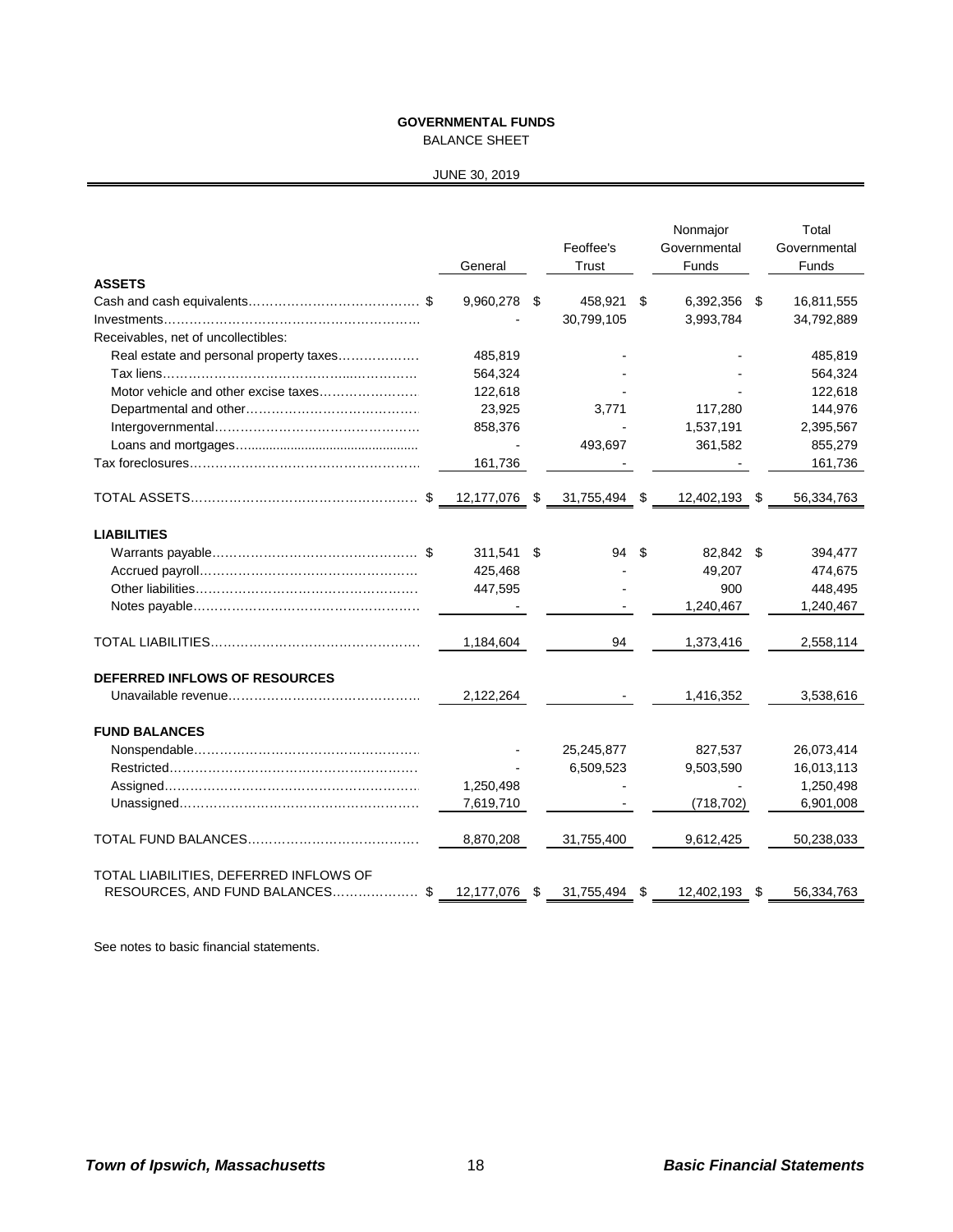#### **RECONCILIATION OF THE GOVERNMENTAL FUNDS BALANCE SHEET TOTAL FUND BALANCES TO THE STATEMENT OF NET POSITION**

#### JUNE 30, 2019

|                                                                                                                                                                |                | \$<br>50,238,033 |
|----------------------------------------------------------------------------------------------------------------------------------------------------------------|----------------|------------------|
| Capital assets (net) used in governmental activities are not financial resources                                                                               |                | 69,185,429       |
| Accounts receivable are not available to pay for current-period                                                                                                |                | 3,538,616        |
| The statement of net position includes certain deferred inflows of resources<br>and deferred outflows of resources that will be amortized over future periods. |                | 3,552,028        |
| In the statement of activities, interest is accrued on outstanding long-term debt,<br>whereas in governmental funds interest is not reported until due         |                | (35, 288)        |
| Long-term liabilities are not due and payable in the current period and, therefore,<br>are not reported in the governmental funds:                             |                |                  |
|                                                                                                                                                                | (12,043,330)   |                  |
|                                                                                                                                                                | (35,846,605)   |                  |
|                                                                                                                                                                | (23, 339, 211) |                  |
|                                                                                                                                                                | (921, 810)     |                  |
|                                                                                                                                                                | (1, 187, 559)  |                  |
|                                                                                                                                                                |                | (73, 338, 515)   |
|                                                                                                                                                                |                | 53,140,303<br>\$ |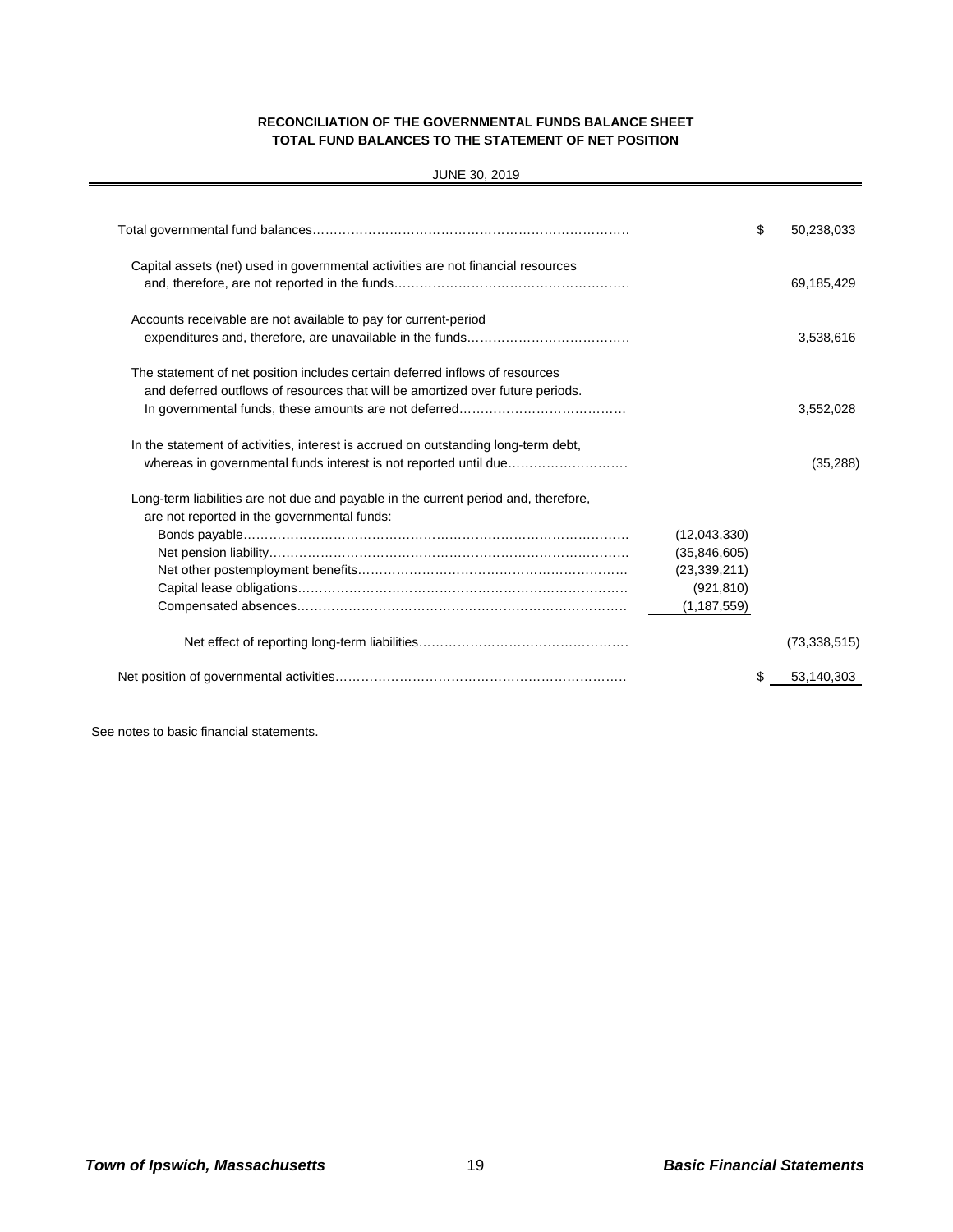#### **GOVERNMENTAL FUNDS**

STATEMENT OF REVENUES, EXPENDITURES AND CHANGES IN FUND BALANCES

#### YEAR ENDED JUNE 30, 2019

|                                               | General       | Feoffee's<br>Trust | Nonmajor<br>Governmental<br>Funds |           | Total<br>Governmental<br>Funds |  |
|-----------------------------------------------|---------------|--------------------|-----------------------------------|-----------|--------------------------------|--|
| <b>REVENUES:</b>                              |               |                    |                                   |           |                                |  |
| Real estate and personal property taxes,      |               |                    |                                   |           |                                |  |
|                                               | 41,299,209 \$ |                    | \$<br>84,086                      | - \$      | 41,383,295                     |  |
|                                               | 137,771       |                    |                                   |           | 137,771                        |  |
| Motor vehicle and other excise taxes          | 2,224,376     |                    | 16,813                            |           | 2,241,189                      |  |
|                                               |               |                    | 43,482                            |           | 43,482                         |  |
|                                               | 256,458       |                    |                                   |           | 256,458                        |  |
|                                               | 25,238        | 23,460             | 2,153,960                         |           | 2,202,658                      |  |
|                                               | 167,727       |                    |                                   |           | 167,727                        |  |
|                                               | 493,422       |                    |                                   |           | 493,422                        |  |
|                                               | 811,782       |                    | 122,350                           |           | 934,132                        |  |
|                                               | 50,548        |                    |                                   |           | 50,548                         |  |
|                                               | 5,566,269     |                    |                                   |           | 5,566,269                      |  |
| Intergovernmental - School Building Authority | 1,389,800     |                    |                                   |           | 1,389,800                      |  |
| Intergovernmental - Teachers Retirement       | 5,119,440     |                    |                                   |           | 5,119,440                      |  |
|                                               |               |                    | 2,362,597                         |           | 2,362,597                      |  |
|                                               | 641,595       | 15,214             | 256,507                           |           | 913,316                        |  |
|                                               |               |                    | 159,893                           |           | 159,893                        |  |
|                                               | 366,948       | 1,995,790          | 100,095                           |           | 2,462,833                      |  |
|                                               |               |                    | 283,440                           |           | 283,440                        |  |
|                                               | 58,550,583    | 2,034,464          | 5,583,223                         |           | 66,168,270                     |  |
| <b>EXPENDITURES:</b>                          |               |                    |                                   |           |                                |  |
| Current:                                      |               |                    |                                   |           |                                |  |
|                                               | 642,448       |                    | 434,102                           |           | 1,076,550                      |  |
|                                               | 1,204,481     |                    | 60,790                            |           | 1,265,271                      |  |
|                                               | 5,224,773     |                    | 1,055,718                         |           | 6,280,491                      |  |
|                                               | 28,886,675    |                    | 4,034,717                         |           | 32,921,392                     |  |
|                                               |               | 190,157            |                                   |           | 190,157                        |  |
|                                               | 3,382,342     |                    | 1,016,805                         |           | 4,399,147                      |  |
|                                               | 304,926       |                    | 313,960                           |           | 618,886                        |  |
|                                               | 434,421       |                    | 20,148                            |           | 454,569                        |  |
|                                               | 481,363       |                    | 144,242                           |           | 625,605                        |  |
|                                               | 720,025       |                    | 109,216                           |           | 829,241                        |  |
|                                               | 1,835,757     |                    |                                   |           | 1,835,757                      |  |
| Pension benefits - Teachers Retirement        | 5,119,440     |                    |                                   | 5,119,440 |                                |  |
|                                               | 239,133       |                    |                                   | 239,133   |                                |  |
|                                               | 1,775,386     |                    |                                   |           | 1,775,386                      |  |
|                                               | 917,234       |                    |                                   |           | 917,234                        |  |
| Debt service:                                 |               |                    |                                   |           |                                |  |
|                                               | 3,632,265     |                    |                                   |           | 3,632,265                      |  |
|                                               | 530,862       |                    |                                   |           | 530,862                        |  |
| TOTAL EXPENDITURES                            | 55,331,531    | 190,157            | 7,189,698                         |           | 62,711,386                     |  |
| EXCESS (DEFICIENCY) OF REVENUES               |               |                    |                                   |           |                                |  |
| OVER (UNDER) EXPENDITURES                     | 3,219,052     | 1,844,307          | (1,606,475)                       |           | 3,456,884                      |  |
| OTHER FINANCING SOURCES (USES):               |               |                    |                                   |           |                                |  |
| Transfers in                                  | 145,950       |                    | 2,837,860                         |           | 2,983,810                      |  |
|                                               | (2, 226, 948) | (679, 022)         | (985,263)                         |           | (3,891,233)                    |  |
| TOTAL OTHER FINANCING SOURCES (USES)          | (2,080,998)   | (679, 022)         | 1,852,597                         |           | (907, 423)                     |  |
| NET CHANGE IN FUND BALANCES                   | 1,138,054     | 1,165,285          | 246,122                           |           | 2,549,461                      |  |
| FUND BALANCES AT BEGINNING OF YEAR            | 7,732,154     | 30,590,115         | 9,366,303                         |           | 47,688,572                     |  |
| FUND BALANCES AT END OF YEAR\$                | 8,870,208 \$  | 31,755,400 \$      | 9,612,425 \$                      |           | 50,238,033                     |  |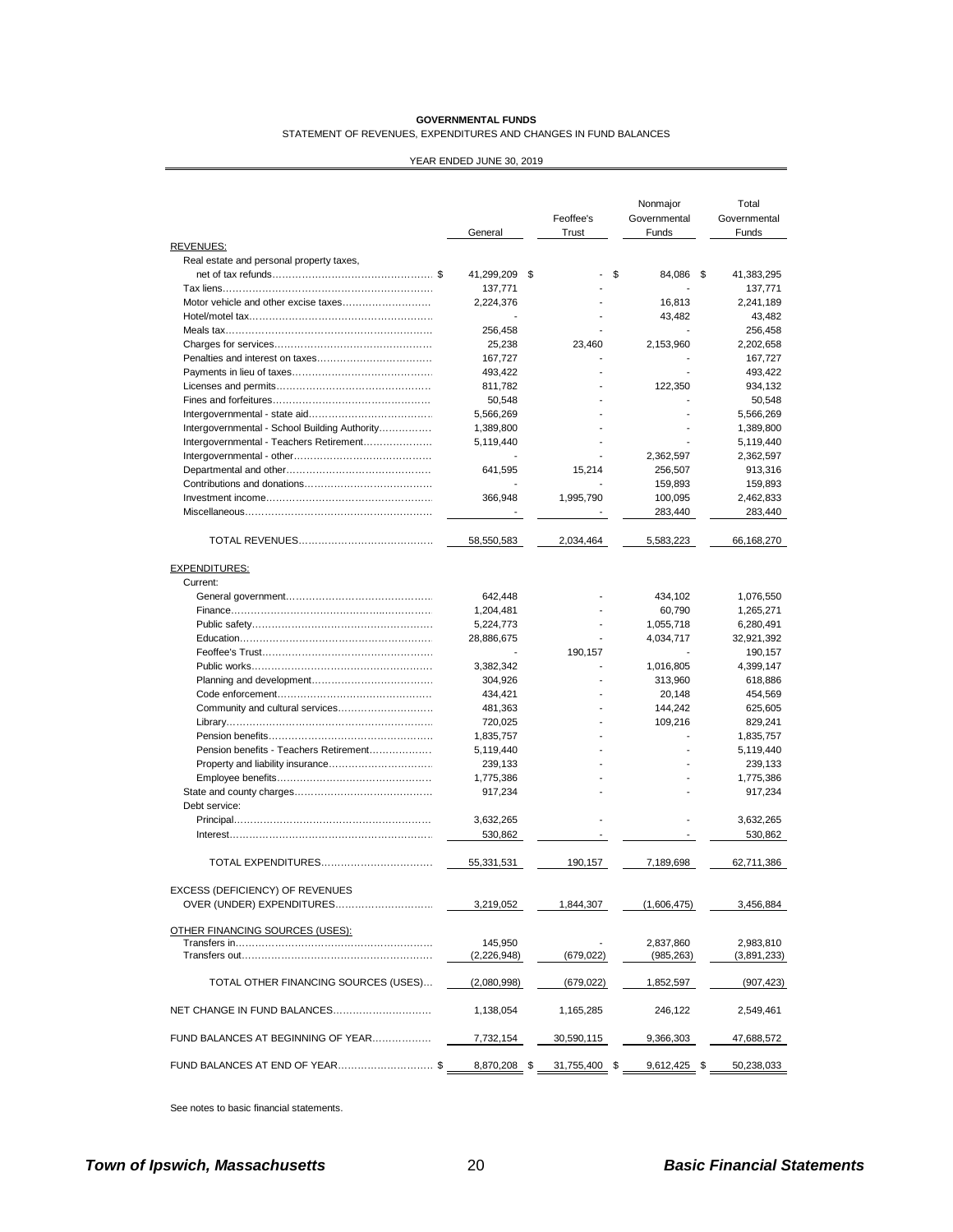#### **RECONCILIATION OF THE STATEMENT OF REVENUES, EXPENDITURES AND CHANGES IN FUND BALANCES OF GOVERNMENTAL FUNDS TO THE STATEMENT OF ACTIVITIES**

#### YEAR ENDED JUNE 30, 2019

|                                                                                                             | S | 2,549,461   |
|-------------------------------------------------------------------------------------------------------------|---|-------------|
| Governmental funds report capital outlays as expenditures. However, in the                                  |   |             |
| Statement of Activities the cost of those assets is allocated over their                                    |   |             |
| estimated useful lives and reported as depreciation expense.                                                |   |             |
| 2,027,321                                                                                                   |   |             |
| (3,692,259)                                                                                                 |   |             |
|                                                                                                             |   | (1,664,938) |
| Revenues in the Statement of Activities that do not provide current financial                               |   |             |
| resources are unavailable in the Statement of Revenues, Expenditures and                                    |   |             |
| Changes in Fund Balances. Therefore, the recognition of revenue for various                                 |   |             |
| types of accounts receivable differ between the two statements. This amount                                 |   |             |
|                                                                                                             |   | (267,960)   |
| The issuance of long-term debt provides current financial resources to governmental                         |   |             |
| funds, while the repayment of the principal of long-term debt consumes the                                  |   |             |
| financial resources of governmental funds. Neither transaction has any effect                               |   |             |
| on net position. Also, governmental funds report the effect of premiums,                                    |   |             |
| discounts, and similar items when debt is first issued, whereas these amounts                               |   |             |
| are unavailable and amortized in the Statement of Activities.                                               |   |             |
| 370,963                                                                                                     |   |             |
| 3,632,265                                                                                                   |   |             |
|                                                                                                             |   | 4,003,228   |
| Some expenses reported in the Statement of Activities do not require the use of                             |   |             |
| current financial resources and, therefore, are not reported as expenditures                                |   |             |
| in the governmental funds.                                                                                  |   |             |
| 15,201                                                                                                      |   |             |
| 19,063                                                                                                      |   |             |
| 2,862,315<br>Net change in deferred outflow/(inflow) of resources related to pensions                       |   |             |
| (4,217,342)                                                                                                 |   |             |
| Net change in deferred outflow/(inflow) of resources related to other postemployment benefits<br>(410, 390) |   |             |
| (737, 238)                                                                                                  |   |             |
|                                                                                                             |   | (2,468,391) |
|                                                                                                             |   | 2.151.400   |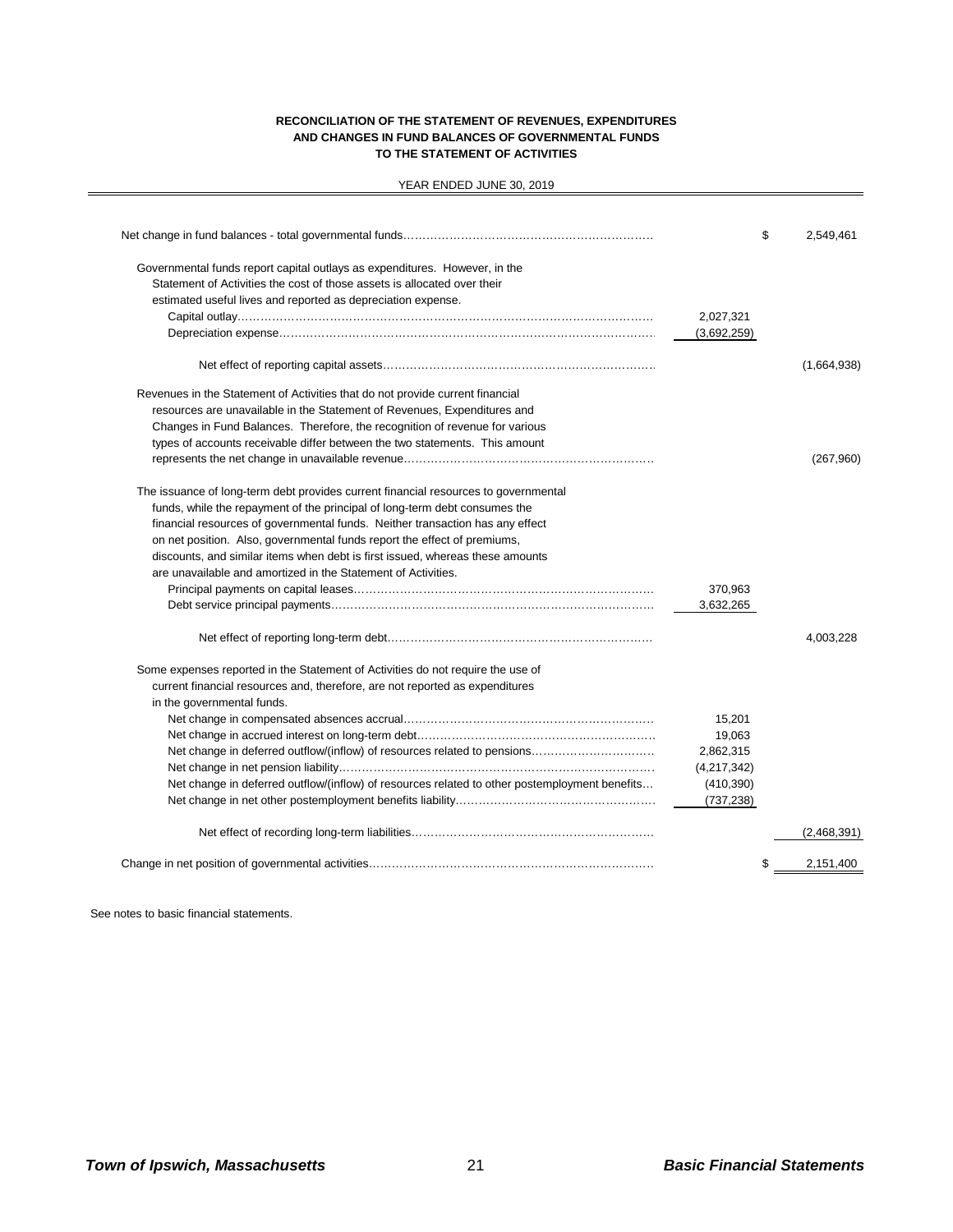#### **PROPRIETARY FUNDS**

#### STATEMENT OF NET POSITION

JUNE 30, 2019

|                                                            | Business-type Activities - Enterprise Funds |              |                              |                    |              |  |  |
|------------------------------------------------------------|---------------------------------------------|--------------|------------------------------|--------------------|--------------|--|--|
|                                                            | Water                                       | Wastewater   | Solid Waste<br>and Recycling | Municipal<br>Light | Total        |  |  |
| <b>ASSETS</b>                                              |                                             |              |                              |                    |              |  |  |
| <b>CURRENT:</b>                                            |                                             |              |                              |                    |              |  |  |
|                                                            | 2,026,363 \$                                | 1,443,027 \$ | 120,407 \$                   | 433,951 \$         | 4,023,748    |  |  |
|                                                            |                                             |              |                              | 679,701            | 679,701      |  |  |
| Receivables, net of allowance for uncollectibles:          |                                             |              |                              |                    |              |  |  |
|                                                            | 709,607                                     | 325,665      |                              | 2,052,316          | 3,087,588    |  |  |
|                                                            |                                             | 551          |                              |                    | 551          |  |  |
|                                                            |                                             |              |                              | 169,396            | 169,396      |  |  |
|                                                            |                                             |              |                              | 1,636,625          | 1,636,625    |  |  |
|                                                            | 2,735,970                                   | 1,769,243    | 120,407                      | 4,971,989          | 9,597,609    |  |  |
| NONCURRENT:                                                |                                             |              |                              |                    |              |  |  |
|                                                            |                                             |              |                              | 1,629,109          | 1,629,109    |  |  |
|                                                            |                                             | 197,042      |                              |                    | 197,042      |  |  |
|                                                            | 1,765,502                                   | 871,907      |                              | 22,976             | 2,660,385    |  |  |
| Capital assets, net of accumulated depreciation            | 15,361,037                                  | 10,598,077   |                              | 14, 182, 564       | 40,141,678   |  |  |
|                                                            | 17,126,539                                  | 11,667,026   |                              | 15,834,649         | 44,628,214   |  |  |
|                                                            | 19,862,509                                  | 13,436,269   | 120.407                      | 20,806,638         | 54,225,823   |  |  |
|                                                            |                                             |              |                              |                    |              |  |  |
| DEFERRED OUTFLOWS OF RESOURCES                             |                                             |              |                              |                    |              |  |  |
|                                                            | 239,488                                     | 160,412      |                              | 375,500            | 775,400      |  |  |
| Deferred outflows related to other postemployment benefits | 25,119                                      | 5,770        |                              | 65,581             | 96,470       |  |  |
| TOTAL DEFERRED OUTFLOWS OF RESOURCES                       | 264,607                                     | 166,182      |                              | 441,081            | 871,870      |  |  |
|                                                            |                                             |              |                              |                    |              |  |  |
| <b>LIABILITIES</b>                                         |                                             |              |                              |                    |              |  |  |
| <b>CURRENT:</b>                                            |                                             |              |                              |                    |              |  |  |
|                                                            | 302,129                                     | 4,177        | 78,864                       | 1,677,065          | 2,062,235    |  |  |
|                                                            | 39,143                                      | 24,284       | 1,954                        | 59,908             | 125,289      |  |  |
|                                                            | 16,120                                      | 25,436       |                              | 16,156             | 57,712       |  |  |
|                                                            |                                             |              |                              | 1,964,804          | 1,964,804    |  |  |
|                                                            |                                             |              |                              | 115,140            | 115,140      |  |  |
|                                                            | 98,471                                      | 33,394       |                              | 22,300             | 154,165      |  |  |
|                                                            | 1,500,000                                   |              |                              |                    | 1,500,000    |  |  |
|                                                            | 452,216                                     | 428,904      |                              | 480,000            | 1,361,120    |  |  |
|                                                            | 2,408,079                                   | 516,195      | 80,818                       | 4,335,373          | 7,340,465    |  |  |
| NONCURRENT:                                                |                                             |              |                              |                    |              |  |  |
|                                                            | 30,615                                      | 3,750        |                              | 200,437            | 234,802      |  |  |
|                                                            | 2,292,863                                   | 1,535,784    |                              | 3,595,036          | 7,423,683    |  |  |
|                                                            | 90,821                                      |              |                              | 479,284            | 570,105      |  |  |
|                                                            | 4,454,261                                   | 5,031,959    |                              | 3,970,000          | 13,456,220   |  |  |
|                                                            | 6,868,560                                   | 6,571,493    |                              | 8,244,757          | 21,684,810   |  |  |
|                                                            | 9,276,639                                   | 7,087,688    | 80,818                       | 12,580,130         | 29,025,275   |  |  |
|                                                            |                                             |              |                              |                    |              |  |  |
| DEFERRED INFLOWS OF RESOURCES                              |                                             |              |                              |                    |              |  |  |
|                                                            | 75,745                                      | 50,734       |                              | 118,762            | 245,241      |  |  |
| Deferred inflows related to other postemployment benefits  | 974                                         | 224          |                              | 2,543              | 3,741        |  |  |
| TOTAL DEFERRED INFLOWS OF RESOURCES                        | 76,719                                      | 50,958       |                              | 121,305            | 248,982      |  |  |
| <b>NET POSITION</b>                                        |                                             |              |                              |                    |              |  |  |
|                                                            | 11,377,302                                  | 6,044,346    |                              | 9,755,540          | 27, 177, 188 |  |  |
| Restricted for:                                            |                                             |              |                              |                    |              |  |  |
|                                                            |                                             |              |                              | 1,213,969          | 1,213,969    |  |  |
|                                                            |                                             |              |                              | 232,266            | 232,266      |  |  |
|                                                            | (603, 544)                                  | 419,459      | 39,589                       | (2,655,491)        | (2,799,987)  |  |  |
| - \$                                                       | 10,773,758 \$                               | 6,463,805 \$ | 39,589 \$                    | 8,546,284 \$       | 25,823,436   |  |  |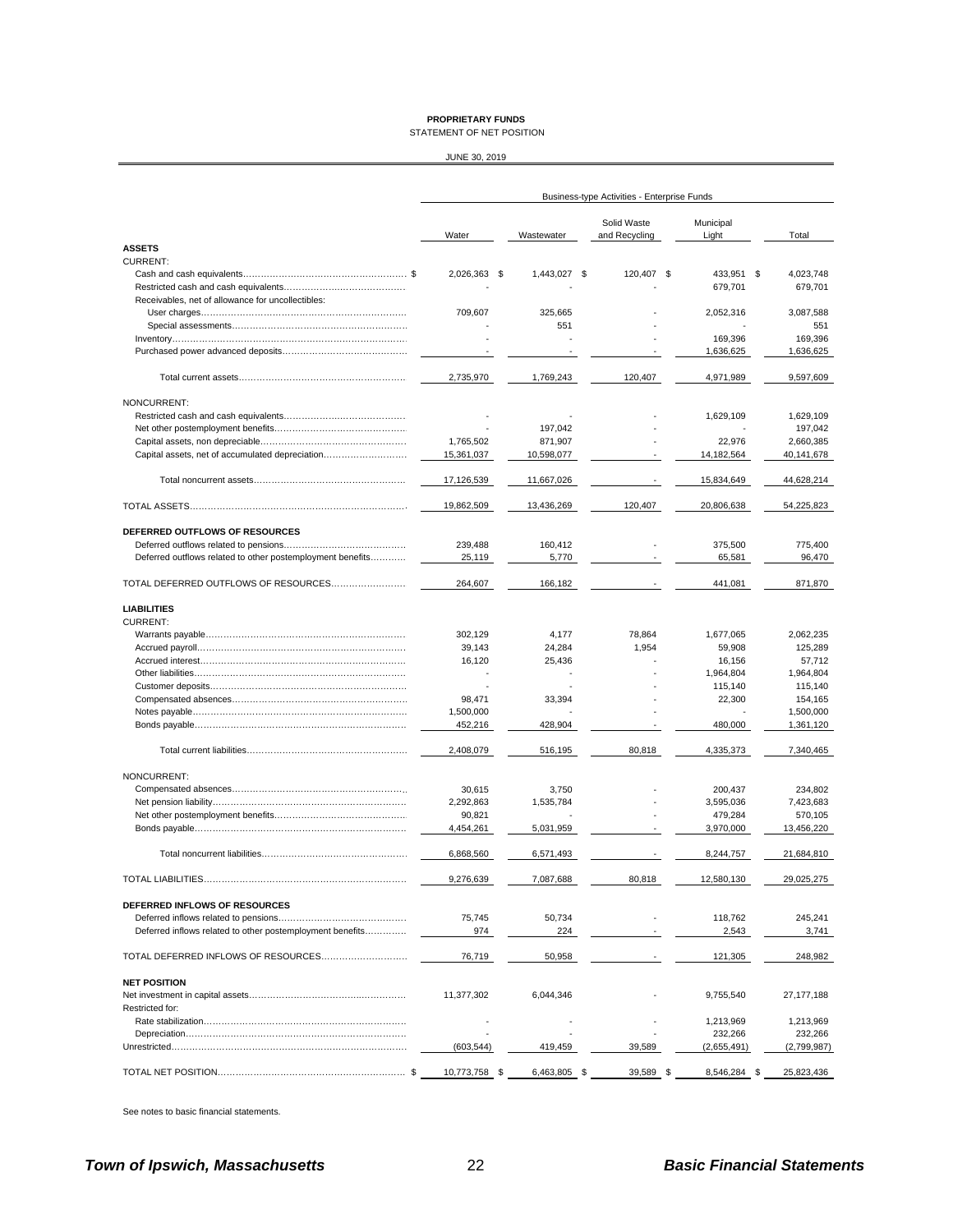#### **PROPRIETARY FUNDS** STATEMENT OF REVENUES, EXPENSES AND CHANGES IN NET POSITION

|                                                | Business-type Activities - Enterprise Funds |                     |                              |                          |                       |  |  |  |
|------------------------------------------------|---------------------------------------------|---------------------|------------------------------|--------------------------|-----------------------|--|--|--|
|                                                | Water                                       | Wastewater          | Solid Waste<br>and Recycling | Municipal<br>Light       | Total                 |  |  |  |
| <b>OPERATING REVENUES:</b>                     |                                             |                     |                              |                          |                       |  |  |  |
|                                                | 3,272,106 \$                                | 2,457,476 \$<br>124 | 93,081 \$                    | 17,102,663 \$<br>229,089 | 22,925,326<br>229,213 |  |  |  |
|                                                | 3,272,106                                   | 2,457,600           | 93,081                       | 17,331,752               | 23,154,539            |  |  |  |
| <b>OPERATING EXPENSES:</b>                     |                                             |                     |                              |                          |                       |  |  |  |
|                                                | 1,389,470                                   | 891,915             | 950.287                      | 13,531,096               | 16.762.768            |  |  |  |
|                                                | 922,052                                     | 623,480             | 44,598                       | 1,728,159                | 3,318,289             |  |  |  |
|                                                | 862.670                                     | 551.530             |                              | 987,955                  | 2,402,155             |  |  |  |
|                                                | 3,174,192                                   | 2,066,925           | 994,885                      | 16,247,210               | 22,483,212            |  |  |  |
|                                                | 97,914                                      | 390,675             | (901, 804)                   | 1,084,542                | 671,327               |  |  |  |
| NONOPERATING REVENUES (EXPENSES):              |                                             |                     |                              |                          |                       |  |  |  |
|                                                | 44,256                                      | 4,000               |                              | 4,348                    | 52,604                |  |  |  |
|                                                | (146,000)                                   | (166, 440)          |                              | (189, 393)               | (501, 833)            |  |  |  |
|                                                | 711,954                                     | 34,589              |                              |                          | 746,543               |  |  |  |
| <b>TOTAL NONOPERATING</b>                      |                                             |                     |                              |                          |                       |  |  |  |
|                                                | 610,210                                     | (127, 851)          |                              | (185, 045)               | 297,314               |  |  |  |
| INCOME (LOSS) BEFORE CAPITAL                   |                                             |                     |                              |                          |                       |  |  |  |
| CONTRIBUTIONS AND TRANSFERS                    | 708.124                                     | 262,824             | (901, 804)                   | 899,497                  | 968,641               |  |  |  |
|                                                |                                             |                     |                              | 5,480                    | 5,480                 |  |  |  |
| TRANSFERS:                                     |                                             |                     |                              |                          |                       |  |  |  |
|                                                |                                             |                     | 907,423                      |                          | 907.423               |  |  |  |
|                                                | 708,124                                     | 262,824             | 5,619                        | 904,977                  | 1,881,544             |  |  |  |
| NET POSITION AT BEGINNING OF YEAR (AS REVISED) | 10,065,634                                  | 6,200,981           | 33,970                       | 7,641,307                | 23,941,892            |  |  |  |
|                                                | 10,773,758 \$                               | 6,463,805 \$        | 39,589 \$                    | 8,546,284 \$             | 25,823,436            |  |  |  |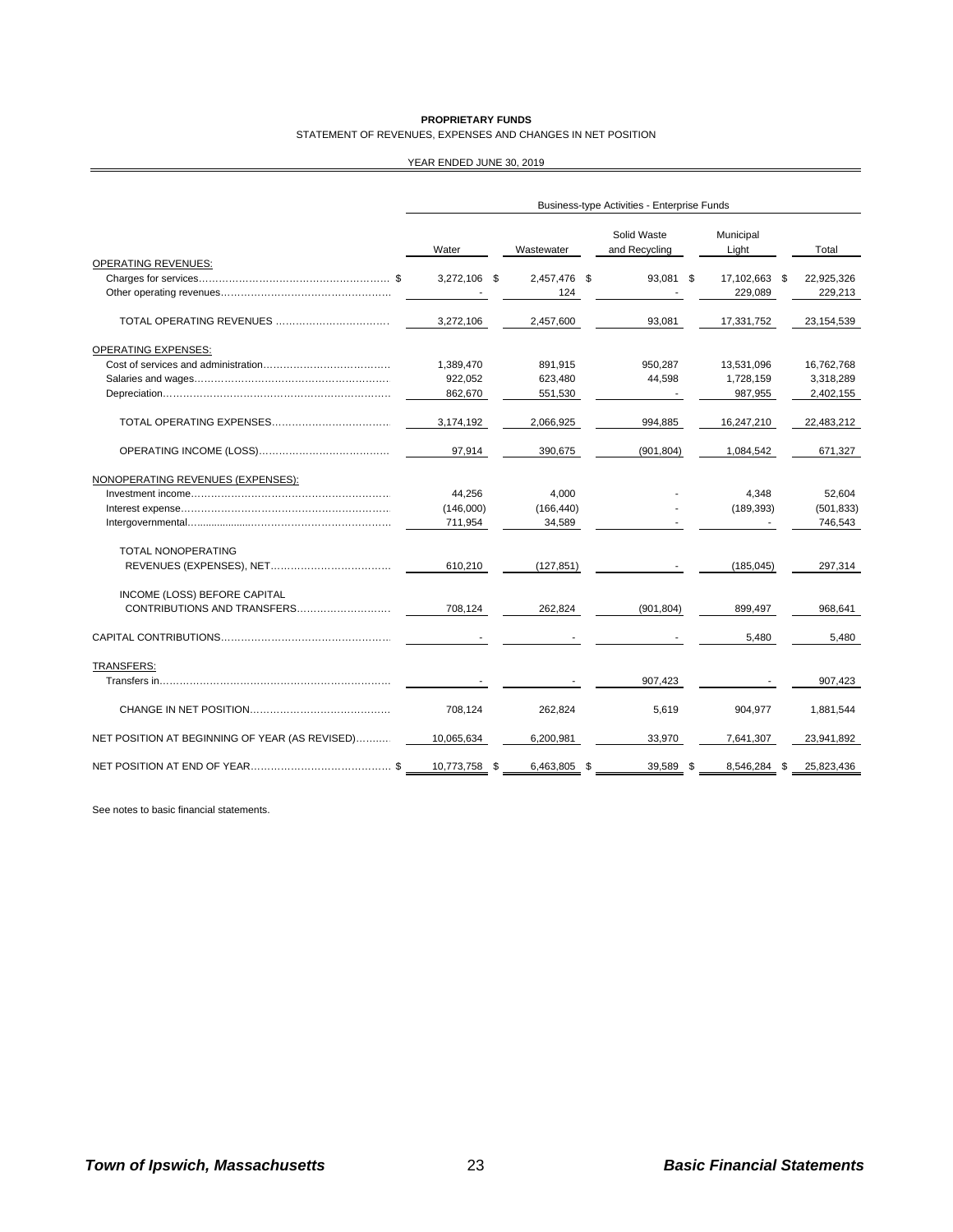#### **PROPRIETARY FUNDS**

#### STATEMENT OF CASH FLOWS

#### YEAR ENDED JUNE 30, 2019

|                                                                                            | Business-type Activities - Enterprise Funds         |  |                                                      |  |                              |  |                                                |  |                                                                  |
|--------------------------------------------------------------------------------------------|-----------------------------------------------------|--|------------------------------------------------------|--|------------------------------|--|------------------------------------------------|--|------------------------------------------------------------------|
|                                                                                            | Water                                               |  | Wastewater                                           |  | Solid Waste<br>and Recycling |  | Municipal<br>Light                             |  | Total                                                            |
| <b>CASH FLOWS FROM OPERATING ACTIVITIES:</b>                                               | 3,252,479 \$<br>(1,488,133)                         |  | 2,483,204 \$<br>(1,002,375)                          |  | 93,081 \$<br>(873, 128)      |  | 17,496,421 \$<br>(13,520,433)                  |  | 23,325,185<br>(16,884,069)                                       |
|                                                                                            | (839, 521)                                          |  | (573, 354)                                           |  | (42, 644)                    |  | (1, 513, 343)                                  |  | (2,968,862)                                                      |
|                                                                                            | 924,825                                             |  | 907,475                                              |  | (822, 691)                   |  | 2,462,645                                      |  | 3,472,254                                                        |
| CASH FLOWS FROM NONCAPITAL FINANCING ACTIVITIES:                                           | 711,954                                             |  | 34,589                                               |  | 907,423                      |  |                                                |  | 907,423<br>746,543                                               |
| NET CASH FROM NONCAPITAL FINANCING ACTIVITIES                                              | 711,954                                             |  | 34,589                                               |  | 907,423                      |  |                                                |  | 1,653,966                                                        |
| CASH FLOWS FROM CAPITAL AND RELATED FINANCING ACTIVITIES:                                  | 1,500,000<br>(1,968,395)<br>(520, 323)<br>(148,960) |  | 972<br>(372, 610)<br>(551, 287)<br>(168, 420)        |  | $\overline{\phantom{a}}$     |  | 5,480<br>(806, 146)<br>(480,000)<br>(191, 477) |  | 1,500,000<br>6,452<br>(3, 147, 151)<br>(1,551,610)<br>(508, 857) |
| NET CASH FROM CAPITAL AND RELATED FINANCING ACTIVITIES                                     | (1, 137, 678)                                       |  | (1,091,345)                                          |  |                              |  | (1,472,143)                                    |  | (3,701,166)                                                      |
| CASH FLOWS FROM INVESTING ACTIVITIES:                                                      | 44,256                                              |  | 4,000                                                |  |                              |  | 4,348                                          |  | 52,604                                                           |
|                                                                                            | 543,357                                             |  | (145, 281)                                           |  | 84,732                       |  | 994,850                                        |  | 1,477,658                                                        |
| CASH AND CASH EQUIVALENTS AT BEGINNING OF YEAR                                             | 1,483,006                                           |  | 1,588,308                                            |  | 35,675                       |  | 1,747,911                                      |  | 4,854,900                                                        |
|                                                                                            | 2,026,363 \$                                        |  | 1,443,027 \$                                         |  | 120,407 \$                   |  | 2,742,761 \$                                   |  | 6,332,558                                                        |
| RECONCILIATION OF OPERATING INCOME (LOSS) TO NET CASH<br><b>FROM OPERATING ACTIVITIES:</b> | 97,914 \$                                           |  | 390,675 \$                                           |  | $(901, 804)$ \$              |  | 1,084,542 \$                                   |  | 671,327                                                          |
| Adjustments to reconcile operating income to net<br>cash from operating activities:        |                                                     |  |                                                      |  |                              |  |                                                |  |                                                                  |
| Deferred (outflows)/inflows related to other postemployment benefits                       | 862,670<br>(185, 235)<br>50,576<br>(19,627)         |  | 551,530<br>(123, 512)<br>35,051<br>(5,950)<br>31,554 |  |                              |  | 987,955<br>(289, 179)<br>133,958<br>171,902    |  | 2,402,155<br>(597, 926)<br>219,585<br>146,325<br>31,554          |
|                                                                                            |                                                     |  |                                                      |  |                              |  | (11, 143)<br>(15,085)                          |  | (11, 143)<br>(15,085)                                            |
|                                                                                            | 93,891<br>18,018                                    |  | (37, 372)<br>13,204                                  |  | 77,159<br>1,954              |  | (913, 803)<br>29,843<br>(7, 233)               |  | (780, 125)<br>63,019<br>(7, 233)                                 |
|                                                                                            | 13,937                                              |  | 1,871                                                |  |                              |  | 1,181,634<br>51,015                            |  | 1,181,634<br>66,823                                              |
|                                                                                            | 44,557<br>(51, 876)                                 |  | 88,508<br>(38,084)                                   |  |                              |  | 201,282<br>(143, 043)                          |  | 334,347<br>(233,003)                                             |
|                                                                                            | 826,911                                             |  | 516,800                                              |  | 79,113                       |  | 1,378,103                                      |  | 2,800,927                                                        |
|                                                                                            | 924,825 \$                                          |  | 907,475 \$                                           |  | $(822, 691)$ \$              |  | 2,462,645 \$                                   |  | 3,472,254                                                        |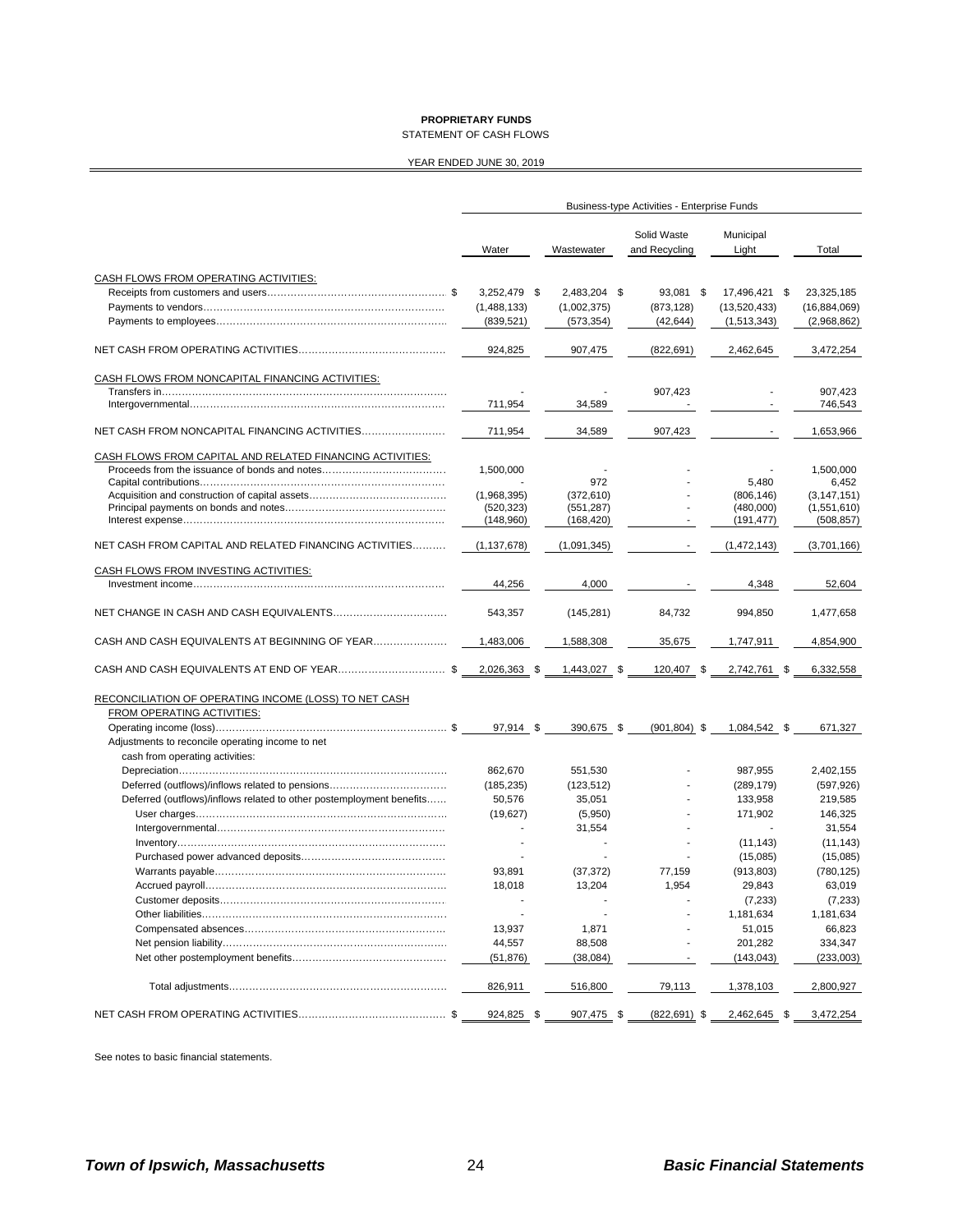#### **FIDUCIARY FUNDS** STATEMENT OF FIDUCIARY NET POSITION

#### JUNE 30, 2019

|                                                 | Other<br>Postemployment<br>Benefit<br><b>Trust Fund</b> | Private<br>Purpose<br><b>Trust Funds</b> | Agency<br><b>Funds</b> |
|-------------------------------------------------|---------------------------------------------------------|------------------------------------------|------------------------|
| <b>ASSETS</b>                                   |                                                         |                                          |                        |
| Investments:                                    | 315,315 \$                                              | 296,778 \$                               | 316,753                |
| Investments in Pension Reserve Investment Trust | 4,761,717                                               |                                          |                        |
|                                                 | 5,077,032                                               | 296,778                                  | 316,753                |
| <b>LIABILITIES</b>                              |                                                         |                                          | 316,753                |
| <b>NET POSITION</b>                             |                                                         |                                          |                        |
|                                                 | 5,077,032                                               | 296,778                                  |                        |
|                                                 | 5,077,032                                               | \$<br>296,778                            | \$                     |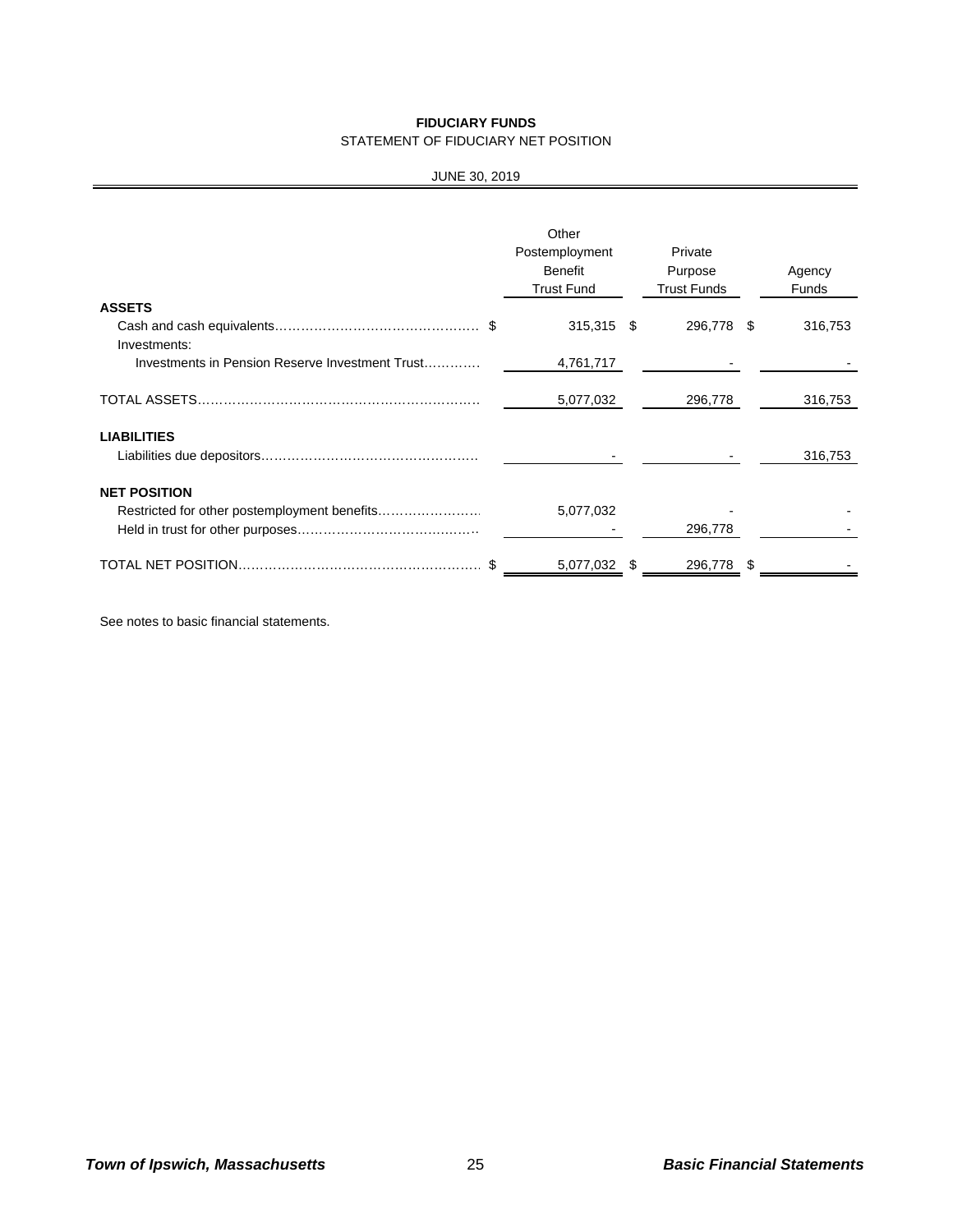# **FIDUCIARY FUNDS** STATEMENT OF CHANGES IN FIDUCIARY NET POSITION

# YEAR ENDED JUNE 30, 2019

|                                                                  | Other<br>Postemployment<br><b>Benefit</b><br><b>Trust Fund</b> |     | Private<br>Purpose<br><b>Trust Funds</b> |
|------------------------------------------------------------------|----------------------------------------------------------------|-----|------------------------------------------|
| ADDITIONS:                                                       |                                                                |     |                                          |
| Contributions:                                                   |                                                                |     |                                          |
|                                                                  | 385,722                                                        | -\$ |                                          |
| Employer contributions for other postemployment benefit payments | 1,144,813                                                      |     |                                          |
| Total contributions…………………………………………………………                        | 1,530,535                                                      |     |                                          |
| Net investment income:                                           |                                                                |     |                                          |
|                                                                  | 256,316                                                        |     | 14,249                                   |
|                                                                  | 1,786,851                                                      |     | 14,249                                   |
| DEDUCTIONS:                                                      | 1,144,813                                                      |     | 10,100                                   |
|                                                                  | 1,144,813                                                      |     | 10,100                                   |
| NET INCREASE (DECREASE) IN NET POSITION                          | 642,038                                                        |     | 4,149                                    |
|                                                                  | 4,434,994                                                      |     | 292,629                                  |
|                                                                  | 5,077,032                                                      | S   | 296,778                                  |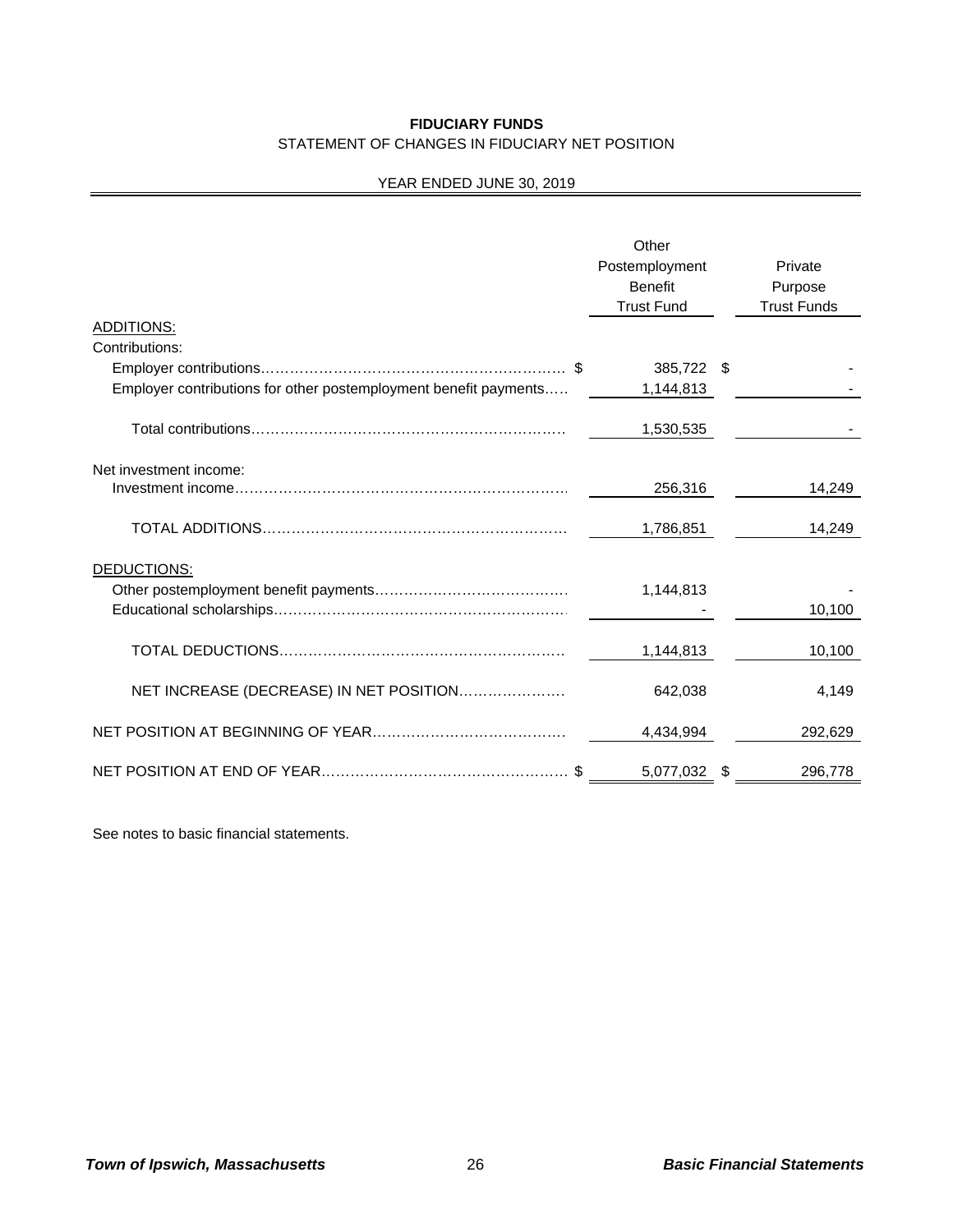# **NOTE 1 – SUMMARY OF SIGNIFICANT ACCOUNTING POLICIES**

The accompanying basic financial statements of the Town of Ipswich, Massachusetts (the Town) have been prepared in accordance with accounting principles generally accepted in the United States of America (GAAP). The Governmental Accounting Standards Board (GASB) is the recognized standard-setting body for establishing governmental accounting and financial reporting principles. The significant Town accounting policies are described herein.

### A. Reporting Entity

The Town of Ipswich is a municipal corporation that is governed by an elected Select Board.

For financial reporting purposes, the Town has included all funds, organizations, agencies, boards, commissions and institutions that are not legally separate from the Town. The Town has also considered all potential component units for which it is financially accountable as well as other organizations for which the nature and significance of their relationship with the Town are such that exclusion would cause the basic financial statements to be misleading or incomplete. As required by GAAP, these basic financial statements present the Town (the primary government) and its component units. It has been determined that there are no component units that require inclusion in the basic financial statements.

### *Joint Ventures*

The Town is a member of the Essex North Shore Agricultural & Technical School District that serves the members' students seeking an education in academic, technical and agriculture studies. The members' share in the operations of the Essex North Shore Agricultural & Technical School District and each member is responsible for its proportionate share of the operational and capital cost of the Essex North Shore Agricultural & Technical School District, which are paid in the form of assessments. The Town does not have an equity interest in the Essex North Shore Agricultural & Technical School District and the 2019 assessment was approximately \$121,000.

The Town is a member of Whittier Regional Vocational High School that serves the members' students seeking an education in vocational technical studies. The members' share in the operations of Whittier Regional Vocational High School and each member is responsible for its proportionate share of the operational and capital cost of Whittier Regional Vocational High School, which are paid in the form of assessments. The Town does not have an equity interest in Whittier Regional Vocational High School and the 2019 assessment was approximately \$514,000.

### B. Government-Wide and Fund Financial Statements

### *Government-Wide Financial Statements*

The government-wide financial statements (i.e., statement of net position and the statement of activities) report information on all of the non-fiduciary activities of the primary government and its component units. *Governmental activities*, which are primarily supported by taxes and intergovernmental revenues, are reported separately from *business-type activities*, which are supported primarily by user fees and charges.

# *Fund Financial Statements*

Separate financial statements are provided for governmental funds, proprietary funds, and fiduciary funds, even though fiduciary funds are excluded from the government-wide financial statements. Major individual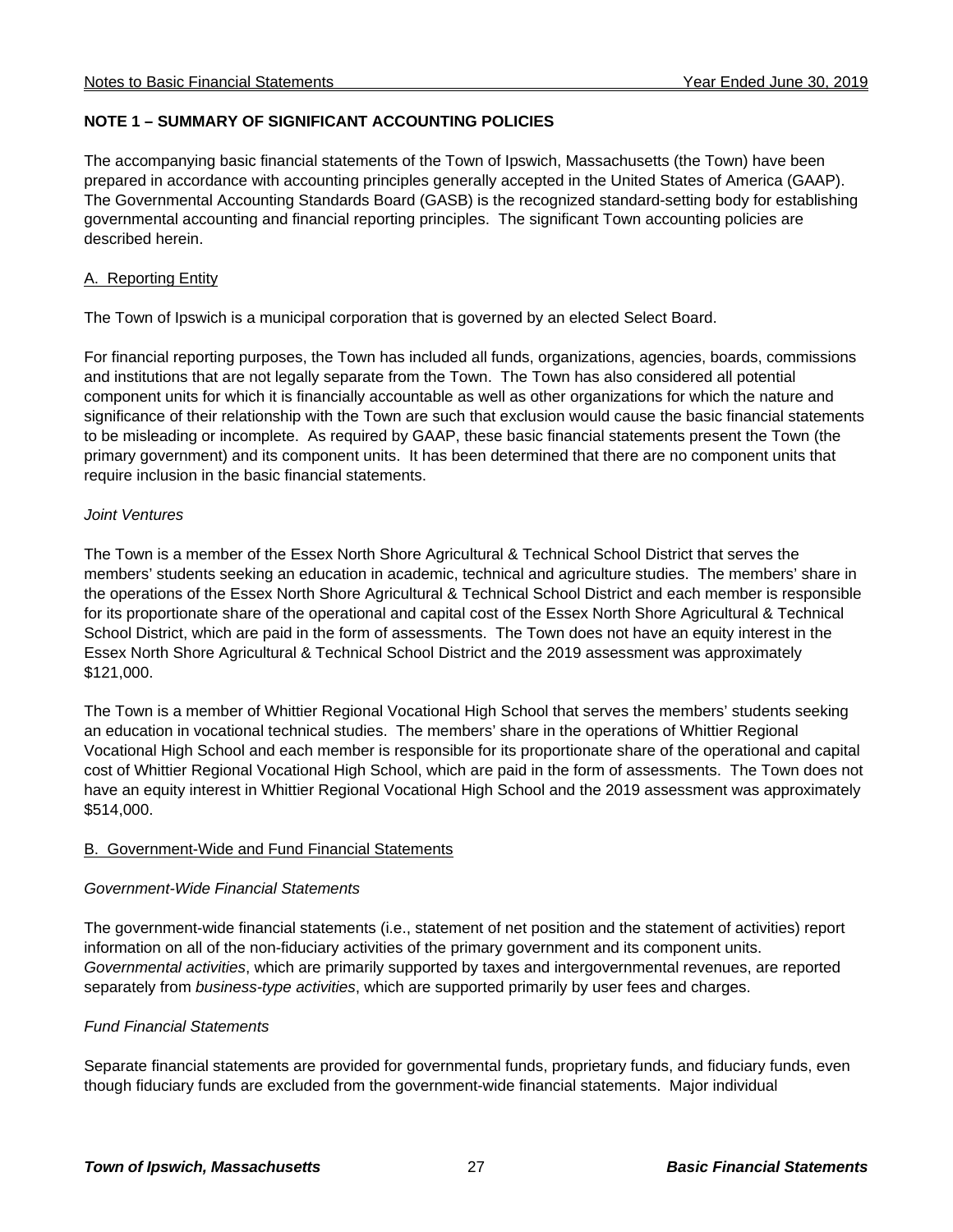governmental funds and major individual enterprise funds are reported as separate columns in the fund financial statements. Nonmajor funds are aggregated and displayed in a single column.

#### *Major Fund Criteria*

Major funds must be reported if the following criteria are met:

- If the total assets and deferred outflows, liabilities and deferred inflows, revenues, or expenditures/expenses of an individual governmental or enterprise fund are at least 10 percent of the corresponding element (assets and deferred outflows, liabilities and deferred inflows, etc.) for all funds of that category or type (total governmental or total enterprise funds), *and*
- If the total assets and deferred outflows, liabilities and deferred inflows, revenues, or expenditures/expenses of the individual governmental fund or enterprise fund are at least 5 percent of the corresponding element for all governmental and enterprise funds combined.

Additionally, any other governmental or enterprise fund that management believes is particularly significant to the basic financial statements may be reported as a major fund.

Fiduciary funds are reported by fund type.

#### C. Measurement Focus, Basis of Accounting and Financial Statement Presentation

#### *Government-Wide Financial Statements*

The government-wide financial statements are reported using the economic resources measurement focus and the accrual basis of accounting. Under this method, revenues are recorded when earned and expenses are recorded when the liabilities are incurred. Real estate and personal property taxes are recognized as revenues in the year for which they are levied. Grants and similar items are recognized as revenue as soon as all eligibility requirements imposed by the provider have been met.

The statement of activities demonstrates the degree to which the direct expenses of a particular function or segment are offset by program revenues. Direct expenses are those that are clearly identifiable with a specific function or segment. Program revenues include the following:

- Charges to customers or applicants who purchase, use, or directly benefit from goods, services, or privileges provided by a given function or segment.
- Grants and contributions that are restricted to meeting the operational requirements of a particular function or segment.
- Grants and contributions that are restricted to meeting the capital requirements of a particular function or segment.

Taxes and other items not identifiable as program revenues are reported as general revenues.

For the most part, the effect of interfund activity has been removed from the government-wide financial statements. Exceptions are charges between the general fund and enterprise funds. Elimination of these charges would distort the direct costs and program revenues reported for the functions affected.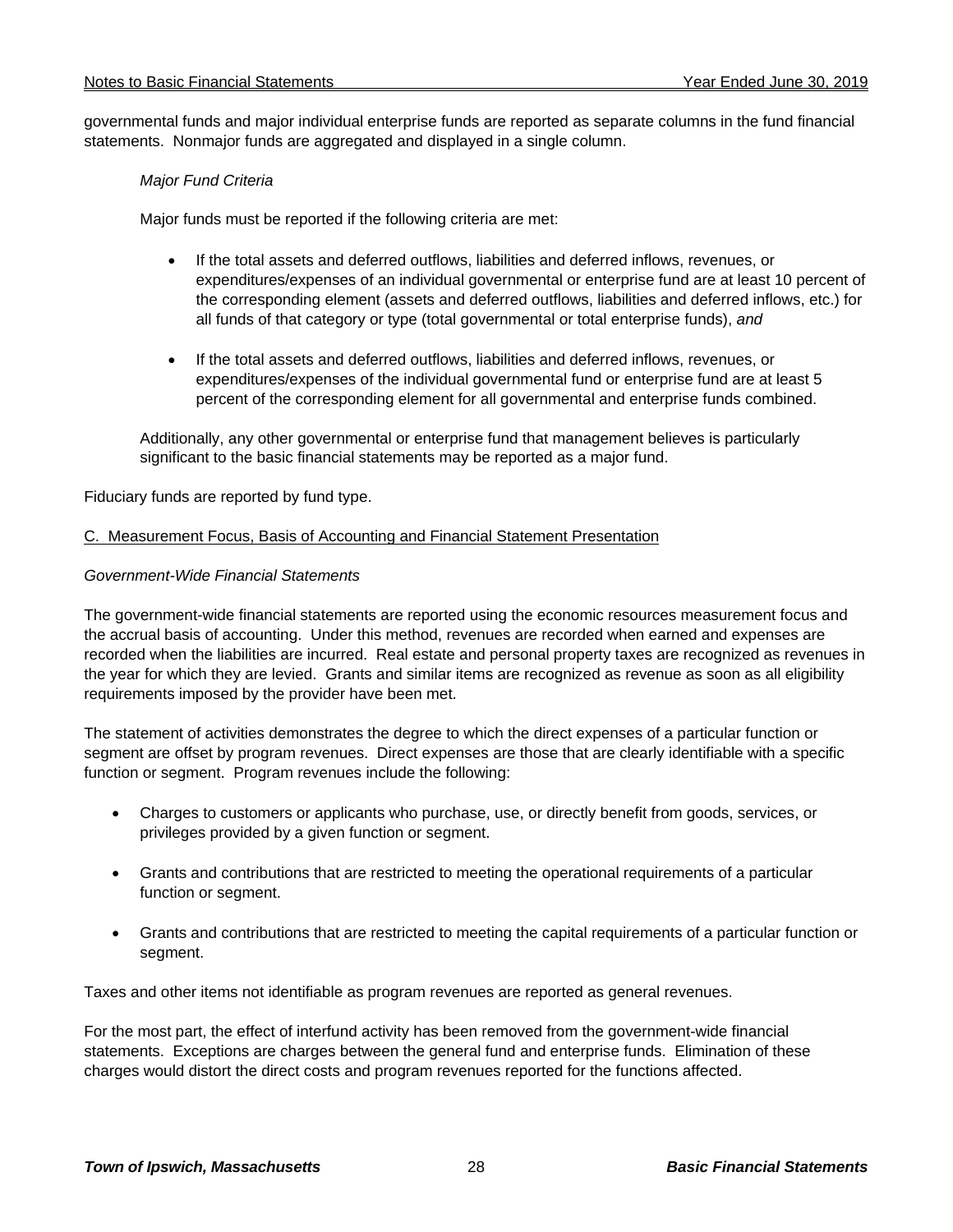# *Fund Financial Statements*

*Governmental* fund financial statements are reported using the flow of current financial resources measurement focus and the modified accrual basis of accounting. Under the modified accrual basis of accounting, revenues are recognized when susceptible to accrual (i.e., measurable and available). Measurable means the amount of the transaction can be determined and available means collectible within the current period or soon enough thereafter to pay liabilities of the current period. Expenditures are recorded when the related fund liability is incurred, except for unmatured interest on general long-term debt which is recognized when due, and certain compensated absences, claims and judgments which are recognized when the obligations are expected to be liquidated with current expendable available resources.

Real estate and personal property tax revenues are considered available if they are collected within 60 days after year-end. Investment income is susceptible to accrual. Other receipts and tax revenues become measurable and available when the cash is received and are recognized as revenue at that time.

Entitlements and shared revenues are recorded at the time of receipt or earlier if the susceptible to accrual criteria is met. Expenditure driven grants recognize revenue when the qualifying expenditures are incurred and all other grant requirements are met.

The following major governmental funds are reported:

The *general fund* is the primary operating fund. It is used to account for all financial resources, except those that are required to be accounted for in another fund.

The *Feoffee's trust fund* is used to account for the activities of the Feoffees of the Grammar School in the Town of Ipswich Trust which was created by a court order to administer the bequest of William Paine in 1660 to benefit the Ipswich Public Schools.

The nonmajor governmental funds consist of other special revenue, capital projects and permanent funds that are aggregated and presented in the *Nonmajor Governmental Funds* column on the governmental funds financial statements. The following describes the general use of these fund types:

The *special revenue fund* is used to account for and report the proceeds of specific revenue sources that are restricted or committed to expenditures for specified purposes other than permanent funds or capital projects.

The *capital projects fund* is used to account for and report financial resources that are restricted, committed, or assigned to expenditure for capital outlays, including the acquisition or construction of capital facilities and other capital assets of the governmental funds.

The *permanent fund* is used to account for and report financial resources that are legally restricted to the extent that only earnings, not principal, may be used for purposes that support the governmental programs.

*Proprietary* fund financial statements are reported using the flow of economic resources measurement focus and use the accrual basis of accounting. Under this method, revenues are recorded when earned and expenses are recorded when the liabilities are incurred.

Proprietary funds distinguish operating revenues and expenses from nonoperating items. Operating revenues and expenses generally result from providing services and producing and delivering goods in connection with the proprietary funds principal ongoing operations. All revenues and expenses not meeting this definition are reported as nonoperating revenues and expenses.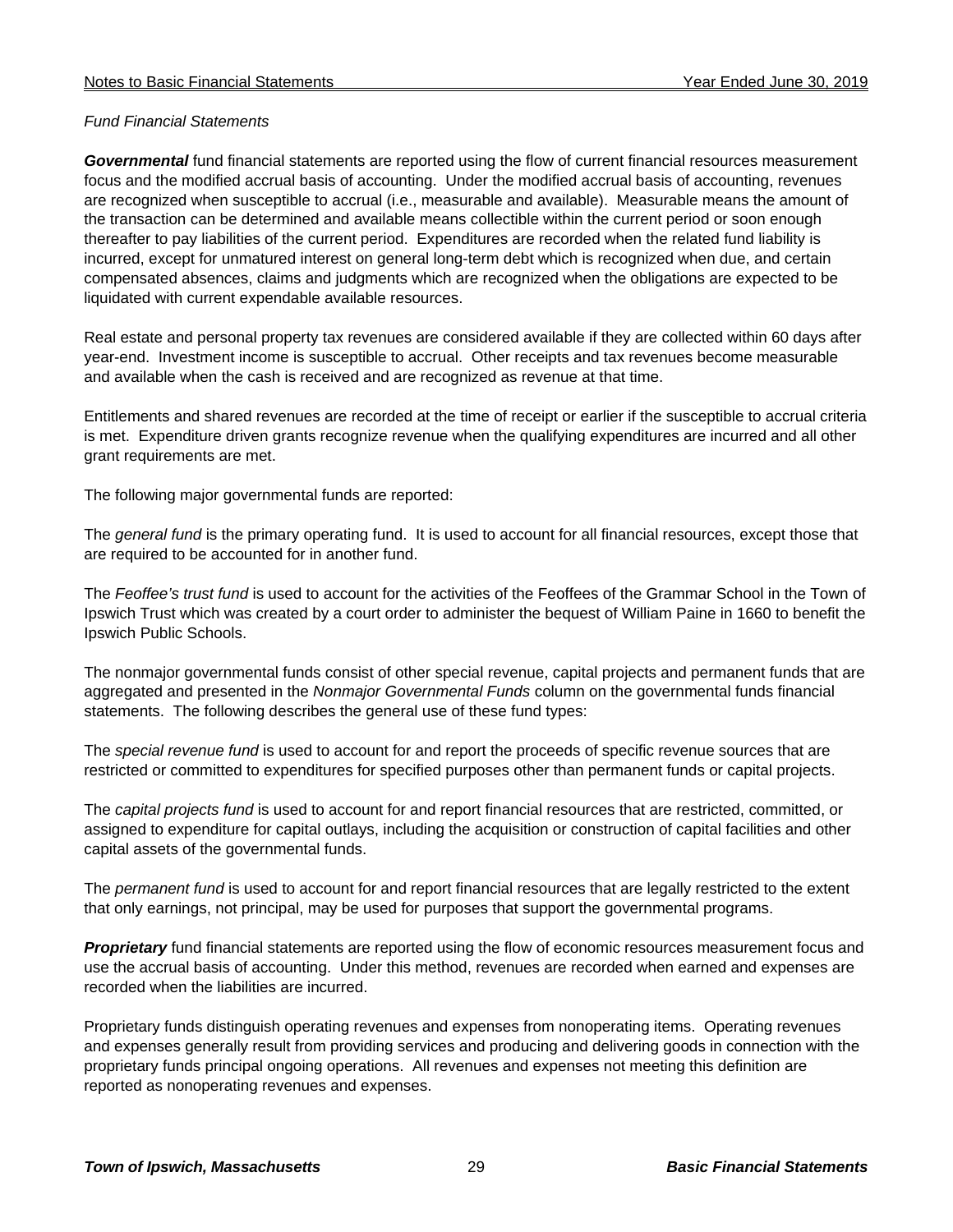The following major proprietary funds are reported:

The *water enterprise fund* is used to account for the Town's water activities.

The *wastewater enterprise fund* is used to account for the Town's wastewater activities.

The *solid waste and recycling enterprise fund* is used to account for the Town's solid waste and recycling.

The *municipal light enterprise fund* is used to account for the Town's municipal light activities.

*Fiduciary* fund financial statements are reported using the flow of economic resources measurement focus and use the accrual basis of accounting. Fiduciary funds are used to account for assets held in a trustee capacity for others that cannot be used to support the governmental programs.

The following fiduciary fund types are reported:

The *other postemployment benefit trust fund* is used to accumulate resources to provide funding for future other postemployment benefits (OPEB) liabilities.

The *private purpose trust fund* is used to account for trust arrangements that exclusively benefit individuals, private organizations, or other governments. Some of these trusts have donor restrictions and trustee policies that do not allow the endowment portion and any unrealized appreciation to be spent. The donor restrictions and trustee policies only allow the trustees to authorize spending of the realized investment earnings. The Town maintains one private purpose trust fund for scholarships.

The *agency fund* is used to account for assets held in a purely custodial capacity.

#### D. Cash and Investments

#### *Government-Wide and Fund Financial Statements*

Cash and cash equivalents are considered to be cash on hand, demand deposits and short-term investments with an original maturity of three months or less from the date of acquisition.

Investments are carried at fair value. The fair values were determined by the closing price for those securities traded on national stock exchanges and at the average bid-and-asked quotation for those securities traded in the over-the-counter market. Investments that do not have an established market are reported at estimated fair values.

#### E. Fair Value Measurements

The Town reports required types of financial instruments in accordance with the fair value standards. These standards require an entity to maximize the use of observable inputs (such as quoted prices in active markets) and minimize the use of unobservable inputs (such as appraisals or valuation techniques) to determine fair value. Fair value standards also require the government to classify these financial instruments into a three-level hierarchy, based on the priority of inputs to the valuation technique or in accordance with net asset value practical expedient rules, which allow for either Level 2 or Level 3 depending on lock up and notice periods associated with the underlying funds.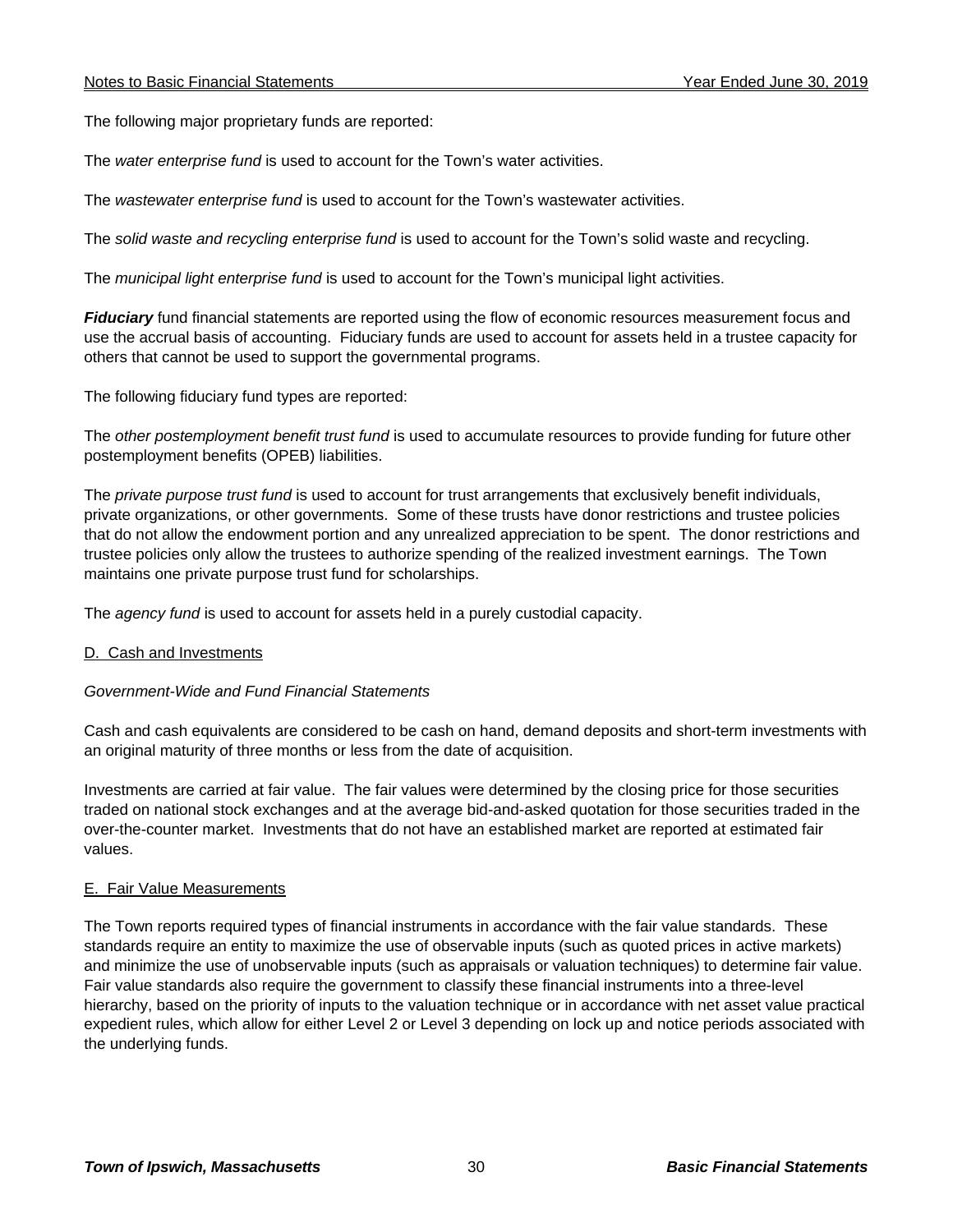Instruments measured and reported at fair value are classified and disclosed in one of the following categories:

Level 1 – Quoted prices are available in active markets for identical instruments as of the reporting date. Instruments, which are generally included in this category, include actively traded equity and debt securities, U.S. government obligations, and mutual funds with quoted market prices in active markets.

Level 2 – Pricing inputs are other than quoted in active markets, which are either directly or indirectly observable as of the reporting date, and fair value is determined through the use of models or other valuation methodologies. Certain fixed income securities, primarily corporate bonds, are classified as Level 2 because fair values are estimated using pricing models, matrix pricing, or discounted cash flows.

Level 3 – Pricing inputs are unobservable for the instrument and include situations where there is little, if any, market activity for the instrument. The inputs into the determination of fair value require significant management judgment or estimation.

In some instances, the inputs used to measure fair value may fall into different levels of the fair value hierarchy and is based on the lowest level of input that is significant to the fair value measurement.

Market price is affected by a number of factors, including the type of instrument and the characteristics specific to the instrument. Instruments with readily available active quoted prices generally will have a higher degree of market price observability and a lesser degree of judgment used in measuring fair value. It is reasonably possible that change in values of these instruments will occur in the near term and that such changes could materially affect amounts reported in these financial statements. For more information on the fair value of the Town's financial instruments, see Note 2 – Cash and Investments.

# F. Accounts Receivable

### *Government-Wide and Fund Financial Statements*

The recognition of revenue related to accounts receivable reported in the government-wide financial statements and the proprietary funds financial statements are reported under the accrual basis of accounting. The recognition of revenue related to accounts receivable reported in the governmental funds financial statements are reported under the modified accrual basis of accounting.

# *Real Estate, Personal Property Taxes and Tax Liens*

Real estate and personal property taxes are levied and based on values assessed on January 1<sup>st</sup> of every year. Assessed values are established by the Board of Assessors for 100% of the estimated fair market value. Taxes are due on August 1<sup>st</sup>, November 1<sup>st</sup>, February 1<sup>st</sup> and May 1<sup>st</sup> and are subject to penalties and interest if they are not paid by the respective due date. Real estate and personal property taxes levied are recorded as receivables in the year of the levy.

Real estate tax liens are processed in the first quarter after the close of the valuation year on delinquent properties and are recorded as receivables in the year they are processed.

Real estate receivables are secured via the tax lien process and are considered 100% collectible. Accordingly, an allowance for uncollectibles is not reported.

Personal property taxes cannot be secured through the lien process. The allowance for uncollectibles is estimated based on historical trends and specific account analysis.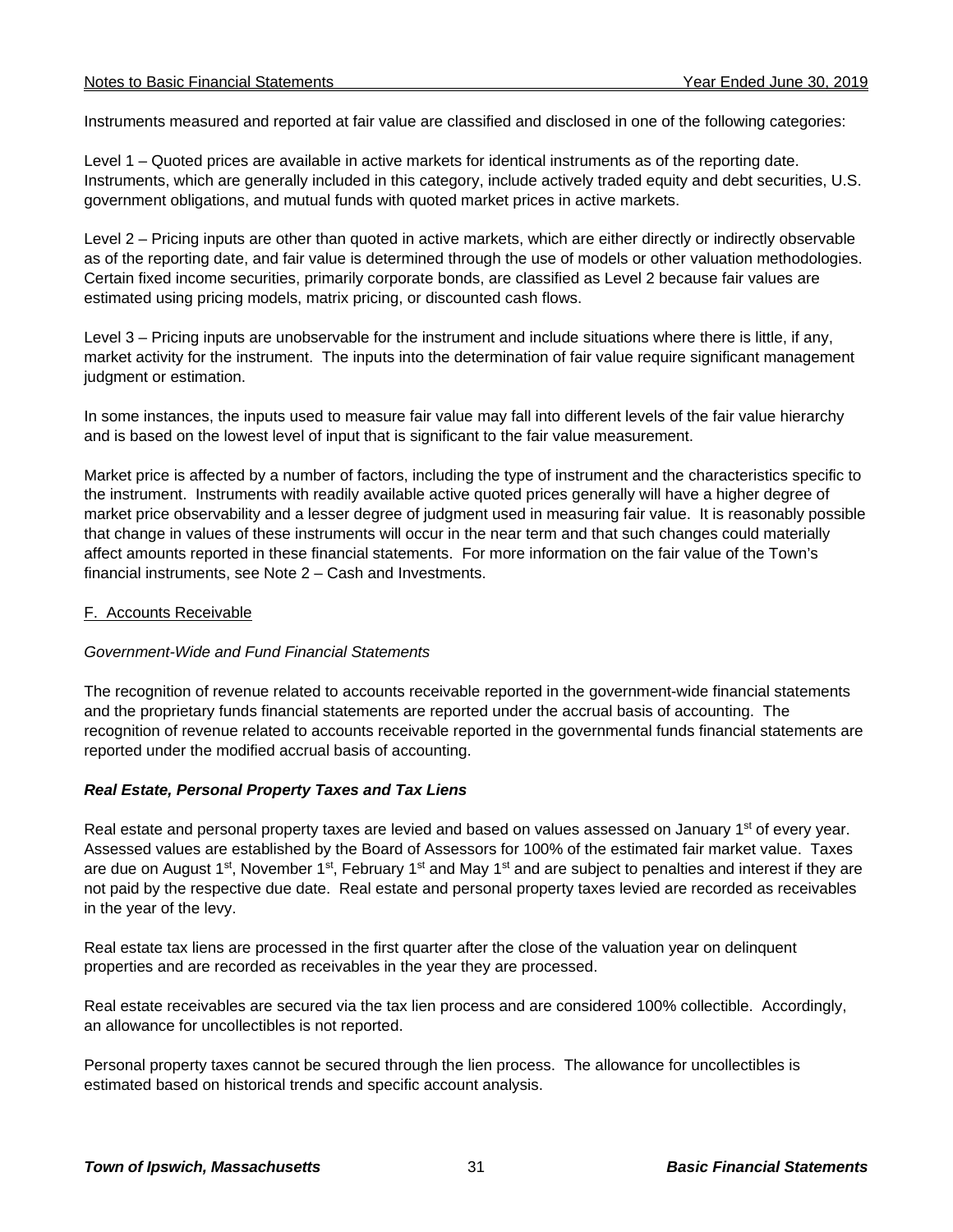### *Motor Vehicle and Other Excise Taxes*

Motor vehicle excise taxes are assessed annually for each vehicle registered in the Town and are recorded as receivables in the year of the levy. The Commonwealth is responsible for reporting the number of vehicles registered and the fair values of those vehicles. The tax calculation is the fair value of the vehicle multiplied by \$25 per \$1,000 of value. Boat excise taxes are assessed annually for each boat registered and are recorded as receivables in the year of the levy. The Commonwealth is responsible for reporting the number of boats registered and the fair value of those boats. The tax calculation is the fair value of the boat multiplied by \$10 per \$1,000 of value.

The allowance for uncollectibles is estimated based on historical trends and specific account analysis.

#### *User Fees*

User fees are levied monthly based on individual meter readings and are subject to penalties and interest if they are not paid by the respective due date. Water and wastewater liens are processed once a year and included as a lien on the property owner's tax bill. Water and wastewater charges and liens are recorded as receivables in the year of the levy and are recorded under the modified accrual basis of accounting.

Since the receivables are secured via the lien process, these accounts are considered 100% collectible and therefore do not report an allowance for uncollectibles.

#### *Departmental and Other*

Departmental and other receivables consist primarily of amounts due from police and fire details and are recorded as receivables in the year accrued.

#### *Intergovernmental*

Various federal and state grants for operating and capital purposes are applied for and received annually. For non-expenditure driven grants, receivables are recorded as soon as all eligibility requirements imposed by the provider have been met. For expenditure driven grants, receivables are recorded when the qualifying expenditures are incurred and all other grant requirements are met.

The Town levies 0.75% for the sale of restaurant meals in accordance with Massachusetts General Law, Chapter 64L, Section 2. The tax is paid by the operator of each establishment to the State Commissioner of Revenue, who in turn pays the tax back to the Town in quarterly distributions. The meals tax receivable is categorized as an intergovernmental receivable.

These receivables are considered 100% collectible and therefore do not report an allowance for uncollectibles.

#### *Special Assessments*

The Town assesses wastewater betterments in connection with certain wastewater construction projects.

Since the receivables are secured via the lien process, these accounts are considered 100% collectible and therefore do not report an allowance for uncollectibles.

### *Mortgages*

The mortgages were issued by the Feoffee's trust for the sale of properties in Little Neck in accordance with the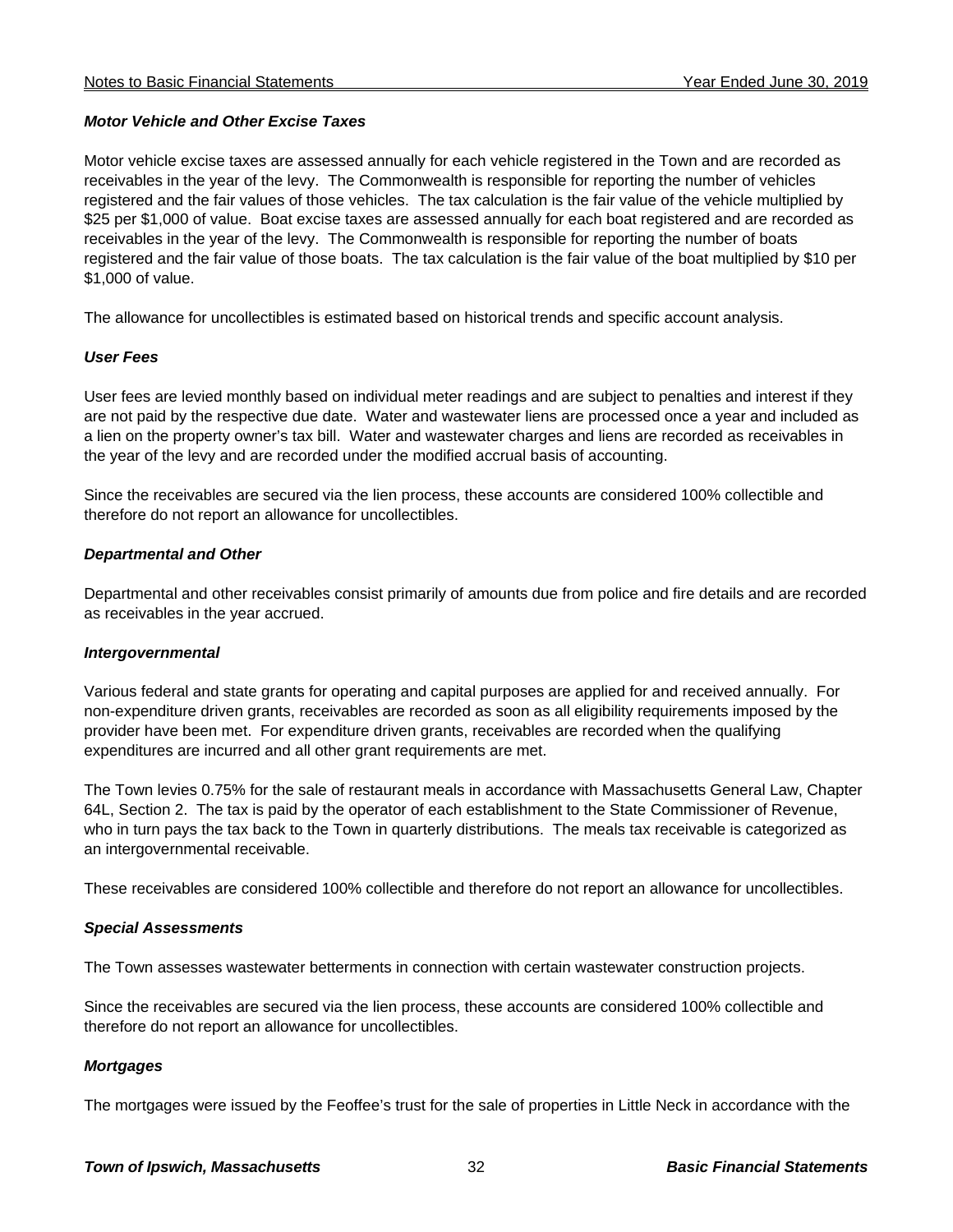terms of the Trust Administration Order (TAO) and are 6% interest only for 5 years, with a 20 year fixed, amortizing loan option at the end of the 5 year term.

The Feoffees receive monthly interest payments from the mortgage borrowers.

#### *Loans*

Loans receivable consist of community development first-time homebuyer and housing rehabilitation loans.

These loans are secured via the lien process and therefore do not report an allowance for uncollectibles.

#### G. Inventories

#### *Government-Wide and Fund Financial Statements*

Inventories, other than those associated with the municipal light enterprise fund, are recorded as expenditures at the time of purchase. Such inventories are not material in total to the government-wide and fund financial statements, and therefore are not reported.

Inventories of the municipal light enterprise fund consist of materials, supplies and fuel oil inventory and are carried at the lower of cost or market, determined by the first-in, first-out method.

#### H. Restricted Assets

#### *Government-Wide and Fund Financial Statements*

Assets set aside for meter deposits, rate stabilization, funded depreciation, and a conservation reserve, in the municipal light enterprise fund, are classified as restricted.

#### I. Deferred Outflows/Inflows of Resources

### *Government-Wide Financial Statements (Net Position)*

In addition to assets, the statement of net position will sometimes report a separate section for deferred outflows of resources. This separate financial statement element, *deferred outflows of resources*, represents a consumption of net position that applies to a future period(s) and so will *not* be recognized as an outflow of resources (expense/expenditure) until then. The Town has reported deferred outflows of resources related to pensions and deferred outflows of resources related to other postemployment benefits in this category.

In addition to liabilities, the statement of net position will sometimes report a separate section for deferred inflows of resources. This separate financial statement element, *deferred inflows of resources,* represents an acquisition of net position that applies to a future period(s) and so will *not* be recognized as an inflow of resources (revenue) until that time. The Town has reported deferred inflows of resources related to pensions and deferred inflows of resources related to other postemployment benefits in this category.

#### *Governmental Fund Financial Statements*

In addition to liabilities, the governmental funds balance sheet will sometimes report a separate section for deferred inflows of resources. This separate financial statement element, deferred inflows of resources, represents assets that have been recorded in the governmental fund financial statements but the revenue is not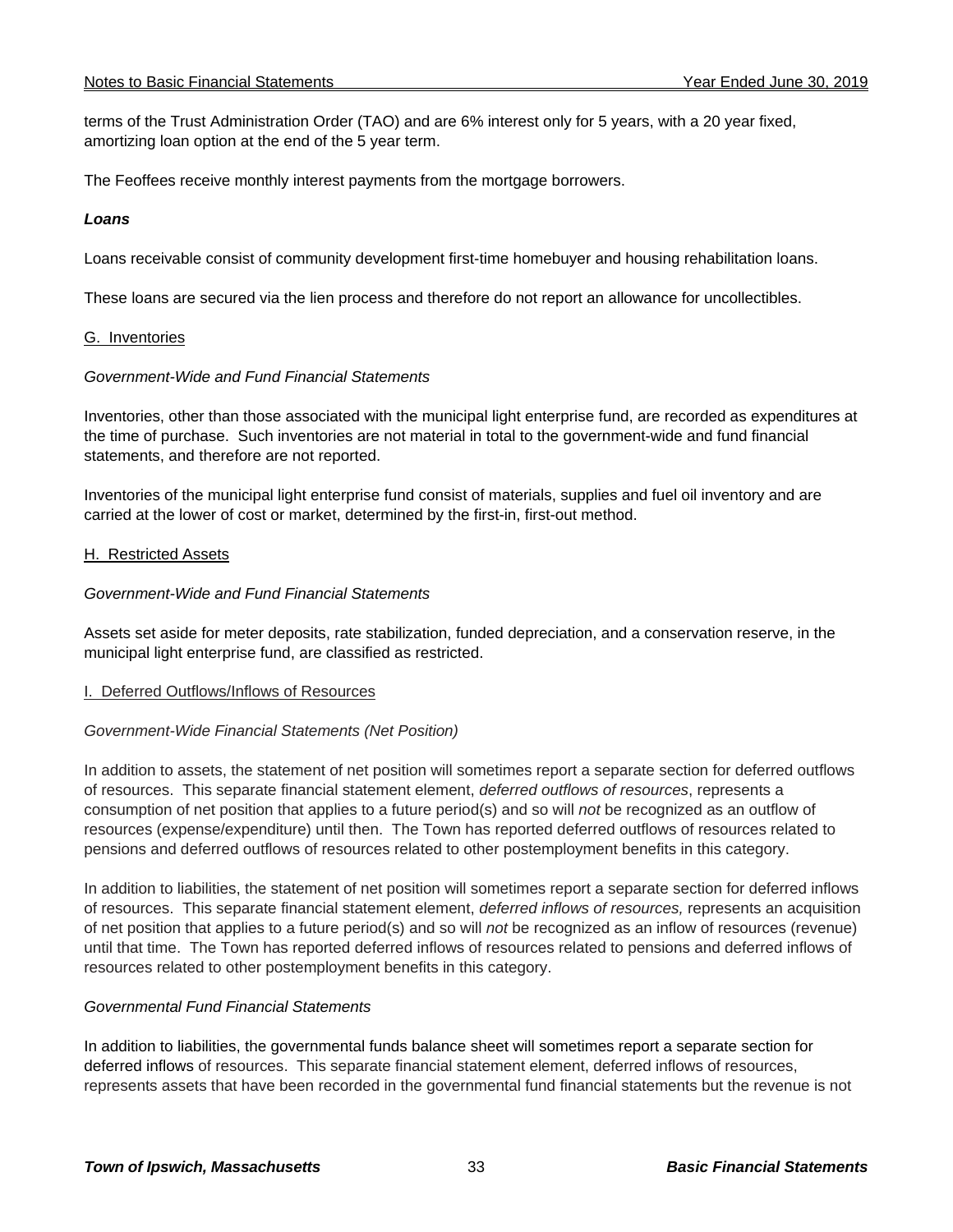available and so will not be recognized as an inflow of resources (revenue) until it becomes available. The Town has recorded unavailable revenue as deferred inflows of resources in the governmental funds balance sheet.

## J. Capital Assets

## *Government-Wide and Proprietary Fund Financial Statements*

Capital assets, which include land, land improvements, buildings, machinery and equipment, and infrastructure (e.g., roads, water mains, wastewater mains, and similar items), are reported in the applicable governmental or business-type activity column of the government-wide financial statements, and the proprietary fund financial statements. Capital assets are recorded at historical cost, or at estimated historical cost, when actual historical cost could not be determined. Donated capital assets; donated works of art, historical treasures and similar assets; and capital assets received in service concession arrangements are recorded at acquisition value. Except for the capital assets of the governmental activities column in the government-wide financial statements, construction period interest is capitalized on constructed capital assets.

All purchases and construction costs in excess of \$10,000 are capitalized at the date of acquisition or construction, respectively, with expected useful lives of greater than one year.

Capital assets (excluding land) are depreciated on a straight-line basis, in accordance with Massachusetts General Laws (MGL). The estimated useful lives of capital assets are as follows:

|                    | Estimated<br>Useful Life |
|--------------------|--------------------------|
| Capital Asset Type | (in years)               |
|                    |                          |
|                    | 40                       |
|                    | 5                        |
|                    | 10                       |
|                    | $50 - 75$                |

The cost of normal maintenance and repairs that do not add to the value of the assets or materially extend asset lives are not capitalized and are treated as expenses when incurred. Improvements are capitalized.

#### *Governmental Fund Financial Statements*

Capital asset costs are recorded as expenditures in the acquiring fund in the year of the purchase.

#### K. Interfund Receivables and Payables

During the course of its operations, transactions occur between and within individual funds that may result in amounts owed between funds.

#### *Government-Wide Financial Statements*

Transactions of a buyer/seller nature between and within governmental funds are eliminated from the governmental activities in the statement of net position. Any residual balances outstanding between the governmental activities and business-type activities are reported in the statement of net position as "internal balances".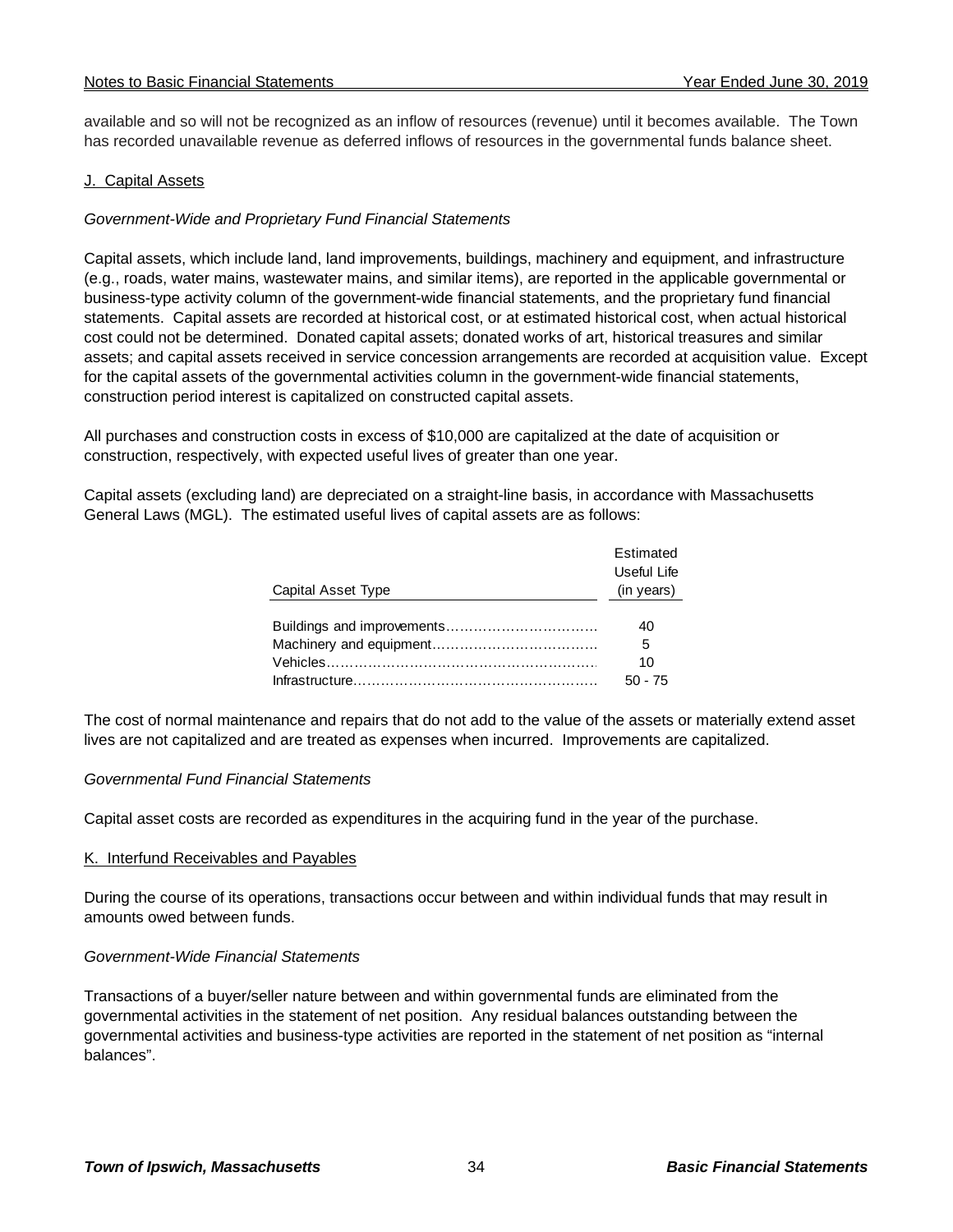## *Fund Financial Statements*

Transactions of a buyer/seller nature between and within funds are *not* eliminated from the individual fund statements. Receivables and payables resulting from these transactions are classified as "Due from other funds" or "Due to other funds" on the balance sheet.

## L. Interfund Transfers

During the course of its operations, resources are permanently reallocated between and within funds. These transactions are reported as transfers in and transfers out.

## *Government-Wide Financial Statements*

Transfers between and within governmental funds are eliminated from the governmental activities in the statement of net position. Any residual balances outstanding between the governmental activities and businesstype activities are reported in the statement of activities as "Transfers, net".

## *Fund Financial Statements*

Transfers between and within funds are *not* eliminated from the individual fund statements and are reported as transfers in and transfers out.

#### M. Unavailable Revenue

Unavailable revenue at the governmental fund financial statement level represents billed receivables that do not meet the available criterion in accordance with the current financial resources measurement focus and the modified accrual basis of accounting. The change in unavailable revenue is recognized as revenue in the conversion to the government-wide (full accrual) financial statements.

#### N. Pensions

For purposes of measuring the net pension liability, deferred outflows of resources and deferred inflows of resources related to pensions, and pension expense, information about the fiduciary net position of both the Essex Regional Retirement System (ERRS) and the Massachusetts Teachers' Retirement System and additions to/deductions from the Systems' fiduciary net position have been determined on the same basis as they are reported by the Systems. For this purpose, benefit payments (including refunds of employee contributions) are recognized when due and payable in accordance with the benefit terms. Investments are reported at fair value.

# O. Net Position and Fund Equity

# *Government-Wide Financial Statements (Net Position)*

Net position reported as net investment in capital assets includes capital assets, net of accumulated depreciation, less the principal balance of outstanding debt used to acquire capital assets. Unspent proceeds of capital related debt are not considered to be capital assets. Outstanding debt related to future reimbursements from the state's school building program is not considered to be capital related debt.

Net position is reported as restricted when amounts that are not available for appropriation or are legally restricted by outside parties for a specific future use.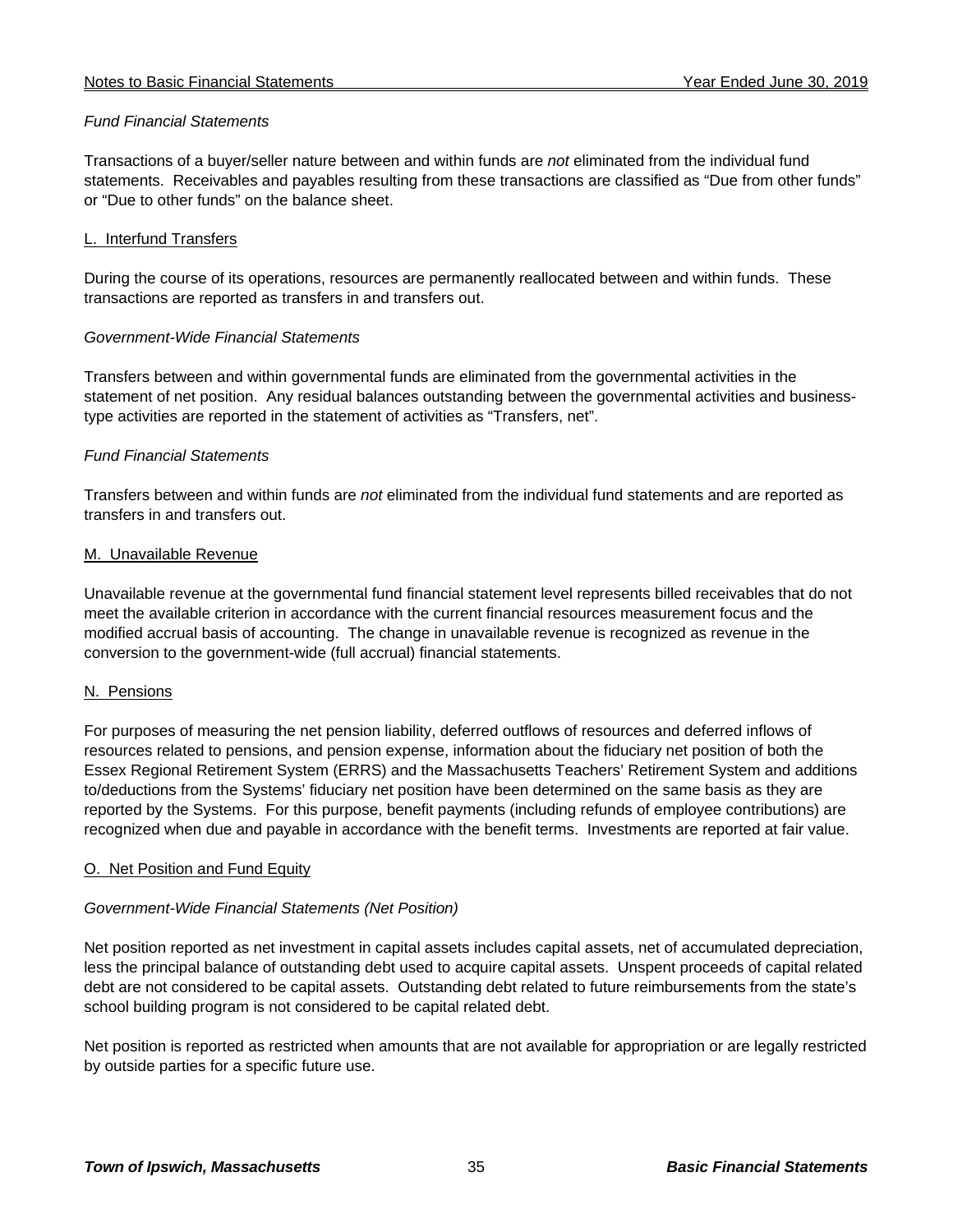Net position has been "restricted for" the following:

"Affordable housing" represents amounts restricted for a fund (established in accordance with MGL, Chapter 44, Section 53E  $\frac{1}{2}$ ) used to account for activities related to the creation and preservation of affordable housing for the benefit of low to moderate income households.

 "Rate stabilization" represents amounts restricted for the purpose of minimizing exposure to rate fluctuations in the municipal light industry. The fund may also be used to help the Municipal Light Department maintain a competitive position in the marketplace or for other unexpected costs.

"Depreciation" represents amounts restricted pursuant to provisions of the MGL. Cash, in an amount equivalent to the annual depreciation expense, is transferred from unrestricted municipal light funds to the depreciation fund. Interest earned on the balance of the fund remains in the fund. The depreciation fund may be used for capital improvements and upgrades to utility plant assets, nuclear decommissioning costs, the costs of contractual commitments, the costs of related debt service and deferred costs and debt services costs related to such commitments, which the Municipal Light Commission determine are above market value.

 "Loans" represents community development outstanding loans receivable balances for the first time homebuyer program.

"Permanent funds - expendable" represents the amount of realized and unrealized investment earnings of donor restricted trusts. The donor restrictions and trustee policies only allow the trustees to approve spending of the realized investment earnings that support governmental programs.

"Permanent funds - nonexpendable" represents the endowment portion of donor restricted trusts that support governmental programs.

"Gifts and grants" represents restrictions placed on assets from outside parties and consist primarily of gifts and federal and state grants.

Sometimes the Town will fund outlays for a particular purpose from both restricted (e.g., restricted bond or grant proceeds) and unrestricted resources. In order to calculate the amounts to report as restricted net position and unrestricted net position in the government-wide and proprietary fund financial statements, a flow assumption must be made about the order in which the resources are considered to be applied. It is the Town's policy to consider restricted net position to have been depleted before unrestricted net position is applied.

# *Fund Financial Statements (Fund Balances)*

Governmental fund balances are classified as nonspendable, restricted, committed, assigned, or unassigned based on the extent to which the government is bound to honor constraints on the specific purposes for which amounts in those funds can be spent.

The governmental fund balance classifications are as follows:

"Nonspendable" fund balance includes amounts that cannot be spent because they are either not in spendable form or they are legally or contractually required to be maintained intact.

"Restricted" fund balance includes amounts subject to constraints placed on the use of resources that are either externally imposed by creditors, grantors, contributors, or laws or regulations of other governments; or that are imposed by law through constitutional provisions or enabling legislation.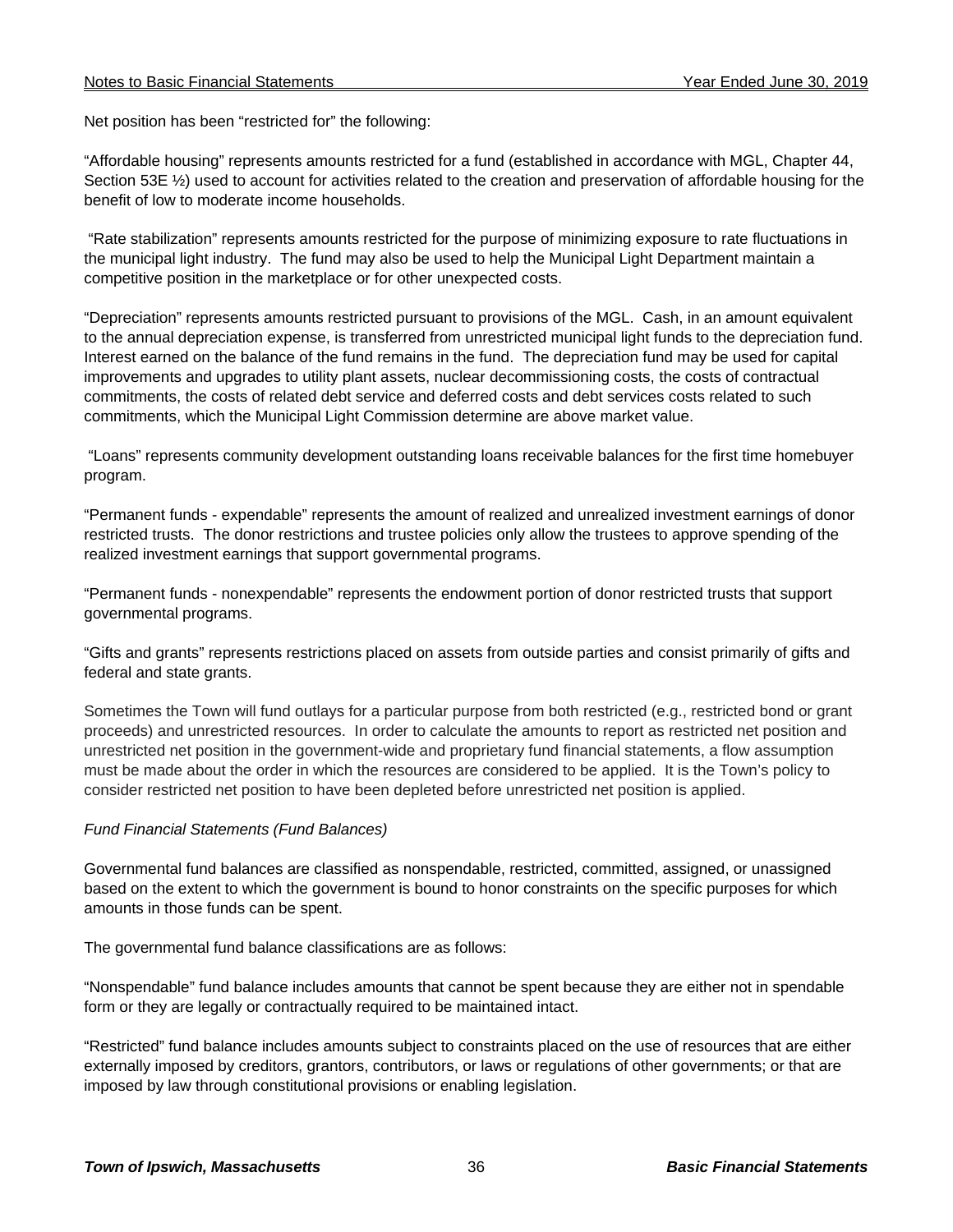"Committed" fund balance includes amounts that can only be used for specific purposes pursuant to constraints imposed by formal action of the government's highest level of decision-making authority. Town Meeting is the highest level of decision making authority that can, by Town Meeting vote, commit funds for a specific purpose. Once voted, the limitation imposed by the vote remains in place until the funds are used for their intended purpose or a vote is taken to rescind the commitment.

"Assigned" fund balance includes amounts that are constrained by the Town's intent to be used for specific purposes but are neither restricted nor committed. The Town's by-laws authorize the Finance Director to assign fund balance. Assignments generally only exist temporarily. Additional action does not have to be taken for the removal of an assignment.

"Unassigned" fund balance includes the residual classification for the general fund. This classification represents fund balance that has not been assigned to other funds and that has not been restricted, committed, or assigned to specific purposes within the general fund.

The Town's spending policy is to spend restricted fund balance first, followed by committed, assigned and unassigned fund balance. Most governmental funds are designated for one purpose at the time of their creation. Therefore, any expenditure from the fund will be allocated to the applicable fund balance classifications in the order of the aforementioned spending policy. The general fund and certain other funds may have more than one purpose.

# P. Long-term debt

## *Government-Wide and Proprietary Fund Financial Statements*

Long-term debt is reported as liabilities in the government-wide and proprietary fund statement of net position. Material bond premiums and discounts are deferred and amortized over the life of the bonds using the effective interest method. Bonds payable are reported net of the applicable bond premium or discount.

#### *Governmental Fund Financial Statements*

The face amount of governmental funds long-term debt is reported as other financing sources. Bond premiums and discounts, as well as issuance costs, are recognized in the current period. Bond premiums are reported as other financing sources and bond discounts are reported as other financing uses. Issuance costs, whether or not withheld from the actual bond proceeds received, are reported as general government expenditures.

#### Q. Investment Income

Excluding the permanent funds, investment income derived from special revenue and capital project funds is legally assigned to the general fund unless otherwise directed by MGL.

#### R. Compensated Absences

Employees are granted vacation and sick leave in varying amounts based on collective bargaining agreements, state laws and executive policies.

#### *Government-Wide and Proprietary Fund Financial Statements*

Vested or accumulated vacation and sick leave are reported as liabilities and expensed as incurred.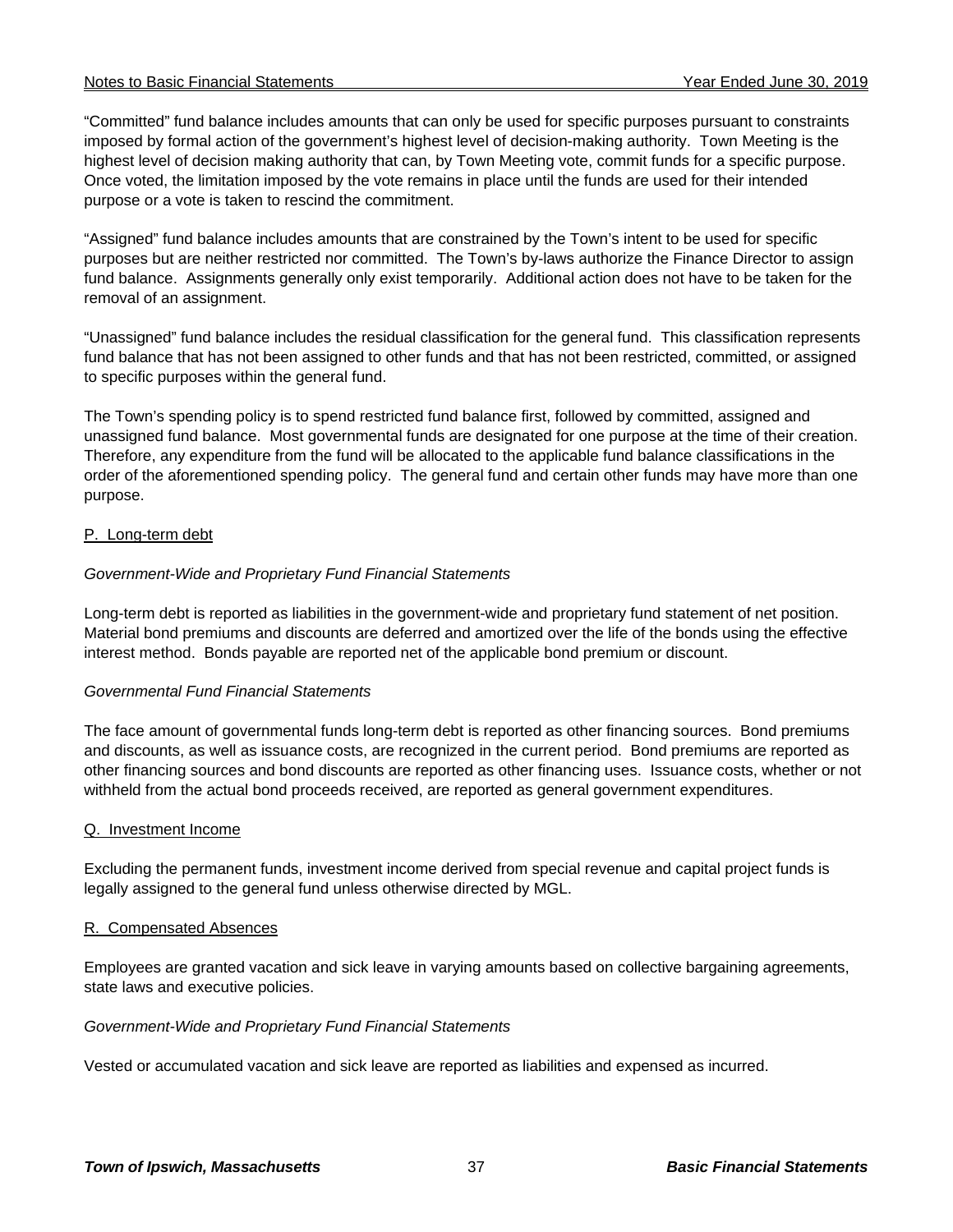## *Governmental Fund Financial Statements*

Vested or accumulated vacation and sick leave, which will be liquidated with expendable available financial resources, are reported as expenditures and fund liabilities.

#### S. Use of Estimates

#### *Government-Wide and Fund Financial Statements*

The preparation of basic financial statements in conformity with GAAP requires management to make estimates and assumptions that affect the reported amounts of assets and liabilities and disclosure for contingent assets and liabilities at the date of the basic financial statements and the reported amounts of the revenues and expenditures/expenses during the year. Actual results could vary from estimates that were used.

#### T. Total Column

## *Government-Wide Financial Statements*

The total column presented on the government-wide financial statements represents consolidated financial information.

## *Fund Financial Statements*

The total column on the fund financial statements is presented only to facilitate financial analysis. Data in this column is not the equivalent of consolidated financial information.

# **NOTE 2 – CASH AND INVESTMENTS**

A cash and investment pool is maintained that is available for use by all funds. Each fund type's portion of this pool is displayed on the balance sheet as "Cash and Cash Equivalents". The deposits and investments of the trust funds are held separately from those of other funds.

Statutes authorize the investment in obligations of the U.S. Treasury, agencies, and instrumentalities, certificates of deposit, repurchase agreements, money market accounts, bank deposits and the State Treasurer's Investment Pool (the Pool). The Treasurer may also invest trust funds in securities, other than mortgages or collateral loans, which are legal for the investment of funds of savings banks under the laws of the Commonwealth.

The Pool meets the criteria of an external investment pool. The Pool is administered by the Massachusetts Municipal Depository Trust (MMDT), which was established by the Treasurer of the Commonwealth who serves as Trustee. The fair value of the position in the Pool is the same as the value of the Pool shares.

Deposits and investments of the Feoffee's Trust are managed by the Feoffees under the Town's tax identification number. They are not held in the custody of the Town Treasurer and operate under the Investment Policy adopted by the Feoffees. Since deposits are held under the Town's tax identification number, deposits of the Feoffee's Trust are included within the Town's Custodial Credit Risk disclosures below. Investments of the Feoffee's Trust are reported separately in the Town's investment disclosures that follow.

The Healthcare Security Trust Board of Trustees is the custodian of funds held in the Other Postemployment Benefit (OPEB) Trust Fund. As of June 30, 2019, \$5,077,032, from the OPEB Trust Fund is included within the Town's cash and investment balances in the following disclosures.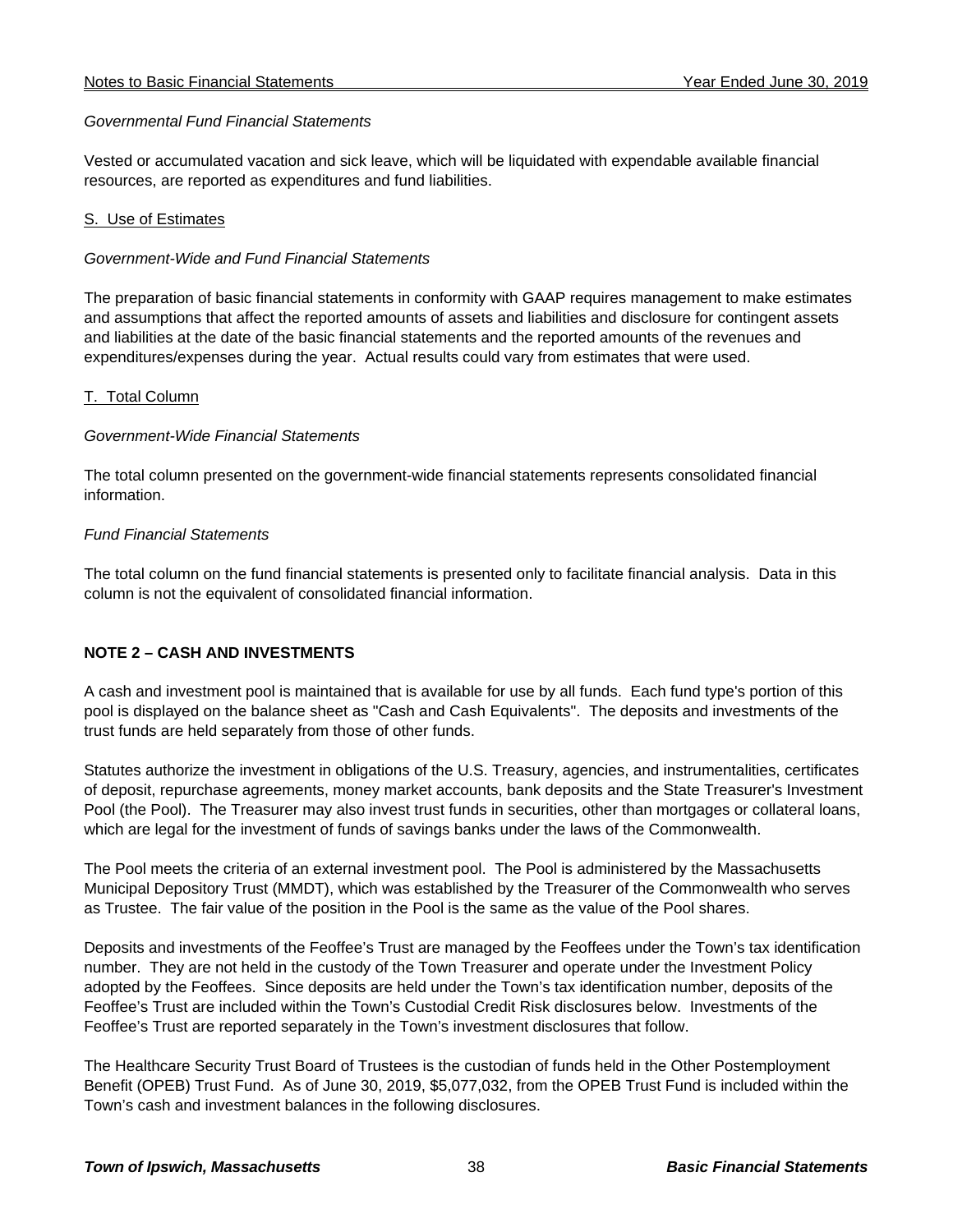#### Notes to Basic Financial Statements Year Ended June 30, 2019

The OPEB Trust Fund is invested in the Pension Reserve Investment Trust (PRIT), which meets the criteria of an external investment pool. PRIT is administered by the Pension Reserves Investment Management Board (PRIM), which was established by the Treasurer of the Commonwealth of Massachusetts who serves as Trustee. The fair value of the position in the PRIT is the same as the value of the PRIT shares. The Town does not have the ability to control any of the investment decisions relative to its funds in PRIT.

## Custodial Credit Risk – Deposits

In the case of deposits, this is the risk that in the event of a bank failure, the Town of Ipswich's deposits may not be returned to it. The Town does have a policy for custodial credit risk that all deposits be held in the name of the Town or in the Town's federal tax identification number. At year-end, the carrying amount of deposits totaled \$23,115,619, and the bank balance totaled \$24,517,226. Of the bank balance, \$2,289,412 was covered by Federal Depository Insurance, \$16,248,188 was covered by the Depositors Insurance Fund, and \$5,979,626 was exposed to custodial credit risk because it was uninsured and uncollateralized.

#### Investments

As of June 30, 2019, the Town had the following investments:

|                                         |                   |   |                     | <b>Maturities</b> |           |  |  |
|-----------------------------------------|-------------------|---|---------------------|-------------------|-----------|--|--|
| <b>Investment Type</b>                  | <b>Fair value</b> |   | <b>Under 1 Year</b> |                   | 1-5 Years |  |  |
| Debt securities:                        |                   |   |                     |                   |           |  |  |
|                                         | 522,725 \$        |   | 206,907 \$          |                   | 315,818   |  |  |
| Government sponsored enterprises        | 629,505           |   |                     |                   | 629,505   |  |  |
|                                         | 902,354           |   | 139,574             |                   | 762,780   |  |  |
|                                         | 2,054,584         | S | 346,481 \$          |                   | 1,708,103 |  |  |
| Other investments:                      |                   |   |                     |                   |           |  |  |
|                                         | 1,313,207         |   |                     |                   |           |  |  |
|                                         | 261,749           |   |                     |                   |           |  |  |
|                                         | 20,290            |   |                     |                   |           |  |  |
| Real estate mutual funds                | 61,617            |   |                     |                   |           |  |  |
| International mutual funds              | 282,337           |   |                     |                   |           |  |  |
| Money market mutual funds               | 60,792            |   |                     |                   |           |  |  |
| Pension Reserve Investment Trust (PRIT) | 4,761,717         |   |                     |                   |           |  |  |
|                                         | 437,627           |   |                     |                   |           |  |  |
|                                         | 9,253,920         |   |                     |                   |           |  |  |

At June 30, 2019, MMDT's cash portfolio had a weighted average maturity of 33 days.

The effective weighted duration rate for PRIT investments ranged from 0.18 to 15.31 years.

#### Custodial Credit Risk – Investments

For an investment, this is the risk that, in the event of a failure by the counterparty, the Town will not be able to recover the value of its investments or collateral security that are in the possession of an outside party. Of the Town's investments in debt securities, \$522,725 in U.S. treasury notes, \$629,505 in government sponsored enterprises, and \$902,354 in corporate bonds along with \$1,313,207 in equity securities and are subject to custodial credit risk exposure because the related securities are uninsured, unregistered and held by the counterparty.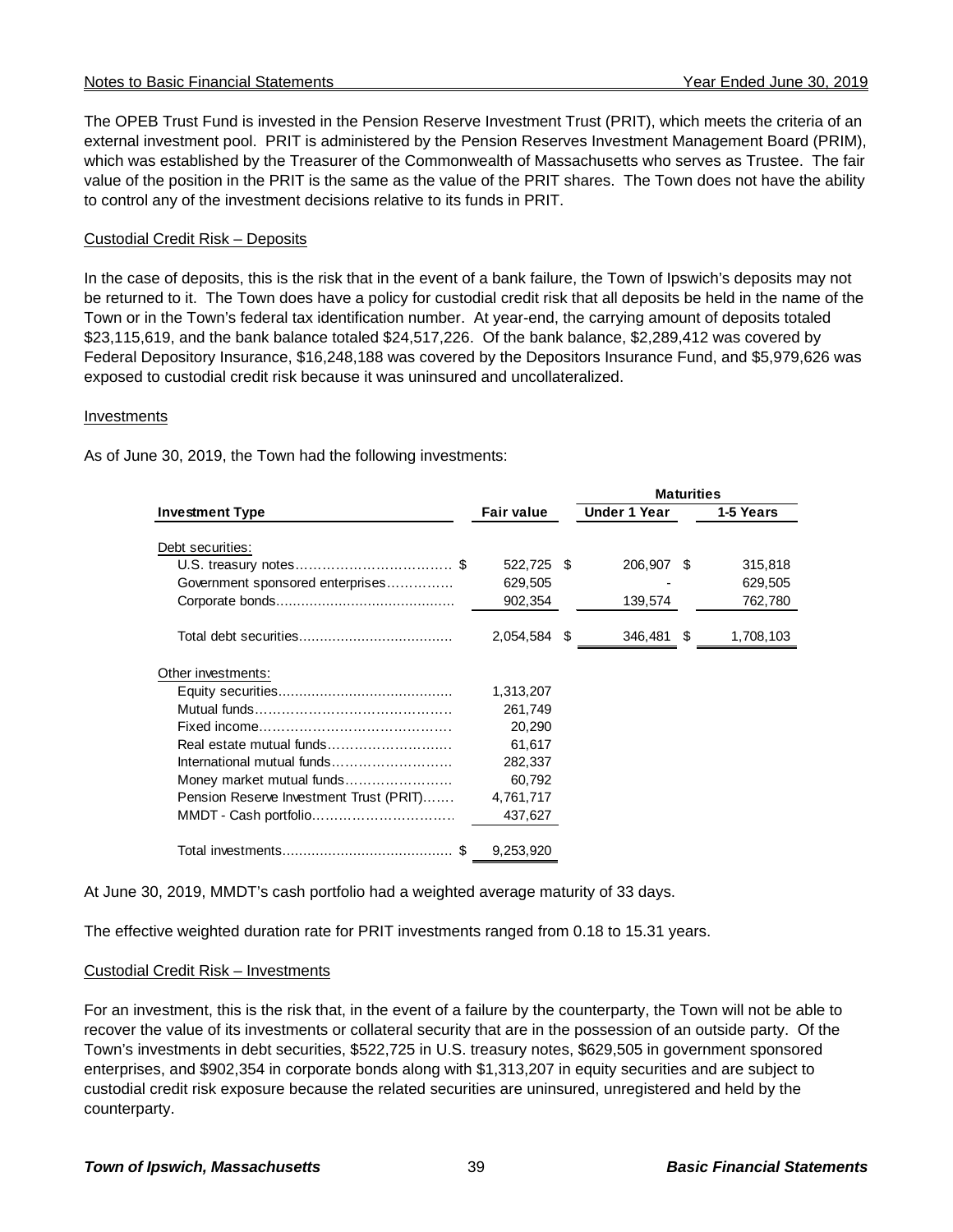#### Interest Rate Risk

The Town's interest rate risk policy was set up to minimize interest rate risk by structuring the Town's investment portfolio so securities mature to meet cash requirements for ongoing operations, thereby avoiding the need to sell securities on the open market prior to maturity. The Town also invests operating funds in shorter-term securities such as money market mutual funds or similar investment pools which limits the average maturity of the portfolio which limits the risk of changes in interest rates.

# Credit Risk

The Town's credit risk policy limits investments to certain securities, prequalifies the financial institution, and diversifies the investment portfolio minimizing losses from any one type of security or from any one issuer. At June 30, 2019, the Town's investments were rated as follows:

| <b>Quality Rating</b> | U.S. Treasury<br><b>Notes</b> |      | Government<br>Sponsored<br>Enterprises |      | Corporate<br><b>Bonds</b> |
|-----------------------|-------------------------------|------|----------------------------------------|------|---------------------------|
| AAA                   | 522,725                       | - \$ |                                        | -\$  | 111,354                   |
| AA                    |                               |      |                                        |      | 79,808                    |
| AA+                   |                               |      | 629,505                                |      |                           |
| A+                    |                               |      |                                        |      | 111,924                   |
| A-                    |                               |      |                                        |      | 317,558                   |
| AA-                   |                               |      |                                        |      | 120.949                   |
| <b>BBB</b>            |                               |      |                                        |      | 101,056                   |
| BBB+                  |                               |      |                                        |      | 59,705                    |
|                       |                               |      |                                        |      |                           |
| Total                 | 522,725                       | S    | 629,505                                | - \$ | 902,354                   |

The Town's investments in MMDT and PRIT are unrated.

# Concentration of Credit Risk

Concentration of credit risk is the risk of loss attributed to the magnitude of the Town's investment in a single issuer. The Town's concentration of credit risk policy diversifies the investment portfolio minimizing losses from any one type of security or from any one issuer.

As of June 30, 2019, the Town's investments with a single issuer that represent 5 percent or more of the Town's total investments are as follows:

|                                        | Percentage  |
|----------------------------------------|-------------|
|                                        | of Total    |
| <b>Issuer</b>                          | Investments |
|                                        |             |
| Federal Home Loan Mortgage Corporation | 7%          |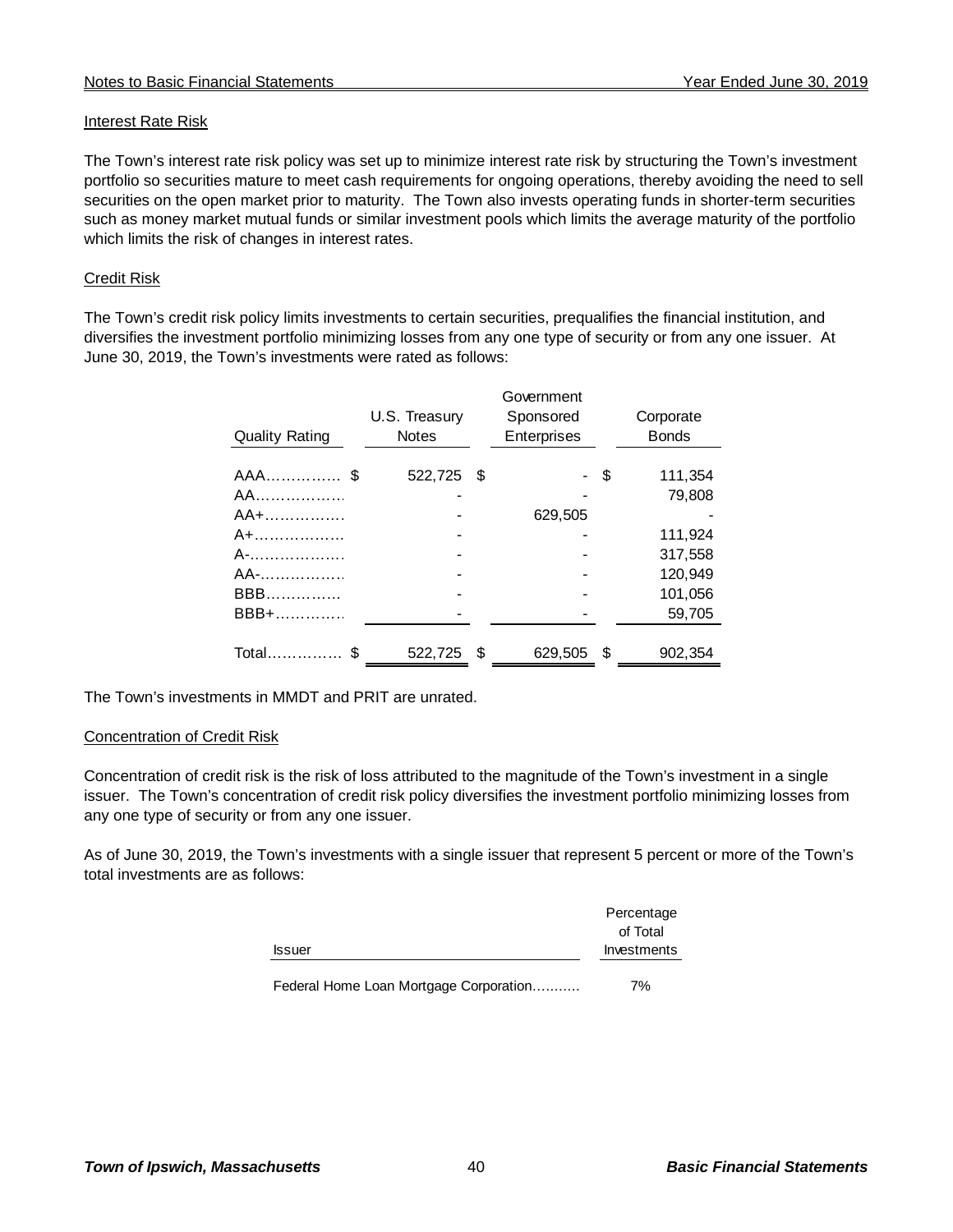#### Fair Value Measurement

The Town holds investments that are measured at fair value on a recurring basis. Because investing is not a core part of the Town's mission, the Town determines that the disclosures related to these investments only need to be disaggregated by major type. The Town chooses a tabular format for disclosing the levels within the fair value hierarchy.

The following table presents financial assets at June 30, 2019, that the Town measures fair value on a recurring basis, by level, within the fair value hierarchy:

|                                          |              | Fair Value Measurements Using |              |  |             |      |              |
|------------------------------------------|--------------|-------------------------------|--------------|--|-------------|------|--------------|
|                                          |              |                               | Quoted       |  |             |      |              |
|                                          |              |                               | Prices in    |  |             |      |              |
|                                          |              |                               | Active       |  | Significant |      |              |
|                                          |              |                               | Markets for  |  | Other       |      | Significant  |
|                                          |              |                               | Identical    |  | Observable  |      | Unobservable |
|                                          | June 30,     |                               | Assets       |  | Inputs      |      | Inputs       |
| Investment Type                          | 2019         |                               | (Level 1)    |  | (Level 2)   |      | (Level 3)    |
| Investments measured at fair value:      |              |                               |              |  |             |      |              |
| Debt securities:                         |              |                               |              |  |             |      |              |
|                                          | 522,725 \$   |                               | 522,725 \$   |  |             | - \$ |              |
| Government sponsored enterprises         | 629,505      |                               | 629,505      |  |             |      |              |
|                                          | 902,354      |                               |              |  | 902,354     |      |              |
|                                          | 2,054,584    |                               | 1,152,230    |  | 902,354     |      |              |
|                                          |              |                               |              |  |             |      |              |
| Other investments:                       |              |                               |              |  |             |      |              |
|                                          | 1,313,207    |                               | 1,313,207    |  |             |      |              |
|                                          | 261,749      |                               | 261,749      |  |             |      |              |
|                                          | 20,290       |                               | 20,290       |  |             |      |              |
| Real estate mutual funds                 | 61,617       |                               |              |  |             |      | 61,617       |
| International mutual funds               | 282,337      |                               |              |  |             |      | 282,337      |
| Money market mutual funds                | 60,792       |                               | 60,792       |  |             |      |              |
| Total other investments                  | 1,999,992    |                               | 1,656,038    |  |             |      | 343,954      |
| Total investments measured at fair value | 4,054,576 \$ |                               | 2,808,268 \$ |  | 902,354 \$  |      | 343,954      |
| Investments measured at amortized cost:  |              |                               |              |  |             |      |              |
| MMDT - Cash portfolio                    | 437,627      |                               |              |  |             |      |              |
| Investments measured at net asset value: |              |                               |              |  |             |      |              |
| Pension Reserve Investment Trust (PRIT)  | 4,761,717    |                               |              |  |             |      |              |
|                                          | 9,253,920    |                               |              |  |             |      |              |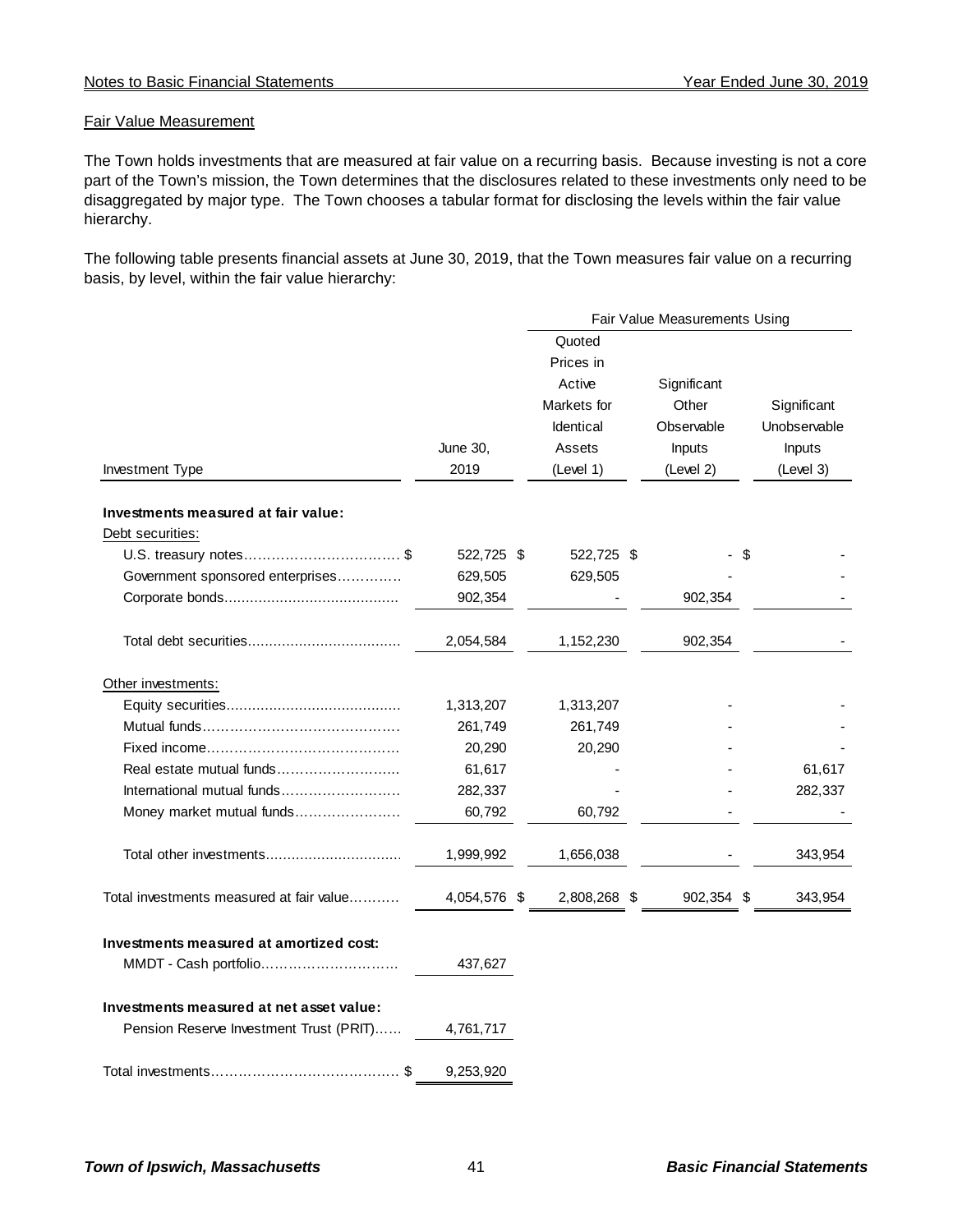U.S. treasury notes, government sponsored enterprises, equity securities, mutual funds, fixed income, and money market mutual funds classified in Level 1 of the fair value hierarchy are valued using prices quoted in active markets for those securities. Corporate bonds classified in Level 2 of the fair value hierarchy are valued using a matrix pricing technique. Matrix pricing is used to value securities based on the securities' relationship to benchmark quoted prices. Real estate mutual funds, and international mutual funds are classified in Level 3 of the fair value hierarchy and are valued using significant unobservable inputs.

PRIM investments are valued using the net asset value method. This investment pool was established by the Treasurer of the Commonwealth of Massachusetts, who serves as Trustee. PRIM is administered by the Pension Reserves Investment Management Board. The fair values of the positions in each investment Pool are the same as the value of each Pool's shares. The Town does not have the ability to control any of the investment decisions relative to its funds in PRIM.

MMDT cash portfolio investments are valued at amortized cost. Under the amortized cost method, an investment is valued initially at its cost and adjusted for the amount of interest income accrued each day over the term of the investment to account for any difference between the initial cost and the amount payable at its maturity. If amortized cost is determined not to approximate fair value, the value of the portfolio securities will be determined under procedures established by the Advisor.

## Deposits and Investments of the Feoffee's Trust

As of June 30, 2019, the carrying amount of deposits in the Feoffee's Trust totaled \$100,257 and the bank balance totaled \$100,032. The entire bank balance was covered by the Depositor Insurance Fund ("DIF"); therefore, the Trust did not have any deposits that were exposed to custodial credit risk.

The Feoffees have adopted an Investment Policy which sets forth both return objectives and asset allocation guidelines for the Trust based on long-term fundamental objectives. The Trust's average annual total return objective over the long-term is to meet or exceed a proposed spending rate plus inflation, as defined by the Consumer Price Index, plus expenses.

In accordance with these goals, the Board adopted the following investment asset allocation parameters:

|                                      | Allocation    |
|--------------------------------------|---------------|
| Asset Class                          | Range         |
|                                      |               |
| Traditional Equity Securities        | $40\% - 50\%$ |
| Non-Traditional Equity Securities    | 15% - 25%     |
| High Quality Fixed Income Securities | $10\% - 20\%$ |
| Credit Opportunities                 | $0\% - 10\%$  |
|                                      | $5% - 10%$    |
| Illiquid Investments                 | $0\% - 5\%$   |
|                                      | $5% - 10%$    |

A portion of the assets are held in the form of mortgages granted to prior tenants of the land in Ipswich. Most of these mortgages were initially for a five-year term, at a 6% rate of interest with no principal payments over that period. As these mortgages are refinanced privately, and the original note is paid off, the proceeds from such payoffs are added to the investment fund. While the mortgages are outstanding, they are considered as part of the fixed income allocation. As of June 30, 2019, there are 3 unpaid mortgages outstanding with a total balance of \$494,000.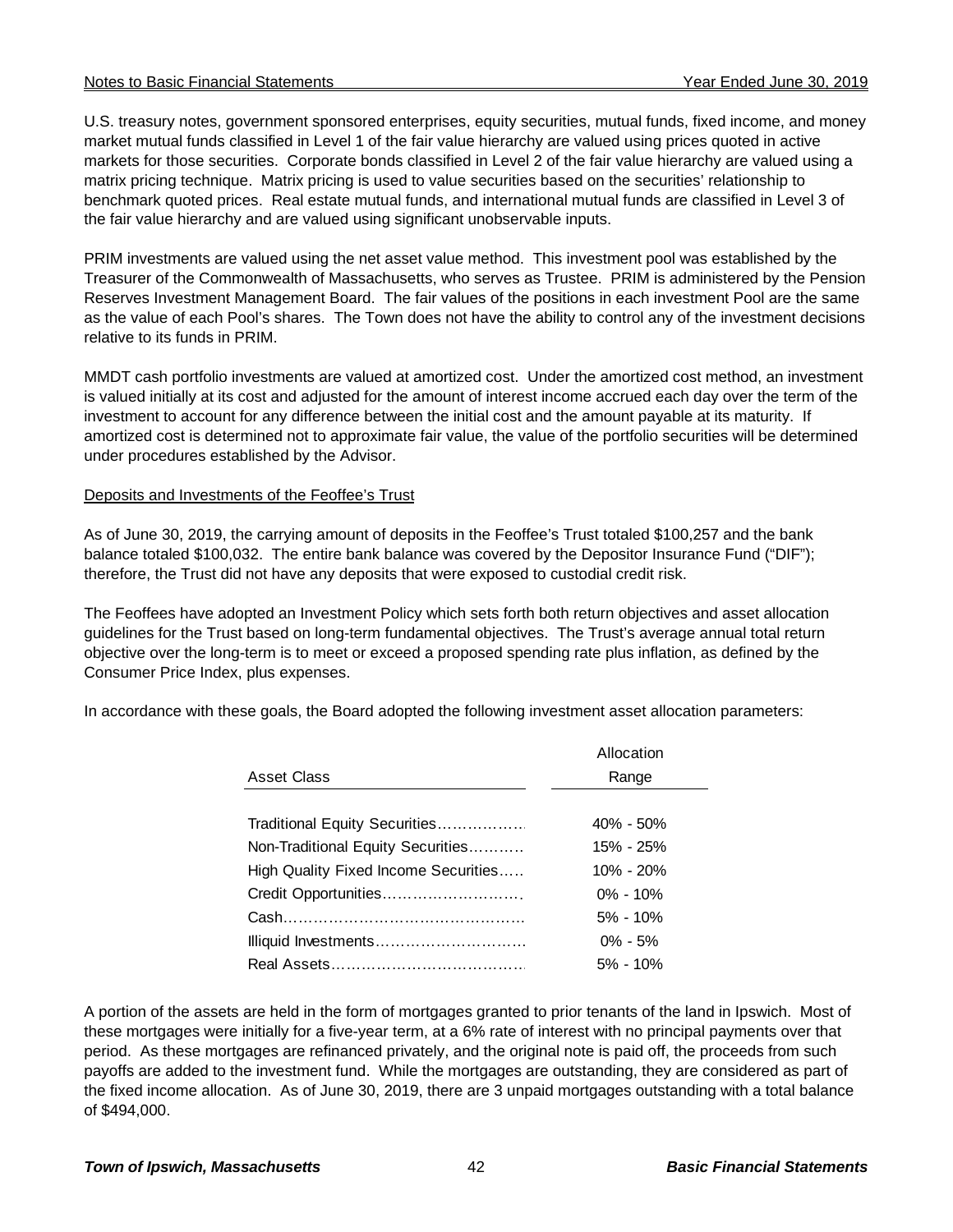The Trust defines the investment asset classes as follows:

| High Quality Fixed Income Securities | Investments in high quality fixed income debt instruments.                     |
|--------------------------------------|--------------------------------------------------------------------------------|
| Traditional Equity Securities        | Investments in both U.S. and international stocks.                             |
| Non-Traditional Equity Securities    | Investments in long/short term hedge funds both U.S. and international.        |
|                                      | Investments in high yield debt, distressed debt, and similar debt instruments. |
|                                      | Investments in commodities, inflation-adjusted bonds, and real estate.         |
| Money Market Mutual Funds            | Investments in high quality, short-term debt instruments.                      |

The Feoffees monitor compliance with their Investment Policy Statement (IPS) by reviewing the overall sector allocation of all investment sources on a quarterly basis. That allocation is compared to the acceptable range for each asset class as outlined in the IPS created by the Feoffees. In the event that any investment sector falls outside of the acceptable range set forth in the IPS, the Feoffees instruct their investment managers to reallocate accordingly. The Feoffees set out to craft an allocation strategy consistent with the Trust's stated goal of yearly distributions to the Ipswich Public Schools in conjunction with the long-term sustainability and growth of the Trust's corpus. In an effort to maintain sufficient liquidity in the Trust, the Feoffees monitor the balance between traditional and alternative asset classes as part of our quarterly review process.

The following funds have been allocated to the investment managers as of June 30, 2019:

|                           |            | <b>Maturities</b> |                     |      |              |  |            |
|---------------------------|------------|-------------------|---------------------|------|--------------|--|------------|
| <b>Investment Type</b>    | Fair value |                   | <b>Under 1 Year</b> |      | 1-5 Years    |  | 6-10 Years |
|                           |            |                   |                     |      |              |  |            |
| Debt securities:          |            |                   |                     |      |              |  |            |
|                           | 582,624 \$ |                   |                     | - \$ | 582.624 \$   |  |            |
|                           | 681,237    |                   |                     |      | 681,237      |  |            |
|                           | 298,769    |                   | 55,081              |      | 212,764      |  | 30,924     |
|                           |            |                   |                     |      |              |  |            |
|                           | 1,562,630  | S                 | 55,081 \$           |      | 1,476,625 \$ |  | 30,924     |
|                           |            |                   |                     |      |              |  |            |
| Other investments:        |            |                   |                     |      |              |  |            |
|                           | 14,721,002 |                   |                     |      |              |  |            |
| Fixed income mutual funds | 2,561,091  |                   |                     |      |              |  |            |
|                           | 2,740,192  |                   |                     |      |              |  |            |
|                           | 3,646,298  |                   |                     |      |              |  |            |
| Money market mutual funds | 266,541    |                   |                     |      |              |  |            |
|                           | 5,567,892  |                   |                     |      |              |  |            |
|                           |            |                   |                     |      |              |  |            |
|                           | 31,065,646 |                   |                     |      |              |  |            |

The Trust has entered into a Limited Partnership to manage a portion of the Trust's endowment. Aureus Asset Management, LLC is the managing member of the Limited Partnership. The remainder of the Trust's endowment is managed through brokerage accounts with Fidelity as the custodian. As of June 30, 2019, the Limited Partnership totaled approximately \$5.6 million bringing the total Limited Partnership to 18% of the Trust's investments. Limited Partnerships are not readily marketable. The market values of assets under the management of the limited partnership are determined by the General Partners of the partnership. The Limited Partnership provides the Trust with exposure to both geographies outside of the United States and alternative asset classes, such as hedge funds, debt instruments and commodities.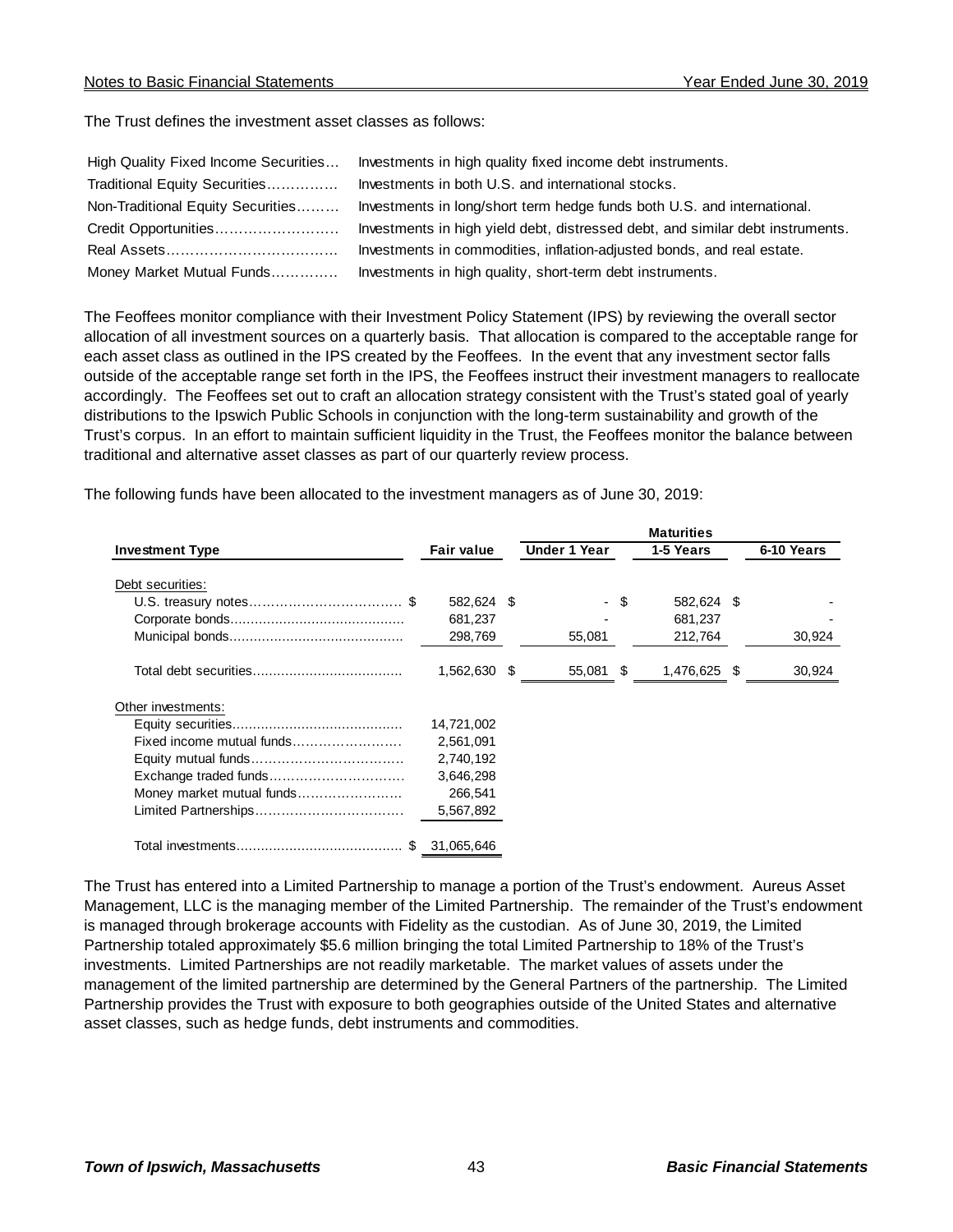With the assistance of qualified investment managers, portfolio or endowment advisors, or other professionals, and the approval of the School Committee, the Feoffees have established a written distribution policy that defines how the annual distributions from the trust are to be calculated and made. Earnings on investments are to be calculated and distributed according the distribution policy to the School Committee annually, no later than the day before the start of the fiscal year. The amount of these anticipated distributions must be reported to the School Committee by October 1<sup>st</sup> of each year.

At June 30, 2019, the Trust's Debt Securities were rated as follows:

|                                    | U.S. Treasury<br><b>Notes</b> | Corporate<br><b>Bonds</b> |           | Municipal<br><b>Bonds</b> |
|------------------------------------|-------------------------------|---------------------------|-----------|---------------------------|
| Moody's Investors Service Ratings: |                               |                           |           |                           |
| Aaa………………………………………<br>\$.          | 582,624                       | \$.                       | 65,344 \$ | 95.761                    |
|                                    |                               |                           | 40.272    | 85.107                    |
|                                    |                               |                           | 115.675   | 66,566                    |
|                                    |                               |                           | 45.435    |                           |
|                                    |                               |                           | 76.198    | 20.411                    |
|                                    |                               |                           | 123.325   |                           |
|                                    |                               |                           | 85.875    |                           |
|                                    |                               |                           | 27.057    |                           |
|                                    |                               |                           | 81.495    |                           |
| Standard & Poor's Ratings:         |                               |                           |           |                           |
|                                    |                               |                           |           | 30,924                    |
|                                    |                               |                           | 20,561    |                           |
| Total………………………………………… \$           | 582,624                       | - \$                      | 681,237   | 298,769                   |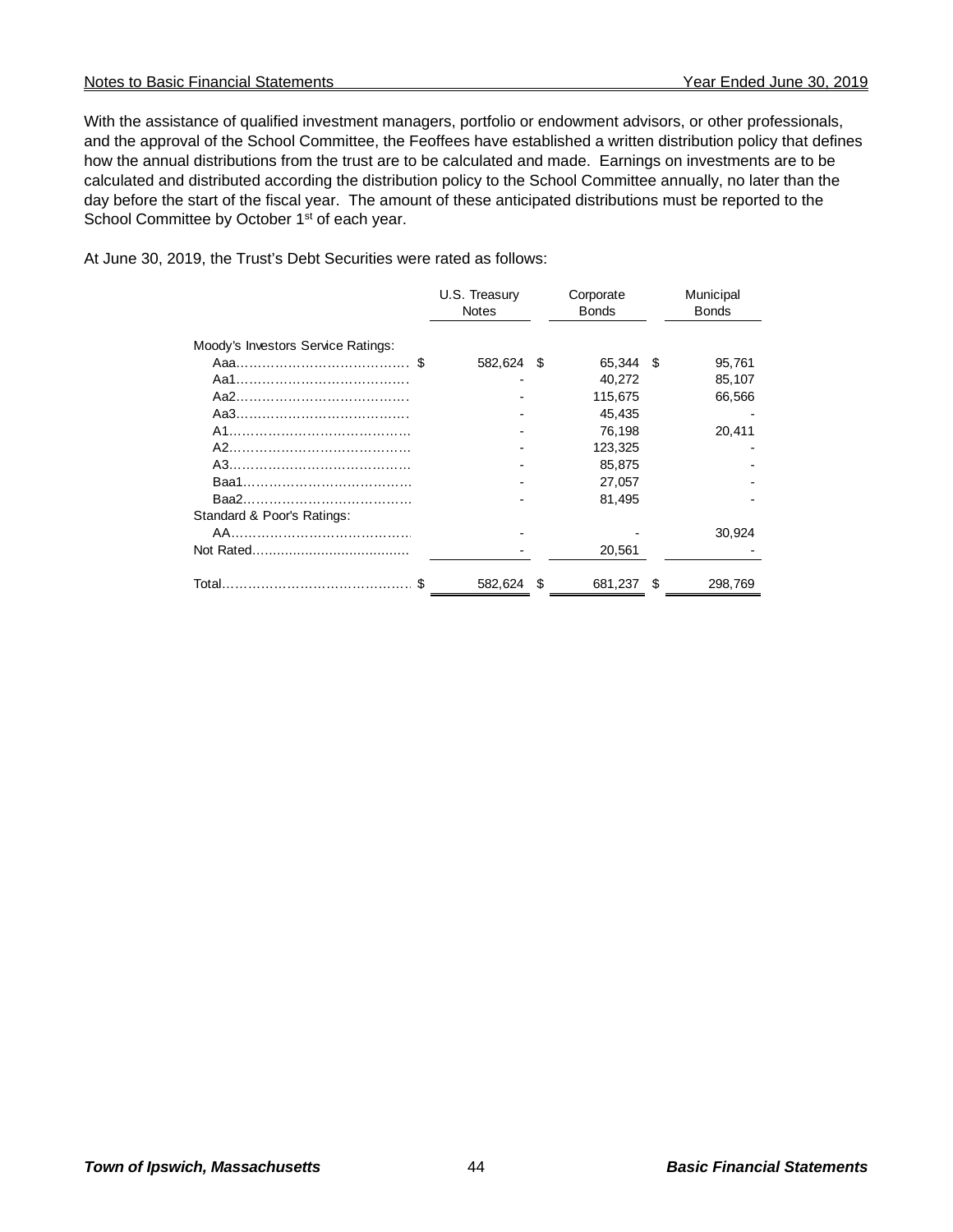The Trust categorizes its fair value measurements within the fair value hierarchy established by generally accepted accounting principles. The Trust has the following recurring fair value measurements as of June 30, 2019:

|                                          |                 | Fair Value Measurements Using |             |            |              |  |  |
|------------------------------------------|-----------------|-------------------------------|-------------|------------|--------------|--|--|
|                                          |                 | Quoted                        |             |            |              |  |  |
|                                          |                 | Prices in                     |             |            |              |  |  |
|                                          |                 | Active                        | Significant |            |              |  |  |
|                                          |                 | Markets for                   | Other       |            | Significant  |  |  |
|                                          |                 | Identical                     | Observable  |            | Unobservable |  |  |
|                                          | <b>June 30.</b> | Assets                        | Inputs      |            | Inputs       |  |  |
| Investment Type                          | 2019            | (Level 1)                     | (Level 2)   |            | (Level 3)    |  |  |
| Investments measured at fair value:      |                 |                               |             |            |              |  |  |
| Debt securities:                         |                 |                               |             |            |              |  |  |
|                                          | 582,624 \$      | 582,624 \$                    |             | - \$       |              |  |  |
|                                          | 681,237         |                               | 681,237     |            |              |  |  |
|                                          | 298,769         |                               | 298,769     |            |              |  |  |
|                                          | 1,562,630       | 582,624                       | 980,006     |            |              |  |  |
| Other investments:                       |                 |                               |             |            |              |  |  |
|                                          | 14,721,002      | 14,721,002                    |             |            |              |  |  |
| Fixed income mutual funds                | 2,561,091       | 2,561,091                     |             |            |              |  |  |
|                                          | 2,740,192       | 2,740,192                     |             |            |              |  |  |
| Money market mutual funds                | 266,541         | 266,541                       |             |            |              |  |  |
|                                          | 5,567,892       |                               |             |            | 5,567,892    |  |  |
| Total other investments                  | 25,856,718      | 20,288,826                    |             |            | 5,567,892    |  |  |
|                                          | 27,419,348 \$   | 20,871,450 \$                 |             | 980,006 \$ | 5,567,892    |  |  |
| Investments measured at net asset value: |                 |                               |             |            |              |  |  |
|                                          | 3,646,298       |                               |             |            |              |  |  |
|                                          | 31,065,646      |                               |             |            |              |  |  |

Debt and equity securities classified in Level 1 of the fair value hierarchy are valued using prices quoted in active markets for those securities. Debt securities classified in Level 2 of the fair value hierarchy are valued using a matrix pricing technique. Matrix pricing is used to value securities based on the securities' relationship to benchmark quoted prices. Limited partnerships classified in Level 3 are determined by the General Partners of those partnerships.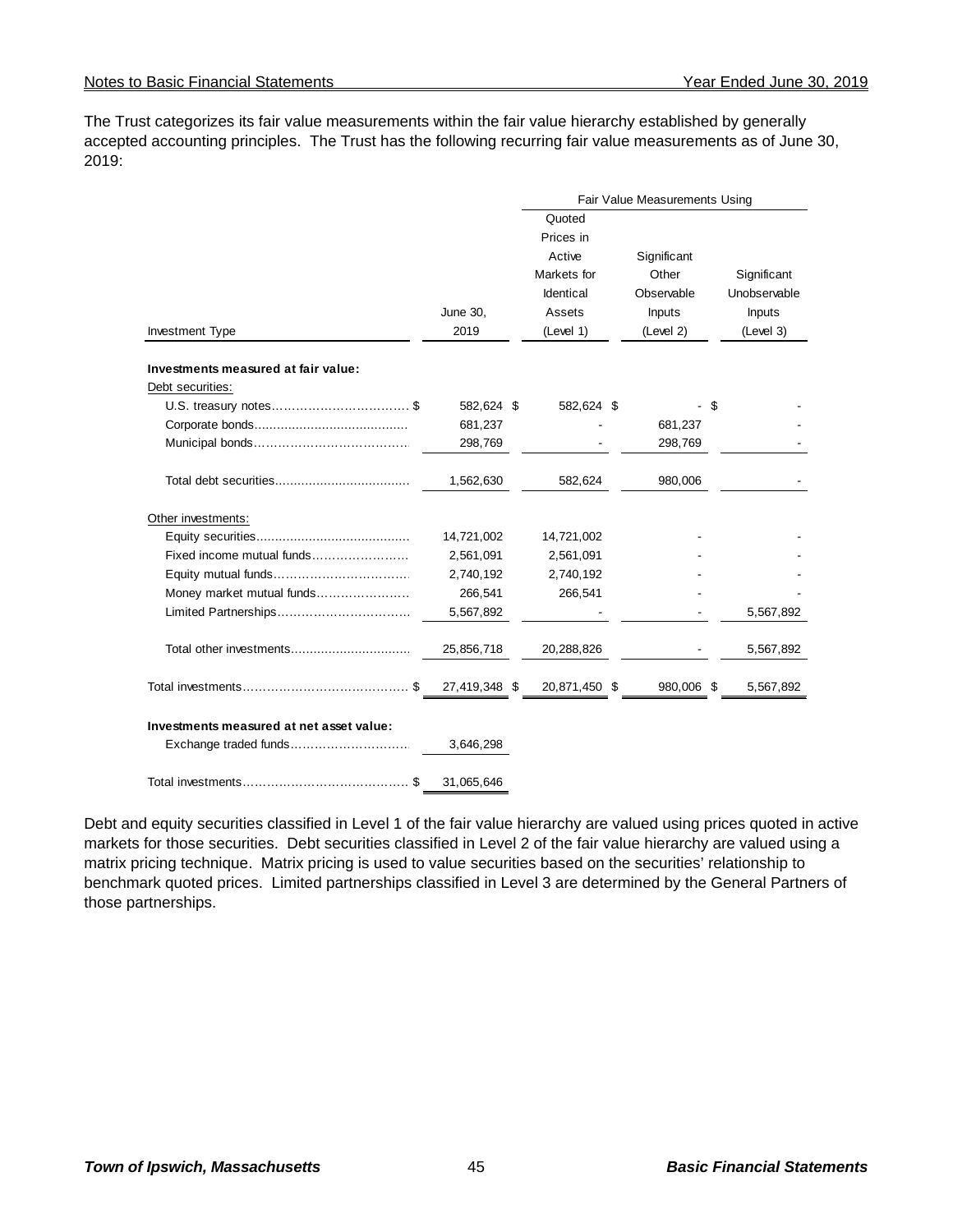## **NOTE 3 – RECEIVABLES**

At June 30, 2019, receivables for the individual major and nonmajor governmental funds in the aggregate, including the applicable allowances for uncollectible accounts, are as follows:

|                                            | Allowance |      |                |  |            |  |
|--------------------------------------------|-----------|------|----------------|--|------------|--|
|                                            | Gross     |      | for            |  | <b>Net</b> |  |
|                                            | Amount    |      | Uncollectibles |  | Amount     |  |
| Receivables:                               |           |      |                |  |            |  |
| Real estate and personal property taxes \$ | 501,091   | - \$ | $(15,272)$ \$  |  | 485,819    |  |
|                                            | 564,324   |      |                |  | 564,324    |  |
| Motor vehicle and other excise taxes       | 172,079   |      | (49, 461)      |  | 122,618    |  |
| Departmental and other                     | 144.976   |      |                |  | 144.976    |  |
|                                            | 2,395,567 |      |                |  | 2,395,567  |  |
| Loans and mortgages                        | 855,279   |      |                |  | 855,279    |  |
|                                            | 4,633,316 |      | (64,733)       |  | 4,568,583  |  |

At June 30, 2019, receivables for the enterprise funds consist of the following:

|                              |            | Allowance      |      |           |
|------------------------------|------------|----------------|------|-----------|
|                              | Gross      | for            |      | Net       |
|                              | Amount     | Uncollectibles |      | Amount    |
| Receivables:                 |            |                |      |           |
|                              | 709,607 \$ |                | - \$ | 709,607   |
|                              | 325,665    |                |      | 325,665   |
|                              | 551        |                |      | 551       |
|                              | 2,052,316  |                |      | 2,052,316 |
| Total…………………………………………………………… | 3,088,139  |                |      | 3,088,139 |

Governmental funds report *unavailable revenue* in connection with receivables for revenues that are not considered to be available to liquidate liabilities of the current period. At the end of the current year, the various components of *unavailable revenue* reported in the governmental funds were as follows:

|                                               |            | Other        |    |           |
|-----------------------------------------------|------------|--------------|----|-----------|
|                                               | General    | Governmental |    |           |
|                                               | Fund       | <b>Funds</b> |    | Total     |
| Receivables and other asset types:            |            |              |    |           |
| Real estate and personal property taxes\$     | 415,210 \$ | - \$         |    | 415.210   |
|                                               | 564.324    |              |    | 564.324   |
| Motor vehicle and other excise taxes          | 122,618    |              |    | 122,618   |
| Intergovernmental - highway improvements      |            | 681,655      |    | 681,655   |
| Intergovernmental - School Building Authority | 858,376    |              |    | 858.376   |
|                                               |            | 373.115      |    | 373.115   |
|                                               |            | 361,582      |    | 361,582   |
|                                               | 161,736    |              |    | 161,736   |
|                                               |            |              |    |           |
|                                               | 2.122.264  | 1,416,352    | S. | 3.538.616 |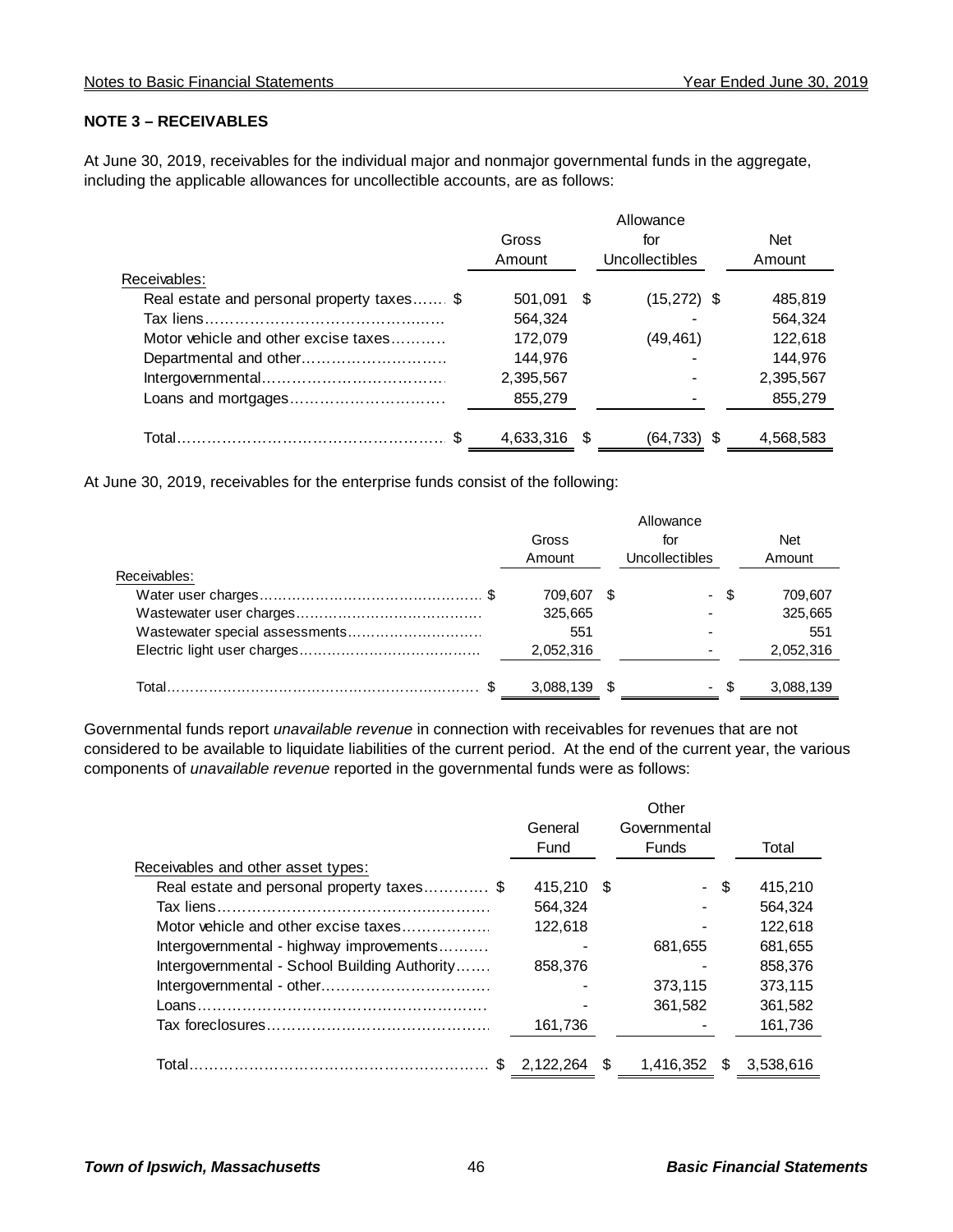# **NOTE 4 – CAPITAL ASSETS**

Capital asset activity for the year ended June 30, 2019, was as follows:

|                                                      | Beginning      |               |                        |     | Ending         |
|------------------------------------------------------|----------------|---------------|------------------------|-----|----------------|
|                                                      | <b>Balance</b> | Increases     | Decreases              |     | <b>Balance</b> |
| <b>Governmental Activities:</b>                      |                |               |                        |     |                |
| Capital assets not being depreciated:                |                |               |                        |     |                |
|                                                      | 20,486,379 \$  | $2,432$ \$    | $\sim$                 | -\$ | 20,488,811     |
| Construction in progress                             | 1,721,834      |               | (1,721,834)            |     |                |
| Total capital assets not being depreciated           | 22,208,213     | 2,432         | (1,721,834)            |     | 20,488,811     |
| Capital assets being depreciated:                    |                |               |                        |     |                |
| Buildings and improvements                           | 48,712,179     | 231,734       |                        |     | 48,943,913     |
| Machinery, equipment and vehicles                    | 15,282,430     | 1,187,142     | (596, 430)             |     | 15,873,142     |
|                                                      | 18,558,903     | 2,327,847     | (515, 150)             |     | 20,371,600     |
| Total capital assets being depreciated               | 82,553,512     | 3,746,723     | (1, 111, 580)          |     | 85,188,655     |
| Less accumulated depreciation for:                   |                |               |                        |     |                |
| Buildings and improvements                           | (20, 437, 540) | (1, 247, 144) |                        |     | (21, 684, 684) |
| Machinery, equipment and vehicles                    | (8, 835, 124)  | (1, 347, 683) | 596,430                |     | (9,586,377)    |
|                                                      | (4,638,694)    | (1,097,432)   | 515,150                |     | (5, 220, 976)  |
| Total accumulated depreciation                       | (33, 911, 358) | (3,692,259)   | 1,111,580              |     | (36, 492, 037) |
| Total capital assets being depreciated, net          | 48,642,154     | 54,464        |                        |     | 48,696,618     |
| Total governmental activities capital assets, net \$ | 70,850,367     | \$<br>56,896  | \$<br>$(1,721,834)$ \$ |     | 69,185,429     |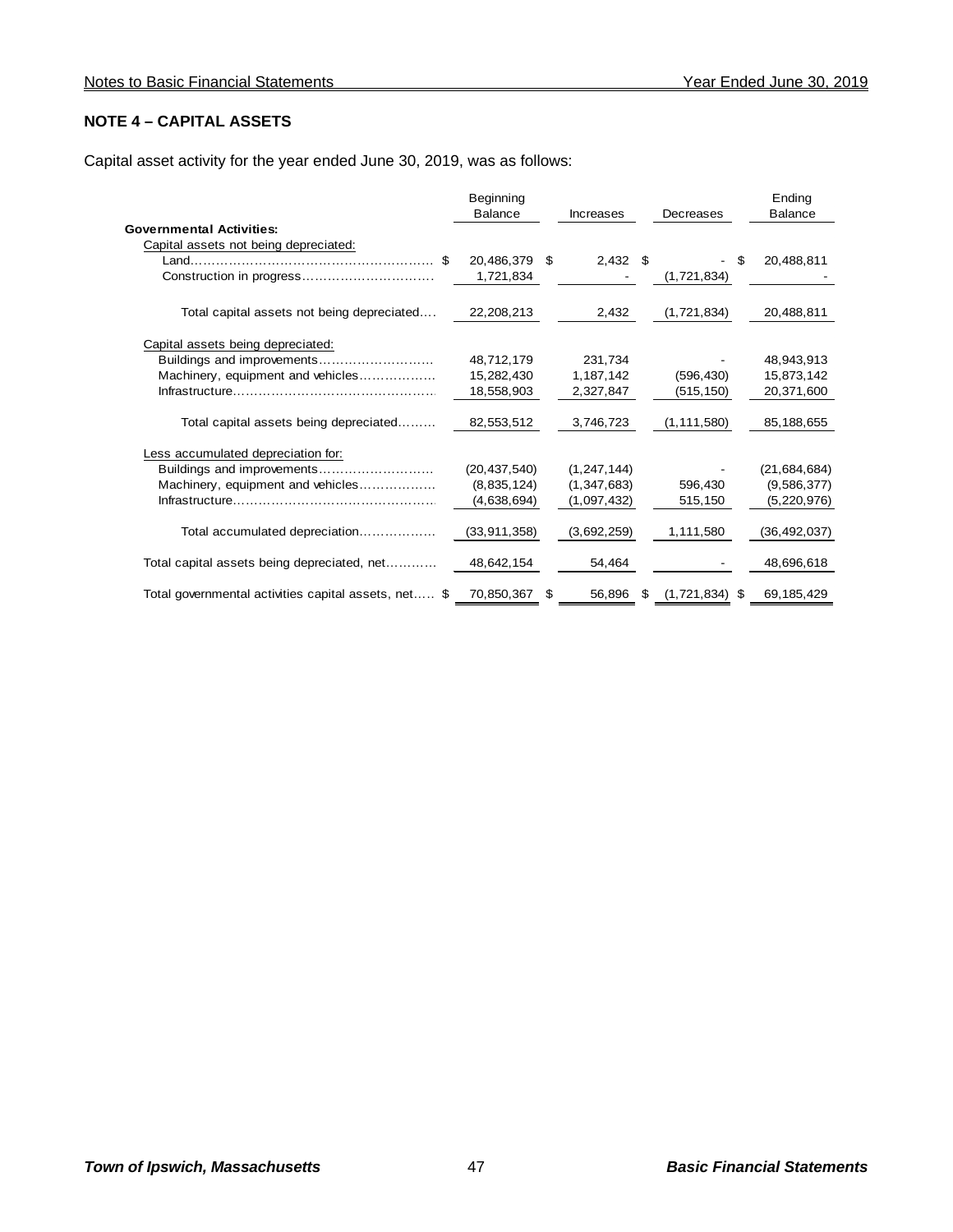# Notes to Basic Financial Statements **Year Ended June 30, 2019**

|                                                                  | Beginning<br><b>Balance</b> | <b>Increases</b>     |    | Decreases  |      | Ending<br><b>Balance</b> |
|------------------------------------------------------------------|-----------------------------|----------------------|----|------------|------|--------------------------|
| <b>Water Enterprise Fund:</b>                                    |                             |                      |    |            |      |                          |
| Capital assets not being depreciated:                            |                             |                      |    |            | \$   |                          |
|                                                                  | 1,484,129                   | \$                   | \$ |            |      | 1,484,129                |
| Construction in progress                                         |                             | 281,373              |    |            |      | 281,373                  |
| Total capital assets not being depreciated                       | 1,484,129                   | 281,373              |    |            |      | 1,765,502                |
| Capital assets being depreciated:                                |                             |                      |    |            |      |                          |
| Buildings and improvements                                       | 222,486                     |                      |    |            |      | 222,486                  |
| Machinery, equipment and vehicles                                | 782,076                     |                      |    | (2,400)    |      | 779,676                  |
|                                                                  | 26,855,495                  | 1,687,022            |    | (839, 809) |      | 27,702,708               |
| Total capital assets being depreciated                           | 27,860,057                  | 1,687,022            |    | (842, 209) |      | 28,704,870               |
|                                                                  |                             |                      |    |            |      |                          |
| Less accumulated depreciation for:<br>Buildings and improvements |                             |                      |    |            |      |                          |
| Machinery, equipment and vehicles                                | (186, 890)<br>(459, 267)    | (4, 450)<br>(43,085) |    | 2,400      |      | (191, 340)<br>(499, 952) |
|                                                                  |                             |                      |    | 839,809    |      |                          |
|                                                                  | (12, 677, 215)              | (815, 135)           |    |            |      | (12, 652, 541)           |
| Total accumulated depreciation                                   | (13, 323, 372)              | (862, 670)           |    | 842,209    |      | (13, 343, 833)           |
| Total capital assets being depreciated, net                      | 14,536,685                  | 824,352              |    |            |      | 15,361,037               |
| Total water enterprise fund capital assets, net \$               | 16,020,814                  | \$<br>1,105,725      | S  |            | S    | 17,126,539               |
|                                                                  | Beginning<br><b>Balance</b> | <b>Increases</b>     |    | Decreases  |      | Ending<br><b>Balance</b> |
| <b>Wastewater Enterprise Fund:</b>                               |                             |                      |    |            |      |                          |
| Capital assets not being depreciated:                            |                             |                      |    |            |      |                          |
| S                                                                | 871,907 \$                  | - \$                 |    |            | - \$ | 871,907                  |
| Capital assets being depreciated:                                |                             |                      |    |            |      |                          |
| Buildings and improvements                                       | 120,894                     | 25,000               |    |            |      | 145,894                  |
| Machinery, equipment and vehicles                                | 483,201                     |                      |    |            |      | 483,201                  |
|                                                                  | 19,896,598                  |                      |    |            |      | 20,244,208               |
|                                                                  |                             | 347,610              |    |            |      |                          |
| Total capital assets being depreciated                           | 20,500,693                  | 372,610              |    |            |      | 20,873,303               |
| Less accumulated depreciation for:                               |                             |                      |    |            |      |                          |
| Buildings and improvements                                       | (47, 014)                   | (5,067)              |    |            |      | (52,081)                 |
| Machinery, equipment and vehicles                                | (248, 869)                  | (21, 208)            |    |            |      | (270, 077)               |
|                                                                  | (9, 427, 813)               | (525,255)            |    |            |      | (9,953,068)              |
|                                                                  |                             |                      |    |            |      |                          |
| Total accumulated depreciation                                   | (9,723,696)                 | (551, 530)           |    |            |      | (10, 275, 226)           |
| Total capital assets being depreciated, net                      | 10,776,997                  | (178, 920)           |    |            |      | 10,598,077               |
| Total wastewater enterprise fund capital assets, net \$          | 11,648,904                  | \$<br>$(178,920)$ \$ |    |            | \$   | 11,469,984               |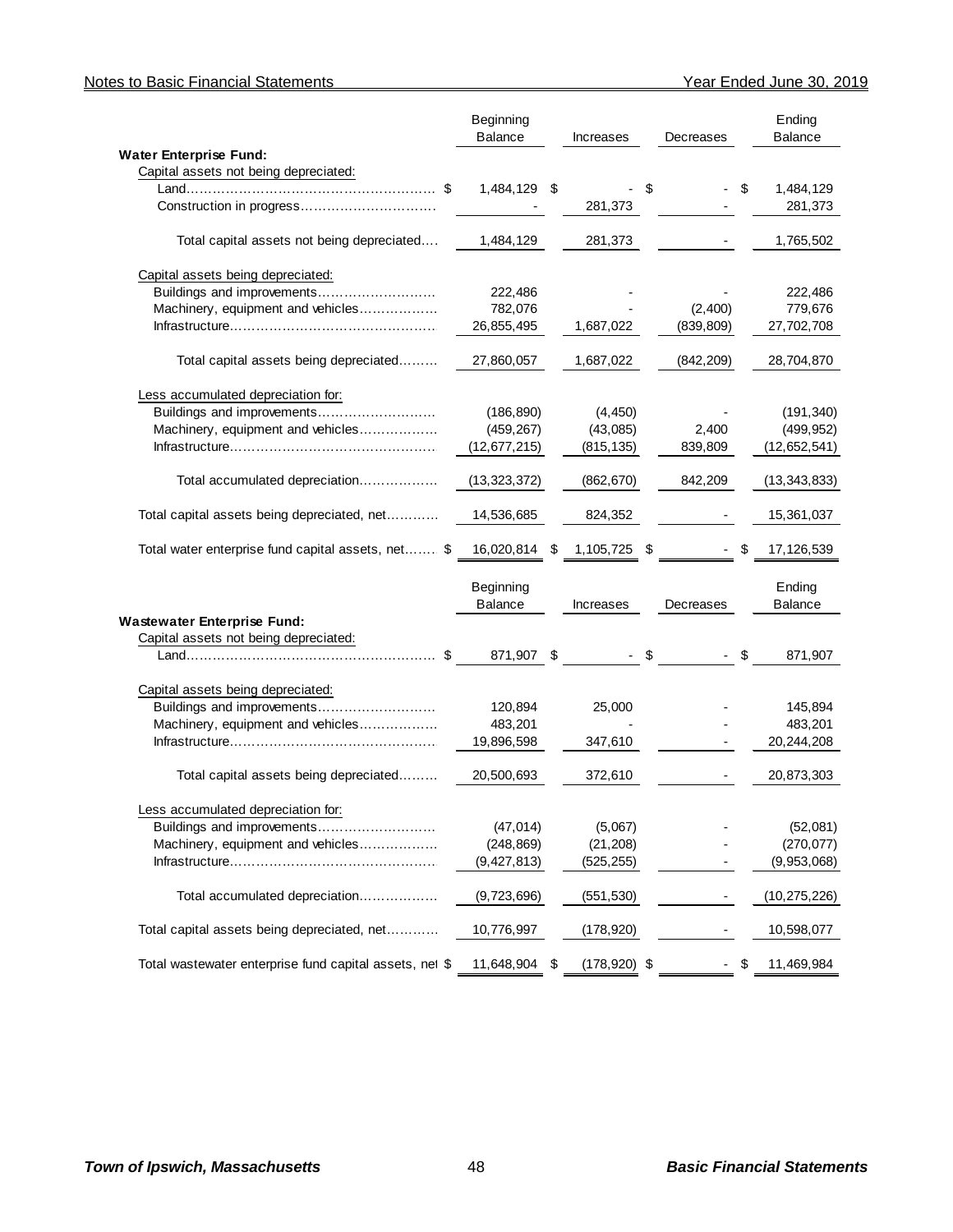# Notes to Basic Financial Statements **Year Ended June 30, 2019**

|                                                         | Beginning<br><b>Balance</b> |     | <b>Increases</b> | Decreases  | Ending<br><b>Balance</b> |
|---------------------------------------------------------|-----------------------------|-----|------------------|------------|--------------------------|
| Municipal Light:                                        |                             |     |                  |            |                          |
| Capital assets not being depreciated:                   |                             |     |                  |            |                          |
| \$                                                      | 22,976                      | \$  | $\sim$           | \$<br>۰.   | \$<br>22,976             |
| Capital assets being depreciated:                       |                             |     |                  |            |                          |
|                                                         | 8,667,318                   |     | 75,947           |            | 8,743,265                |
|                                                         | 1,943,867                   |     | 2,622            |            | 1,946,489                |
|                                                         | 19,111,080                  |     | 577,549          | (538, 034) | 19,150,595               |
|                                                         | 2,772,086                   |     | 150,028          |            | 2,922,114                |
| Total capital assets being depreciated                  | 32,494,351                  |     | 806,146          | (538, 034) | 32,762,463               |
| Less accumulated depreciation for:                      |                             |     |                  |            |                          |
|                                                         | (5,896,932)                 |     | (272, 773)       |            | (6, 169, 705)            |
|                                                         | (914, 227)                  |     | (58, 754)        |            | (972, 981)               |
|                                                         | (9,534,293)                 |     | (569, 781)       | 538,034    | (9,566,040)              |
|                                                         | (1,784,526)                 |     | (86, 647)        |            | (1,871,173)              |
| Total accumulated depreciation                          | (18, 129, 978)              |     | (987, 955)       | 538,034    | (18, 579, 899)           |
| Total capital assets being depreciated, net             | 14,364,373                  |     | (181, 809)       |            | 14,182,564               |
| Total municipal light activities capital assets, net \$ | 14,387,349                  | \$. | $(181, 809)$ \$  |            | \$<br>14,205,540         |

Depreciation expense was charged to functions/programs of the primary government as follows:

| <b>Governmental Activities:</b>                         |           |
|---------------------------------------------------------|-----------|
|                                                         | 149,550   |
|                                                         | 44.541    |
|                                                         | 422,992   |
|                                                         | 1,623,145 |
|                                                         | 1,308,190 |
|                                                         | 40.611    |
|                                                         | 32.840    |
|                                                         | 70,390    |
|                                                         |           |
| Total depreciation expense - governmental activities\$  | 3,692,259 |
| <b>Business-Type Activities:</b>                        |           |
|                                                         | 862,670   |
|                                                         | 551,530   |
|                                                         | 987,955   |
|                                                         |           |
| Total depreciation expense - business-type activities\$ | 2.402.155 |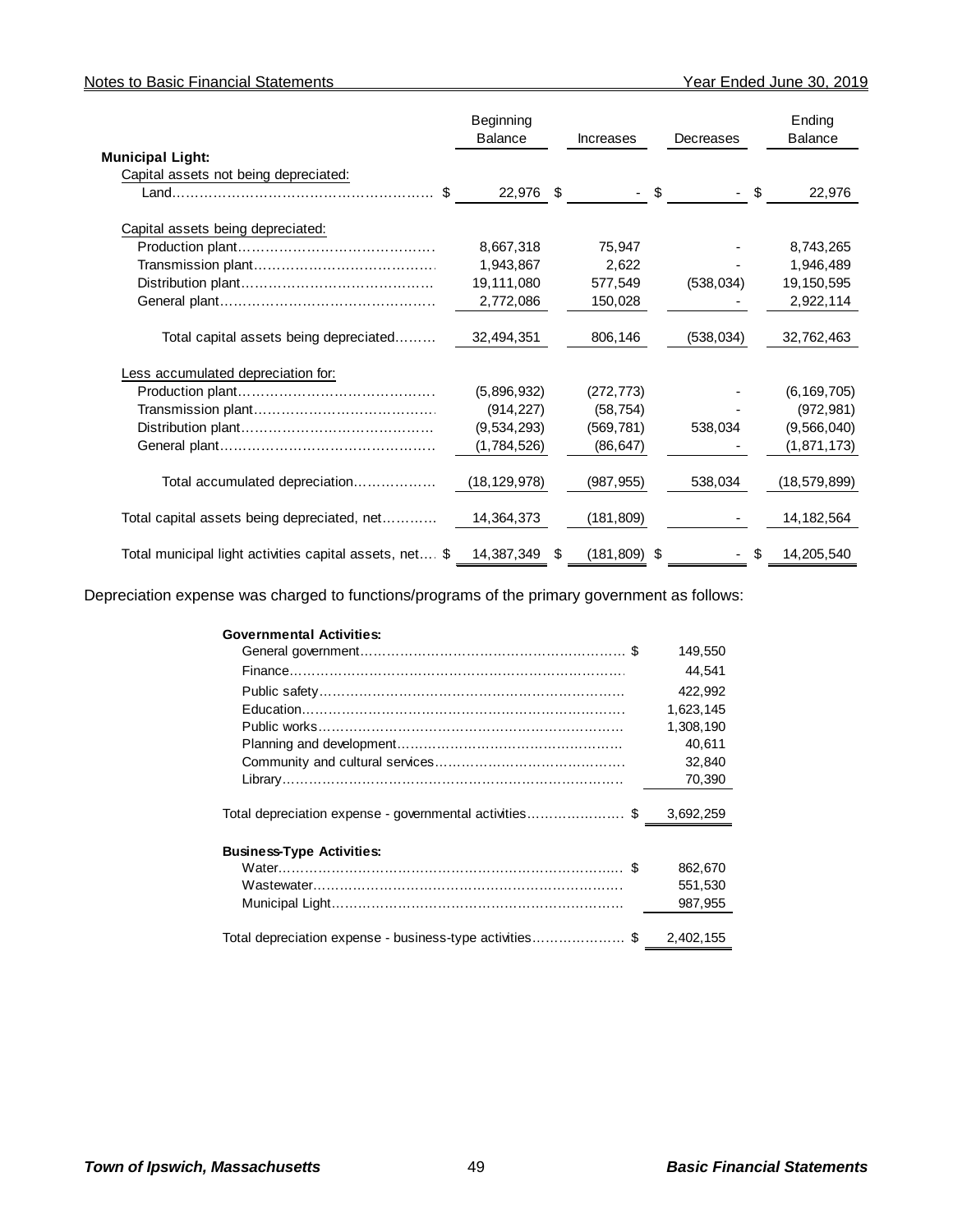#### **NOTE 5 – INTERFUND TRANSFERS**

|                             |                              |    |                                   |   | Transfers In:                                   |     |           |     |
|-----------------------------|------------------------------|----|-----------------------------------|---|-------------------------------------------------|-----|-----------|-----|
| Transfers Out:              | General<br>fund              |    | Nonmajor<br>governmental<br>funds |   | Solid waste<br>and recycling<br>enterprise fund |     | Total     |     |
| General fund\$              | - \$                         |    | 1,319,525 \$                      |   | 907,423                                         | £.  | 2,226,948 | (1) |
| Feoffee's Trust             | $\qquad \qquad \blacksquare$ |    | 679,022                           |   |                                                 |     | 679,022   | (2) |
| Nonmajor governmental funds | 145,950                      |    | 839,313                           |   |                                                 |     | 985,263   | (3) |
|                             | 145,950                      | S. | 2,837,860                         | S | 907,423                                         | \$. | 3,891,233 |     |

Interfund transfers for the year ended June 30, 2019, are summarized as follows:

- (1) Represents transfers from the general fund to various nonmajor capital project and special revenue funds. Additionally, includes a transfer from the general fund to the solid waste and recycling enterprise fund.
- (2) Represents a transfer from the Feoffee's Trust to the Town as a gift for educational purchases.
- (3) Represents transfers from various special revenue funds to the general fund as well as transfers between various nonmajor funds.

#### **NOTE 6 – CAPITAL LEASES**

The Town has entered into lease agreements as lessee for financing the acquisition of several public works vehicles, 2 fire pumper trucks, and a wheelchair van. These lease agreements qualify as capital leases for accounting purposes and therefore, have been recorded at the present value of their future minimum lease payments as of the inception date.

|                                                                     | Governmental<br>Activities |
|---------------------------------------------------------------------|----------------------------|
| Asset:<br>Vehicles……………………………… \$<br>Less: accumulated depreciation | 1,923,389<br>(511, 909)    |
| Total                                                               | 1,411,480                  |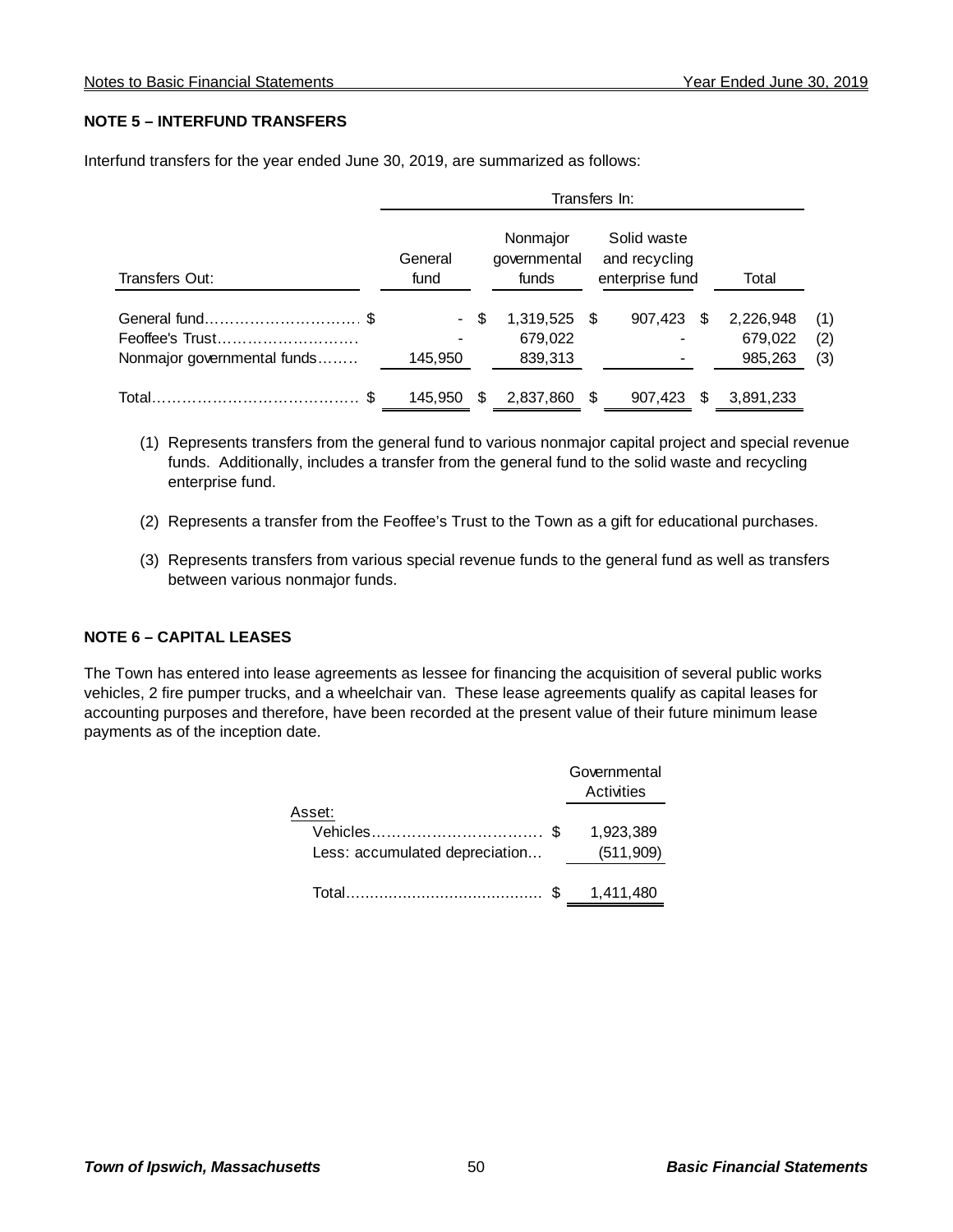The future minimum lease obligations and the net present value of these minimum lease payments as of June 30, 2019, were as follows:

| Years ending June 30:                                                             | Governmental<br>Activities              |
|-----------------------------------------------------------------------------------|-----------------------------------------|
|                                                                                   | 404.638<br>298.358<br>256.891<br>21,410 |
| Total minimum lease payments                                                      | 981.297                                 |
| Less: amounts representing interest<br>Present value of minimum lease payments \$ | (59, 487)<br>921,810                    |

#### **NOTE 7 – SHORT-TERM FINANCING**

Short-term debt may be authorized and issued to fund the following:

- Current operating costs prior to the collection of revenues through issuance of revenue or tax anticipation notes (RANS or TANS).
- Capital project costs and other approved expenditures incurred prior to obtaining permanent financing through issuance of bond anticipation notes (BANS) or grant anticipation notes (GANS).

Short-term loans are general obligations and carry maturity dates that are limited by statute. Interest expenditures and expenses for short-term borrowings are accounted for in the general fund and enterprise funds, respectively.

Details related to the short-term debt activity for the year ended June 30, 2019, is as follows:

|            |                               |          |             |     | Balance at               |      |               |      |                 | Balance at |
|------------|-------------------------------|----------|-------------|-----|--------------------------|------|---------------|------|-----------------|------------|
|            |                               | Rate     |             |     | June 30.                 |      | Renewed/      |      | Retired/        | June 30.   |
| Type       | Purpose                       | (%)      | Due Date    |     | 2018                     |      | <b>Issued</b> |      | Redeemed        | 2019       |
|            | <b>Governmental Funds:</b>    |          |             |     |                          |      |               |      |                 |            |
| <b>BAN</b> | *MCWT Title V Loan            | $0.00\%$ | 12/31/19 \$ |     | 642.710 \$               |      |               | - \$ | - \$            | 642,710    |
| <b>BAN</b> | Municipal Purpose             | 2.00%    | 06/07/19    |     | 697.757                  |      | -             |      | (697, 757)      |            |
| <b>BAN</b> | Municipal Purpose             | 2.25%    | 06/05/20    |     | $\overline{\phantom{a}}$ |      | 597.757       |      |                 | 597,757    |
|            |                               |          |             | -SG | 1,340,467                | S    | 597.757       | \$.  | $(697, 757)$ \$ | 1,240,467  |
|            | <b>Water Enterprise Fund:</b> |          |             |     |                          |      |               |      |                 |            |
| <b>BAN</b> | Municipal Purpose             | 2.25%    | 06/05/20    | S   |                          | - \$ | 1.500.000     | S    | - \$            | 1,500,000  |

\*The Town entered into a short-term interest free loan agreement through the MCWT interim loan program which provides funding to allow projects to proceed during the time prior to permanent financing by the Trust.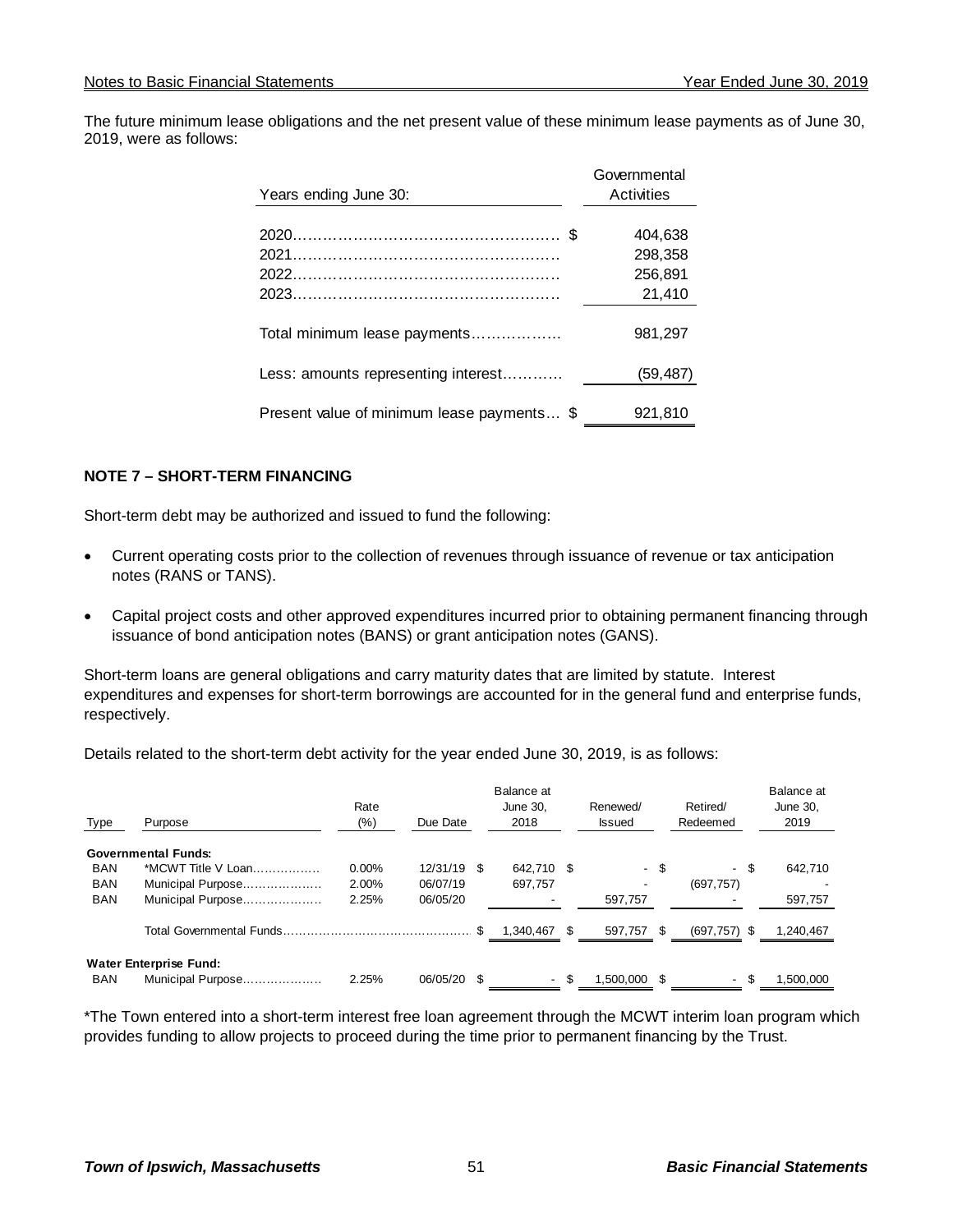## **NOTE 8 – LONG-TERM DEBT**

Under the provisions of Chapter 44, Section 10, Municipal Law authorizes indebtedness up to a limit of 5% of the equalized valuation. Debt issued in accordance with this section of the law is designated as being "inside the debt limit". In addition, however, debt may be authorized in excess of that limit for specific purposes. Such debt, when issued, is designated as being "outside the debt limit".

Details related to the outstanding indebtedness at June 30, 2019, and the debt service requirements are shown as follows:

#### **Bonds and Notes Payable Schedule – Governmental Funds**

|                                             |                   | Original   | Interest         | Outstanding |
|---------------------------------------------|-------------------|------------|------------------|-------------|
|                                             | <b>Maturities</b> | Loan       | Rate             | at June 30, |
| Project                                     | Through           | Amount     | $(\% )$          | 2019        |
|                                             |                   |            |                  |             |
| Municipal Purpose Bonds of 1999             | 2020<br>\$        | 32,333,000 | $3.50 - 5.00$ \$ | 2,505,000   |
| Municipal Purpose Bonds of 2005             | 2020              | 525,000    | $2.75 - 5.00$    | 35,000      |
| Municipal Purpose Bonds of 2007             | 2027              | 1,615,000  | $4.00 - 5.00$    | 622,500     |
| Municipal Purpose Bonds of 2010             | 2025              | 1,313,300  | $2.00 - 5.00$    | 250,000     |
| Municipal Purpose Bonds of 2010             | 2030              | 5,875,525  | $2.00 - 5.00$    | 1,985,000   |
| Municipal Purpose Bonds of 2011             | 2030              | 1,600,000  | $2.00 - 3.25$    | 920,000     |
| Municipal Purpose Bonds of 2013             | 2023              | 525,000    | $1.75 - 2.00$    | 200,000     |
| MCWT Community Septic Management Bonds      | 2035              | 357,290    | 0.00             | 285,830     |
| General Obligation Recreation Bonds of 2016 | 2031              | 1,000,000  | $2.00 - 3.25$    | 790,000     |
| Municipal Purpose Bonds of 2016             | 2026              | 455,000    | $2.00 - 3.00$    | 315,000     |
| Municipal Purpose Bonds of 2018             | 2038              | 4,414,400  | $3.00 - 5.00$    | 4,135,000   |
|                                             |                   |            |                  |             |
| Total Bonds Payable.                        |                   |            | S                | 12,043,330  |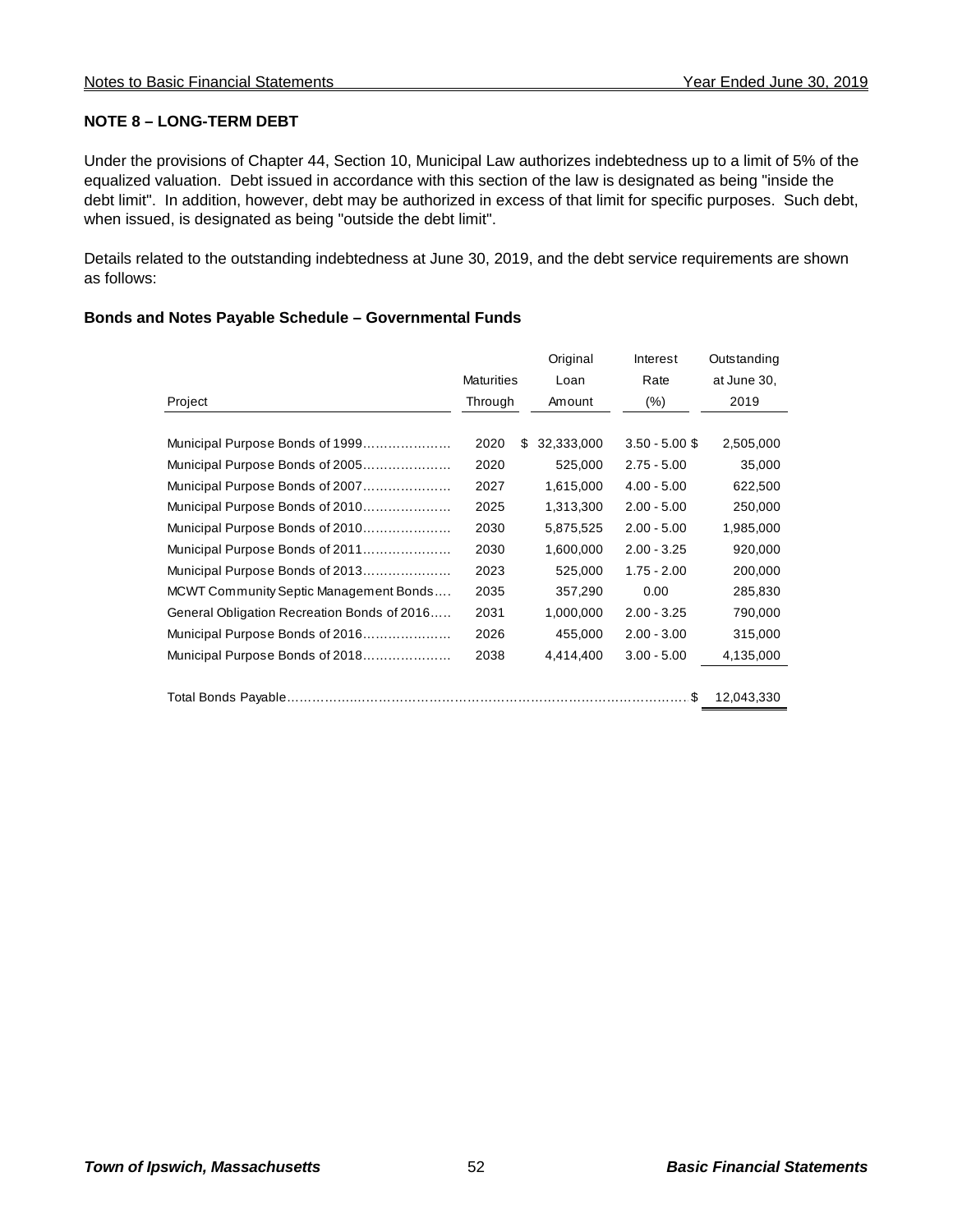Debt service requirements for principal and interest for governmental bonds payable in future years are as follows:

| Year        | Principal  | <b>Interest</b> | Total            |
|-------------|------------|-----------------|------------------|
|             |            |                 |                  |
| $2020$ \$   | 3,717,865  | \$<br>378,131   | \$<br>4,095,996  |
| $2021$      | 1,032,865  | 288,062         | 1,320,927        |
| $2022$      | 897,865    | 253,327         | 1,151,192        |
| 2023        | 762,865    | 224,181         | 987,046          |
| 2024.       | 712,865    | 196,239         | 909,104          |
| 2025        | 712,865    | 169,331         | 882,196          |
| 2026        | 662,864    | 142,012         | 804,876          |
| 2027        | 605,364    | 116,666         | 722,030          |
| $2028$      | 537,864    | 91,820          | 629,684          |
| 2029        | 537,864    | 69,725          | 607,589          |
| $2030$      | 517,864    | 52,851          | 570,715          |
| 2031        | 342,864    | 38,429          | 381,293          |
| $2032$      | 277,864    | 29,576          | 307,440          |
| 2033        | 187,864    | 21,774          | 209,638          |
| 2034        | 117,864    | 16,250          | 134,114          |
| 2035        | 117,864    | 13,000          | 130,864          |
| 2036        | 100,000    | 9,750           | 109,750          |
| 2037        | 100,000    | 6,500           | 106,500          |
| 2038        | 100,000    | 3,250           | 103,250          |
|             |            |                 |                  |
| Total<br>\$ | 12,043,330 | \$<br>2,120,874 | \$<br>14,164,204 |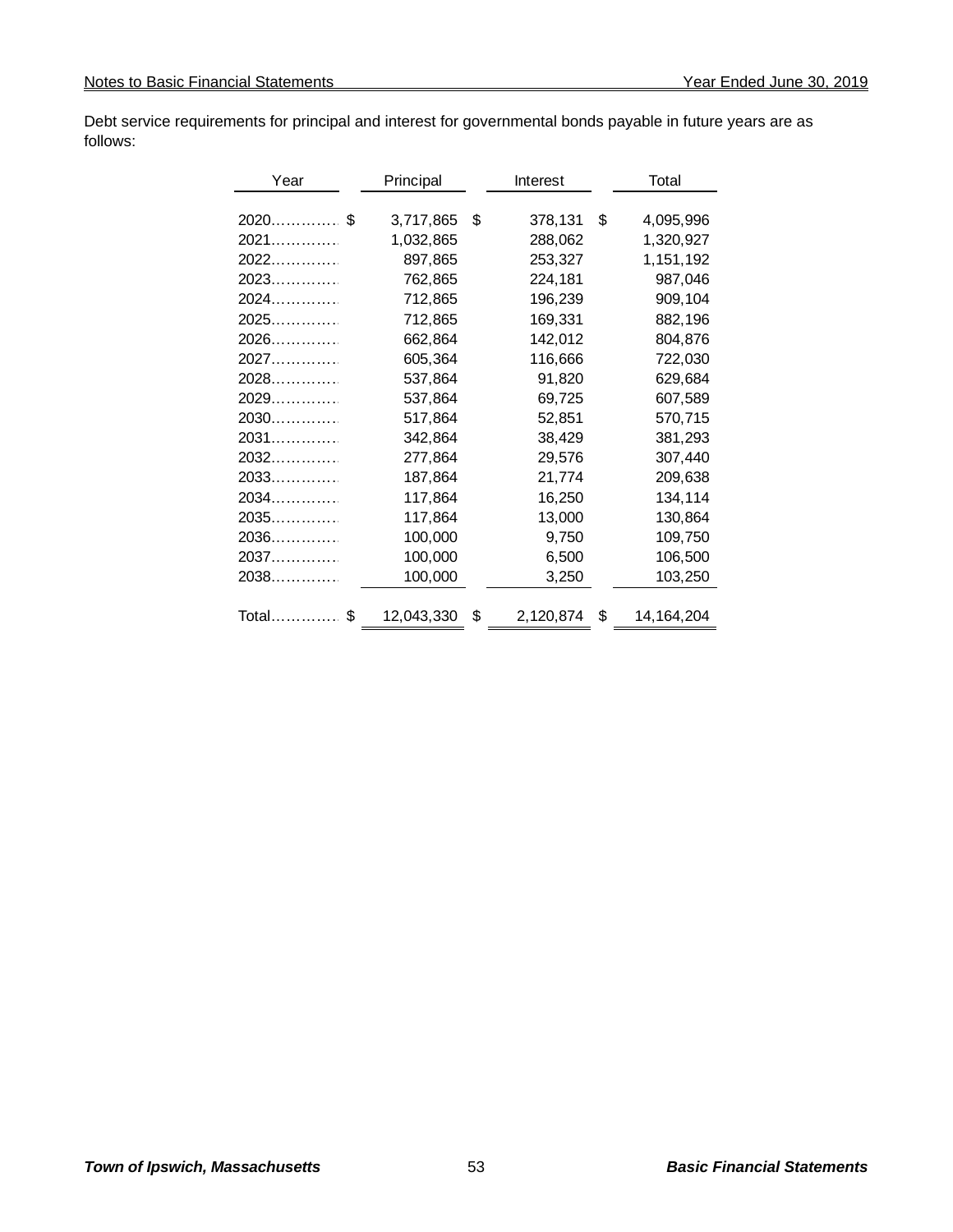# **Bonds and Notes Payable Schedule – Enterprise Funds**

Debt service requirements for principal and interest for enterprise fund bonds and notes payable in future years are as follows:

|                                                  |                   |      | Original  | Interest         | Outstanding |
|--------------------------------------------------|-------------------|------|-----------|------------------|-------------|
|                                                  | <b>Maturities</b> | Loan |           | Rate             | at June 30, |
| Project                                          | Through           |      | Amount    | (%)              | 2019        |
| <b>Water Projects</b>                            |                   |      |           |                  |             |
|                                                  | 2020              | \$   | 1,355,000 | $2.75 - 5.00$ \$ | 65,000      |
|                                                  | 2028              |      | 900,000   | $4.00 - 5.00$    | 360,000     |
|                                                  | 2028              |      | 550,000   | $3.25 - 5.00$    | 225,000     |
|                                                  | 2025              |      | 893,000   | $2.00 - 5.01$    | 115,000     |
|                                                  | 2030              |      | 400,000   | $2.00 - 3.25$    | 220,000     |
|                                                  | 2033              |      | 1,145,359 | 2.00             | 851,824     |
|                                                  | 2028              |      | 690,000   | $1.75 - 2.00$    | 395,000     |
|                                                  | 2037              |      | 1,495,054 | 2.00             | 1,309,653   |
|                                                  | 2036              |      | 1,405,000 | $2.00 - 3.00$    | 1,080,000   |
|                                                  | 2038              |      | 300,600   | $3.00 - 5.00$    | 285,000     |
|                                                  |                   |      |           |                  |             |
|                                                  |                   |      |           |                  | 4,906,477   |
|                                                  |                   |      |           |                  |             |
| <b>Wastewater Projects</b>                       |                   |      |           |                  |             |
|                                                  | 2027              | \$   | 977,000   | $4.00 - 5.00$ \$ | 382,500     |
|                                                  | 2022              |      | 813,600   | $2.00 - 3.25$    | 230,000     |
|                                                  | 2022              |      | 1,952,534 | 2.00             | 1,452,136   |
|                                                  | 2028              |      | 430,000   | $1.75 - 2.40$    | 250,000     |
|                                                  | 2036              |      | 2,246,791 | 2.00             | 1,871,227   |
|                                                  | 2036              |      | 1,535,000 | $2.00 - 3.00$    | 1,275,000   |
|                                                  |                   |      |           |                  |             |
|                                                  |                   |      |           |                  | 5,460,863   |
|                                                  |                   |      |           |                  |             |
| <b>Municipal Light Projects</b>                  |                   |      |           |                  |             |
| Electric Substation and System Improvements 2008 | 2028              | \$   | 6,000,000 | $2.00 - 3.00$ \$ | 2,700,000   |
| Electric Substation and System Improvements 2010 | 2025              |      | 600,000   | $2.00 - 3.00$    | 240,000     |
|                                                  | 2030              |      | 2,642,000 | $2.00 - 3.00$    | 1,510,000   |
|                                                  |                   |      |           |                  |             |
|                                                  |                   |      |           |                  | 4,450,000   |
|                                                  |                   |      |           |                  |             |
|                                                  |                   |      |           |                  | 14,817,340  |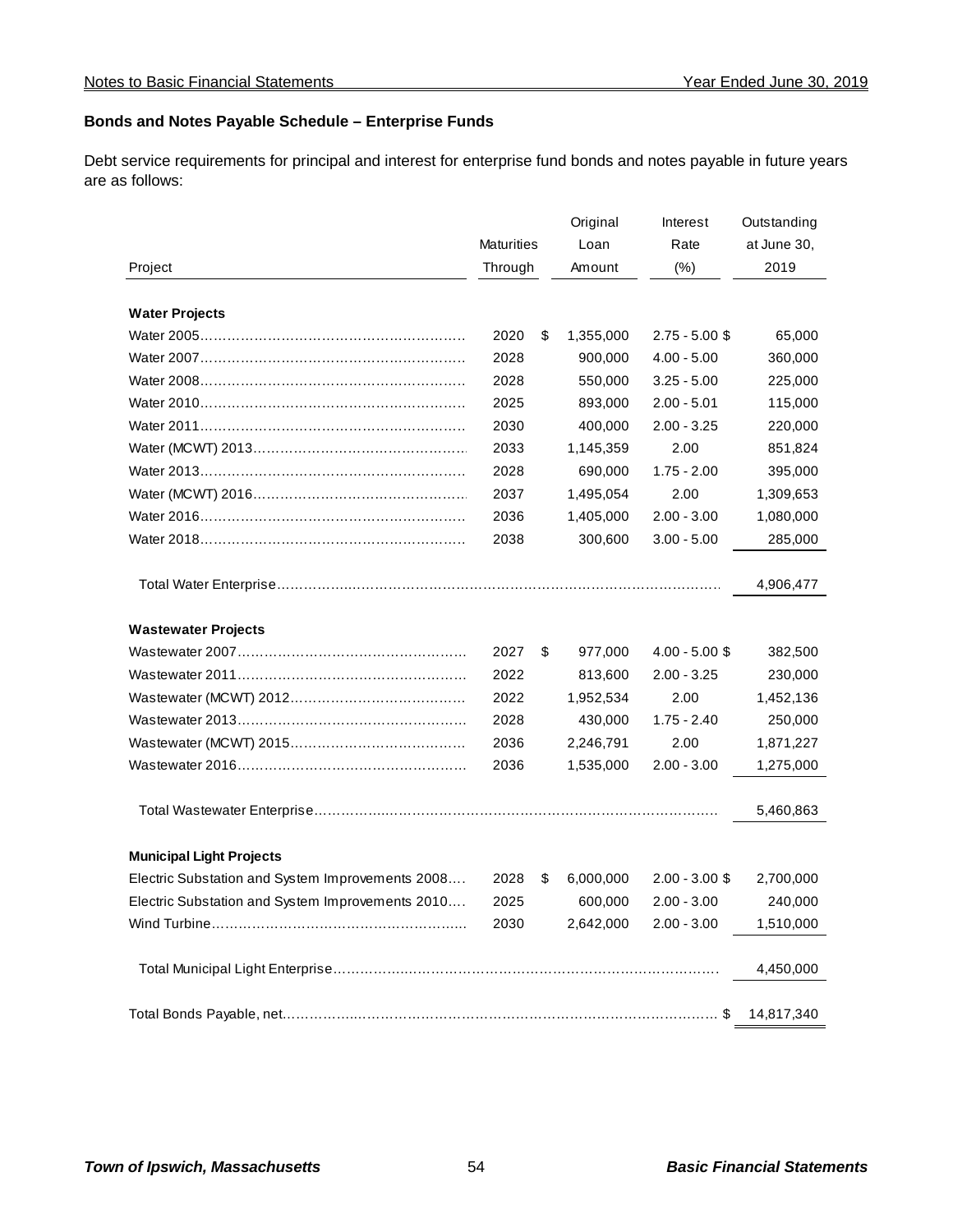| Year   | Principal        | Interest        | Total            |
|--------|------------------|-----------------|------------------|
|        |                  |                 |                  |
| 2020\$ | 1,361,120        | \$<br>419,824   | \$<br>1,780,944  |
| $2021$ | 1,302,774        | 375,440         | 1,678,214        |
| 2022   | 1,294,572        | 333,511         | 1,628,083        |
| $2023$ | 1,221,518        | 295,788         | 1,517,306        |
| $2024$ | 1,218,614        | 258,871         | 1,477,485        |
| $2025$ | 1,200,865        | 222,768         | 1,423,633        |
| $2026$ | 1,143,274        | 186,843         | 1,330,117        |
| 2027.  | 1,118,342        | 151,912         | 1,270,254        |
| $2028$ | 1,048,575        | 117,506         | 1,166,081        |
| $2029$ | 671,478          | 86,104          | 757,582          |
| 2030.  | 649,551          | 69,621          | 719,172          |
| $2031$ | 527,800          | 54,162          | 581,962          |
| $2032$ | 536,228          | 43,084          | 579,312          |
| $2033$ | 544,840          | 31,521          | 576,361          |
| $2034$ | 360,997          | 20,964          | 381,961          |
| 2035.  | 360,800          | 12,960          | 373,760          |
| 2036.  | 225,992          | 7,933           | 233,925          |
| 2037   | 15,000           | 976             | 15,976           |
| $2038$ | 15,000           | 486             | 15,486           |
|        |                  |                 |                  |
|        | 14,817,340<br>\$ | \$<br>2,690,274 | \$<br>17,507,614 |

Debt service requirements for principal and interest for enterprise bonds payable in future years are as follows:

The Commonwealth has approved school construction assistance to the Town. The assistance program, which is administered by the Massachusetts School Building Authority (MSBA), provides resources for future debt service of general obligation school bonds outstanding. During 2019, \$1,389,800 of such assistance was received. Approximately \$1,389,800 will be received in future years. Of this amount, approximately \$531,424 represents reimbursement of long-term interest costs, and approximately \$858,376 represents reimbursement of approved construction costs. Accordingly, a \$858,376 intergovernmental receivable and corresponding unavailable revenue have been reported in governmental fund financial statements. The net change in unavailable revenue has been recognized as revenue in the conversion to the government-wide financial statements.

The Commonwealth has modified the method for funding new projects in the school building assistance program. Under the program, the assistance is paid to support the State's share of construction costs as they are incurred, therefore eliminating the need for the Town to fund the State's share through long-term debt. The Winthrop School Feasibility project is being funded by this program. The total project is estimated to cost \$945,000. Through the end of fiscal year 2019, the Town received approximately \$500,900 from the MSBA which is equal to 45.74% of approved construction costs incurred to date.

The Town is subject to various debt limits by statute and may issue additional general obligation debt under the normal debt limit. At June 30, 2019, the Town had authorized and unissued debt, which is noted on the following page.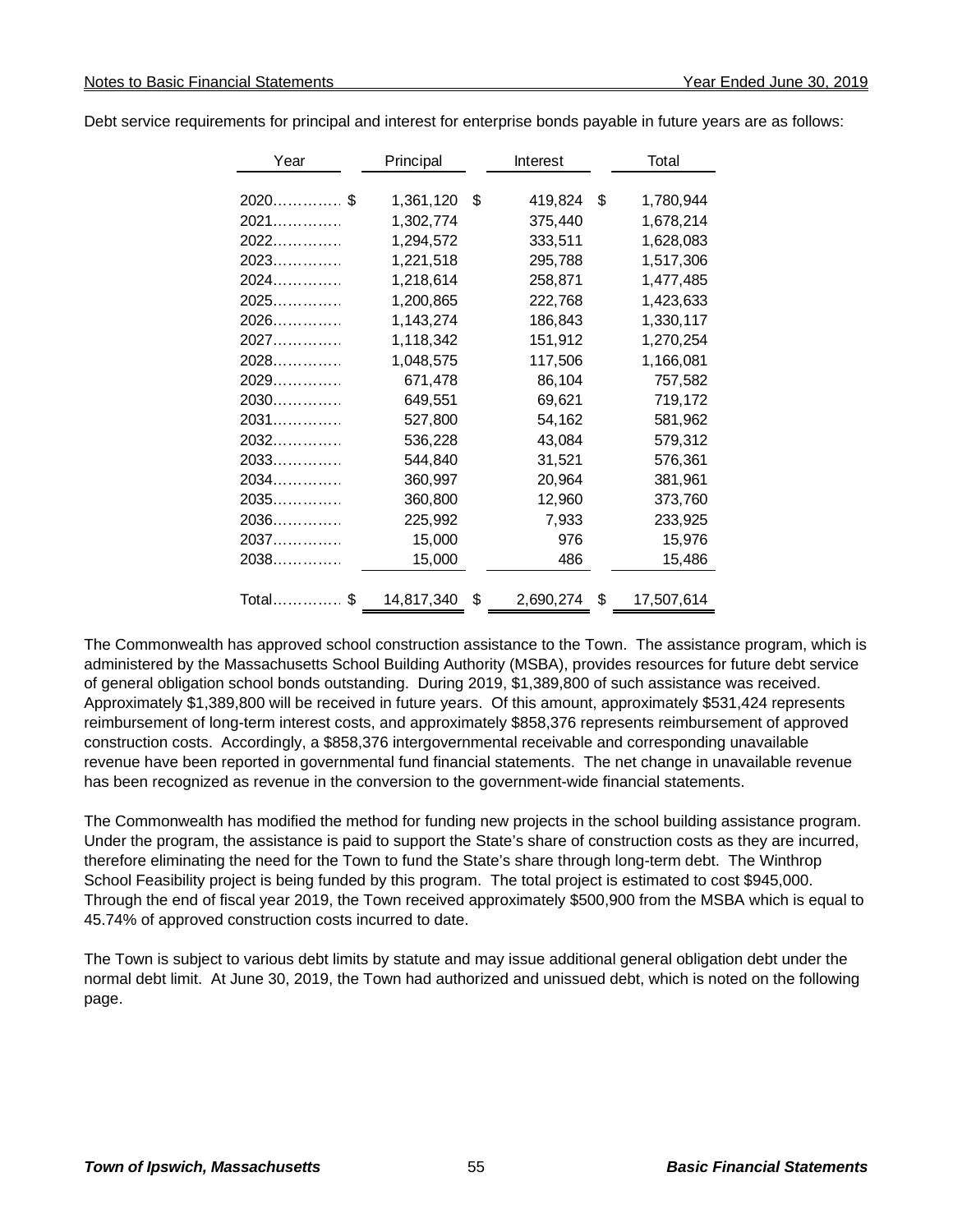| Purpose                                                | Amount     |
|--------------------------------------------------------|------------|
|                                                        | 110.000    |
|                                                        | 3,994,546  |
|                                                        | 75,000     |
|                                                        | 235.675    |
|                                                        | 154,587    |
|                                                        | 2.000.000  |
|                                                        | 1.155.255  |
| Water distribution system improvement and construction | 1.500.000  |
|                                                        | 5.500.000  |
|                                                        | 841,420    |
|                                                        | 15.566.483 |

#### Changes in Long-term Liabilities

During the year ended June 30, 2019, the following changes occurred in long-term liabilities:

|                                   | Beginning     | Bonds and             | Bonds and        |                  |                  |               |            |
|-----------------------------------|---------------|-----------------------|------------------|------------------|------------------|---------------|------------|
|                                   | Balance       | <b>Notes</b>          | <b>Notes</b>     | Other            | Other            | Ending        | Due Within |
|                                   | (As Revised)  | Issued                | Redeemed         | <b>Increases</b> | Decreases        | Balance       | One Year   |
| <b>Governmental Activities:</b>   |               |                       |                  |                  |                  |               |            |
| Long-term bonds payable\$         | 15,675,595 \$ | \$.<br>$\blacksquare$ | $(3,632,265)$ \$ | - \$             | - \$             | 12,043,330 \$ | 3,717,865  |
| Capital lease obligations         | 1,292,773     |                       |                  | ٠                | (370, 963)       | 921,810       | 375,717    |
| Compensated absences              | 1,202,760     | ۰                     | ۰.               | 1,036,398        | (1,051,599)      | 1,187,559     | 1,029,235  |
| Net pension liability             | 31,629,263    | ٠                     | ٠                | 4,339,249        | (121, 907)       | 35,846,605    |            |
| Net other postemployment benefits | 22,601,973    |                       |                  | 3,543,314        | (2,806,076)      | 23,339,211    |            |
| Total governmental activity       |               |                       |                  |                  |                  |               |            |
| long-term liabilities<br>S        | 72,402,364 \$ | -S<br>٠               | $(3,632,265)$ \$ | 8,918,961 \$     | $(4,350,545)$ \$ | 73,338,515 \$ | 5,122,817  |
| <b>Business-Type Activities:</b>  |               |                       |                  |                  |                  |               |            |
| Long-term bonds payable\$         | 16,368,950 \$ | \$.<br>٠              | $(1,551,610)$ \$ | - \$             | - \$             | 14,817,340 \$ | 1,361,120  |
| Compensated absences              | 322,144       |                       |                  | 200,080          | (133, 257)       | 388,967       | 154,165    |
|                                   | 7,089,336     | ۰                     |                  | 801,713          | (467, 366)       | 7,423,683     |            |
| Net other postemployment benefits | 606,066       |                       |                  | 206,217          | (439, 220)       | 373,063       | (197, 042) |
| Total business-type activity      |               |                       |                  |                  |                  |               |            |
| long-term liabilities\$           | 24,386,496 \$ | - \$                  | $(1,551,610)$ \$ | 1,208,010 \$     | $(1,039,843)$ \$ | 23,003,053 \$ | 1,318,243  |

Long-term liabilities related to both governmental and business-type activities are normally paid from the General Fund and the Enterprise Funds, respectively.

#### **NOTE 9 – GOVERNMENTAL FUND BALANCE CLASSIFICATIONS**

The Town classifies fund balances according to the constraints imposed on the use of the resources. There are two major types of fund balances, which are nonspendable and spendable.

GASB 54 provides for two major types of fund balances, which are nonspendable and spendable. Nonspendable fund balances are balances that cannot be spent because they are not expected to be converted to cash or they are legally or contractually required to remain intact. Examples of this classification are prepaid items, inventories, and principal (corpus) of an endowment fund. The Town has reported principal portions of endowment funds as nonspendable. In addition to the nonspendable fund balance, GASB 54 has provided a hierarchy of spendable fund balances, based on a hierarchy of spending constraints.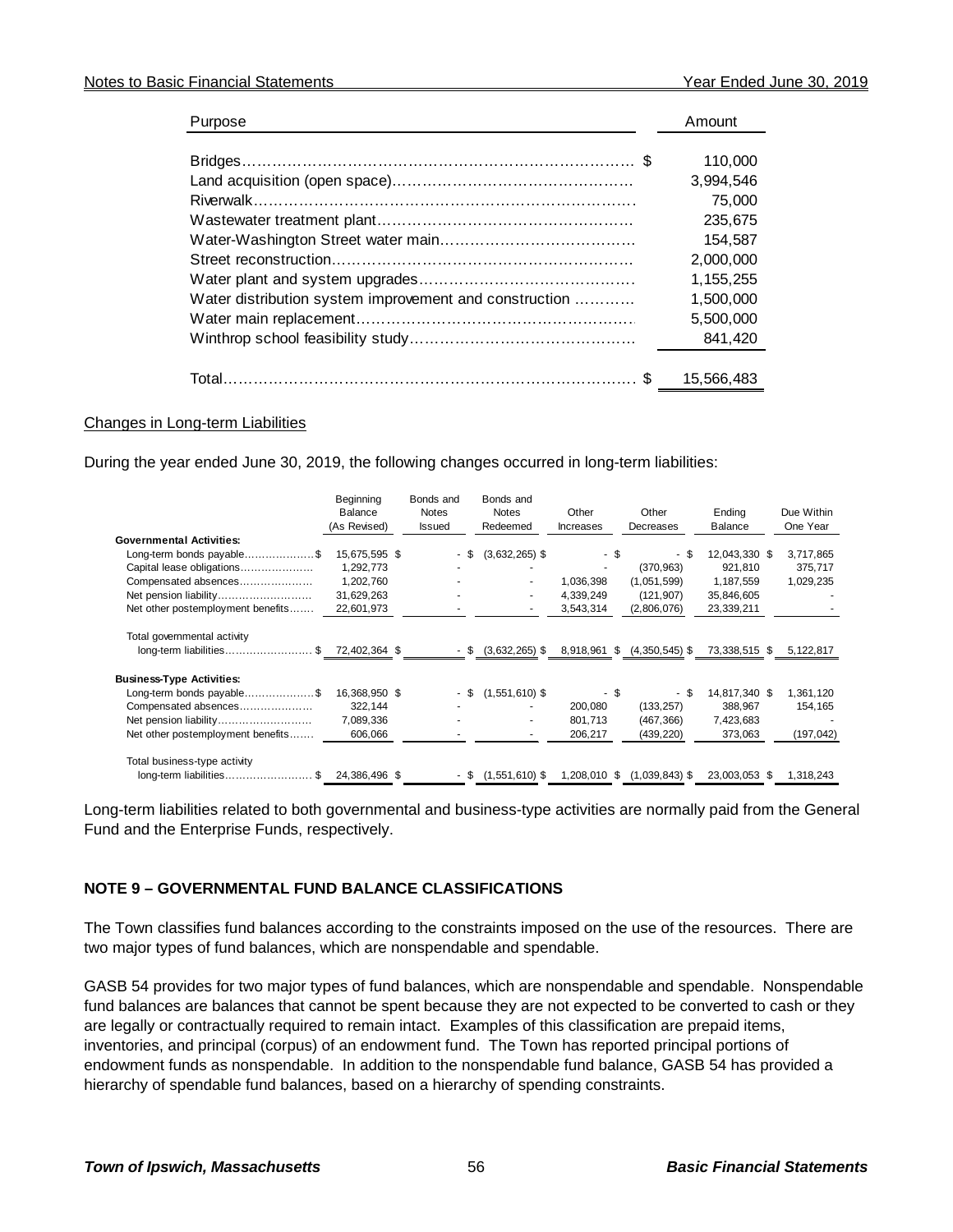- Restricted: fund balances that are constrained by external parties, constitutional provisions, or enabling legislation.
- Committed: fund balances that contain self-imposed constraints of the government from its highest level of decision making authority.
- Assigned: fund balances that contain self-imposed constraints of the government to be used for a particular purpose.
- Unassigned: fund balance of the general fund that is not constrained for any particular purpose.

The Town has classified its governmental fund balances with the following hierarchy.

|                                           | General   | Feoffee's<br>Trust | Nonmajor<br>Governmental<br>Funds | Total<br>Governmental<br>Funds |
|-------------------------------------------|-----------|--------------------|-----------------------------------|--------------------------------|
| Fund Balances:                            |           |                    |                                   |                                |
| Nonspendable:                             |           |                    |                                   |                                |
| Permanent fund principal\$                | \$        | 25, 245, 877       | 827,537<br>\$                     | 26,073,414<br>-\$              |
| Restricted for:                           |           |                    |                                   |                                |
|                                           |           | 6,509,523          |                                   | 6,509,523                      |
|                                           |           |                    | 356,014                           | 356,014                        |
|                                           |           |                    | 351,211                           | 351,211                        |
|                                           |           |                    | 563,056                           | 563,056                        |
|                                           |           |                    | 316,328                           | 316,328                        |
|                                           |           |                    | 32,616                            | 32,616                         |
|                                           |           |                    | 1,257,099                         | 1,257,099                      |
|                                           |           |                    | 3,720                             | 3,720                          |
|                                           |           |                    | 3,090,293                         | 3,090,293                      |
|                                           |           |                    | 332,368                           | 332,368                        |
|                                           |           |                    | 1,947,347                         | 1,947,347                      |
|                                           |           |                    | 55,919                            | 55,919                         |
|                                           |           |                    | 1,197,619                         | 1,197,619                      |
| Assigned to:                              |           |                    |                                   |                                |
| Encumbrances:                             |           |                    |                                   |                                |
|                                           | 3,996     |                    |                                   | 3,996                          |
|                                           | 6,823     |                    |                                   | 6,823                          |
|                                           | 467       |                    |                                   | 467                            |
|                                           | 427,517   |                    |                                   | 427,517                        |
|                                           | 450,874   |                    |                                   | 450,874                        |
| Planning and development                  | 6,046     |                    |                                   | 6,046                          |
|                                           | 222       |                    |                                   | 222                            |
|                                           | 18,500    |                    |                                   | 18,500                         |
|                                           | 86,053    |                    |                                   | 86,053                         |
| Free cash used for subsequent year budget | 250,000   |                    |                                   | 250,000                        |
|                                           | 7,619,710 |                    | (718, 702)                        | 6,901,008                      |
|                                           | 8,870,208 | 31,755,400<br>\$   | \$<br>9,612,425                   | \$<br>50,238,033               |

Massachusetts General Law Ch.40 §5B allows for the establishment of Stabilization funds for one or more different purposes on an as needed basis. The creation of a Stabilization fund requires a two-thirds vote of the legislative body and must clearly define the purpose of the fund. Any changes to the purpose of the fund, along with any additions to or appropriations from the fund, require a two-thirds vote of the legislative body. The stabilization fund balance can be used for general and/or capital purposes upon approval of Town Meeting. Additions to and withdrawals from the funds can only be made upon Town Meeting approval. In accordance with the Massachusetts General Law the Town has established a general, capital, school stabilization fund, and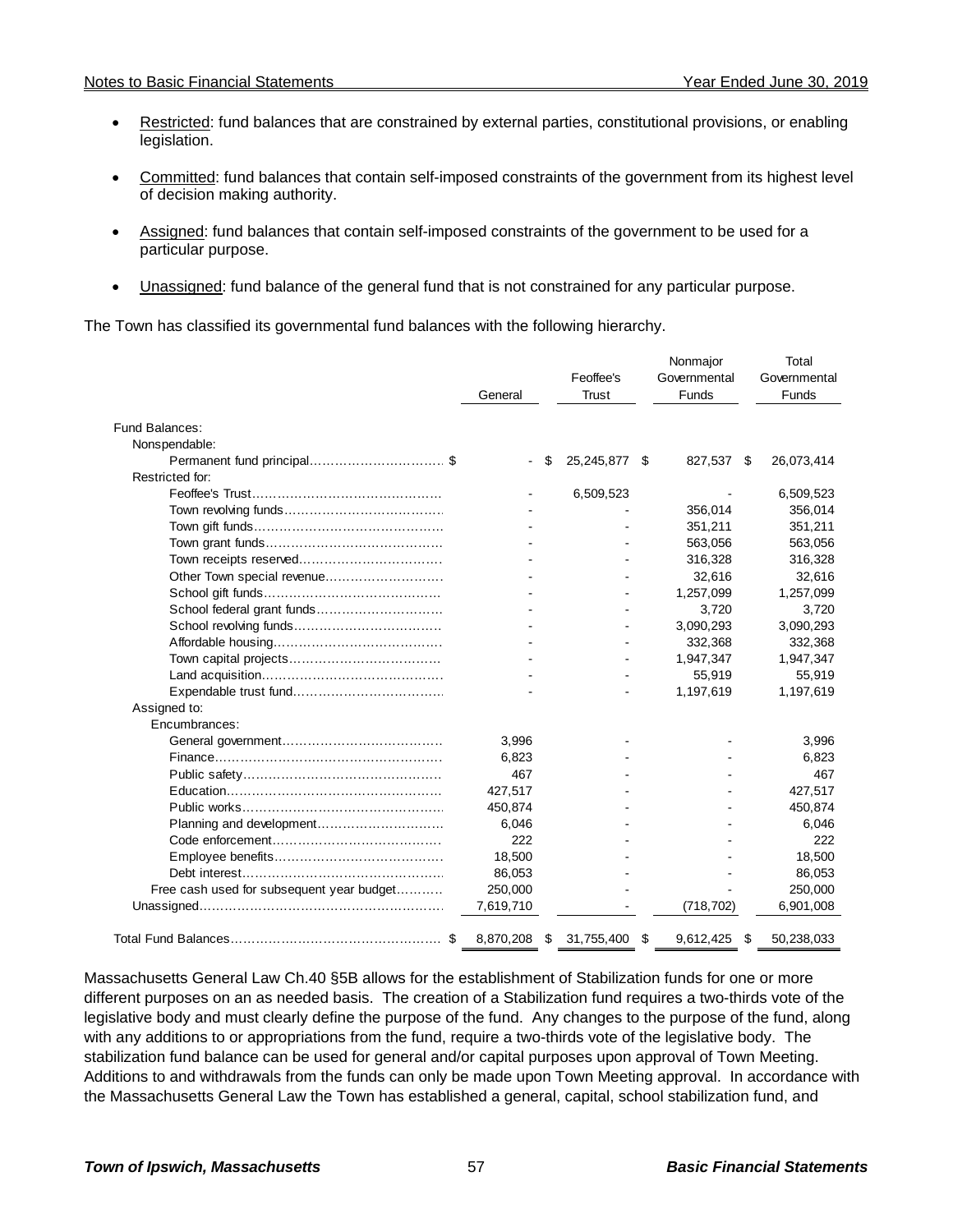special education reserve. In accordance with GASB 54, the stabilization funds have been reported in the general fund as unassigned. The balances of the general, capital, school stabilization fund, and special education reserve as of June 30, 2019, are \$1,897,253; \$269; \$2,578,592; and \$269,521 respectively.

#### **NOTE 10 – RISK FINANCING**

The Town is exposed to various risks of loss related to tort; theft of, damage to and the destruction of assets; errors and omissions; and natural disasters for which the Town carries commercial insurance. The Town participates in premium-based health care and workers' compensation plans for its employees. The amount of claim settlements has not exceeded insurance coverage in any of the previous three years.

The Town is self-insured for compensation due to police officers and firefighters injured on duty. These activities are accounted for in the Town's general fund. Any liability for police officers and firefighters injured on duty as of June 30, 2019, is considered to be immaterial for the Town's financial statements.

#### **NOTE 11 – PENSION PLAN**

#### *Plan Descriptions*

The Town is a member of the Essex Regional Retirement System (ERRS), a cost-sharing multiple-employer defined benefit pension plan covering eligible employees of the 47 member units. The system is administered by five board members (Board) on behalf of all current employees and retirees except for current teachers and retired teachers. Chapter 32 of the MGL assigns authority to establish and amend benefit provisions of the plan. The System issues a publicly available audited financial report. That report may be obtained by contacting the System located at 491 Maple Street, Danvers, Massachusetts, 01923 or by visiting www.essexregional.com or www.mass.gov/perac.

The Town is a member of the Massachusetts Teachers' Retirement System (MTRS), a cost-sharing multiemployer defined benefit plan. MTRS is managed by the Commonwealth of Massachusetts (Commonwealth) on behalf of municipal teachers and municipal teacher retirees. The Commonwealth is a nonemployer contributor and is responsible for 100% of the contributions and future benefit requirements of the MTRS. The MTRS covers certified teachers in cities (except Boston), towns, regional school districts, charter schools, educational collaboratives and Quincy College. The MTRS is part of the Commonwealth's reporting entity and the audited financial report may be obtained by visiting http://www.mass.gov/osc/publications-and-reports/financial-reports/.

#### *Special Funding Situation*

The Commonwealth is a nonemployer contributor and is required by statute to make 100% of all actuarially determined employer contributions on behalf of the Town to the MTRS. Therefore, the Town is considered to be in a special funding situation as defined by GASB Statement No. 68, *Accounting and Financial Reporting for Pensions* and the Commonwealth is a nonemployer contributor in MTRS. Since the Town does not contribute directly to MTRS, there is no net pension liability to recognize. The total of the Commonwealth provided contributions have been allocated based on each employer's covered payroll to the total covered payroll of employers in MTRS as of the measurement date of June 30, 2018. The Town's portion of the collective pension expense, contributed by the Commonwealth, of \$5,119,440 is reported in the general fund as intergovernmental revenue and pension expense in the current fiscal year. The portion of the Commonwealth's collective net pension liability associated with the Town is \$50,519,698 as of the measurement date.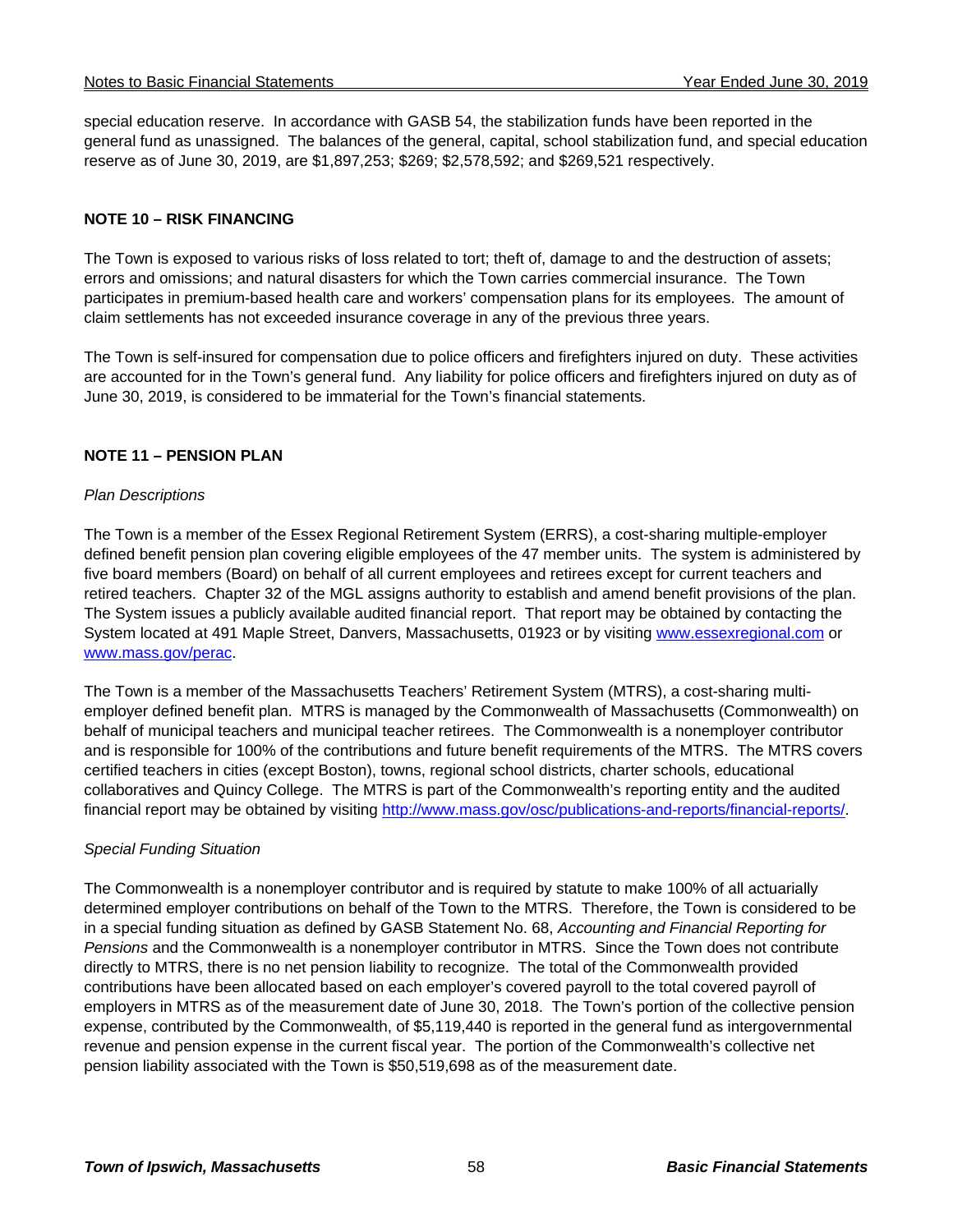## *Benefits Provided*

Both Systems provide retirement, disability, survivor and death benefits to plan members and beneficiaries. Massachusetts Contributory Retirement System benefits are, with certain minor exceptions, uniform from system to system. The System provides for retirement allowance benefits up to a maximum of 80% of a member's highest three-year average annual rate of regular compensation. For persons who became members on or after April 2, 2012, average salary is the average annual rate of regular compensation received during the five consecutive years that produce the highest average, or, if greater, during the last five years (whether or not consecutive) preceding retirement. Benefit payments are based upon a member's age, length of creditable service, level of compensation, and group classification. Members become vested after ten years of creditable service.

Employees who resign from service and who are not eligible to receive a retirement allowance or are under the age of 55 are entitled to request a refund of their accumulated total deductions. Survivor benefits are extended to eligible beneficiaries of members whose death occurs prior to or following retirement.

Cost-of-living adjustments granted between 1981 and 1997 and any increase in other benefits imposed by the Commonwealth's state law during those years are borne by the Commonwealth and are deposited into the pension fund. Cost-of-living adjustments granted after 1997 must be approved by the Board and are borne by the System.

# *Contributions*

Chapter 32 of the MGL governs the contributions of plan members and member units. Active plan members are required to contribute to the System at rates ranging from 5% to 9% of gross regular compensation with an additional 2% contribution required for compensation exceeding \$30,000. The percentage rate is keyed to the date upon which an employee's membership commences. The member units are required to pay into the ERRS a legislatively mandated actuarial determined contribution that is apportioned among the employers based on active current payroll. The Town's proportionate share of the required contribution for the year ended December 31, 2018, was \$3,422,787. The actual contribution totaled \$3,433,989 and was 23.82% of covered payroll, the required contribution was actuarially determined as an amount that, when combined with plan member contributions, is expected to finance the costs of benefits earned by plan members during the year, with an additional amount to finance any unfunded accrued liability. The actual contribution included pension reimbursements from federal grants received by the Town.

# *Pension Liabilities*

At June 30, 2019, the Town reported a liability of \$43,270,288 for its proportionate share of the net pension liability. The net pension liability was measured as of December 31, 2018, and the total pension liability used to calculate the net pension liability was determined by an actuarial valuation as of January 1, 2018. The Town's proportion of the net pension liability was based on a projection of the Town's long-term share of contributions to the pension plan relative to the projected contributions of all participating members, actuarially determined. At December 31, 2018, the Town's proportion was 10.242%, which decreased from its 10.288% proportion measured at December 31, 2017.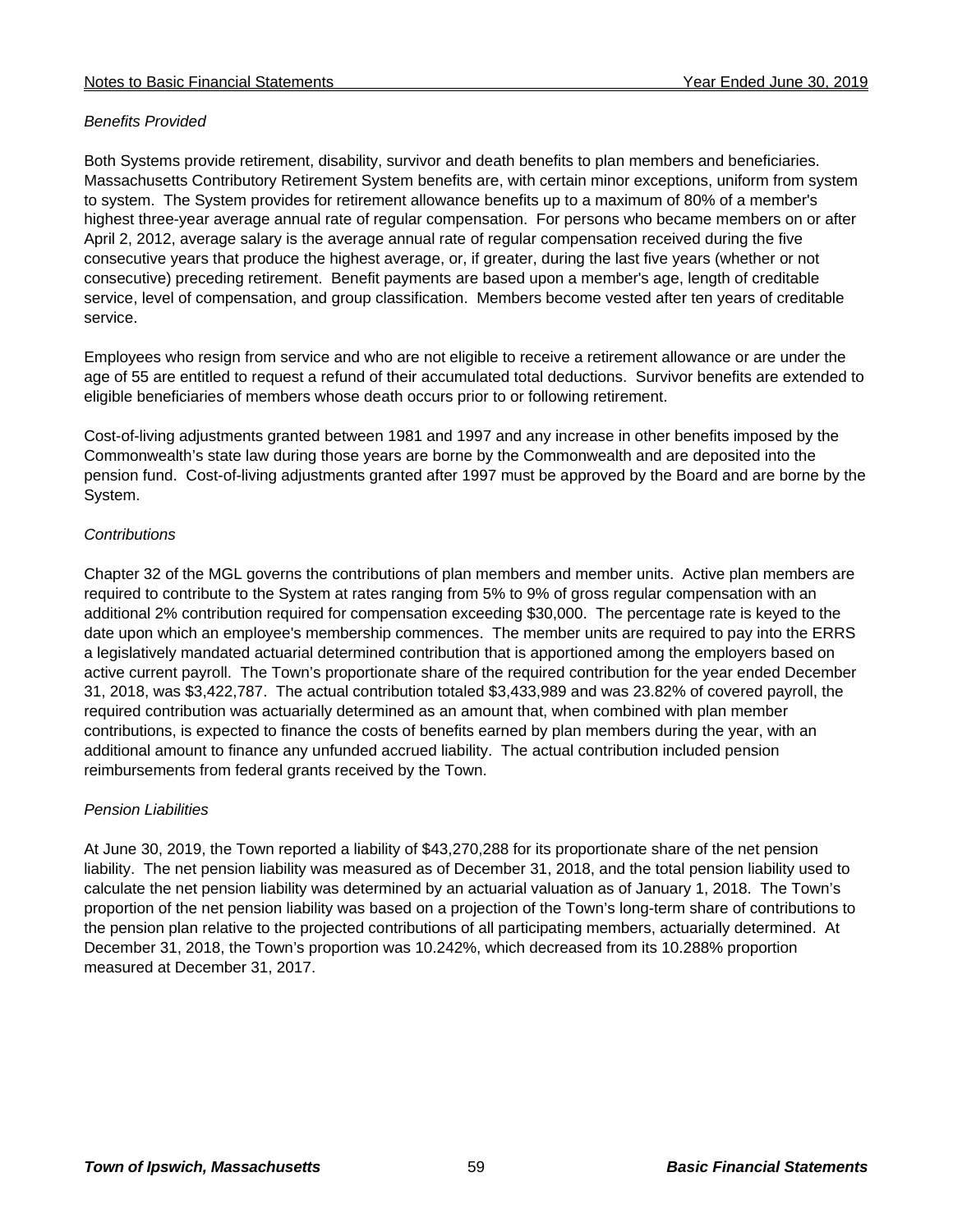## *Pension Expense*

For the year ended June 30, 2019, the Town recognized a pension expense of \$4,525,437. At June 30, 2019, the Town reported deferred outflows of resources related to pensions of \$4,519,561, from the difference between projected and actual investment earnings and changes of assumptions and deferred inflows of resources related to pensions of \$1,429,431, from the differences between expected and actual experience and changes in proportion and differences between employer contributions and the proportionate share of contributions.

The balances of deferred outflows/ (inflows) of resources related to pension at June 30, 2019, consist of the following:

| Deferred Category                                                                                                                                                               | Deferred<br>Outflows of<br><b>Resources</b> |      | Deferred<br>Inflows of<br><b>Resources</b> | Total                                               |
|---------------------------------------------------------------------------------------------------------------------------------------------------------------------------------|---------------------------------------------|------|--------------------------------------------|-----------------------------------------------------|
| Differences between expected and actual experience\$<br>Difference between projected and actual earnings, net<br>Changes in proportion and proportionate share of contributions | 2,225,553<br>2,294,008                      | - \$ | $(375, 299)$ \$<br>(1,054,132)             | (375, 299)<br>2,225,553<br>2,294,008<br>(1,054,132) |
| Total deferred outflows/(inflows) of resources\$                                                                                                                                | 4,519,561                                   | \$.  | $(1,429,431)$ \$                           | 3,090,130                                           |

The Town's deferred outflows/ (inflows) of resources related to pensions will be recognized in pension expense as follows:

| Year ended June 30: |         |
|---------------------|---------|
|                     |         |
|                     | 562,879 |
|                     | 591,825 |
|                     | 893,711 |
|                     |         |

#### *Actuarial Assumptions*

The total pension liability in the January 1, 2018, actuarial valuation was determined using the following actuarial assumptions, applied to all periods included in the measurement date that was updated to December 31, 2018.

|                                            | January 1, 2018                                                                                                      |
|--------------------------------------------|----------------------------------------------------------------------------------------------------------------------|
|                                            | Based on years of service, ranging from 7.50% at 0 years of<br>service decreasing to 3.75% after 5 years of service. |
| Net investment return/ Discount rate 7.50% |                                                                                                                      |
|                                            | 2.75%                                                                                                                |
|                                            |                                                                                                                      |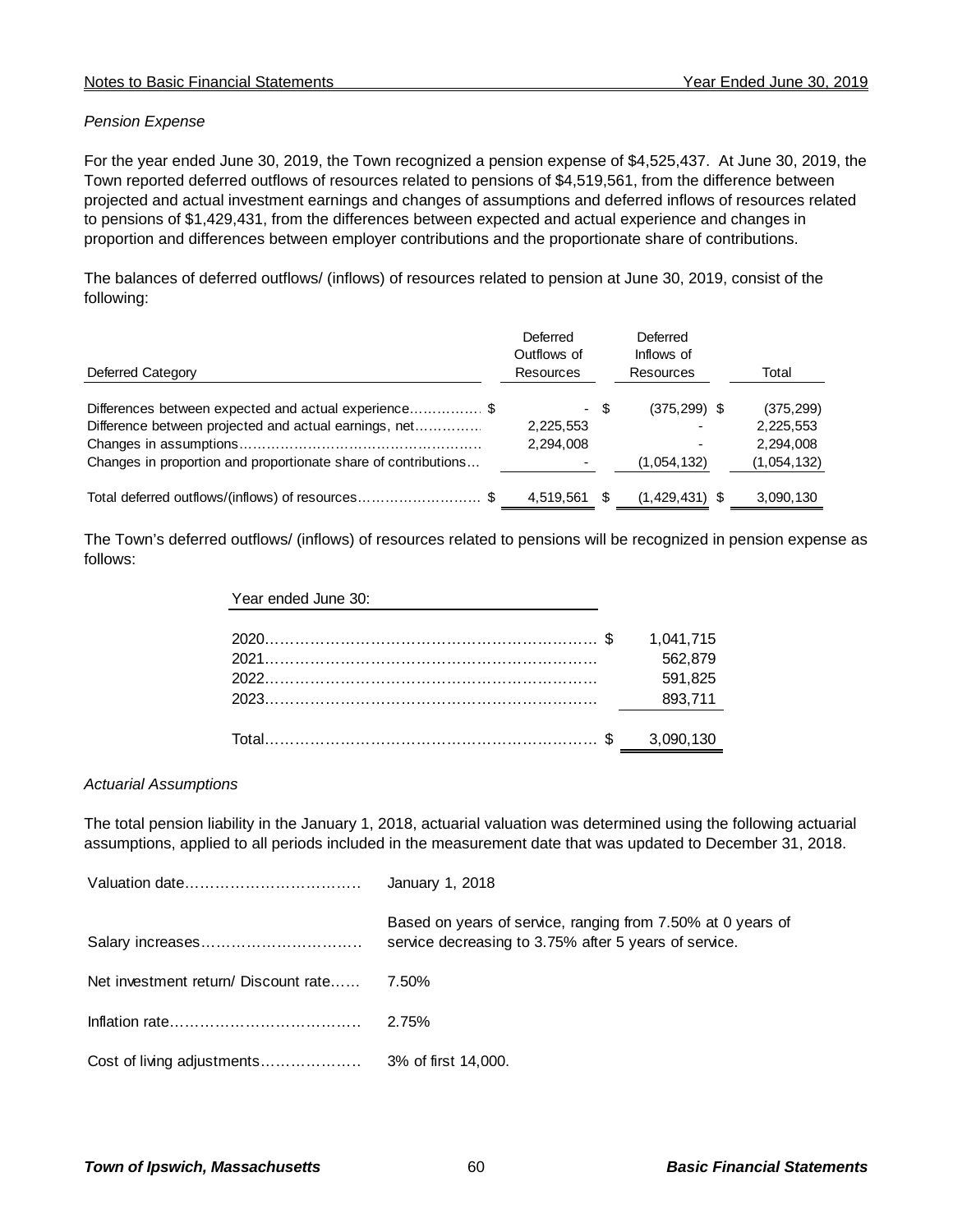Mortality rates:

| Pre-retirement           | RP-2000 Employee Mortality Table projected generationally<br>with Scale BB.                                 |
|--------------------------|-------------------------------------------------------------------------------------------------------------|
|                          | RP-2000 Healthy Annuitant Mortality Table projected<br>generationally with Scale BB.                        |
| Disabled retiree         | RP-2000 Healthy Annuitant Mortality Table, set forward two<br>years projected generationally with Scale BB. |
| <b>Investment Policy</b> |                                                                                                             |

The pension plan's policy in regard to the allocation of invested assets is established and may be amended by the Board. Plan assets are managed on a total return basis with a long-term objective of achieving and maintaining a fully funded status for the benefits provided through the pension plan.

The long-term expected rate of return on pension plan investments was determined using a building-block method in which expected future real rates of return (expected returns, net of inflation) are developed for each major asset class. These returns are combined to produce the long-term expected rate of return by weighting the expected future real rates of return by the target asset allocation percentage, adding expected inflation and subtracting expected investment expenses and risk margin. The System's expected future real rate of return, after deducting inflation, but before investment expense, used in the derivation of the long-term investment rate of return assumption as of December 31, 2018, are summarized in the following table:

| Asset Class                            | Long-Term Expected<br><b>Asset Allocation</b> | Long-Term Expected<br>Real Rate of Return |  |  |
|----------------------------------------|-----------------------------------------------|-------------------------------------------|--|--|
| International developed markets equity | 21.00%<br>13.00%                              | 6.16%<br>6.69%                            |  |  |
| International emerging markets equity  | 5.00%                                         | 9.47%                                     |  |  |
| Core fixed income                      | 15.00%                                        | 1.89%                                     |  |  |
| High-yield fixed income                | 8.00%                                         | 4.00%                                     |  |  |
|                                        | 10.00%                                        | 4.58%                                     |  |  |
|                                        | 4.00%                                         | 4.77%                                     |  |  |
| Hedge fund, GTAA, Risk parity          | 11.00%                                        | 3.68%                                     |  |  |
|                                        | 13.00%                                        | 10.00%                                    |  |  |
| Total.                                 | 100.00%                                       |                                           |  |  |

#### *Rate of Return*

For the year ended December 31, 2018, the annual money-weighted rate of return on pension plan investments, net of pension plan investment expense, was -2.43%. The money-weighted rate of return expresses investment performance, net of investment expense, adjusted for the changing amounts actually invested.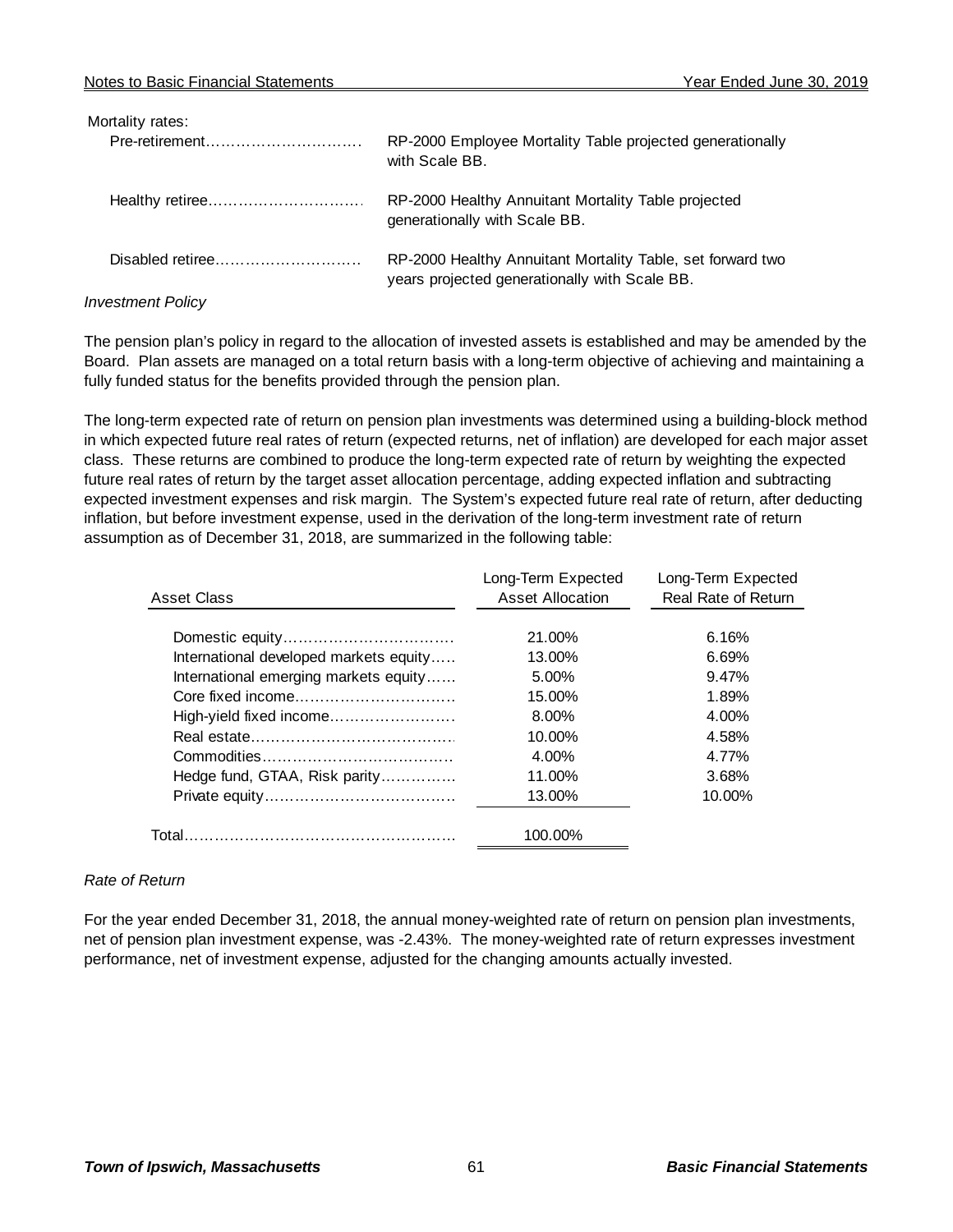## *Discount Rate*

The discount rate used to measure the total pension liability was 7.50%. The projection of cash flows used to determine the discount rate assumed plan member contributions will be made at the current contribution rate and that contributions will be made at rates equal to the actuarially determined contribution rated. Based on those assumptions, the pension plan's fiduciary net position was projected to be available to make all projected future benefit payments of current plan members. Therefore, the long-term expected rate of return on pension plan investments was applied to all periods of projected benefit payments to determine the total pension liability.

*Sensitivity of the net pension liability to changes in the discount rate* – The following presents the net pension liability, calculated using the discount rate of 7.50%, as well as what the net pension liability would be if it were calculated using a discount rate that is 1-percentage-point lower (6.50%) or 1-percentage-point higher (8.50%) than the current rate:

|                                                                  | 1% Decrease<br>$(6.50\%)$ |      | Current<br><b>Discount</b><br>$(7.50\%)$ |    | 1% Increase<br>$(8.50\%)$ |
|------------------------------------------------------------------|---------------------------|------|------------------------------------------|----|---------------------------|
| The Town's proportionate share of the<br>net pension liability\$ | 53,495,595                | - \$ | 43,270,288                               | -S | 34,667,526                |
| ERRS total net pension liability\$                               | 522,299,488               | - \$ | 422,465,618                              |    | 338,473,321               |

*Changes in Assumptions and Plan Provisions* 

There were no assumption changes or plan provision changes that impacted the results of the most recent actuarial valuation.

# **NOTE 12 – POSTEMPLOYMENT BENEFITS OTHER THAN PENSIONS**

*Plan Description* – The Town of Ipswich administers a single-employer defined benefit healthcare plan ("the Retiree Health Plan"). The plan provides health, dental and life insurance for eligible retirees and their spouses through a single-employer defined Other Postemployment Benefit (OPEB) plan. Chapter 32B of the MGL assigns authority to establish and amend benefit provisions of the plan. Benefit provisions are negotiated between the Town and the unions representing Town employees and are renegotiated each bargaining period. The Retiree Health Plan does not issue a publicly available financial report.

*Summary of Significant Accounting Policies –* For purposes of measuring the net OPEB liability, deferred outflows of resources and deferred inflows of resources related to OPEB, and OPEB expense, information about the fiduciary net position of the Plan and additions to/deductions from the Plan's fiduciary net position have been determined on the same basis as they are reported by the Plan. For this purpose, the Plan recognizes benefit payments when due and payable in accordance with the benefit terms. Investments are reported at fair value, except for money market investments and participating interest-earning investment contracts (repurchase agreements) that have a maturity at the time of purchase of one year or less, which are reported at cost.

*Funding Policy* – The contribution requirements of plan members and the Town are established and may be amended by the Town. The required contribution is based on a pay-as-you-go financing requirement. The Town contributes 50 percent of the cost of current-year premiums for health and life insurance for eligible retired plan members and their spouses. Plan members receiving benefits contribute the remaining 50 percent of their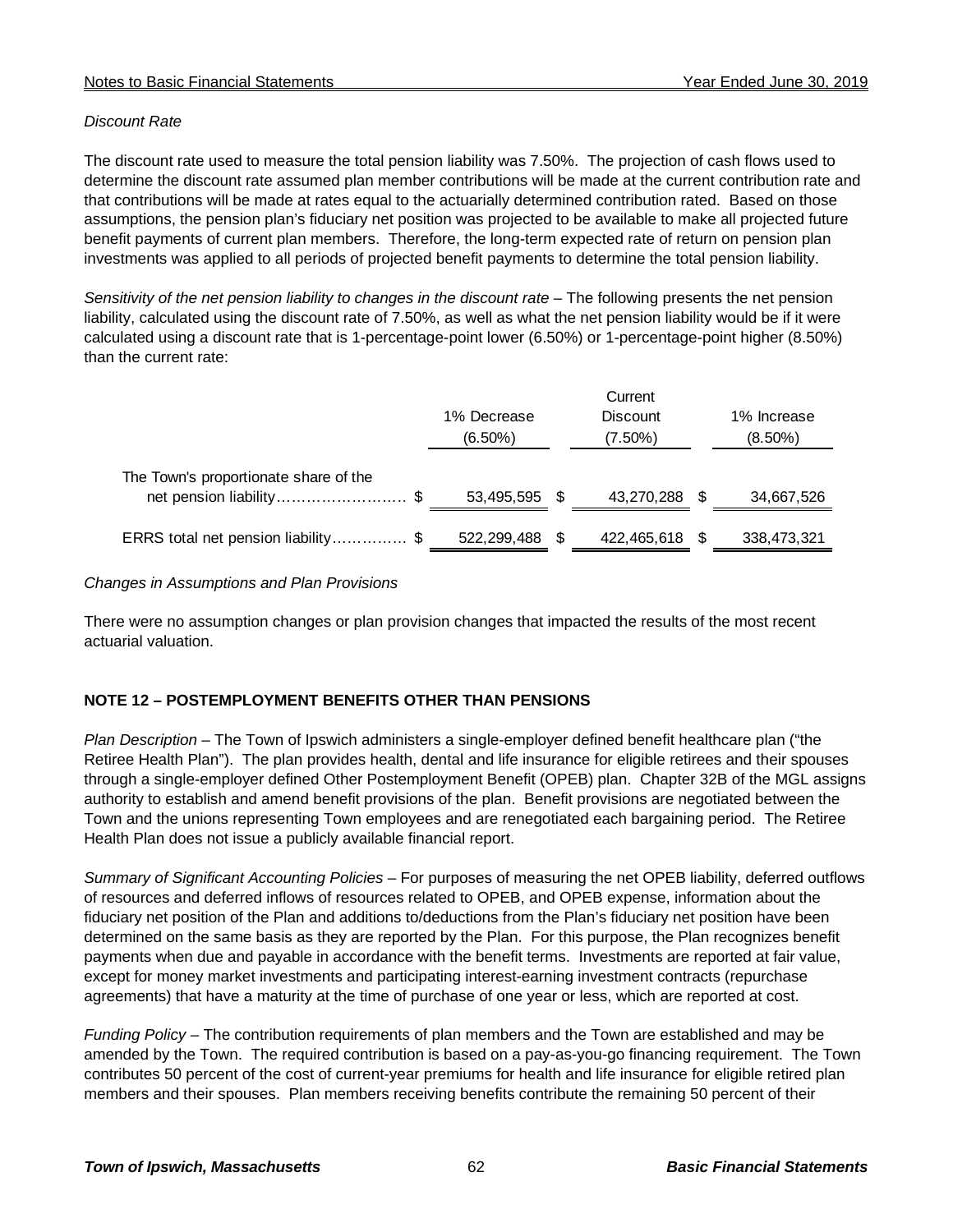premium costs for health and life insurance and all of the premiums related to dental insurance. For 2019, the Town's age-adjusted contribution to the plan totaled \$1.5 million. For the year ended June 30, 2019, the Town's average contribution rate was 5.21% of covered-employee payroll.

The Commonwealth of Massachusetts passed special legislation that has allowed the Town to establish a postemployment benefit trust fund and to enable the Town to raise taxes necessary to begin pre-funding its OPEB liabilities. The Town has named the Health Care Security Board of Trustees (HCSBT) as Trustees of the OPEB Fund and as such has authorized the OPEB Trust Funds to be invested entirely in the State Retirement Benefits Trust Fund (SRBT Fund). Massachusetts General Law directs the HSCBT to invest the SRBT Fund in the Pension Reserves Investment Trust (PRIT) Fund. The Trustees have adopted a trust agreement detailing their duties and responsibilities as Trustees. The PRIT Fund is subject to oversight by the Pension Reserves Investment Management Board (PRIM) Board. A nine member Board of Trustees governs the PRIM Board. The Board of Trustees has the authority to employ an Executive Director, outside investment managers, custodians, consultants, and others as it deems necessary to formulate policies and procedures and to take such other actions as necessary and appropriate to manage the assets of the PRIT Fund.

During 2019, the Town pre-funded future OPEB liabilities totaling approximately \$385,722 by contributing funds to the Other Postemployment Benefit Fund in excess of the pay-as-you-go required contribution. These funds are reported within the Fiduciary Funds financial statements. As of June 30, 2019, the balance of this fund totaled \$5.1 million. The Town has adopted a policy of pre-funding future OPEB liabilities which includes 3 tiers of funding; (1) The Town contributes 0.25% of the total annual salaries of the prior fiscal year to the OPEB Fund through the annual operating budget; (2) The Town will appropriate 25% of the certified free cash of any fiscal year in excess of \$1 million to the OPEB Fund; and (3) once the Town's pension liability is fully funded, which is currently estimated to be between 2035 and 2040, the funds previously appropriated to the Essex Regional Retirement System to fund the unfunded pension liability would be directed to the OPEB Trust Fund. This policy is adopted by and may be amended at any time by the Town's Select Board.

*Plan Membership* – The following table represents the Plan's membership at June 30, 2019:

| Active members………………………………………………………… | 458 |
|--------------------------------------|-----|
|                                      | 283 |
|                                      |     |
|                                      | 741 |

*Components of OPEB Liability* – The following table represents the components of the Plan's OPEB liability as of June 30, 2019:

|                                             | 28,789,306 |
|---------------------------------------------|------------|
|                                             |            |
|                                             |            |
|                                             |            |
|                                             |            |
| The OPEB plan's fiduciary net position      |            |
| as a percentage of the total OPEB liability | 17.64%     |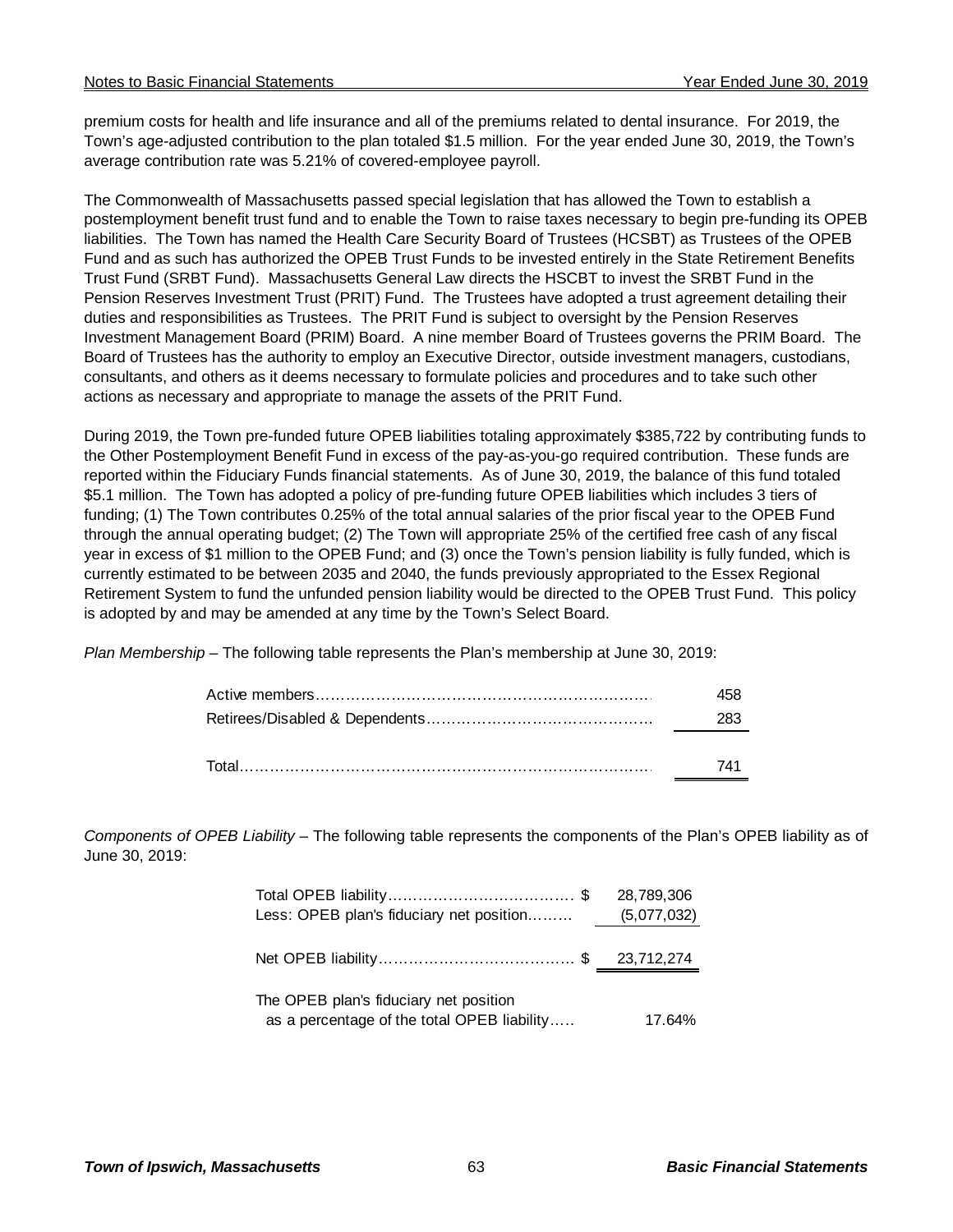*Significant Actuarial Methods and Assumptions –* The total OPEB liability in the July 1, 2017, actuarial valuation was determined using the following actuarial assumptions, applied to all periods included in the measurement date that was updated to June 30, 2019, to be in accordance with GASB Statement #74 and GASB Statement #75:

|                                 | Actuarially determined contribution was calculated as of<br>July 1, 2017.                                                          |
|---------------------------------|------------------------------------------------------------------------------------------------------------------------------------|
| Actuarial cost method           | Individual entry age normal.                                                                                                       |
| Asset-valuation method          | Market value of assets as of the measurement date, June<br>30, 2019.                                                               |
| Investment Rate of Return       | 7.04%, net of OPEB plan investment expense, including<br>inflation.                                                                |
| Municipal bond rate             | 2.79% as of June 30, 2019 (Source: S&P Municipal Bond<br>20-Year High Grade Index - SAPIHG)                                        |
| Single equivalent discount rate | 7.00%, net of OPEB plan investment expense, including<br>inflation.                                                                |
| Medical inflation rate          | 5.00%                                                                                                                              |
|                                 | 2.75% as of June 30, 2019, and for future periods.                                                                                 |
|                                 | 3.00% annually as of June 30, 2019, and for future periods.                                                                        |
| Cost of living adjustments      | Not applicable.                                                                                                                    |
| Pre-retirement mortality        | RP-2000 Employees Mortality Table projected<br>generationally with Scale BB and a base year 2009 for<br>males and females.         |
| Post-retirement mortality       | RP-2000 Healthy Annuitant Mortality Table projected<br>generationally with Scale BB and a base year 2009 for<br>males and females. |
| Disabled mortality              | RP-2000 Healthy Annuitant Table projected generationally<br>with Scale BB and a base year 2012 for males and<br>females.           |

*Rate of Return* – For the year ended June 30, 2019, the annual money-weighted rate of return on OPEB plan investments was 5.71%. The money-weighted rate of return expresses investment performance, net of OPEB plan investments expense, adjusted for the changing amounts actually invested.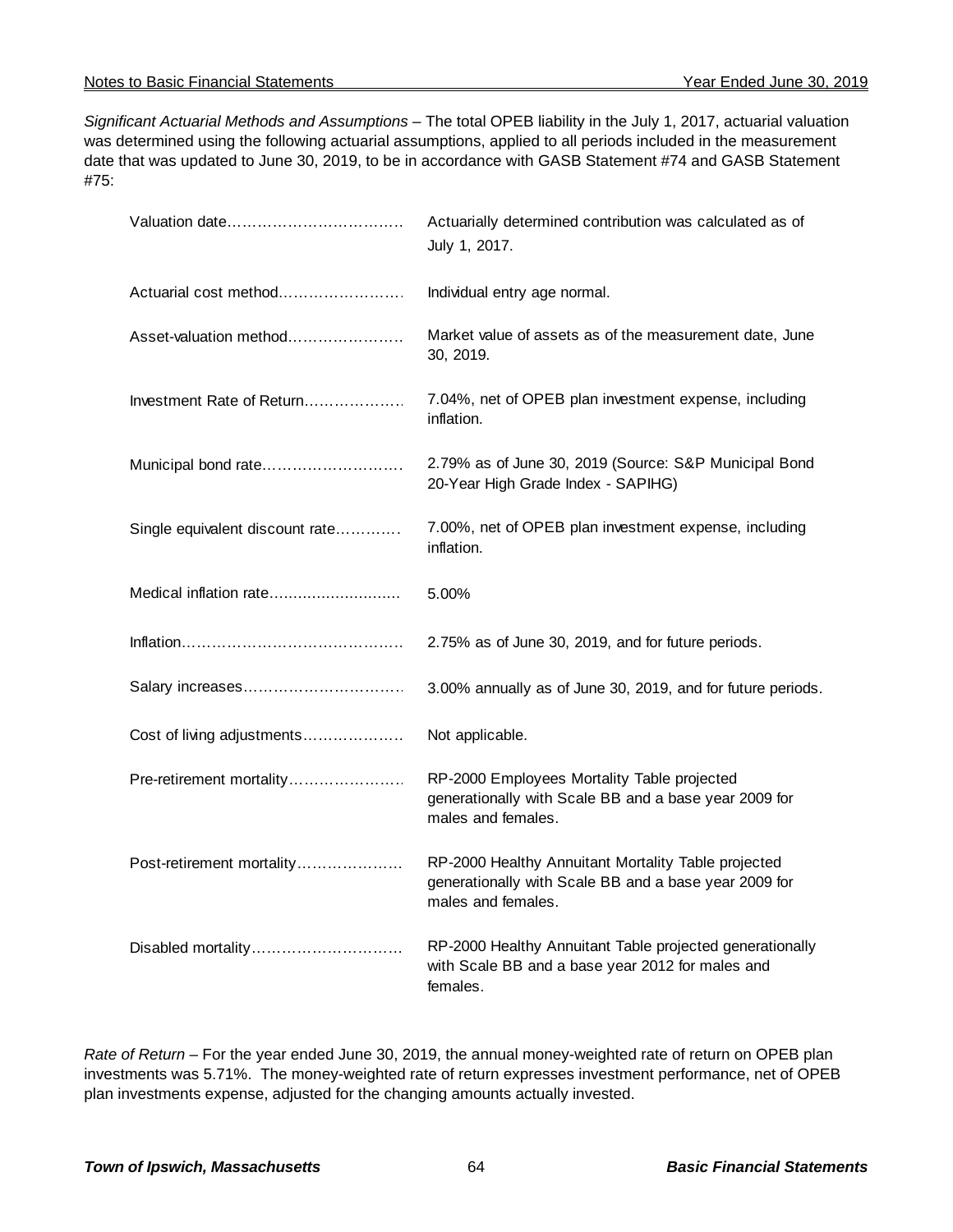The long-term expected rate of return on OPEB plan investments was determined using a building-block method in which best-estimate ranges of expected future real rates of return (expected returns, net of pension plan investment expense and inflation) are developed for each major asset class. These ranges are combined to produce the long-term expected rate of return of by weighting the expected future real rates of return by the target asset allocation percentage and by adding expected inflation. The Plan's expected future real rate of return of 4.79% is added to the expected inflation of 2.75% to produce the long-term expected nominal rate of return of 7.54%. Best estimates of geometric real rates of return for each major asset class included in the OPEB plan's target asset allocation as of June 30, 2019, are summarized in the following table:

|                                         | Long-Term Expected      | Long-Term Expected  |  |  |  |
|-----------------------------------------|-------------------------|---------------------|--|--|--|
| Asset Class                             | <b>Asset Allocation</b> | Real Rate of Return |  |  |  |
|                                         |                         |                     |  |  |  |
| Domestic equity - Large cap             | 14.50%                  | 4.00%               |  |  |  |
| Domestic equity - Small/Mid cap         | $3.50\%$                | $6.00\%$            |  |  |  |
| International equity - Developed market | 16.00%                  | 4.50%               |  |  |  |
| International equity - Emerging market  | $6.00\%$                | 7.00%               |  |  |  |
| Domestic fixed income                   | 20.00%                  | 2.00%               |  |  |  |
|                                         | $3.00\%$                | $3.00\%$            |  |  |  |
|                                         | 23.00%                  | 6.50%               |  |  |  |
|                                         | 14.00%                  | 6.25%               |  |  |  |
|                                         | 100.00%                 |                     |  |  |  |

*Discount rate –* The discount rate used to measure the total OPEB liability was 7.00% as of June 30, 2019, measurement date. The projection of cash flows used to determine the discount rate assumed that contributions will be made in accordance with the Plan's funding policy.

#### *Changes in the Net OPEB Liability*

|                       | Increase (Decrease) |  |               |  |               |  |
|-----------------------|---------------------|--|---------------|--|---------------|--|
|                       | Plan                |  |               |  |               |  |
|                       | <b>Total OPEB</b>   |  | Fiduciary     |  | Net OPEB      |  |
|                       | Liability           |  | Net Position  |  | Liability     |  |
|                       | (a)                 |  | (b)           |  | $(a) - (b)$   |  |
|                       | 27,199,185 \$       |  | 4.434.994 \$  |  | 22,764,191    |  |
| Changes for the year: |                     |  |               |  |               |  |
|                       | 813,439             |  |               |  | 813,439       |  |
|                       | 1,921,495           |  |               |  | 1,921,495     |  |
|                       |                     |  | 256,316       |  | (256, 316)    |  |
|                       |                     |  | 1,530,535     |  | (1,530,535)   |  |
|                       |                     |  | (1, 144, 813) |  | 1,144,813     |  |
|                       | (1, 144, 813)       |  |               |  | (1, 144, 813) |  |
|                       | 1,590,121           |  | 642,038       |  | 948,083       |  |
|                       | 28,789,306 \$       |  | 5,077,032 \$  |  | 23,712,274    |  |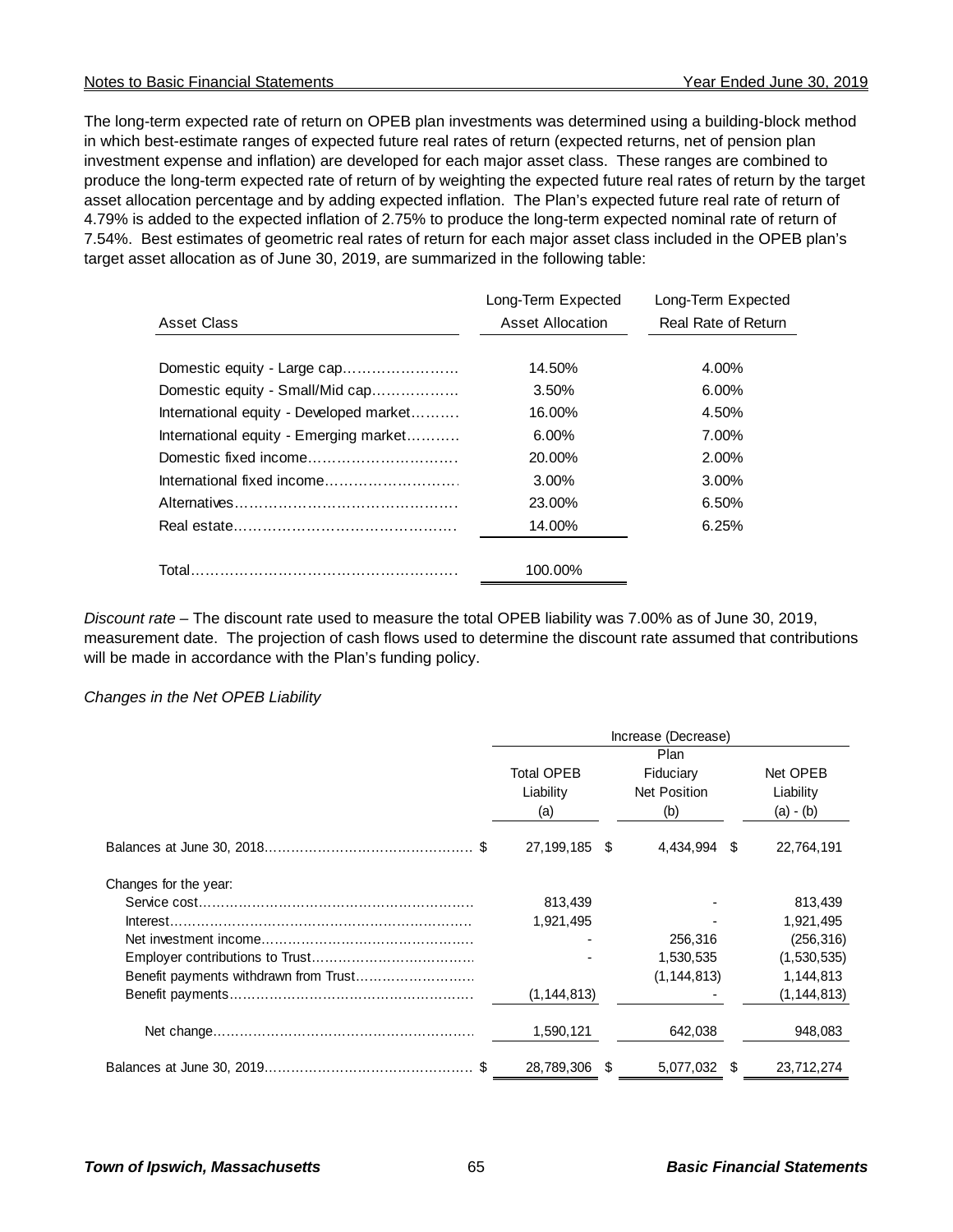*Sensitivity of the Net OPEB Liability to Changes in the Discount Rate* – The following table presents the net other postemployment benefit liability, calculated using the discount rate of 7.00%, as well as what the net other postemployment benefit liability would be if it were calculated using a discount rate that is 1-percentage-point lower (6.00%) or 1-percentage-point higher (8.00%) than the current discount rate.

|                      |               | Current       |      |             |
|----------------------|---------------|---------------|------|-------------|
|                      | 1% Decrease   | Discount Rate |      | 1% Increase |
|                      | $(6.00\%)$    | $(7.00\%)$    |      | $(8.00\%)$  |
|                      |               |               |      |             |
| Net OPEB liability\$ | 27,594,915 \$ | 23,712,274    | - \$ | 19,829,633  |

*Sensitivity of the Net OPEB Liability to Changes in the Healthcare Cost Trend Rates* – The following table presents the net other postemployment benefit liability, calculated using the current healthcare trend rate of 5.00%, as well as what the net other postemployment benefit liability would be if it were calculated using a healthcare trend rate that is 1-percentage-point lower or 1-percentage-point higher.

|                      | 1% Decrease   |  | Current Trend |  | 1% Increase |
|----------------------|---------------|--|---------------|--|-------------|
|                      |               |  |               |  |             |
| Net OPEB liability\$ | 16.772.396 \$ |  | 23.712.274 \$ |  | 32.307.861  |

*OPEB Expense and Deferred Outflows of Resources and Deferred Inflows of Resources Related to OPEB* – For the financial reporting year ended June 30, 2019, the Town recognized OPEB expense of \$2,664,745 and the Town reported deferred outflows of resources and deferred inflows of resources related to OPEB from the following sources:

| Deferred Category                                                                                             | Deferred<br>Outflows of<br>Resources     | Deferred<br>Inflows of<br>Resources | Total                  |
|---------------------------------------------------------------------------------------------------------------|------------------------------------------|-------------------------------------|------------------------|
| Differences between expected and actual experience\$<br>Difference between projected and actual earnings, net | 1,128,537 \$<br>$\overline{\phantom{a}}$ | - \$<br>(43, 751)                   | 1,128,537<br>(43, 751) |
| Total deferred outflows/(inflows) of resources \$                                                             | 1,128,537 \$                             | $(43,751)$ \$                       | 1,084,786              |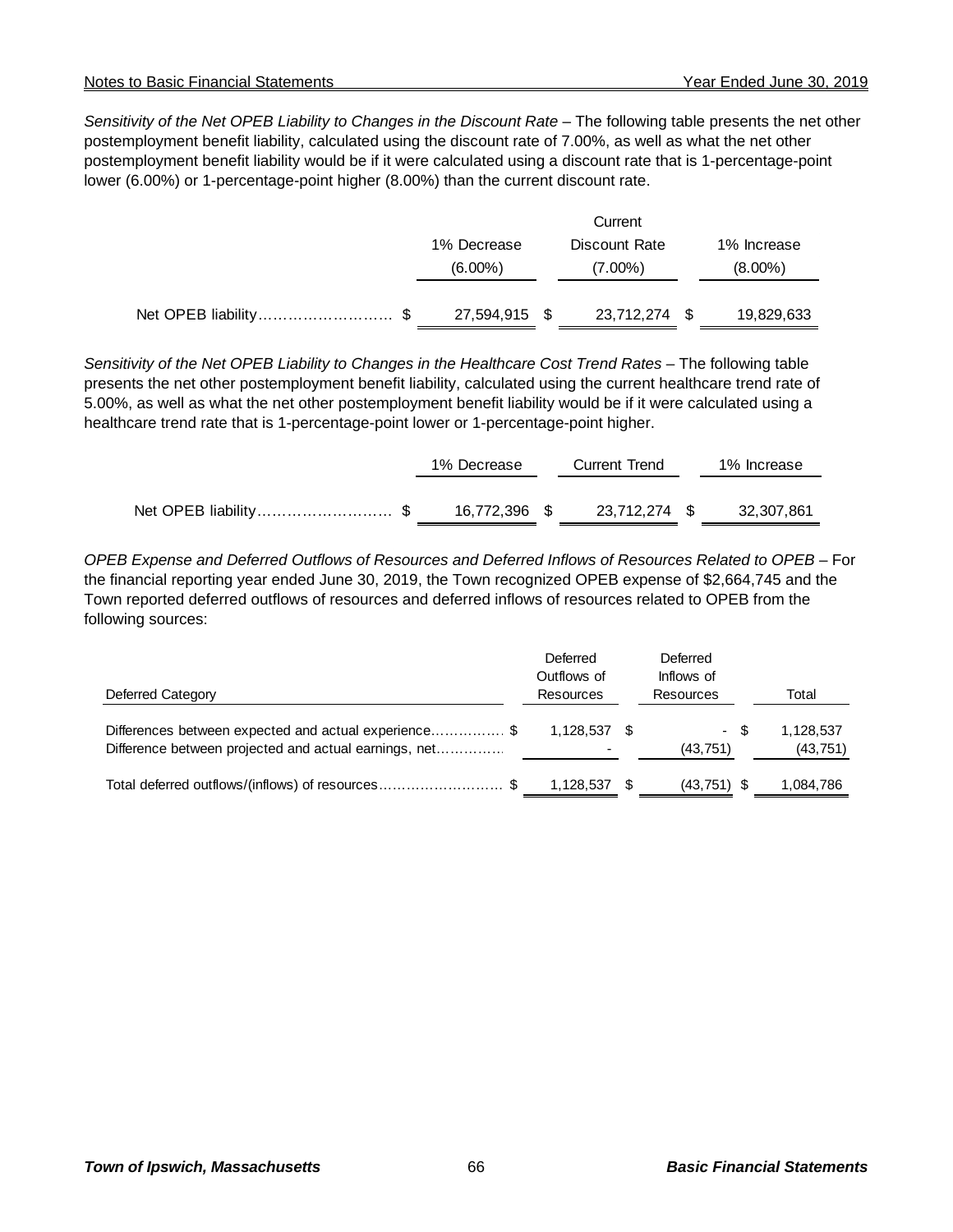Amounts reported as deferred outflows/ (inflows) of resources related to OPEB being amortized will be recognized in OPEB expense as follows:

| <u>I cal chucu Julic JV.</u> |           |
|------------------------------|-----------|
|                              | 255,383   |
|                              | 255,383   |
|                              | 255,382   |
|                              | 288,433   |
|                              | 30,205    |
|                              |           |
|                              | 1,084,786 |

#### *Changes in Assumptions and Plan Provisions*

There were no assumption changes or plan provision changes that impacted the results of the most recent actuarial valuation.

## **NOTE 13 – COMMITMENTS AND CONTINGENCIES**

Year ended June 30:

The Town participates in a number of federal award programs. Although the grant programs have been audited in accordance with the provisions of Title 2 U.S. *Code of Federal Regulations* Part 200*, Uniform Administrative Requirements, Cost Principles, and Audit Requirements for Federal Awards* through June 30, 2019, these programs are still subject to financial and compliance audits. The amount, if any, of expenditures which may be disallowed by the granting agencies cannot be determined at this time, although it is expected such amounts, if any, to be immaterial.

Various legal actions and claims are pending against the Town. Litigation is subject to many uncertainties, and the outcome of individual litigated matters is not always predictable. Although the amount of liability, if any, at June 30, 2019, cannot be ascertained, management believes any resulting liability should not materially affect the financial position at June 30, 2019.

#### **NOTE 14 – FEOFFEE'S TRUST**

The bequest of a land area known as "Little Neck" in Ipswich in 1660 by William Paine established a Trust with the purpose of supporting the Ipswich Public Schools by making distributions to the Ipswich Public Schools for educational uses. Revisions to the governance structure and administrative requirements applicable to the Trust were approved by the courts in December 2011 allowing for the sale of the property and creating a new Trust with the proceeds of the sale, which would become effective upon the filing of a master deed.

In August 2012, the sales of the land parcels on Little Neck were completed. The closings included land sales, conversion of cottages and land to condominium units, filing of the master deed and the reconstruction of the Trust to which William Paine donated the land in 1660. As a result, a new trustee governing board (known as the New Feoffees) is now in place. Two community members were appointed each of the School Committee, Finance Committee and the Select Board, and a seventh was appointed by the old Feoffees.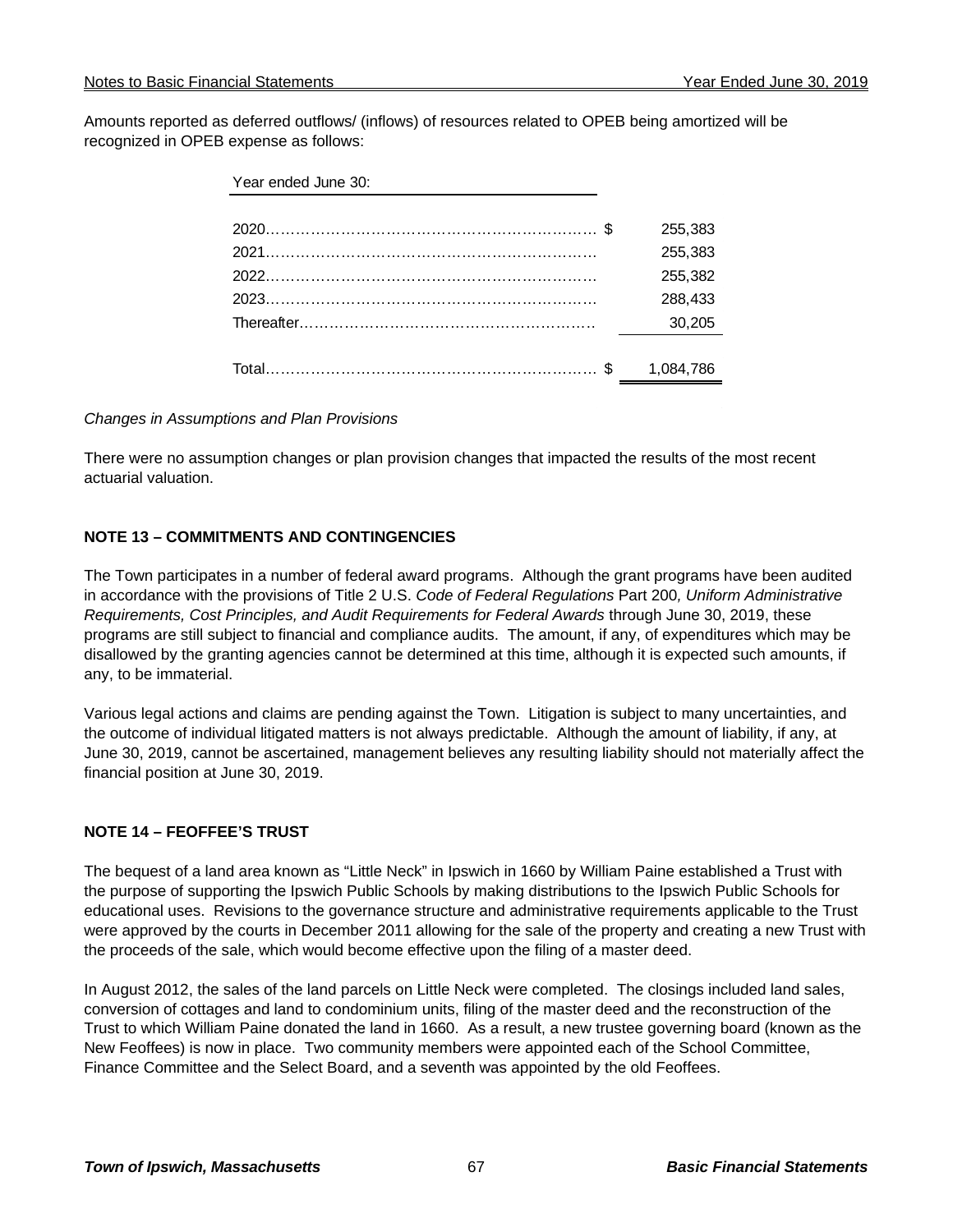In accordance with the new trust agreement, the first payment plus accrued interest was received by the schools in 2013. The new trust agreement also stipulates that the Town will receive annual payments, as determined by the Trust, thereafter. These payments plus interest have been recorded in the nonmajor governmental funds where the Town has established a fund to be used by the School Department in accordance with the Trust agreement.

In accordance with the new trust, the "Feoffees of the Grammar School in the Town of Ipswich Trust", is a public body and an agency of the Town of the Town of Ipswich, Massachusetts. Accordingly, the Town has reported the new Feoffees trust as a major governmental fund in the fund based financial statements. As of June 30, 2019, the new trust reported a balance of \$31.8 million which is held in investments and mortgages and loans on the properties.

## **NOTE 15 – SUBSEQUENT EVENTS**

Management has evaluated subsequent events through September 19, 2019, which is the date the financial statements were available to be issued.

## **NOTE 16 – REVISION OF NET POSITION PREVIOUSLY REPORTED**

Beginning net position of governmental activities, business-type activities and each applicable enterprise fund has been revised to reflect the updated measurement date of the net OPEB liability to the current year end. Accordingly, the beginning net position was updated to bring the measurement date from June 30, 2017 to June 30, 2018. The revised balances are summarized in the following table:

|                                                    | 06/30/2018<br>Previously |                          | 06/30/2018      |
|----------------------------------------------------|--------------------------|--------------------------|-----------------|
|                                                    | Reported                 | Update of OPEB           | Revised         |
|                                                    | <b>Balances</b>          | <b>Measurement Date</b>  | <b>Balances</b> |
| Government-Wide Financial Statements               |                          |                          |                 |
|                                                    | 52,363,664               | $(1,374,761)$ \$<br>- \$ | 50,988,903      |
| Business-type activities                           | 23,750,504               | 191,388                  | 23,941,892      |
| \$.                                                | 76,114,168 \$            | $(1, 183, 373)$ \$       | 74,930,795      |
| <b>Business-type Activities - Enterprise Funds</b> |                          |                          |                 |
|                                                    | 10,155,093               | $(89, 459)$ \$<br>- \$   | 10,065,634      |
| Wastewater enterprise fund                         | 6,205,659                | (4,678)                  | 6,200,981       |
| Solid waste and recycling enterprise fund          | 33,970                   |                          | 33,970          |
| Municipal light enterprise fund                    | 7,355,782                | 285,525                  | 7,641,307       |
|                                                    | 23,750,504               | 191,388 \$<br>\$.        | 23,941,892      |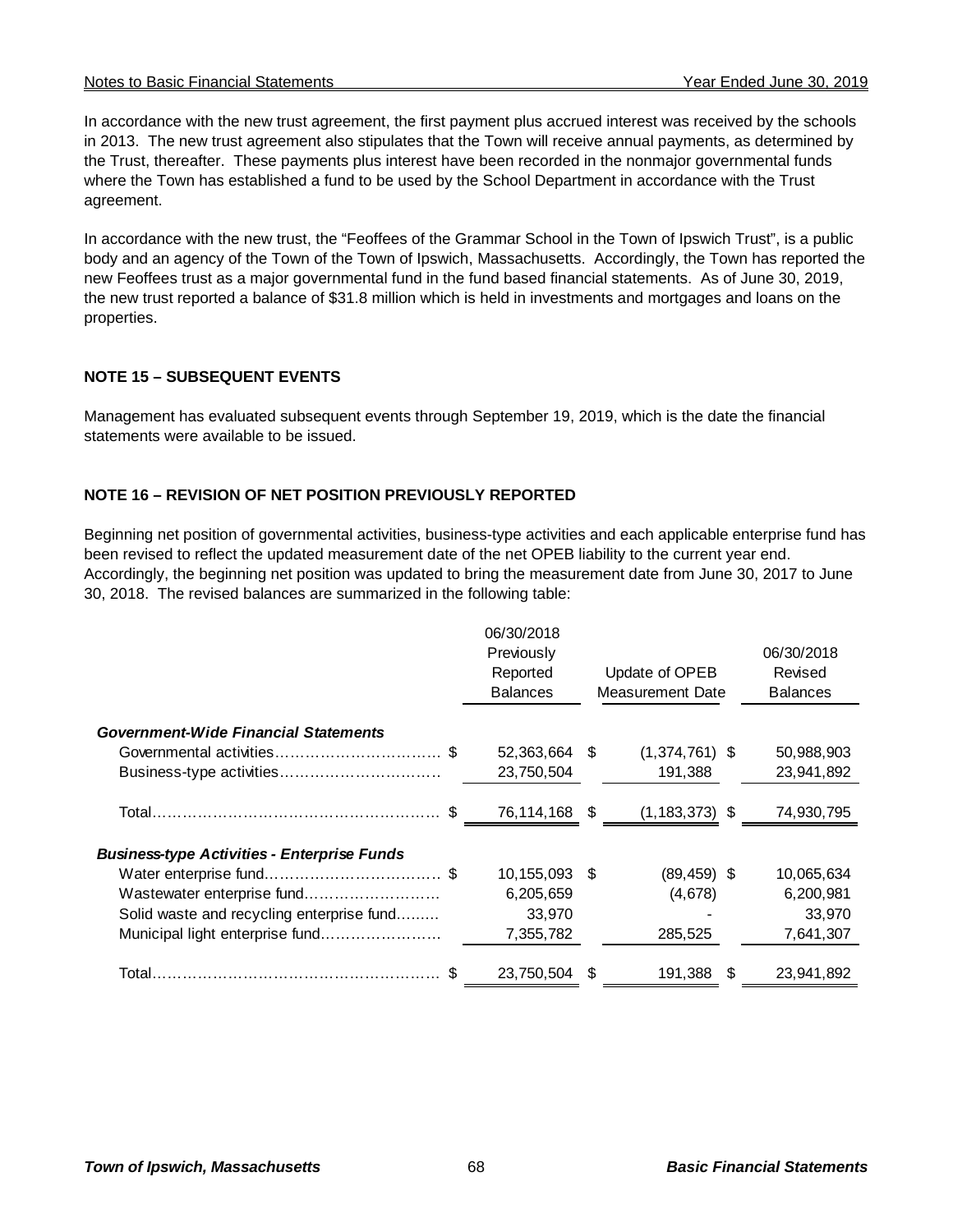#### **NOTE 17 – FUTURE IMPLEMENTATION OF GASB PRONOUNCEMENTS**

During 2019, the following GASB pronouncements were implemented:

- GASB Statement #83, *Certain Asset Retirement Obligations*. This pronouncement did not impact the basic financial statements.
- GASB Statement #88, *Certain Disclosures Related to Debt, including Direct Borrowings and Direct Placements*. This pronouncement did not impact the basic financial statements.

The following GASB pronouncements will be implemented in the future:

- The GASB issued Statement #84, *Fiduciary Activities,* which is required to be implemented in 2020.
- The GASB issued Statement #87, *Leases*, which is required to be implemented in 2021.
- The GASB issued Statement #89, *Accounting for Interest Cost Incurred before the End of a Construction Period*, which is required to be implemented in 2021.
- The GASB issued Statement #90, *Majority Equity Interests an amendment of GASB Statements #14 and #61*, which is required to be implemented in 2020.
- The GASB issued Statement #91, *Conduit Debt Obligations*, which is required to be implemented in 2022.

Management is currently assessing the impact the implementation of these pronouncements will have on the basic financial statements.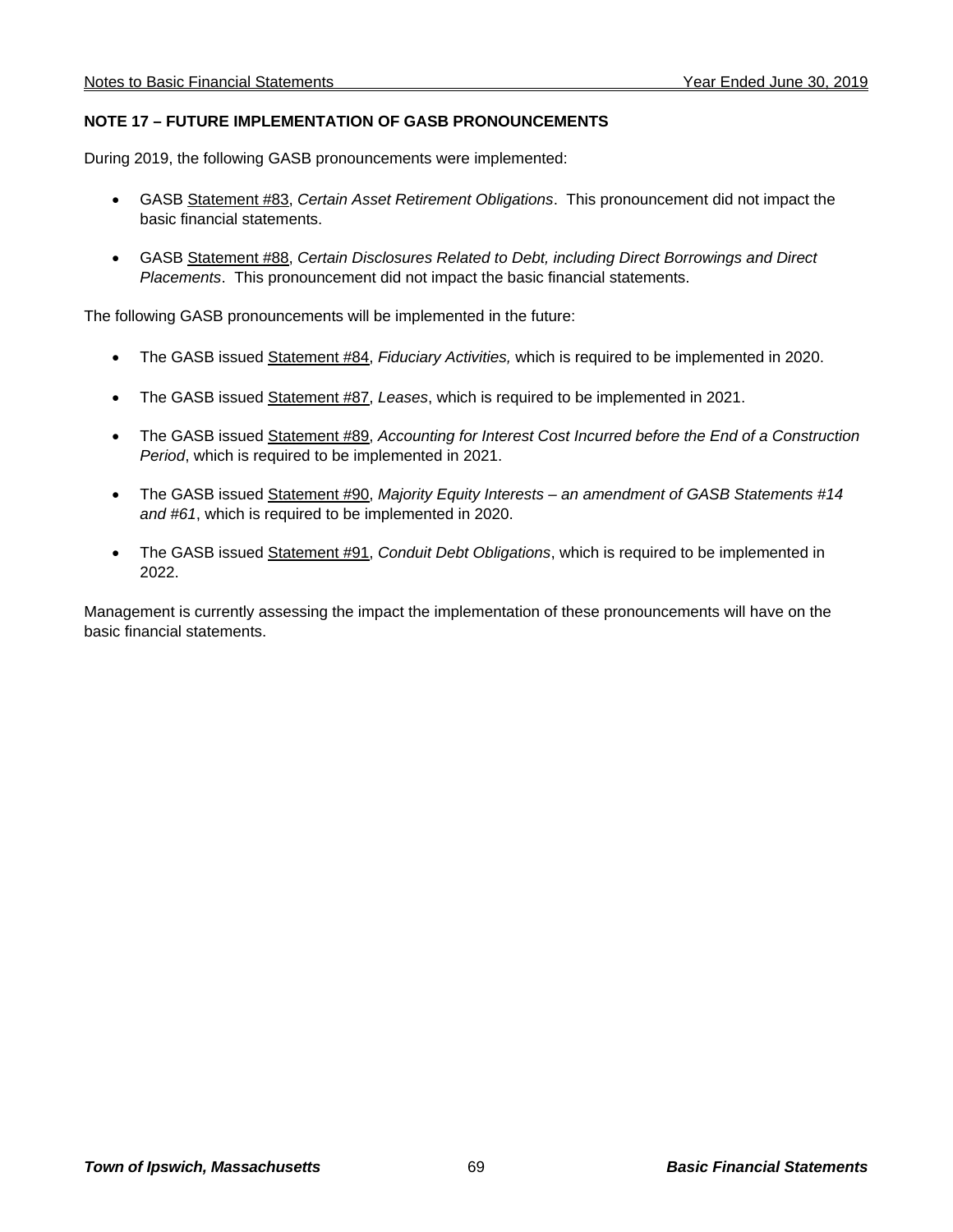# *Notes to Basic Financial Statements – Ipswich Municipal Light Department*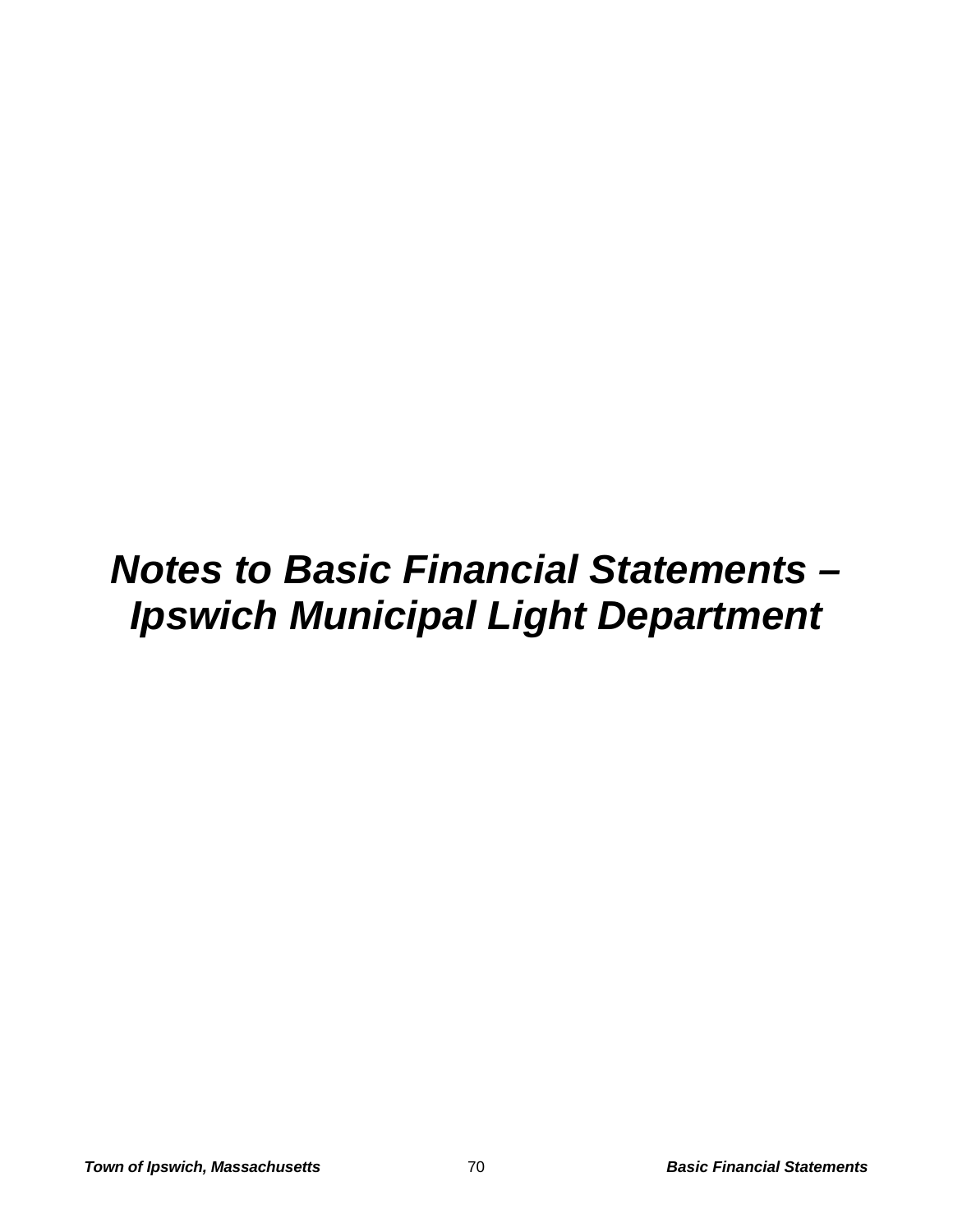### **NOTE A – SUMMARY OF SIGNIFICANT ACCOUNTING POLICIES**

#### 1. Reporting Entity

The Ipswich Municipal Light Department (the "Department") is a department of the Town of Ipswich, Massachusetts (the "Town") and is reported as an enterprise (proprietary) fund in the Town's basic financial statements. The Department is governed by the Ipswich Municipal Light Commissioners (the "Commissioners") who appoint a manager of municipal lighting who shall, under the direction of the Commissioners, have full charge of the operation and management of the Department.

#### 2. Regulation, Rates, and Basis of Accounting

The Department is under the charge and control of the Commissioners in accordance with Chapter 164, Section 55 of the Massachusetts General Laws (MGL). Electric rates may be changed once every three months. Rate schedules are filed with the Massachusetts Department of Public Utilities (DPU), formerly known as the Department of Telecommunications and Energy. While the DPU exercises general supervisory authority over the Department, rates are not subject to DPU approval. Pursuant to Chapter 164, Section 58 of the MGL, rates must be set such that annual net earnings from operations do not exceed 8% of the cost of the utility plant after repayment of operating expenses, interest on outstanding debt, the requirements of any serial debt and depreciation. Excess revenues are required to be refunded to the customers.

The Department uses the economic resources measurement focus and the accrual basis of accounting. Under the accrual basis of accounting, revenues are recorded when earned and expenses are recorded at the time liabilities are incurred.

#### 3. Use of Estimates

The preparation of financial statements in conformity with generally accepted accounting principles generally accepted in the United States of America requires management to make estimates and assumptions that affect the reported amounts of assets and liabilities and disclosure of contingent assets and liabilities at the date of the financial statements and the reported amounts of revenues and expenses during the reporting period. Actual results could differ from those estimates.

#### 4. Utility Plant

The statutory provision for depreciation of the utility plant is computed on the straight-line method at 3% of the cost of plant in service at the beginning of the year, exclusive of land and land rights. Therefore, no depreciation is taken in the year of plant additions. MGL stipulates that the Department may change from the statutory depreciation rate up to 5% only with the approval of the DPU. The Department has been granted the approval to increase the depreciation rate but has used the statutory rate of 3%. Overall, these rates of depreciation approximate US GAAP.

Pursuant to MGL, cash is transferred to the Depreciation Fund in an amount equal to the annual provision for depreciation. The Depreciation Fund may only be used for replacements, additions to the utility plant in service and related debt service.

Costs related to issuance of bonds to finance utility plant have been capitalized and are being amortized over the life of the bonds.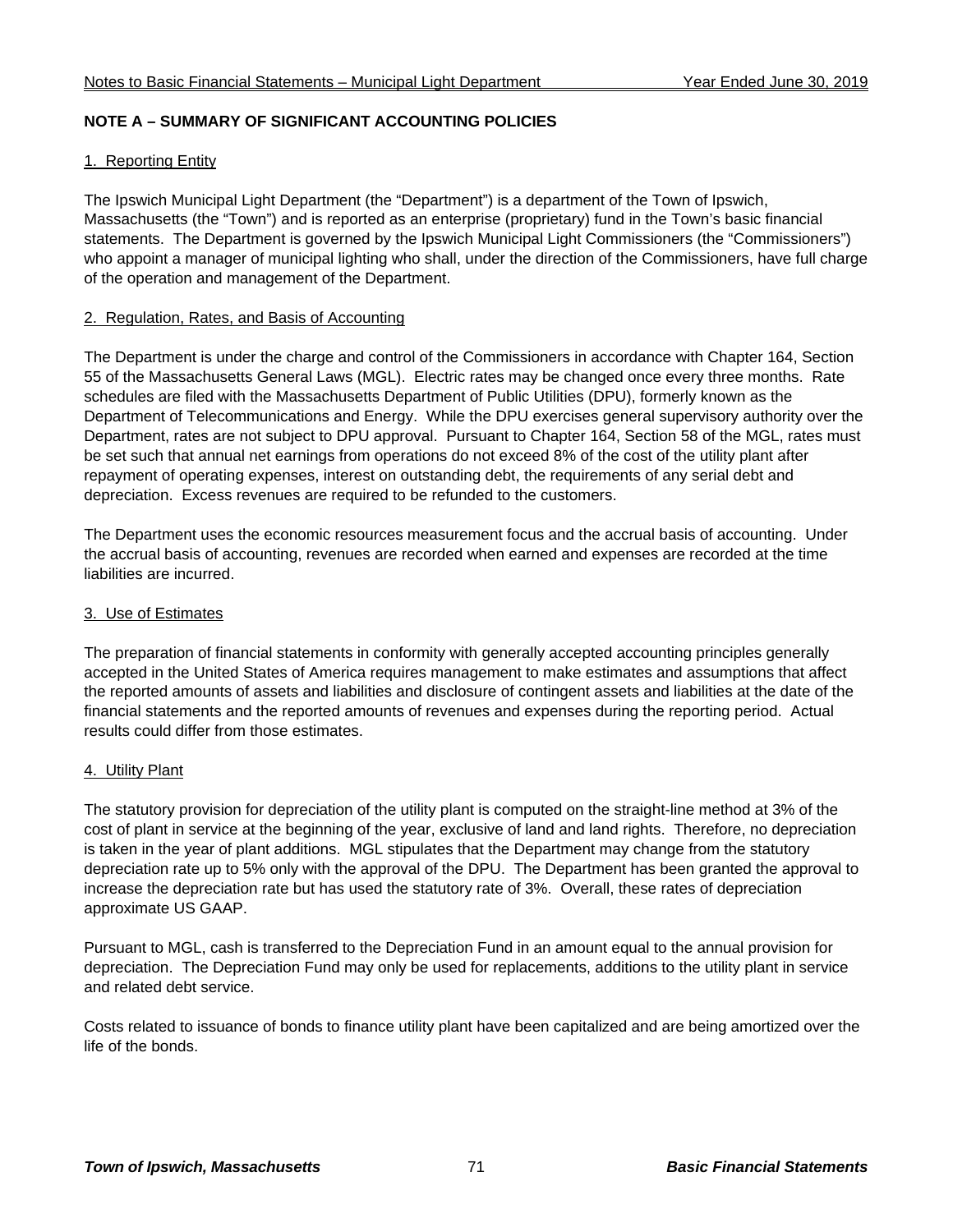#### 5. Cash and Cash Equivalents

For purpose of the statement of cash flows, the Department considers all highly liquid debt instruments purchased with a maturity of three months or less to be cash equivalents.

#### 6. Revenues

Revenues from the sale of electricity are recorded on the basis of bills rendered from monthly meter readings. The revenues are based on rates established by the Department, which are applied to customers' consumption of electricity.

#### 7. Inventory

Materials, supplies and fuel oil inventory are carried at the lower of cost or market, determined by the first-in, firstout method.

#### 8. Provision for Payment to the Town of Ipswich in Lieu of Taxes

The Department contributed \$323,126 to the Town of Ipswich in lieu of taxes. All contributions to the Town are voted by the Commissioners.

#### 9. Purchased Power Working Capital and Prepayments

Purchased power working capital is a deposit held by the Department's power supplier, Massachusetts Municipal Wholesale Electric Company (MMWEC). A fixed amount of working capital based on the Department's annual power purchases is required to be held on deposit with MMWEC for the purpose of paying the Department's power obligations as they become due. Working capital on deposit with MMWEC is replenished monthly. A credit for interest earned on deposits is applied to monthly billings and is recorded as revenue. Working capital on deposit with MMWEC at June 30, 2019, totaled \$1,458,699.

In addition to the working capital deposit, the Department also has made other power supply related prepayments totaling approximately \$178,000.

#### 10. Deferred Charges

The Department has a fuel cost adjustment clause pursuant to which increased fuel costs (fuel costs in excess of amounts recovered through base rates) are billable to customers. The Department records estimated unbilled fuel adjustment charge revenue at the end of accounting periods. There were no unbilled fuel costs at June 30, 2019.

#### **NOTE B – DEPOSITS**

The Department's operating cash is deposited with the Town's Treasurer who commingles it with other Town funds. The Town Treasurer maintains separate bank accounts for the Department's Depreciation Fund, Rate Stabilization Fund, Customer Deposits payable, and the Conservation Fund.

The municipal finance laws of the commonwealth authorize the Town to invest temporarily idle cash in bank term deposits and certificates of deposits, and treasury and agency obligations of the United States government, with maturities of one year or less; U.S. treasury or agency repurchase agreements with maturities of not more than 90 days; money market accounts; and state treasurer's investment pool – the Massachusetts Municipal Depository Trust (MMDT).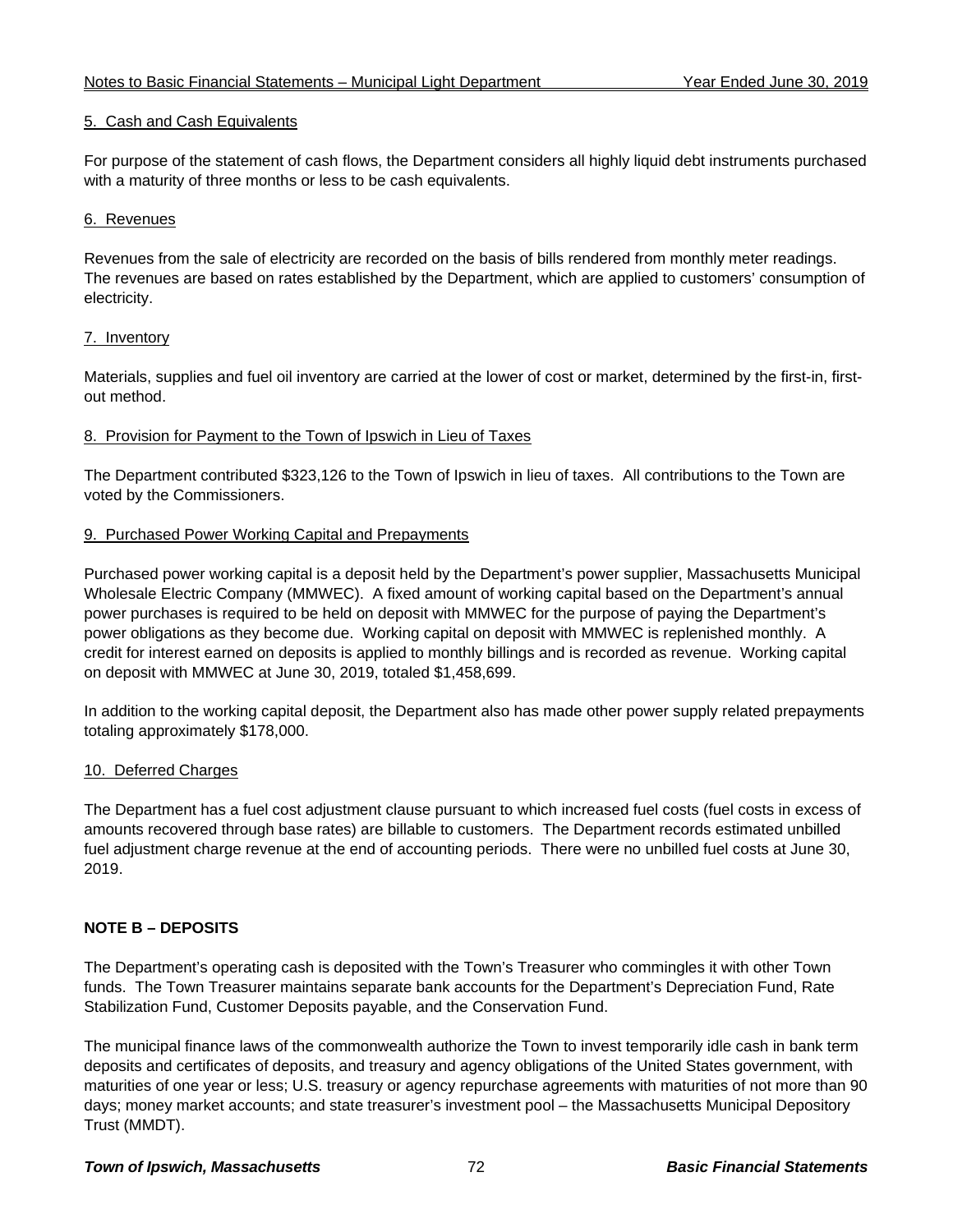#### Deposits – Custodial Credit Risk

Custodial credit risk for deposits is the risk that, in the event of a bank failure, the Town's deposits may not be recovered. The Town does have a policy for custodial credit risk that all deposits be held in the name of the Town or in the Town's federal tax identification number. As of June 30, 2019, the Department's bank balance was covered by Federal Depository Insurance and by the Depositors Insurance Fund.

#### **NOTE C – CAPITAL ASSETS**

Capital asset activity for the year ended June 30, 2019, was as follows:

|                                                         | Beginning<br><b>Balance</b> | Increases            | Decreases  | Ending<br><b>Balance</b> |
|---------------------------------------------------------|-----------------------------|----------------------|------------|--------------------------|
| Municipal Light:                                        |                             |                      |            |                          |
| Capital assets not being depreciated:                   |                             |                      |            |                          |
|                                                         | 22,976 \$                   | - \$                 | \$         | 22,976                   |
| Capital assets being depreciated:                       |                             |                      |            |                          |
|                                                         | 8,667,318                   | 75.947               |            | 8,743,265                |
|                                                         | 1,943,867                   | 2,622                |            | 1,946,489                |
|                                                         | 19,111,080                  | 577.549              | (538, 034) | 19,150,595               |
|                                                         | 2,772,086                   | 150,028              |            | 2,922,114                |
| Total capital assets being depreciated                  | 32,494,351                  | 806,146              | (538, 034) | 32,762,463               |
| Less accumulated depreciation for:                      |                             |                      |            |                          |
|                                                         | (5,896,932)                 | (272, 773)           |            | (6, 169, 705)            |
|                                                         | (914, 227)                  | (58, 754)            |            | (972, 981)               |
|                                                         | (9,534,293)                 | (569, 781)           | 538,034    | (9,566,040)              |
|                                                         | (1,784,526)                 | (86, 647)            |            | (1,871,173)              |
| Total accumulated depreciation                          | (18, 129, 978)              | (987, 955)           | 538,034    | (18, 579, 899)           |
| Total capital assets being depreciated, net             | 14,364,373                  | (181, 809)           |            | 14, 182, 564             |
| Total municipal light activities capital assets, net \$ | 14,387,349                  | $(181, 809)$ \$<br>S | \$.        | 14,205,540               |

#### **NOTE D – DEPRECIATION FUND**

Pursuant to the provisions of the MGL, cash in an amount equivalent to the annual depreciation expense is transferred from unrestricted funds to the depreciation fund. Interest earned on the balance of the fund must also remain in the fund. Such cash may be used for the cost of plant, nuclear decommissioning costs, the costs of contractual commitments, and deferred costs related to such commitments which the Commissioners determine are above market value.

#### **NOTE E – RATE STABILIZATION FUND**

The Department has established a stabilization fund for the purpose of minimizing exposure to rate fluctuations. Additionally, the fund may be used to help the Department maintain a competitive position in the marketplace or for other unexpected costs. The balance of the fund at June 30, 2019, was \$1,213,969 and is reported as restricted net position in the Statement of Net Position.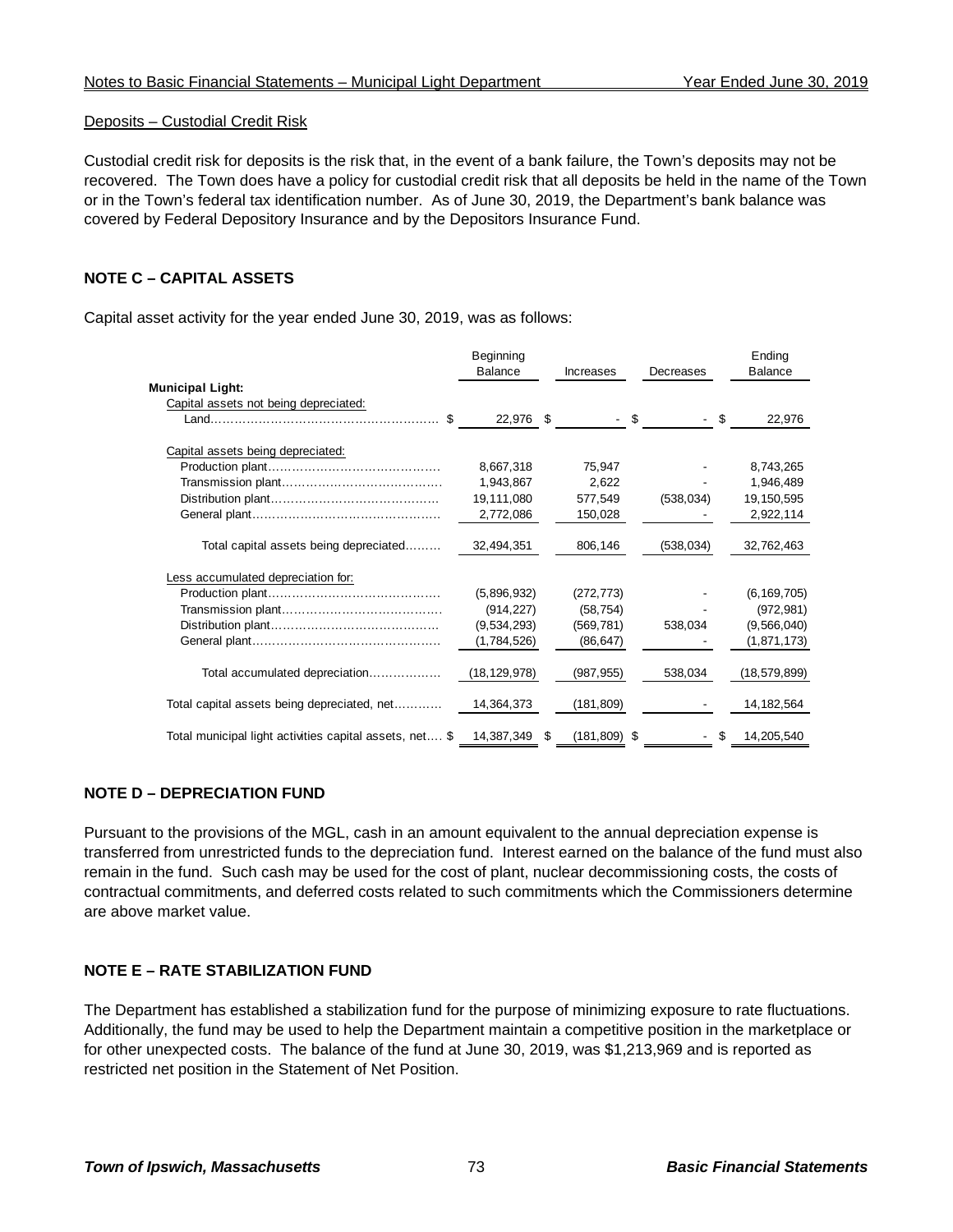#### **NOTE F – PENSION PLAN**

Employees of the Department participate in the Essex Regional Retirement System (the System) through the Town. The Town allocates a portion of its obligation to the Department based on the relative number of participants and the amount of payroll. Total contributions by the department to the system totaled \$284,434 for the year ended June 30, 2019, which represents approximately 8.31% of the System's assessment to the Town.

At June 30, 2019, the Department reported a liability of \$3,595,036 for its proportionate share of the net pension liability. The net pension liability was measured as of December 31, 2018, and the total pension liability used to calculate the net pension liability was determined by an actuarial valuation as of January 1, 2018. Accordingly, update procedures were used to roll forward the total pension liability to the measurement date. The Department's proportion of the net pension liability was based on a projection of the Department's long-term share of contributions to the pension plan relative to the projected contributions of all participating members, actuarially determined. At December 31, 2018, the Department's proportion was 8.31% of the Town's 10.242% overall percentage. The Town's proportion decreased from 10.288% at December 31, 2017, to 10.242% at December 31, 2018.

For the year ended June 30, 2019, the Department recognized a pension expense of \$375,988. At June 30, 2019, the Department reported deferred outflows of resources related to pensions of \$375,500 and deferred inflows of resources related to pensions of \$118,762.

### **NOTE G – POSTEMPLOYMENT BENEFITS OTHER THAN PENSIONS**

The following schedule represents the components of the Department's net other postemployment benefits (OPEB) liability as of June 30, 2019.

|                                          | 1.672.981   |
|------------------------------------------|-------------|
| Less: OPEB plan's fiduciary net position | (1,193,697) |
|                                          |             |
| Net OPEB liability\$ 479,284             |             |
|                                          |             |

Please refer back to Note 12 for the Town-wide disclosures relating to OPEB.

#### **NOTE H – LONG TERM DEBT**

Details relating to the Department's outstanding indebtedness at June 30, 2019, are as follows:

|                                                  |                   | Original        | Interest         | Outstanding |
|--------------------------------------------------|-------------------|-----------------|------------------|-------------|
|                                                  | <b>Maturities</b> | Loan            | Rate             | at June 30, |
| Project                                          | Through           | Amount          | $(\% )$          | 2019        |
|                                                  |                   |                 |                  |             |
| <b>Municipal Light Projects</b>                  |                   |                 |                  |             |
| Electric Substation and System Improvements 2008 | 2028              | \$<br>6,000,000 | $2.00 - 3.00$ \$ | 2,700,000   |
| Electric Substation and System Improvements 2010 | 2025              | 600,000         | $2.00 - 3.00$    | 240,000     |
|                                                  | 2030              | 2.642.000       | $2.00 - 3.00$    | 1,510,000   |
|                                                  |                   |                 |                  |             |
|                                                  |                   |                 |                  | 4,450,000   |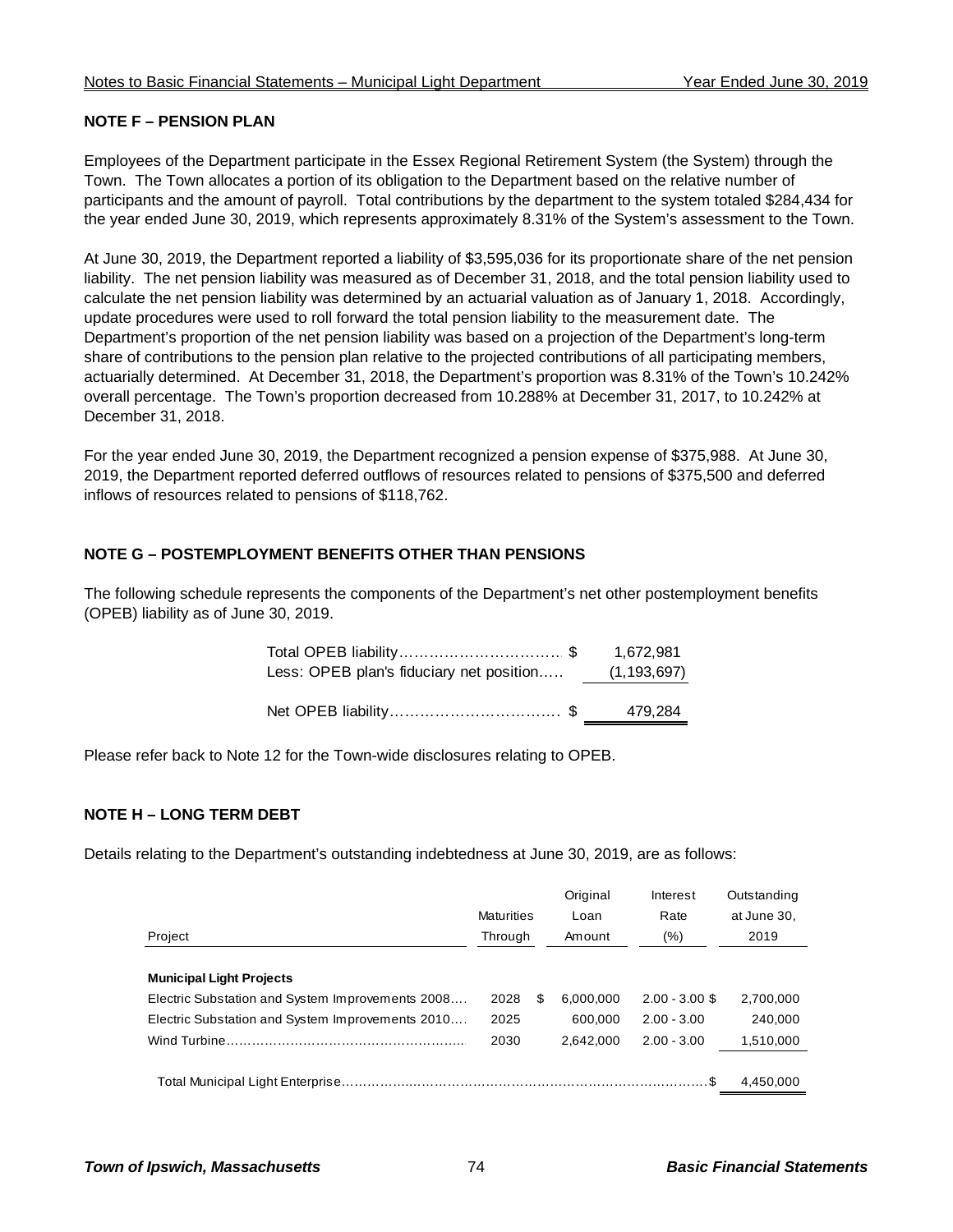| Year       | Principal |    | Interest | Total           |
|------------|-----------|----|----------|-----------------|
|            |           |    |          |                 |
| $2020$ \$  | 480,000   | \$ | 175,976  | \$<br>655,976   |
| $2021$     | 480,000   |    | 154.976  | 634,976         |
| $2022$     | 480,000   |    | 134.676  | 614,676         |
| 2023       | 480,000   |    | 117,126  | 597,126         |
| $2024$     | 480,000   |    | 99,526   | 579,526         |
| $2025$     | 480,000   |    | 81,750   | 561,750         |
| $2026$     | 440,000   |    | 63,350   | 503,350         |
| 2027       | 440,000   |    | 45,800   | 485,800         |
| $2028$     | 440,000   |    | 27,900   | 467,900         |
| 2029       | 140,000   |    | 10,000   | 150,000         |
| $2030$     | 110,000   |    | 4,400    | 114,400         |
|            |           |    |          |                 |
| Total<br>S | 4,450,000 | \$ | 915,480  | \$<br>5,365,480 |

Debt service requirements for principal and interest for the Department's bonds payable in future years are as follows:

#### **NOTE I – RELATED PARTY TRANSACTIONS**

The Department pays the Town annually an in-lieu of tax payment at a rate of \$.002953 per kilowatt sold annually. In addition to the in-lieu of tax payment the Department subsidizes the cost of street lighting to the Town. Additionally, the Town allocates expenses to the Department for various services during the year and the Department provides services and materials to the Town without reimbursement. Amounts included in expenses for the year ended June 30, 2019, under these arrangements are as follows:

|                                                            | 18,730 |
|------------------------------------------------------------|--------|
|                                                            | 95,914 |
| Non-reimbursed services and materials provided to the Town | 22,107 |
|                                                            |        |
|                                                            |        |

The Department bills Town departments for electric light usage. The amount included in revenue under this arrangement was \$863,044 for the year ended June 30, 2019, and all amounts were paid prior to year-end. The Ipswich Water Department (the Water Department) shares office space in the Department's building. Costs are not billed to the Water Department. Management has determined that the associated expenses are not significant and, therefore, has not assessed the Water Department fees for occupancy related costs.

#### **NOTE J – MMWEC PARTICIPATION**

The Town of Ipswich, acting through its Light Department, is a Participant in certain Projects of the Massachusetts Municipal Wholesale Electric Company (MMWEC).

MMWEC is a public corporation and a political subdivision of the Commonwealth of Massachusetts, created as a means to develop a bulk power supply for its Members and other utilities. MMWEC is authorized to construct, own or purchase ownership interests in, and to issue revenue bonds to finance, electric facilities (Projects). MMWEC has acquired ownership interests in electric facilities operated by other entities and also owns and operates its own electric facilities. MMWEC sells all of the capability (Project Capability) of each of its Projects to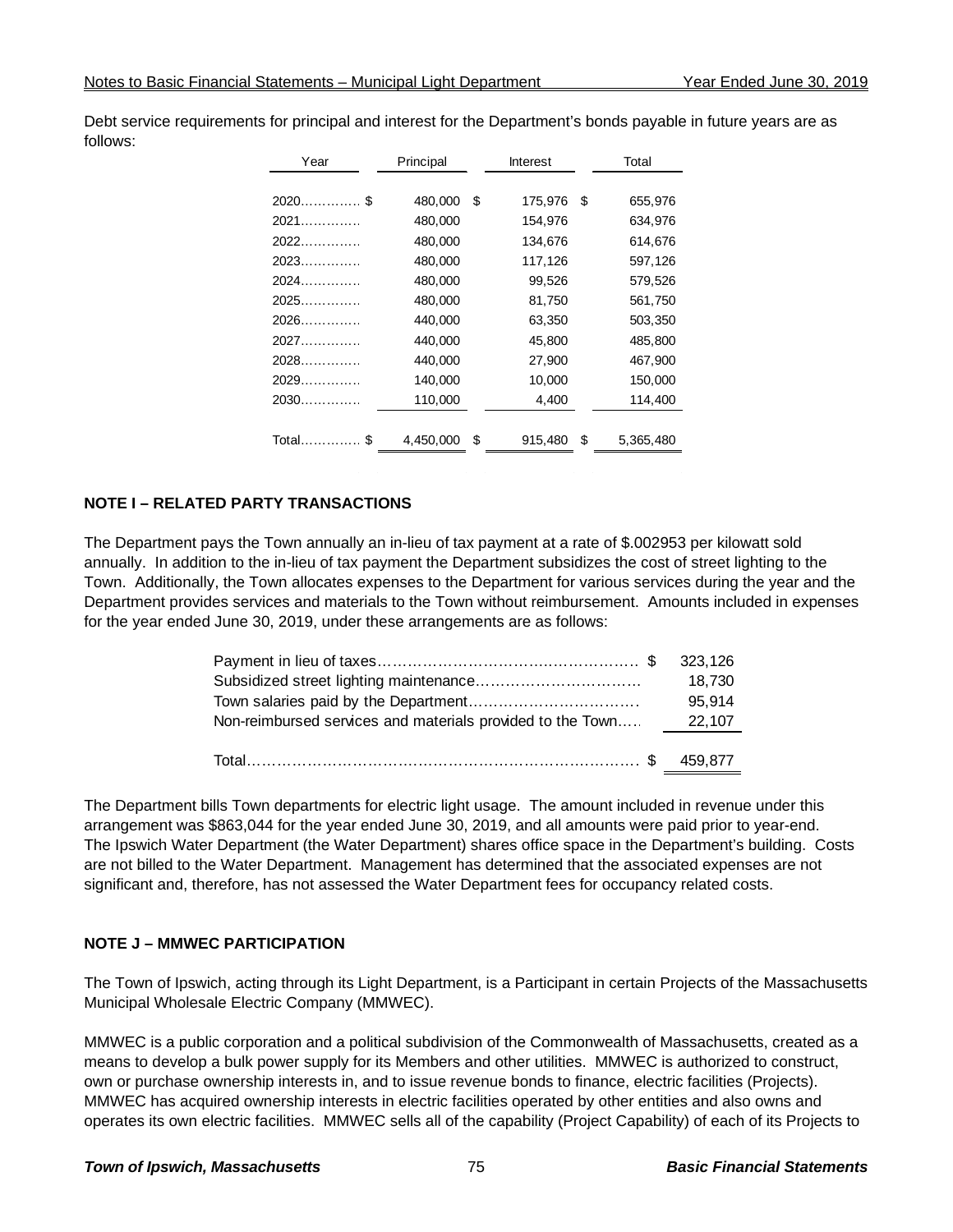its Members and other utilities (Project Participants) under Power Sales Agreements (PSAs). Among other things, the PSAs require each Project Participant to pay its pro rata share of MMWEC's costs related to the Project, which costs include debt service on the revenue bonds issued by MMWEC to finance the Project, plus 10% of MMWEC's debt service to be paid into a Reserve and Contingency Fund. In addition, should a Project Participant fail to make any payment when due, other Project Participants of that Project may be required to increase (step-up) their payments and correspondingly their Participant's share of that Project's Project Capability to an additional amount not to exceed 25% of their original Participant's share of that Project's Project Capability. Project Participants have covenanted to fix, revise and collect rates at least sufficient to meet their obligations under the PSAs.

## **NOTE K – BERKSHIRE WIND COOPERATIVE CORPORATION**

The Ipswich Municipal Light Department (Department) is a Member of the Berkshire Wind Cooperative Corporation (Cooperative).

The Cooperative is organized under Chapters 157 and 164: Section 47C of the State of Massachusetts Statutes and constitutes a municipal lighting plant cooperative. The Cooperative was formed by Massachusetts Municipal Wholesale Electric Company (MMWEC) and 14 Municipal Light Departments (Members) for the purpose of financing, owning, constructing and operating wind generation facilities located on Brodie Mountain in the towns of Hancock and Lanesborough, Massachusetts (Berkshire Wind Facility).

The Cooperative provides wind energy to MMWEC pursuant to the Berkshire Wind Power Purchase Agreement dated May 21, 2008 between MMWEC and the Cooperative. Under this agreement, MMWEC entered into a Power Sales Contract with the Cooperative pursuant to which MMWEC has agreed to purchase 100% of the capacity and energy output and, to the extent uncommitted to any third party under existing agreements, associated environmental energy attributes of a wind power generating facility to be owned, constructed and operated by the Cooperative at the Berkshire Wind Facility.

MMWEC sells all of the capability of the Berkshire Wind Facility (Capability) to the Members of the Cooperative (Members) under Power Purchase Agreements (PPAs). Among other things, the PPAs require each Cooperative Member to pay its *pro rata* share of the costs related to the Berkshire Wind Facility, which costs include debt service on the bonds issued by the Cooperative to finance the Berkshire Wind Facility, plus 10% of the debt service to be paid into a Reserve and Contingency Fund. In addition, should a Cooperative Member fail to make any payment when due, other Cooperative Members may be required to increase (step-up) their payments and correspondingly their share of the Capability to an additional amount.

The Cooperative has issued revenue bonds, which are payable solely from, and secured solely by, the revenues derived from the Berkshire Wind Facility. The revenues are used solely to provide for the payment of any bond issue relating to the Berkshire Wind Facility and to pay the Cooperative's cost of owning and operating the Berkshire Wind Facility.

The Ipswich Municipal Light Department has entered into a PPA with the Berkshire Wind Cooperative Corporation. Under the PPA, the Department is required to make certain payments to the Cooperative. Under the PPA, each Participant is unconditionally obligated to make all payments due to the Berkshire Wind Cooperative Corporation, whether or not the Berkshire Wind Facility is completed or operating, and notwithstanding the suspension or interruption of the output of the Berkshire Wind Facility. In addition, under the PPA, the Department is required to pay to the Cooperative its share of the Operation and Maintenance (O&M) costs of the Berkshire Wind Facility.

As of June 30, 2019, total capital expenditures for the Berkshire Wind Facility amounted to \$67,227,000 of which \$5,897,000, presents the amount associated with the Department's share of the Capability of the Berkshire Wind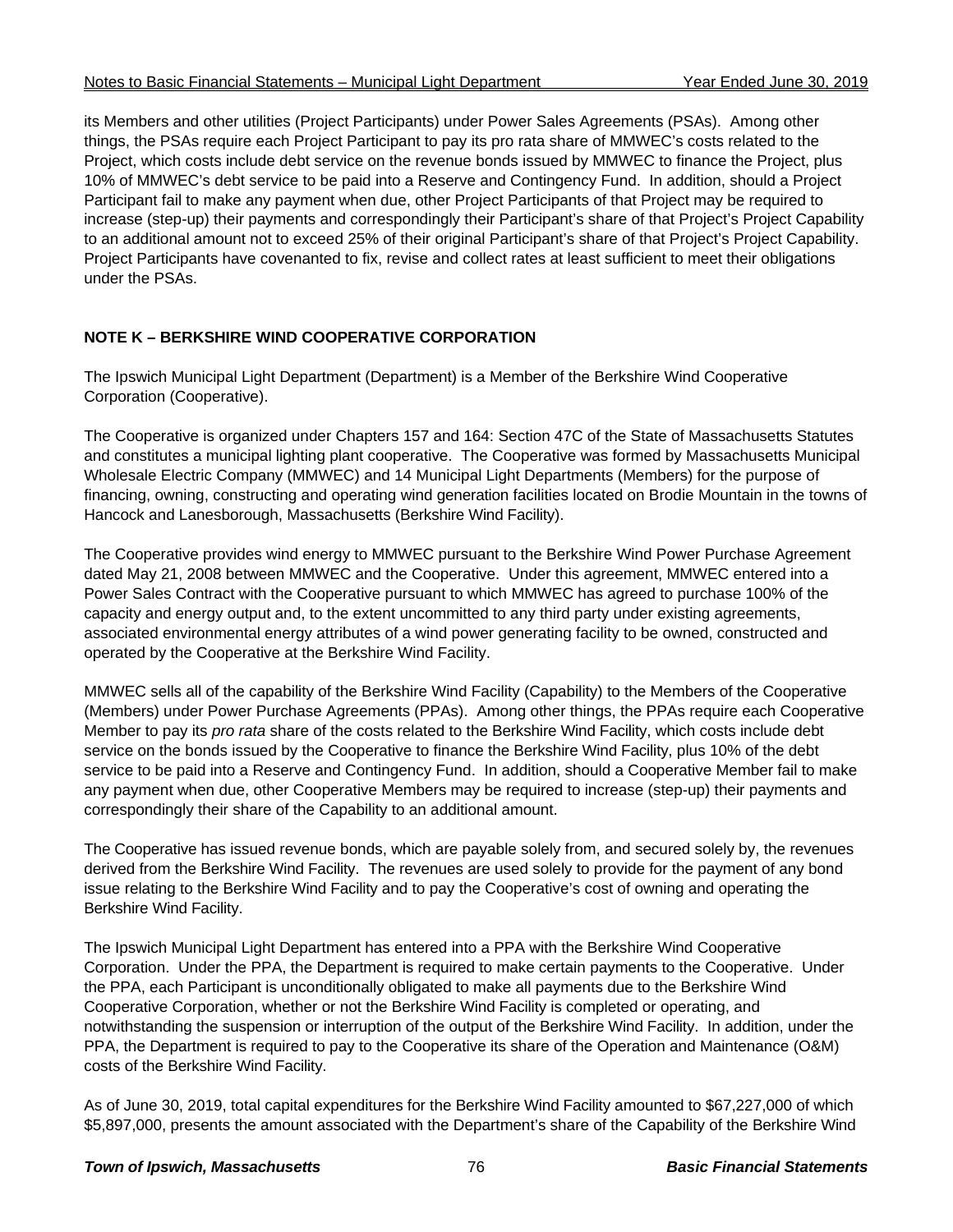#### Notes to Basic Financial Statements – Municipal Light Department Year Ended June 30, 2019

Facility of which it is a Member, although such amount is not allocated to the Department. The Cooperative's debt outstanding for the Berkshire Wind Facility includes bonds totaling \$54,955,000 of which \$3,764,000 is associated with the Department's share of Capability of the Berkshire Wind Facility of which it is a Member, although such amount is not allocated to the Department. As of June 30, 2019, the Cooperative's total future debt service requirement on outstanding bonds issued for the Projects is \$73,316,000 of which \$7,515,000 is anticipated to be billed to the Department in the future.

The estimated aggregate amount of the Ipswich Municipal Light Department required payments under the PSA, exclusive of the Reserve and Contingency Fund billings, to the Cooperative at June 30, 2019, and estimated for future years is shown below:

| $2019$ $\ldots$ $\ldots$ $\ldots$ $\ldots$ | 521,000   |
|--------------------------------------------|-----------|
| $2020$                                     | 503,000   |
| $2021$                                     | 503,000   |
| $2022$                                     | 503,000   |
| 2023                                       | 502,000   |
| $2024 - 2028$                              | 2,508,000 |
| 2029-2030                                  | 2,475,000 |
|                                            |           |
| Total \$                                   | 7,515,000 |
|                                            |           |

#### **NOTE L – COMMITMENTS AND CONTINGENCIES**

MMWEC issued separate issues of revenue bonds for each of its eight Projects, which are payable solely from, and secured solely by, the revenues derived from the Project to which the bonds relate, plus available funds pledged under MMWEC's Amended and Restated General Bond Resolution (GBR) with respect to the bonds of that Project. As of July 1, 2019 there are no Revenue Bonds outstanding.

MMWEC operates the Stony Brook Intermediate Project and the Stony Brook Peaking Project, both fossil-fueled power plants. MMWEC has a 4.8% ownership interest in the Millstone Unit 3 nuclear unit, operated by Dominion Nuclear Connecticut, Inc., the majority owner and an 11.6% ownership interest in the Seabrook Station nuclear generating unit operated by NextEra Energy Seabrook, LLC, the majority owner. The operating license for the Millstone Unit 3 nuclear unit extends to November 25, 2045. The operating license for Seabrook Station extends to March 15, 2050.

Pursuant to the PSAs, the MMWEC Seabrook and Millstone Project Participants are liable for their proportionate share of the costs associated with decommissioning the plants, which costs are being funded through monthly Project billings. Also, the Project Participants are liable for their proportionate share of the uninsured costs of a nuclear incident that might be imposed under the Price-Anderson Act (Act). Originally enacted in 1957, the Act has been renewed several times. In July 2005, as part of the Energy Policy Act of 2005, Congress extended the Act until the end of 2025.

Ipswich Municipal Electric Department has entered into PSAs and PPAs with MMWEC. Under both the PSAs and PPAs, the Department is required to make certain payments to MMWEC payable solely from Municipal Light Department revenues. Under the PSAs, each Participant is unconditionally obligated to make payments due to MMWEC whether or not the Project(s) is completed or operating and notwithstanding the suspension or interruption of the output of the Project(s).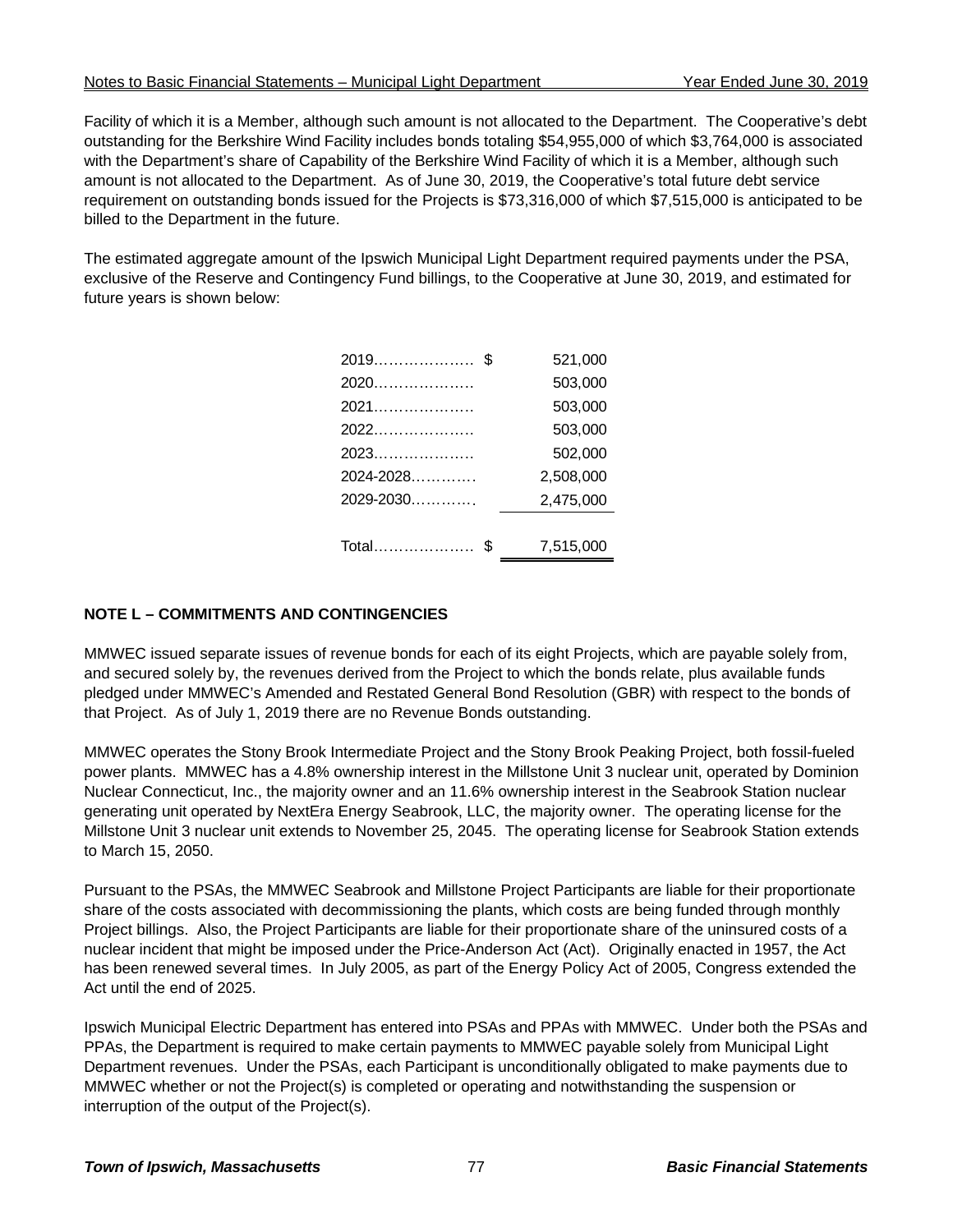MMWEC is involved in various legal actions. In the opinion of management, the outcome of such litigation or claims will not have a material adverse effect on the financial position of the company.

As of June 30, 2019, capital expenditures amounted \$1,420,990,000, of which \$10,708,000 represents the amount associated with the Department's Project Capability. As of June 30, 2019, Operation and Maintenance (O&M) cost of the projects amounted \$77,668,000 of which \$622,000 represent the amount associated with the Department's Project Capability.

#### **NOTE M – REVISION OF NET POSITION**

The Department's beginning net position has been revised to reflect the updated measurement date of the net OPEB liability to the current year end. Accordingly, the beginning net position was revised from \$7,355,782 previously reported to \$7,641,307 to update the measurement date from June 30, 2017 to June 30, 2018.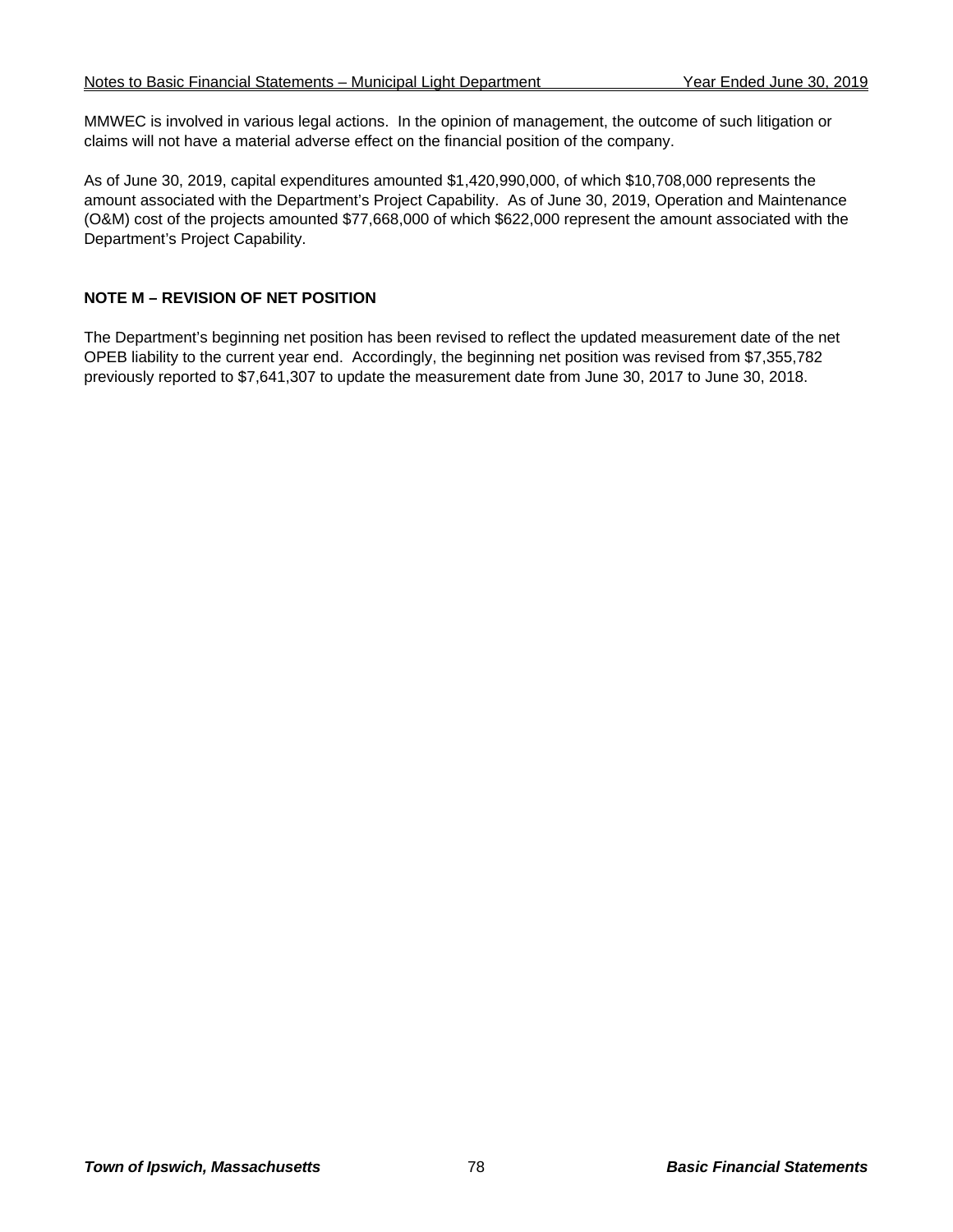*Required Supplementary Information.*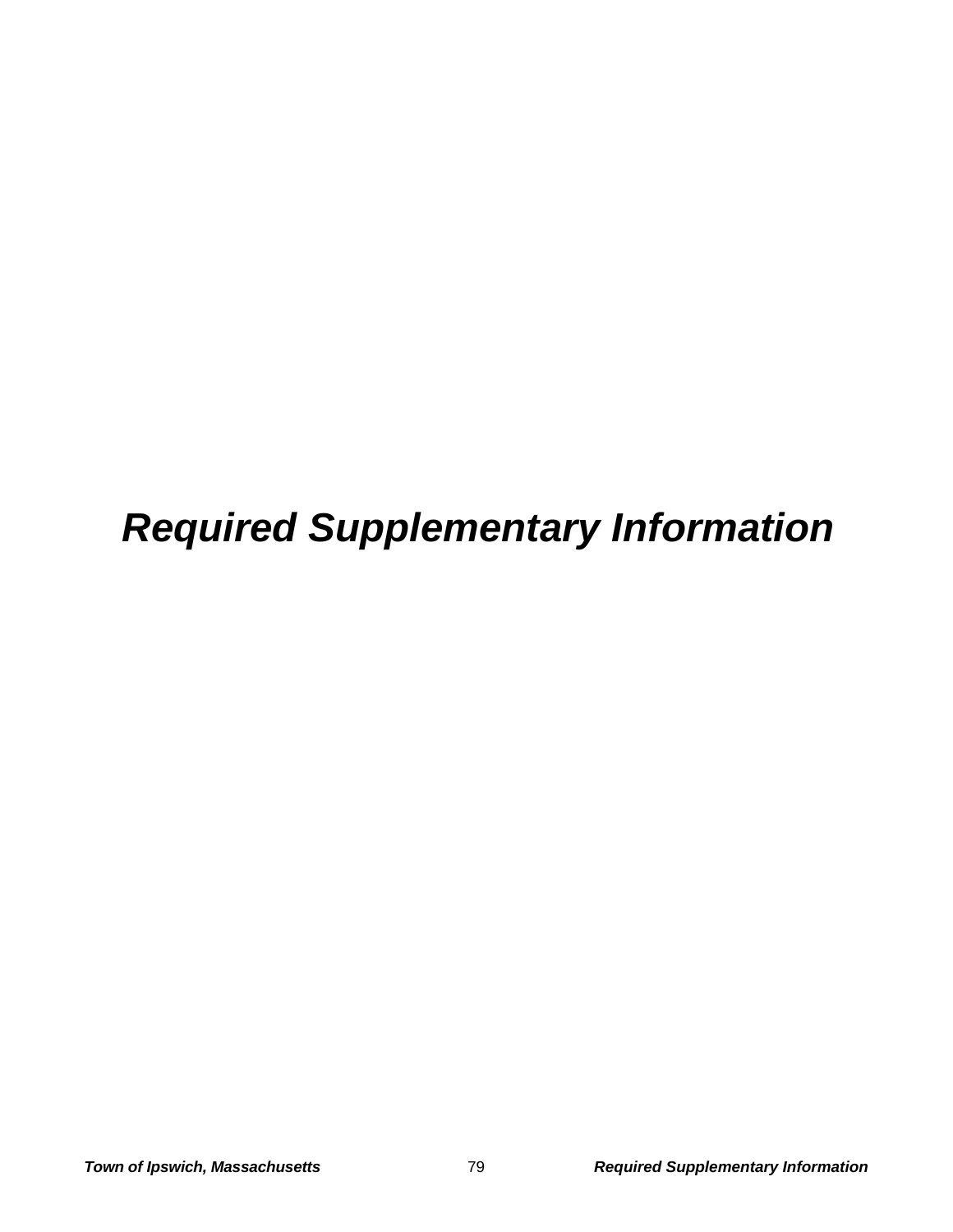## *General Fund Budgetary Comparison Schedule*

The General Fund is the general operating fund of the Town. It is used to account for all of the Town's financial resources, except those required to be accounted for in another fund.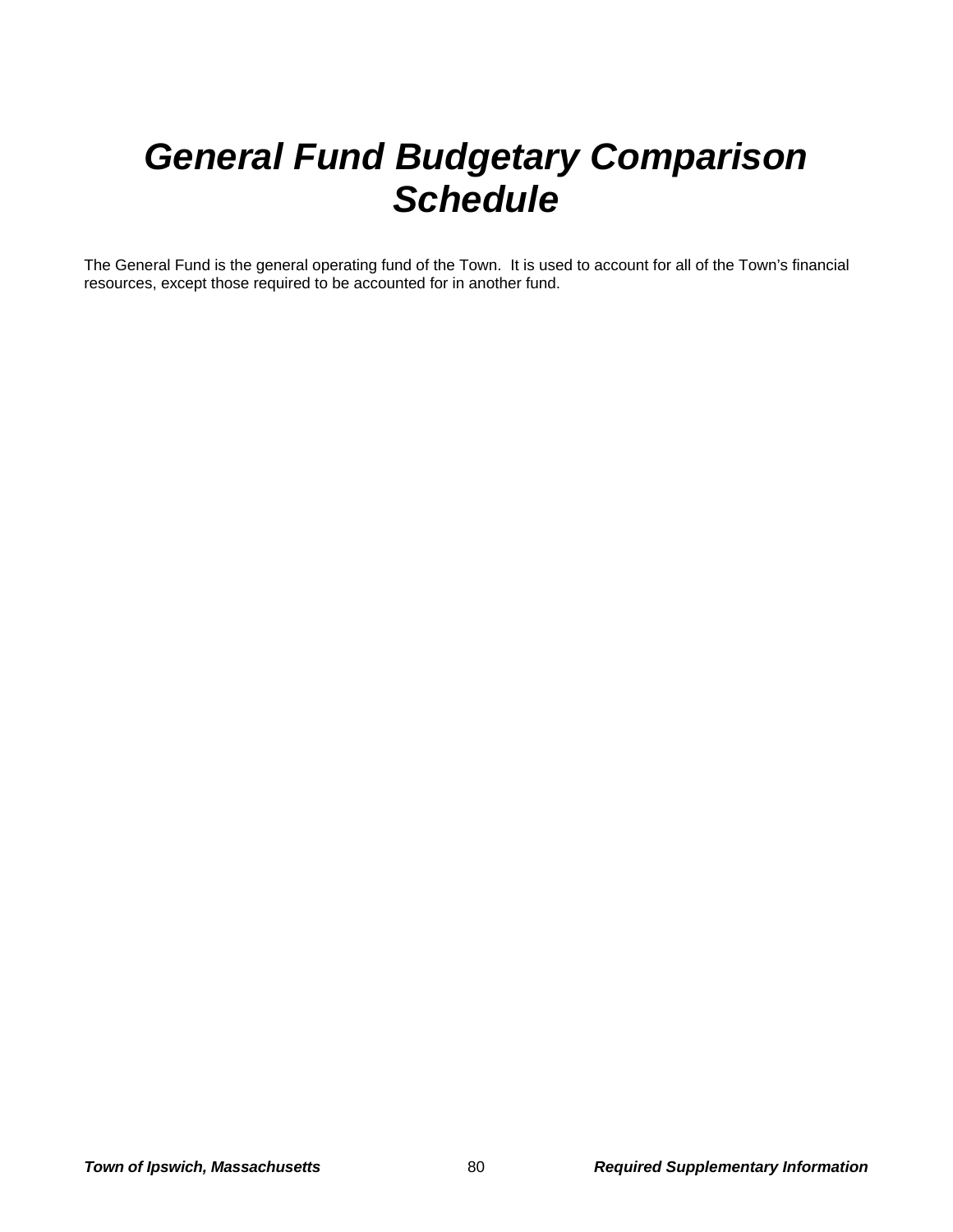## **GENERAL FUND<br>SCHEDULE OF REVENUES, EXPENDITURES AND CHANGES IN FUND BALANCE -<br>BUDGET AND ACTUAL**

|  |  | YEAR ENDED JUNE 30, 2019 |  |
|--|--|--------------------------|--|
|--|--|--------------------------|--|

|                                               |                 | <b>Budgeted Amounts</b> |                  |                 |             |                          |                      |
|-----------------------------------------------|-----------------|-------------------------|------------------|-----------------|-------------|--------------------------|----------------------|
|                                               | Amounts         | <b>Current Year</b>     |                  |                 | Actual      | Amounts                  | Variance<br>to Final |
|                                               | Carried Forward | Initial                 | Original         | Final           | Budgetary   | Carried Forward          |                      |
|                                               | From Prior Year | <b>Budget</b>           | <b>Budget</b>    | <b>Budget</b>   | Amounts     | To Next Year             | <b>Budget</b>        |
| <b>REVENUES:</b>                              |                 |                         |                  |                 |             |                          |                      |
| Real estate and personal property taxes,      |                 |                         |                  |                 |             |                          |                      |
|                                               | - \$            | 41,104,041<br>- \$      | 41.104.041<br>-S | 41,185,370 \$   | 41,299,209  | $-5$<br>- \$             | 113.839              |
|                                               |                 |                         |                  |                 | 137,771     |                          | 137,771              |
| Motor vehicle and other excise taxes          |                 | 2,015,000               | 2,015,000        | 2,015,000       | 2,224,376   |                          | 209,376              |
|                                               |                 | 230,000                 | 230,000          | 230,000         | 256,458     |                          | 26,458               |
|                                               |                 | 25,000                  | 25,000           | 25,000          | 25,238      |                          | 238                  |
|                                               |                 | 155,000                 | 155,000          | 155,000         | 167,727     |                          | 12,727               |
|                                               |                 | 485,000                 | 485,000          | 485,000         | 493,422     |                          | 8.422                |
|                                               |                 | 689,500                 | 689,500          | 689,500         | 811,782     |                          | 122.282              |
|                                               |                 | 43,000                  | 43,000           | 43,000          | 50,548      |                          | 7,548                |
|                                               |                 | 5,579,822               | 5,579,822        | 5,579,822       | 5,566,269   |                          | (13, 553)            |
| Intergovernmental - School Building Authority |                 | 1,389,800               | 1,389,800        | 1,389,800       | 1,389,800   |                          |                      |
|                                               |                 | 453,000                 | 453,000          | 453,000         | 641,595     |                          | 188,595              |
|                                               |                 | 55,000                  | 55,000           | 55,000          | 225,201     |                          | 170,201              |
|                                               |                 | 52,224,163              | 52,224,163       | 52,305,492      | 53,289,396  |                          | 983,904              |
| <b>EXPENDITURES:</b>                          |                 |                         |                  |                 |             |                          |                      |
| Current:                                      |                 |                         |                  |                 |             |                          |                      |
|                                               | 3,678           | 645,834                 | 649,512          | 710,268         | 642,448     | 3,996                    | 63,824               |
|                                               | 6,878           | 1,232,606               | 1,239,484        | 1,242,760       | 1,204,481   | 6,823                    | 31,456               |
|                                               | 16,345          | 5,289,827               | 5,306,172        | 5,404,898       | 5,224,773   | 467                      | 179,658              |
|                                               | 135,247         | 29,377,970              | 29,513,217       | 29,320,845      | 28,886,675  | 427,517                  | 6,653                |
|                                               | 343,984         | 4,471,831               | 4,815,815        | 3,918,732       | 3,382,342   | 450,874                  | 85,516               |
|                                               |                 | 312,098                 | 312,098          | 313,241         | 304,926     | 6,046                    | 2,269                |
|                                               |                 | 417,159                 | 417,159          | 445,667         | 434,421     | 222                      | 11,024               |
| Community and cultural services               |                 | 567,833                 | 567,833          | 564,677         | 481,363     |                          | 83,314               |
|                                               |                 | 716,869                 | 716,869          | 720.025         | 720,025     |                          |                      |
|                                               |                 | 1,843,855               | 1,843,855        | 1,838,460       | 1,835,757   |                          | 2,703                |
|                                               |                 | 303,972                 | 303,972          | 324,478         | 239,133     |                          | 85,345               |
|                                               | 77,657          | 1,795,892               | 1,873,549        | 1,798,556       | 1,594,079   | 18,500                   | 185,977              |
|                                               | 49,788          | 1,005,385               | 1,055,173        | 986,747         | 917,234     |                          | 69,513               |
| Debt service:                                 |                 |                         |                  |                 |             |                          |                      |
|                                               |                 | 3,748,776               | 3,748,776        | 3,639,961       | 3,632,265   |                          | 7,696                |
|                                               | 86,053          | 535,801                 | 621,854          | 617,850         | 530,862     | 86,053                   | 935                  |
| TOTAL EXPENDITURES                            | 719,630         | 52,265,708              | 52,985,338       | 51,847,165      | 50,030,784  | 1,000,498                | 815,883              |
| EXCESS (DEFICIENCY) OF REVENUES               |                 |                         |                  |                 |             |                          |                      |
|                                               | (719, 630)      | (41, 545)               | (761, 175)       | 458,327         | 3,258,612   | (1,000,498)              | 1,799,787            |
| OTHER FINANCING SOURCES (USES):               |                 |                         |                  |                 |             |                          |                      |
|                                               |                 | 83,502                  | 83,502           | 195,687         | 195,687     |                          |                      |
|                                               |                 | (198, 525)              | (198, 525)       | (2,760,873)     | (2,760,873) |                          |                      |
| TOTAL OTHER FINANCING                         |                 |                         |                  |                 |             |                          |                      |
| SOURCES (USES)                                |                 | (115, 023)              | (115, 023)       | (2,565,186)     | (2,565,186) |                          |                      |
|                                               | (719, 630)      | (156, 568)              | (876, 198)       | (2, 106, 859)   | 693,426     | (1,000,498)              | 1,799,787            |
| BUDGETARY FUND BALANCE, Beginning of year     |                 | 3,431,147               | 3,431,147        | 3,431,147       | 3,431,147   |                          |                      |
| BUDGETARY FUND BALANCE, End of year\$         | $(719, 630)$ \$ | 3,274,579 \$            | 2.554.949 \$     | 1,324,288<br>\$ | 4,124,573   | $(1,000,498)$ \$<br>- \$ | 1.799.787            |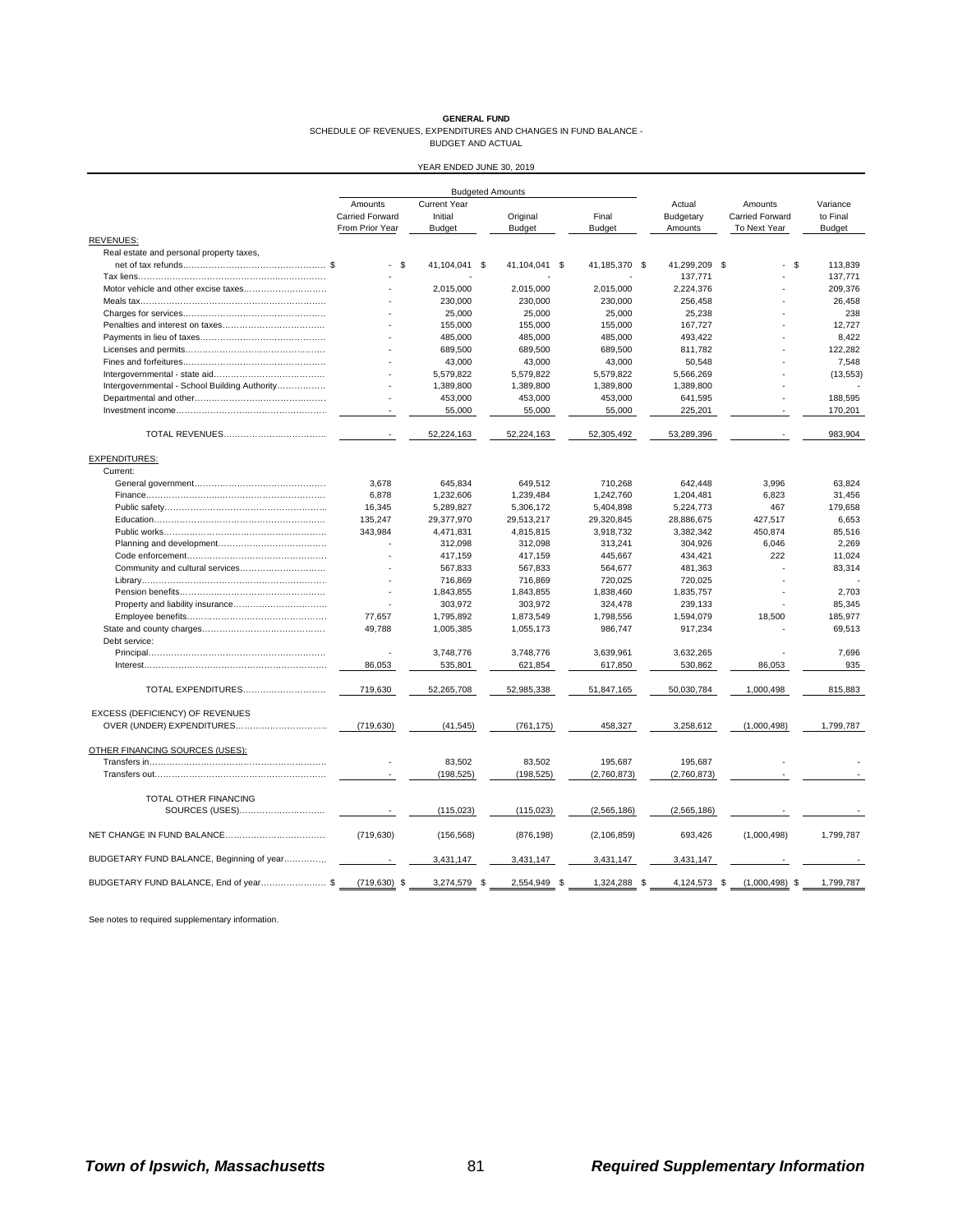## *Pension Plan Schedules*

The Schedule of the Town's Proportionate Share of the Net Pension Liability presents multi-year trend information on the Town's net pension liability and related ratios.

The Schedule of the Town's Contributions presents multi-year trend information on the Town's required and actual contributions to the pension plan and related ratios.

The Schedule of the Special Funding Amounts of the Net Pension Liability for the Massachusetts Teachers Contributory Retirement System presents multi-year trend information on the liability and expense assumed by the Commonwealth of Massachusetts on behalf of the Town along with related ratios.

These schedules are intended to present information for ten years. Until a ten year trend is compiled, information is presented for those years for which information is available.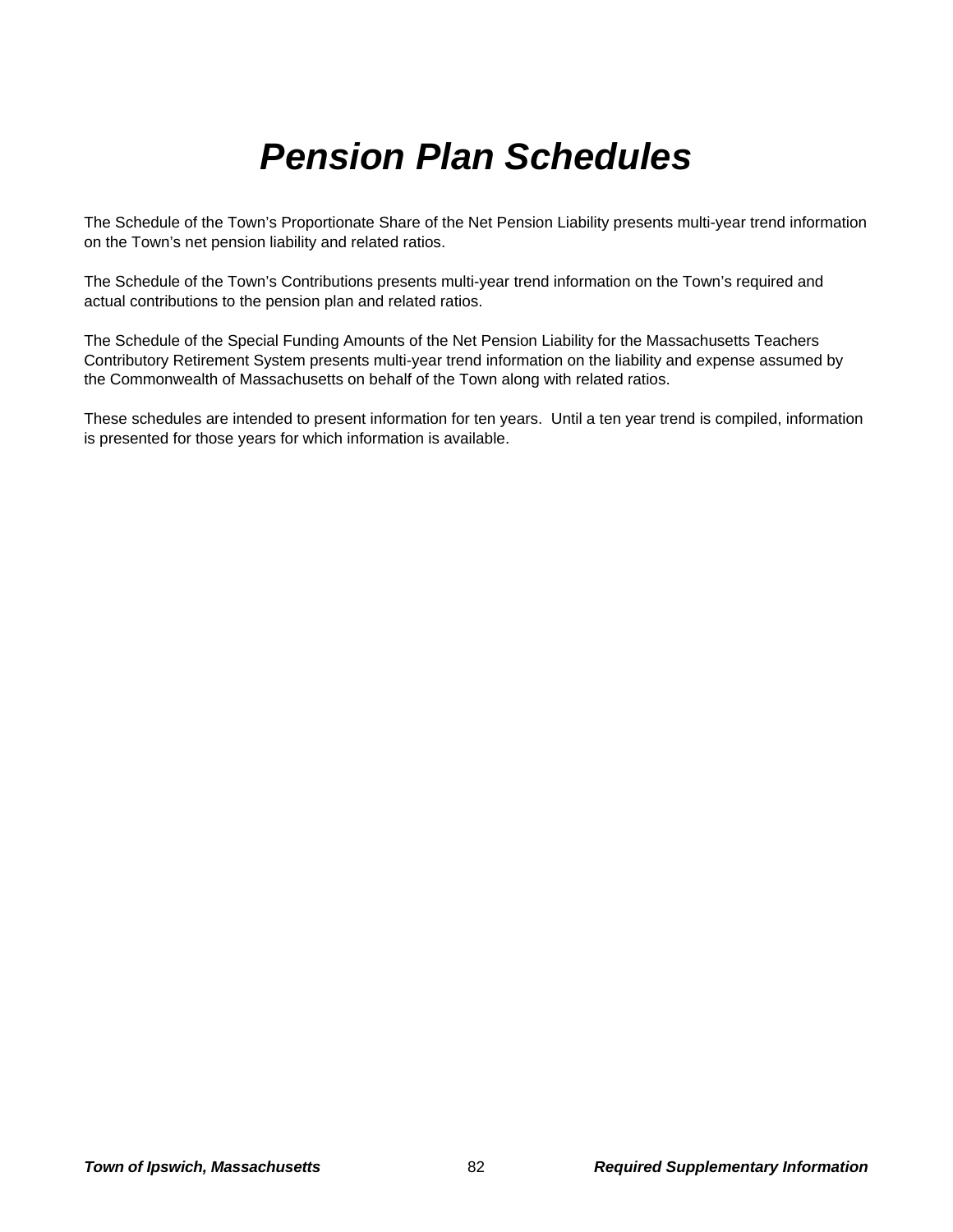#### **SCHEDULE OF THE TOWN'S PROPORTIONATE SHARE OF THE NET PENSION LIABILITY** ESSEX REGIONAL RETIREMENT SYSTEM

| Year              | Proportion of<br>the net pension<br>liability (asset) | Proportionate<br>share of the<br>net pension<br>liability (asset) | Covered<br>payroll | Net pension<br>liability as a<br>percentage of<br>covered payroll | Plan fiduciary<br>net position as<br>a percentage of<br>the total<br>pension liability |
|-------------------|-------------------------------------------------------|-------------------------------------------------------------------|--------------------|-------------------------------------------------------------------|----------------------------------------------------------------------------------------|
| December 31, 2018 | 10.242%                                               | \$<br>43,270,288 \$                                               | 14,272,854         | 303.16%                                                           | 51.89%                                                                                 |
| December 31, 2017 | 10.288%                                               | 38.718.599                                                        | 13.748.965         | 281.61%                                                           | 55.40%                                                                                 |
| December 31, 2016 | 10.325%                                               | 39,782,214                                                        | 13,639,196         | 291.68%                                                           | 51.12%                                                                                 |
| December 31, 2015 | 10.809%                                               | 39,272,090                                                        | 13,598,463         | 288.80%                                                           | 51.01%                                                                                 |
| December 31, 2014 | 10.815%                                               | 36.691.344                                                        | 13,158,332         | 278.84%                                                           | 52.27%                                                                                 |

Note: this schedule is intended to present information for 10 years.

Until a 10-year trend is compiled, information is presented for those years for which information is available.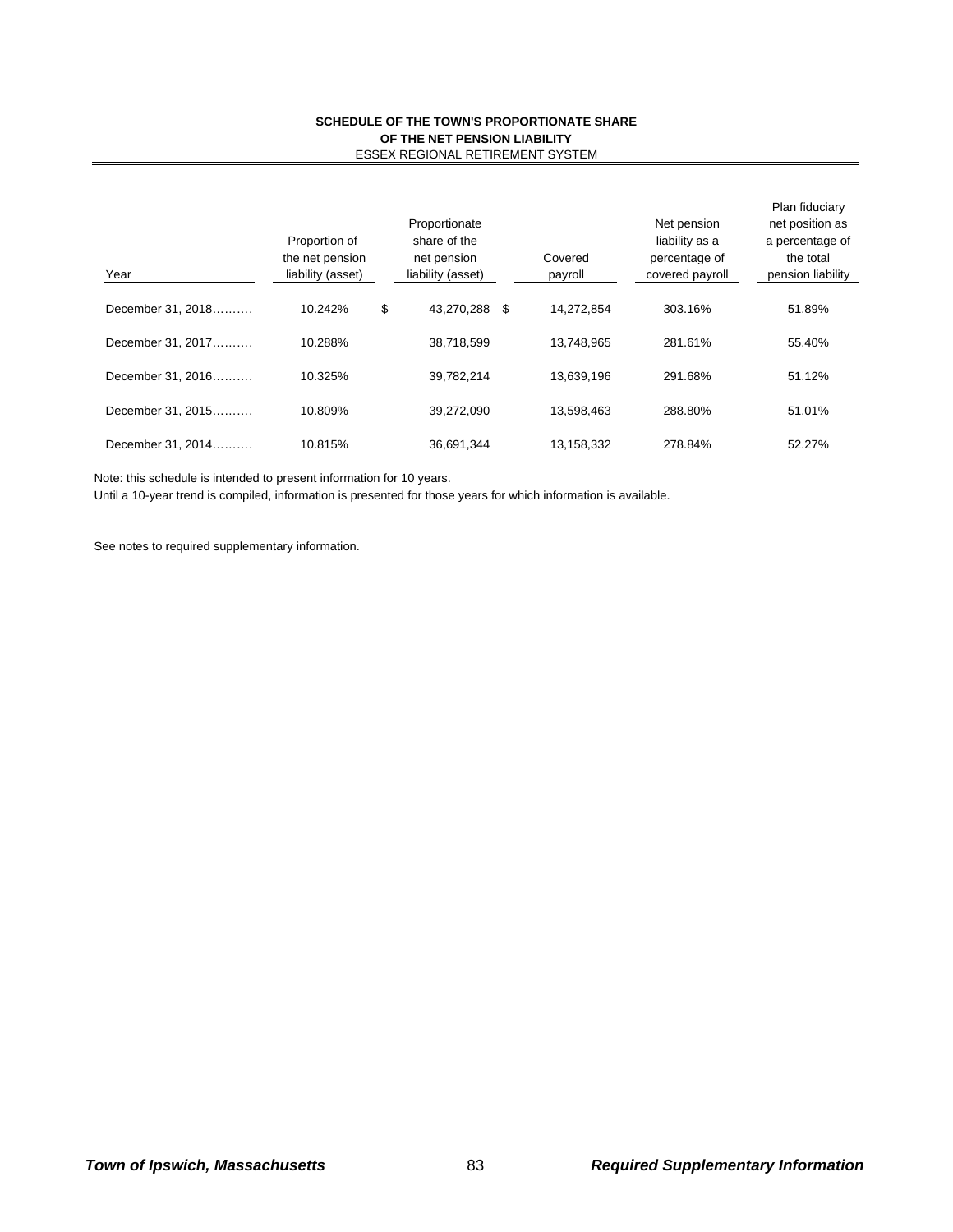#### **SCHEDULE OF THE TOWN'S CONTRIBUTIONS** ESSEX REGIONAL RETIREMENT SYSTEM

| Year          | Actuarially<br>determined<br>contribution | Contributions in<br>relation to the<br>actuarially<br>determined<br>contribution | Contribution<br>deficiency<br>(excess) | Covered<br>payroll | Contributions as<br>a percentage of<br>covered payroll |
|---------------|-------------------------------------------|----------------------------------------------------------------------------------|----------------------------------------|--------------------|--------------------------------------------------------|
|               | 3,422,787 \$                              | $(3,433,989)$ \$                                                                 | $(11,202)$ \$                          | 14,415,583         | 23.82%                                                 |
| June 30, 2018 | 3,203,826                                 | (3,221,617)                                                                      | (17, 791)                              | 13,886,455         | 23.20%                                                 |
| June 30, 2017 | 2,991,712                                 | (3,009,923)                                                                      | (18,211)                               | 13,775,588         | 21.85%                                                 |
| June 30, 2016 | 2,969,479                                 | (2,987,388)                                                                      | (17,909)                               | 13,734,448         | 21.75%                                                 |
| June 30, 2015 | 2,774,038                                 | (2,774,038)                                                                      |                                        | 13,289,915         | 20.87%                                                 |

Note: this schedule is intended to present information for 10 years.

Until a 10-year trend is compiled, information is presented for those years for which information is available.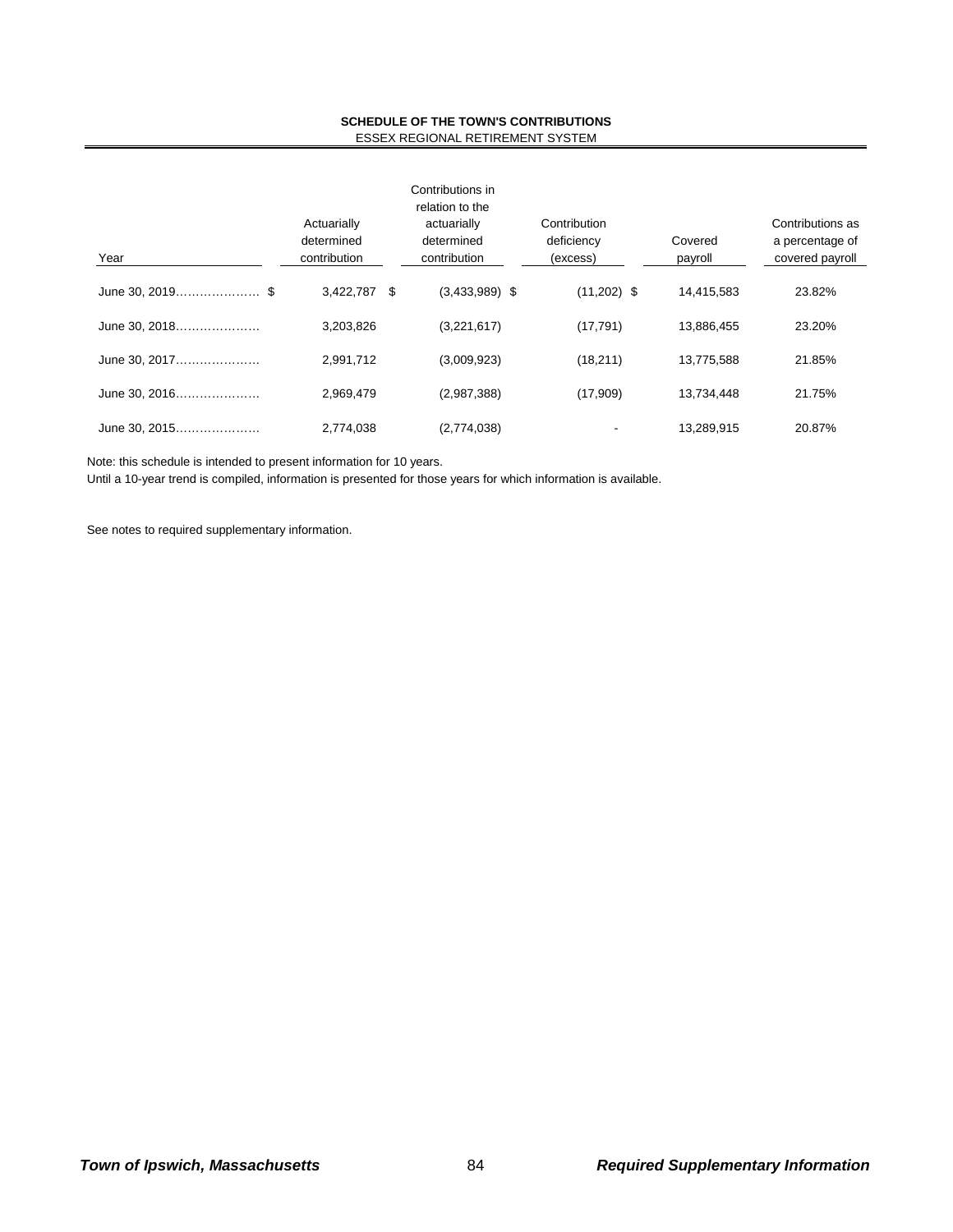The Commonwealth of Massachusetts is a nonemployer contributor and is required by statute to make all actuarially determined employer contributions on behalf of the member employers which creates a special funding situation. Therefore, there is no net pension liability to recognize. This schedule discloses the Commonwealth's 100% share of the associated collective net pension liability; the portion of the collective pension expense as both a revenue and pension expense recognized; and the Plan's fiduciary net position as a percentage of the total liability.

|           | Commonwealth's<br>100% Share of the<br>Associated Net |      | Expense and<br>Revenue<br>Recognized for the<br>Commonwealth's | <b>Plan Fiduciary Net</b><br>Position as a<br>Percentage of the |
|-----------|-------------------------------------------------------|------|----------------------------------------------------------------|-----------------------------------------------------------------|
| Year      | Pension Liability                                     |      | Support                                                        | <b>Total Liability</b>                                          |
|           |                                                       |      |                                                                |                                                                 |
| $2019$ \$ | 50,519,698                                            | - \$ | 5,119,440                                                      | 54.84%                                                          |
| $2018$    | 49,385,651                                            |      | 5,154,524                                                      | 54.25%                                                          |
| 2017      | 47,221,695                                            |      | 4,816,922                                                      | 52.73%                                                          |
| 2016      | 40,417,885                                            |      | 3,278,250                                                      | 55.38%                                                          |
| 2015      | 32,892,302                                            |      | 2,285,186                                                      | 61.64%                                                          |

Note: this schedule is intended to present information for 10 years. Until a 10-year trend is compiled, information is presented for those years for which information is available.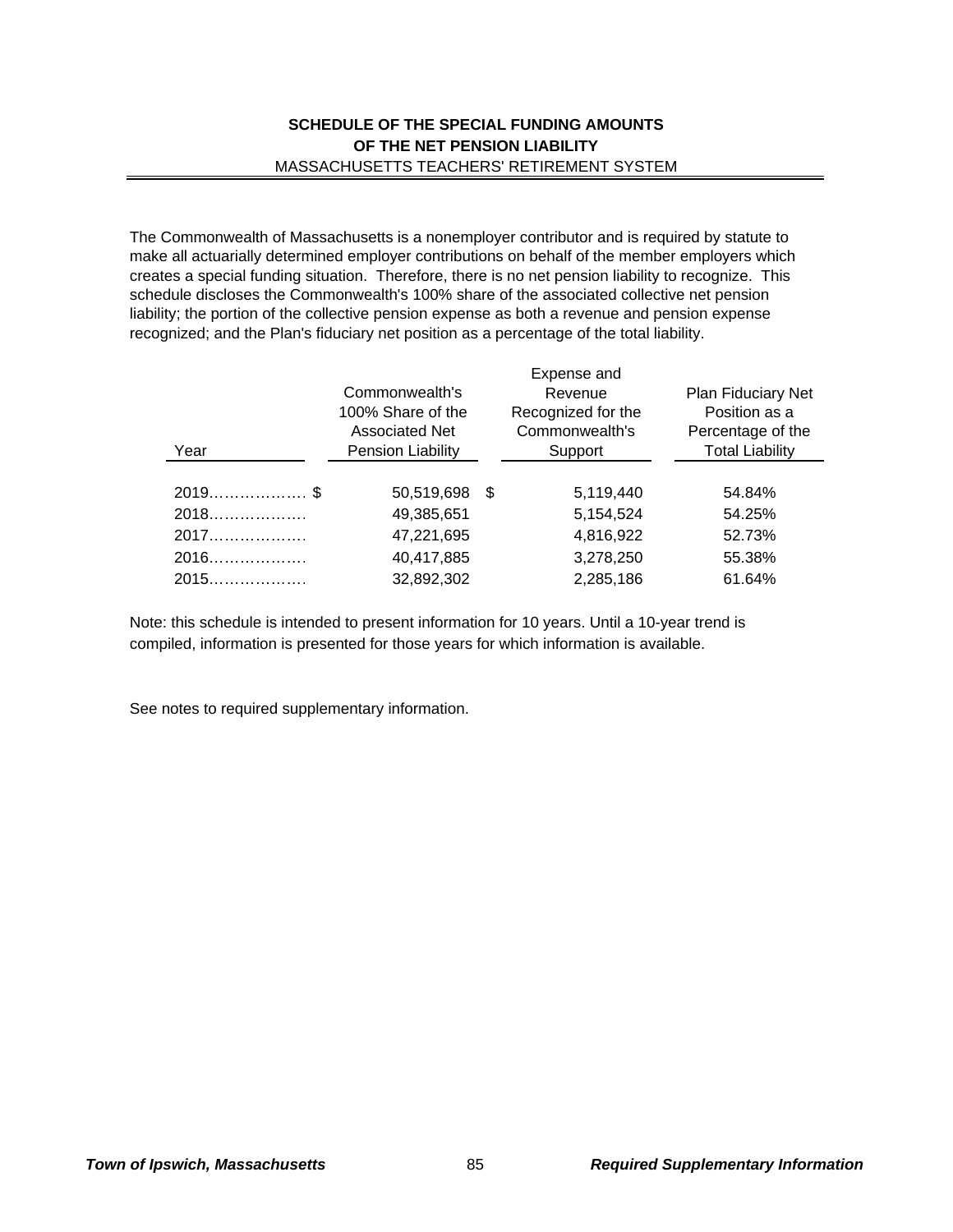## *Other Postemployment Benefit Plan Schedules*

The Schedule of Changes in the Town's Net Other Postemployment Benefit Liability and Related Ratios presents multi-year trend information on changes in the Plan's total OPEB liability, changes in the Plan's net position, and ending net OPEB liability. It also demonstrates the Plan's net position as a percentage of the total liability and the Plan's net other postemployment benefit liability as a percentage of covered-employee payroll.

The Schedule of the Town's Contributions presents multi-year trend information on the Town's actual contributions to the other postemployment benefit plan and related ratios.

The Schedule of Investment Returns presents multi-year trend information on the money-weighted investment return on the Plan's other postemployment assets, net of investment expense.

These schedules are intended to present information for ten years. Until a ten year trend is compiled, information is presented for those years for which information is available.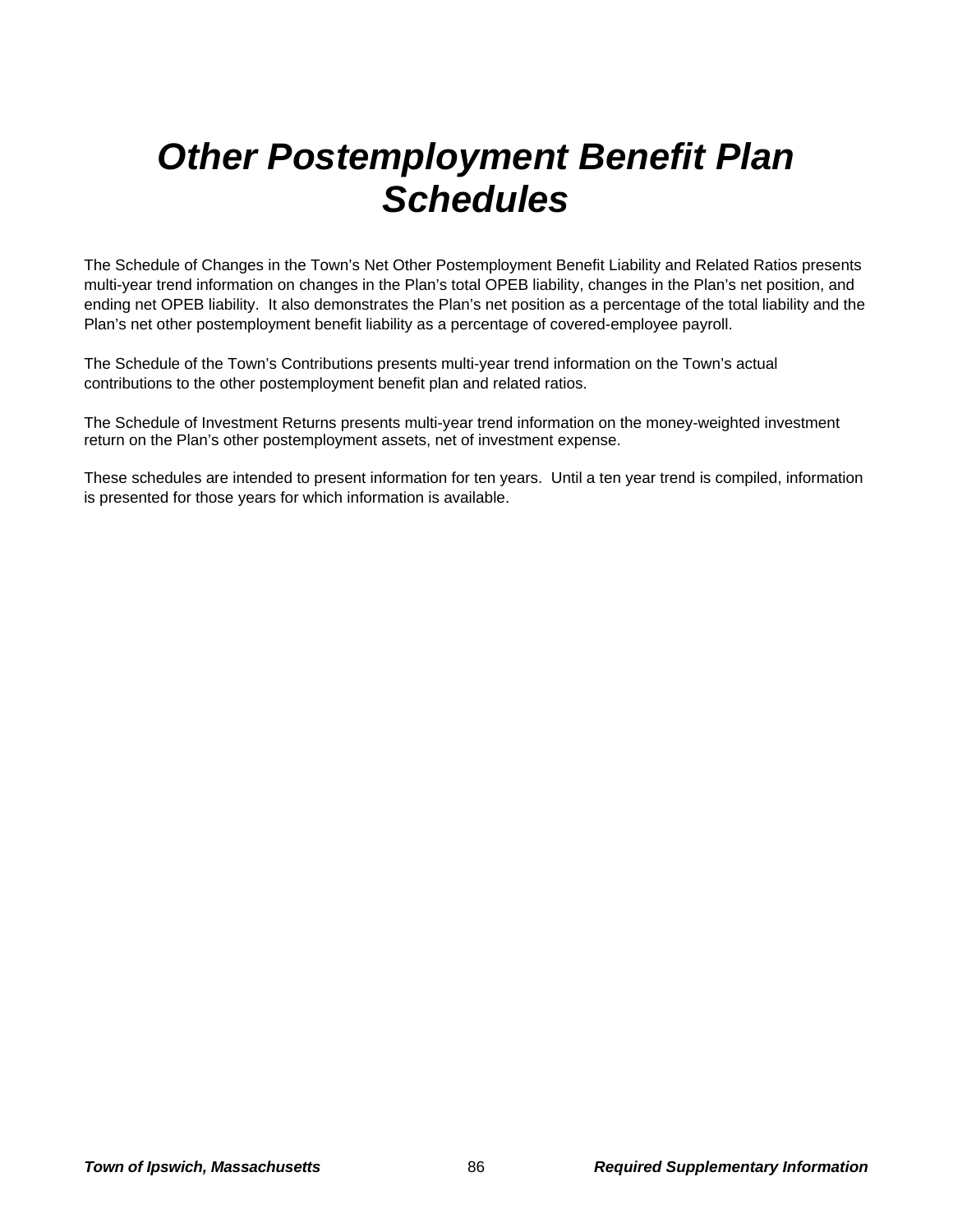#### **SCHEDULE OF CHANGES IN THE TOWN'S NET OPEB LIABILITY AND RELATED RATIOS** OTHER POSTEMPLOYMENT BENEFIT PLAN

|                                                                   | June 30,<br>2017     |      | June 30,<br>2018         |    | June 30,<br>2019     |
|-------------------------------------------------------------------|----------------------|------|--------------------------|----|----------------------|
| <b>Total OPEB Liability</b>                                       |                      |      |                          |    |                      |
|                                                                   | 683,460<br>1,467,865 | -\$  | 770,372 \$<br>1,814,308  |    | 813,439<br>1,921,495 |
|                                                                   |                      |      |                          |    |                      |
| Differences between expected and actual experience                | 2,187,518            |      |                          |    |                      |
|                                                                   |                      |      |                          |    |                      |
|                                                                   | (978, 810)           |      | (1,049,963)              |    | (1, 144, 813)        |
|                                                                   | 3,360,033            |      | 1,534,717                |    | 1,590,121            |
|                                                                   | 22,304,435           |      | 25,664,468               |    | 27,199,185           |
|                                                                   | 25,664,468 \$        |      | 27,199,185 \$            |    | 28,789,306           |
| Plan fiduciary net position                                       |                      |      |                          |    |                      |
|                                                                   | 434,027              | - \$ | 443,848                  | S  | 385,722              |
| Employer contributions for OPEB payments                          | 978,810              |      | 1,049,963                |    | 1,144,813            |
|                                                                   | 369,453              |      | 351,344                  |    | 256,316              |
|                                                                   | (978, 810)           |      | (1,049,963)              |    | (1, 144, 813)        |
| Net change in plan fiduciary net position                         | 803,480              |      | 795,192                  |    | 642,038              |
| Plan fiduciary net position - beginning of year                   | 2,836,322            |      | 3,639,802                |    | 4,434,994            |
| Plan fiduciary net position - end of year (b)\$                   |                      |      | 3,639,802 \$4,434,994 \$ |    | 5,077,032            |
| Net OPEB liability - ending (a)-(b)\$ 22,024,666 \$ 22,764,191 \$ |                      |      |                          |    | 23,712,274           |
| Plan fiduciary net position as a percentage of the                |                      |      |                          |    |                      |
|                                                                   | 14.18%               |      | 16.31%                   |    | 17.64%               |
|                                                                   | 25,678,773 \$        |      | 28,521,568               | \$ | 29,377,215           |
| Net OPEB liability as a percentage of                             | 85.77%               |      | 79.81%                   |    | 80.72%               |

Note: this schedule is intended to present information for 10 years.

Until a 10-year trend is compiled, information is presented for those years for which information is available.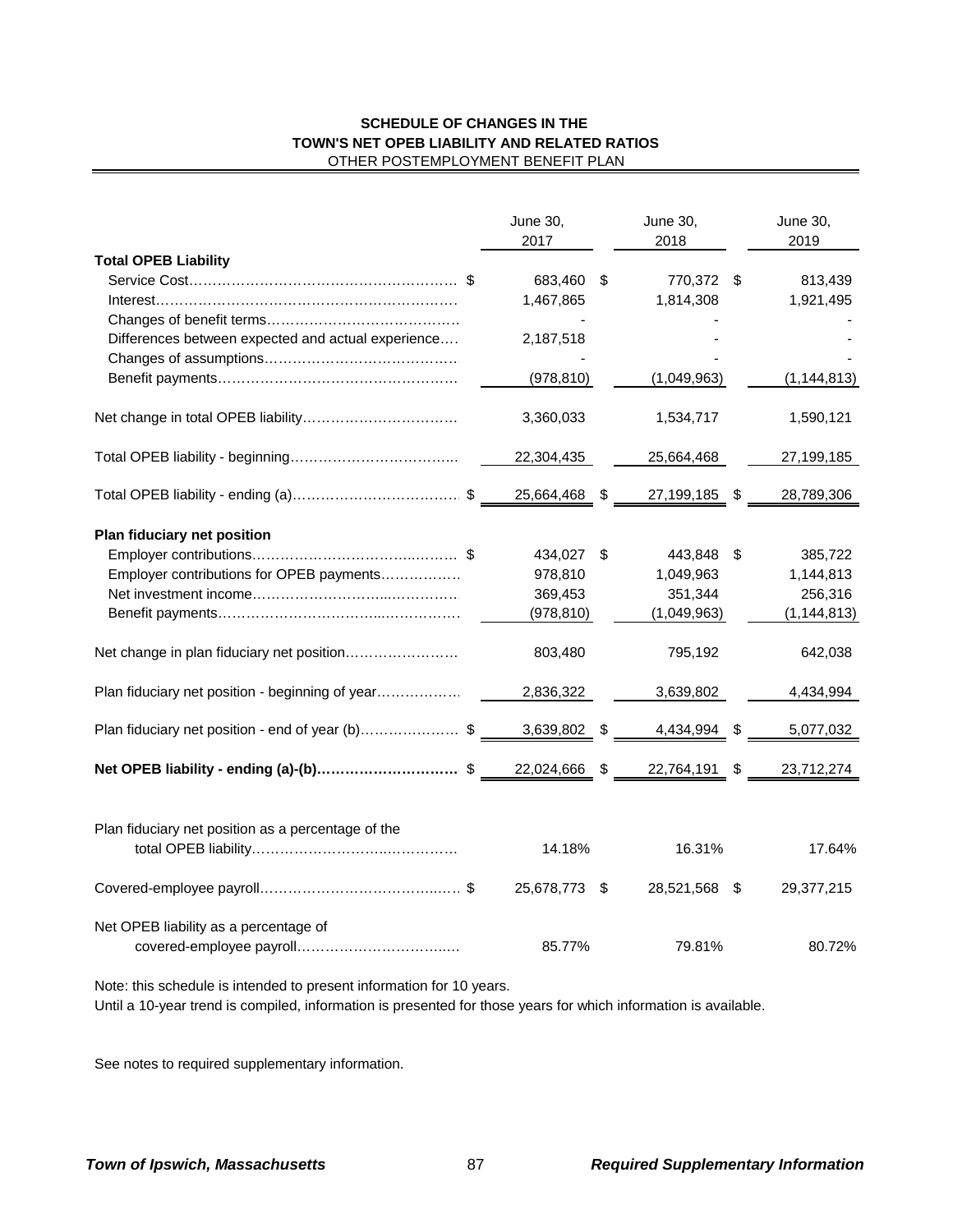#### **SCHEDULE OF THE TOWN'S CONTRIBUTIONS** OTHER POSTEMPLOYMENT BENEFIT PLAN

| Year             | Actuarially<br>determined<br>contribution | Contributions in<br>relation to the<br>actuarially<br>determined<br>contribution | Contribution<br>deficiency<br>(excess) |   | Covered-<br>employee payroll | Contributions as<br>a percentage of<br>covered-<br>employee payroll |
|------------------|-------------------------------------------|----------------------------------------------------------------------------------|----------------------------------------|---|------------------------------|---------------------------------------------------------------------|
| June 30, 2019 \$ | 2,599,315 \$                              | $(1,530,535)$ \$                                                                 | 1.068.780                              | S | 29.377.215                   | 5.21%                                                               |
| June 30, 2018    | 2,264,395                                 | (1,493,811)                                                                      | 770,584                                |   | 28,521,568                   | 5.24%                                                               |
| June 30, 2017    | 2,151,229                                 | (1, 412, 837)                                                                    | 738,392                                |   | 25,678,773                   | 5.50%                                                               |

Note: this schedule is intended to present information for 10 years.

Until a 10-year trend is compiled, information is presented for those years for which information is available.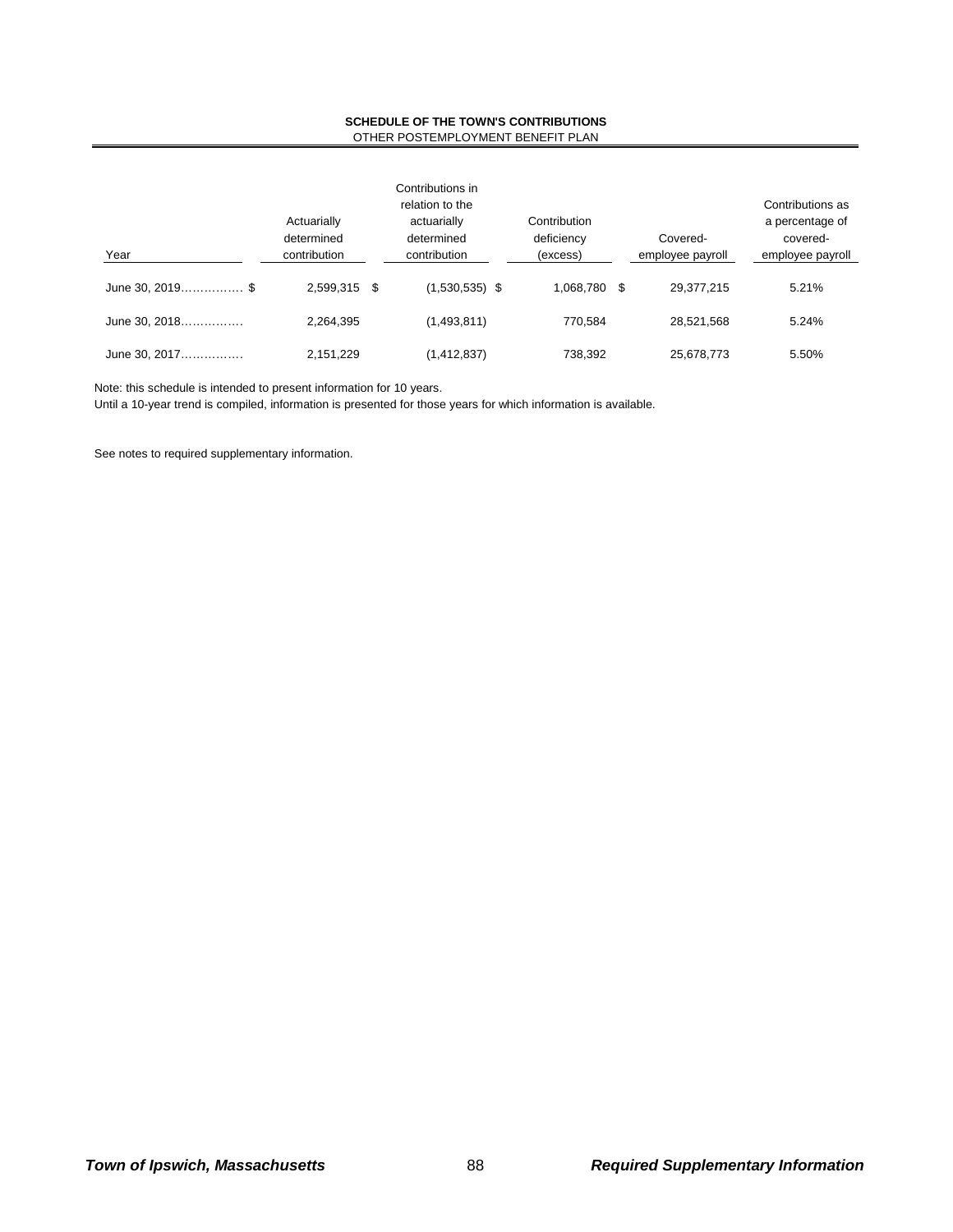#### **SCHEDULE OF INVESTMENT RETURNS** OTHER POSTEMPLOYMENT BENEFIT PLAN

|               | Annual money-weighted<br>rate of return, |
|---------------|------------------------------------------|
| Year          | net of investment expense                |
| June 30, 2019 | 5.71%                                    |
| June 30, 2018 | 9.54%                                    |
| June 30, 2017 | 12.72%                                   |

Note: this schedule is intended to present information for 10 years. Until a 10-year trend is compiled, information is presented for those years for which information is available.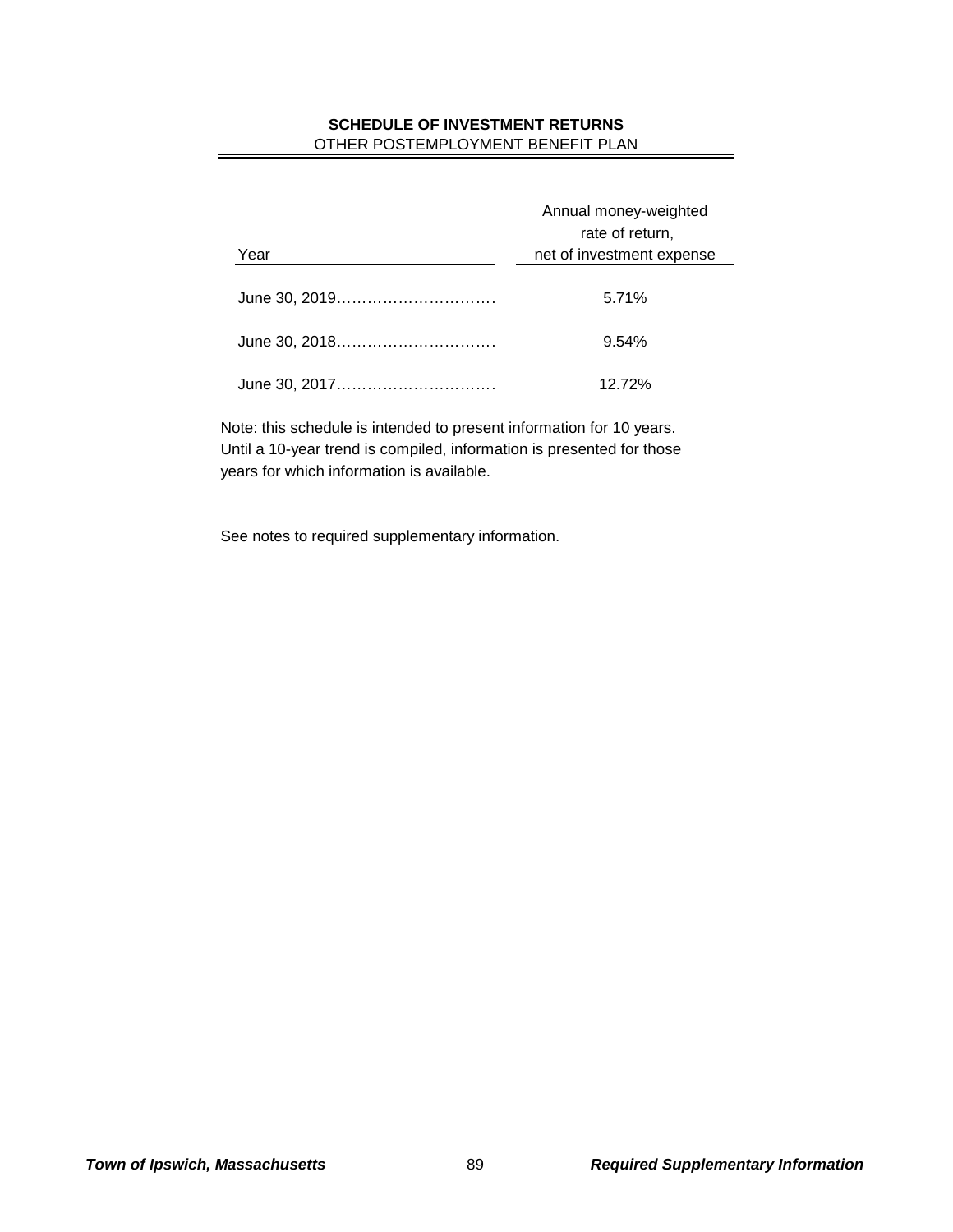### **NOTE A – STEWARDSHIP, COMPLIANCE AND ACCOUNTABILITY**

#### 1. Budgetary Information

Municipal Law requires the adoption of a balanced budget that is approved by Town Meeting. The Finance Committee presents an annual budget to Town Meeting, which includes estimates of revenues and other financing sources and recommendations of expenditures and other financing uses. Town Meeting adopts the expenditure budget by majority vote.

Increases or transfers between departments subsequent to the approval of the annual budget, requires majority Town Meeting approval via a Special Town Meeting.

The majority of the Town's appropriations are non-continuing which lapse at the end of each year. Others are continuing appropriations for which the governing body has authorized that an unspent balance from a prior year be carried forward and made available for spending in the current year.

Generally, expenditures may not exceed the legal level of spending authorized for an appropriation account. However, the payment of debt service is statutorily required, regardless of whether such amounts are appropriated. Additionally, expenditures for disasters, natural or otherwise, and final judgments may exceed the level of spending authorized by majority vote of Town Meeting.

An annual budget is adopted for the general fund in conformity with the guidelines described above. The original 2019 budget includes \$52.5 million in appropriations and other amounts to be raised and \$720,000 in encumbrances and appropriations carried over from previous years. During 2019, Town Meeting approved supplemental appropriations totaling \$1.4 million.

The Finance office has the responsibility to ensure that budgetary control is maintained on an individual line item appropriation account basis. Budgetary control is exercised through the Town's accounting system.

#### 2. Budgetary - GAAP Reconciliation

For budgetary financial reporting purposes, the Uniform Municipal Accounting System basis of accounting (established by the Commonwealth) is followed, which differs from the GAAP basis of accounting. A reconciliation of budgetary-basis to GAAP-basis results for the general fund for the year ended June 30, 2019, is presented below:

| Net change in fund balance - budgetary basis\$     | 693,426       |
|----------------------------------------------------|---------------|
| Perspective differences:                           |               |
| Activity of the stabilization fund recorded in the |               |
|                                                    | 444,628       |
| Basis of accounting differences:                   |               |
| Recognition of revenue for on-behalf payments      | 5,119,440     |
| Recognition of expenditures for on-behalf payments | (5, 119, 440) |
|                                                    |               |
|                                                    | 1,138,054     |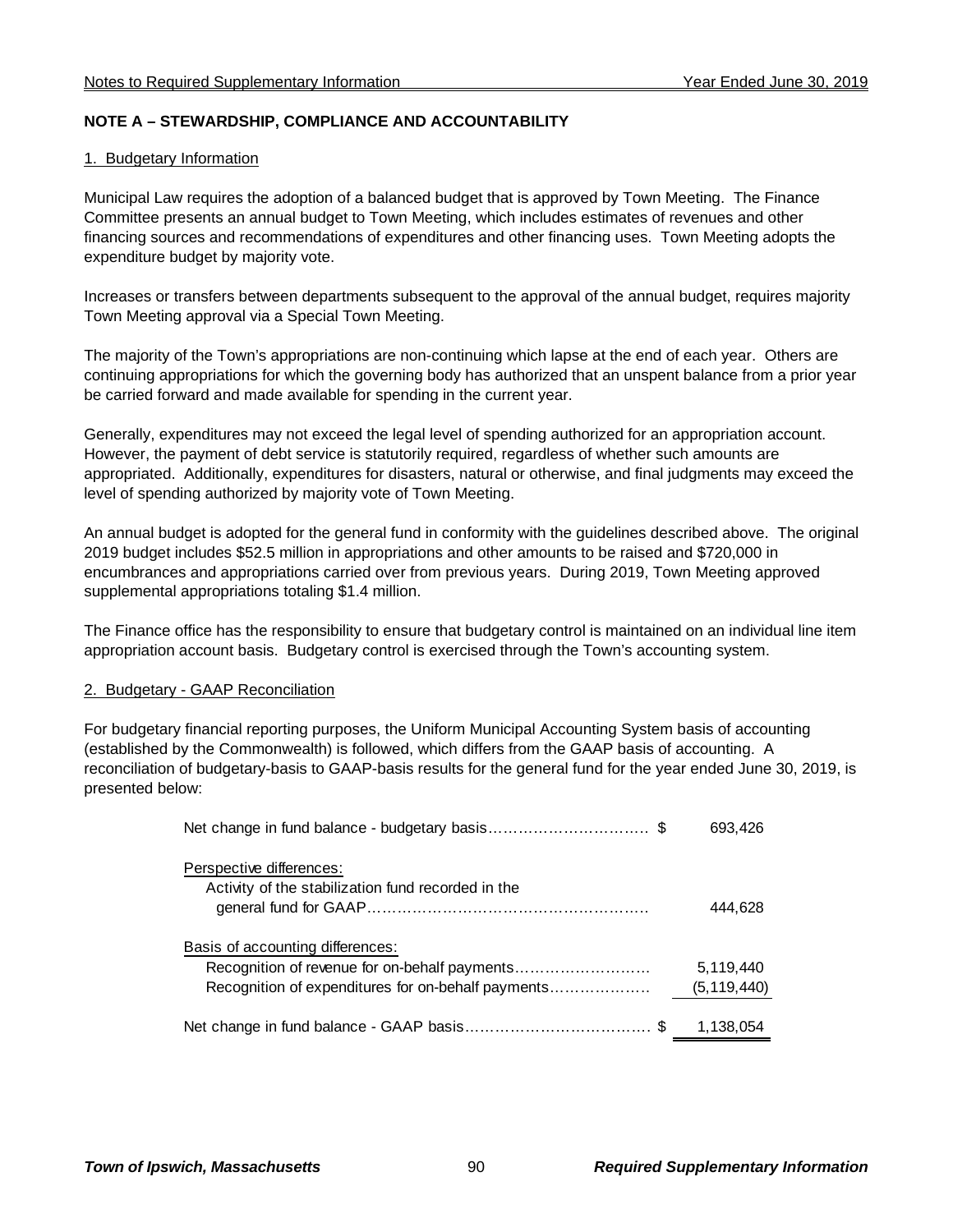#### **NOTE B – PENSION PLAN**

#### *Pension Plan Schedules – Town*

#### A. Schedule of the Town's Proportionate Share of the Net Pension Liability

The Schedule of the Town's Proportionate Share of the Net Pension Liability details the allocated percentage of the net pension liability (asset), the proportionate share of the net pension liability, and the covered employee payroll. It also demonstrates the net position as a percentage of the pension liability and the net pension liability as a percentage of covered payroll.

#### B. Schedule of the Town's Contributions

Governmental employers are required to pay an annual appropriation as established by PERAC. The appropriation includes the amounts to pay the pension portion of each member's retirement allowance, an amount to amortize the actuarially determined unfunded liability to zero in accordance with the system's funding schedule, and additional appropriations in accordance with adopted early retirement incentive programs. The appropriations are payable on July 1 and January 1. The Town may choose to pay the entire appropriation in July at a discounted rate. Accordingly, actual contributions may be less than the "total appropriation". The pension fund appropriation is allocated to the Town based on covered payroll.

#### C. Schedule of the Special Funding Amounts of the Net Pension Liabilities

The Commonwealth of Massachusetts is a nonemployer contributor and is required by statute to make all actuarially determined employer contributions on behalf of the member employers which creates a special funding situation. Since the Town does not contribute directly to MTRS, there is no net pension liability to recognize. This schedule discloses the Commonwealth's 100% share of the collective net pension liability that is associated with the Town; the portion of the collective pension expense as both a revenue and pension expense recognized by the Town; and the Plan's fiduciary net position as a percentage of the total liability.

#### D. Changes in Assumptions

None.

### E. Changes in Plan Provisions

None.

### **NOTE C – OTHER POSTEMPLOYMENT BENEFITS**

The Town administers a single-employer defined benefit healthcare plan ("The Retiree Health Plan"). The plan provides lifetime healthcare, dental and life insurance for eligible retirees and their spouses through the Town's group health insurance plan, which covers both active and retired members, including teachers.

### **The Other Postemployment Benefit Plan**

#### A. Schedule of Changes in the Town's Net Other Postemployment Benefit Liability and Related Ratios

The Schedule of Changes in the Town's Net Other Postemployment Benefit Liability and Related Ratios presents multi-year trend information on changes in the Plan's total OPEB liability, changes in the Plan's net position, and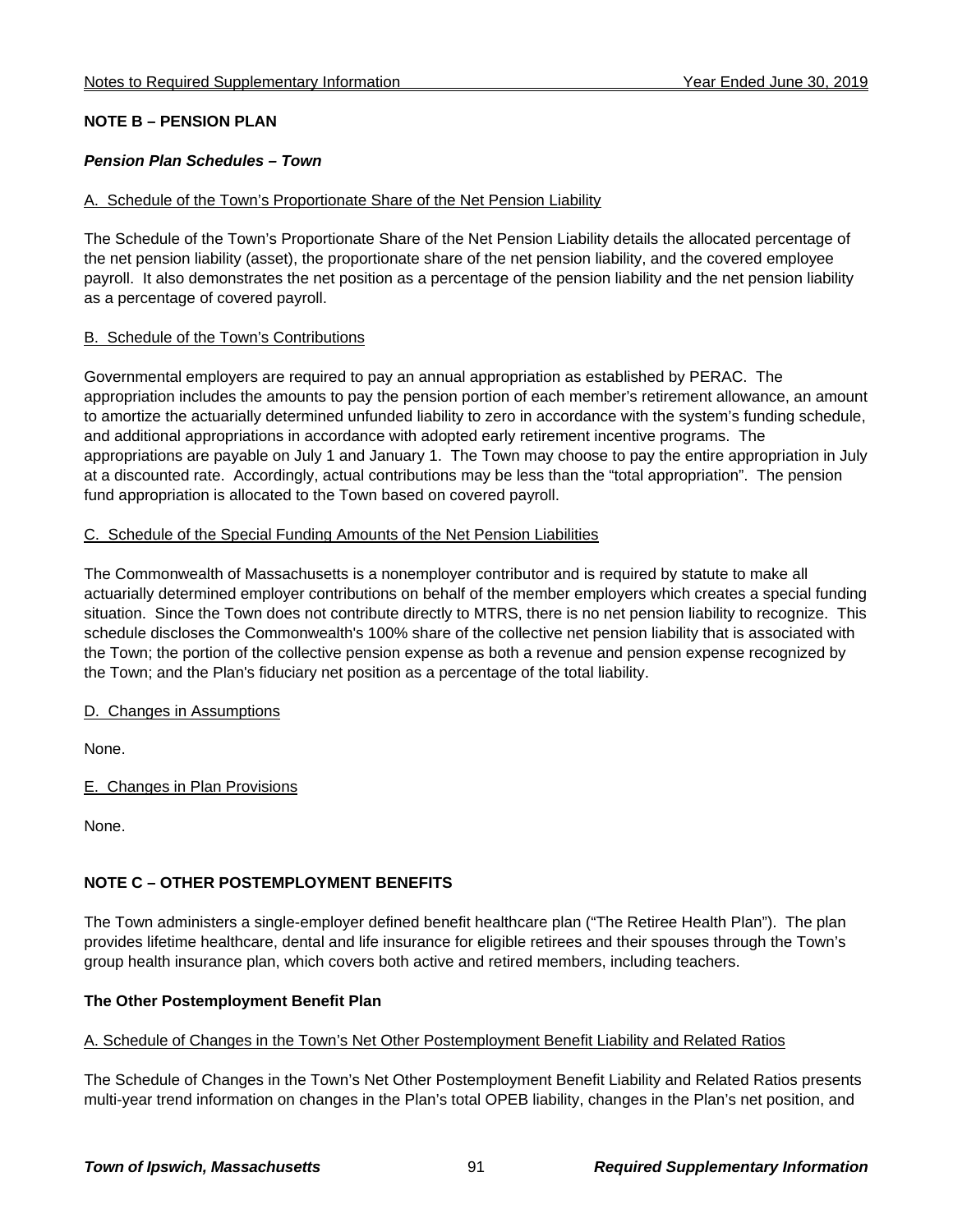ending net OPEB liability. It also demonstrates the Plan's net position as a percentage of the total liability and the Plan's net other postemployment benefit liability as a percentage of covered-employee payroll.

#### B. Schedule of the Town's Contributions

The Schedule of the Town's Contributions includes the Town's annual required contribution to the Plan, along with the contribution made in relation to the actuarially determined contribution and the covered-employee payroll. The Town is not required to fully fund this contribution. It also demonstrates the contributions as a percentage of covered-employee payroll. Actuarially contribution rates are calculated as of June 30, two years prior to the end of the fiscal year in which contributions are reported. Methods and assumptions used to determine contribution rates are as follows:

|                                 | Actuarially determined contribution was calculated as of<br>July 1, 2017.                                                          |
|---------------------------------|------------------------------------------------------------------------------------------------------------------------------------|
| Actuarial cost method           | Individual entry age normal.                                                                                                       |
| Asset-valuation method          | Market value of assets as of the measurement date, June<br>30, 2019.                                                               |
| Investment Rate of Return       | 7.04%, net of OPEB plan investment expense, including<br>inflation.                                                                |
| Municipal bond rate             | 2.79% as of June 30, 2019 (Source: S&P Municipal Bond<br>20-Year High Grade Index - SAPIHG)                                        |
| Single equivalent discount rate | 7.00%, net of OPEB plan investment expense, including<br>inflation.                                                                |
| Medical inflation rate          | 5.00%                                                                                                                              |
|                                 | 2.75% as of June 30, 2019, and for future periods.                                                                                 |
|                                 | 3.00% annually as of June 30, 2019, and for future periods.                                                                        |
| Cost of living adjustments      | Not applicable.                                                                                                                    |
| Pre-retirement mortality        | RP-2000 Employees Mortality Table projected<br>generationally with Scale BB and a base year 2009 for<br>males and females.         |
| Post-retirement mortality       | RP-2000 Healthy Annuitant Mortality Table projected<br>generationally with Scale BB and a base year 2009 for<br>males and females. |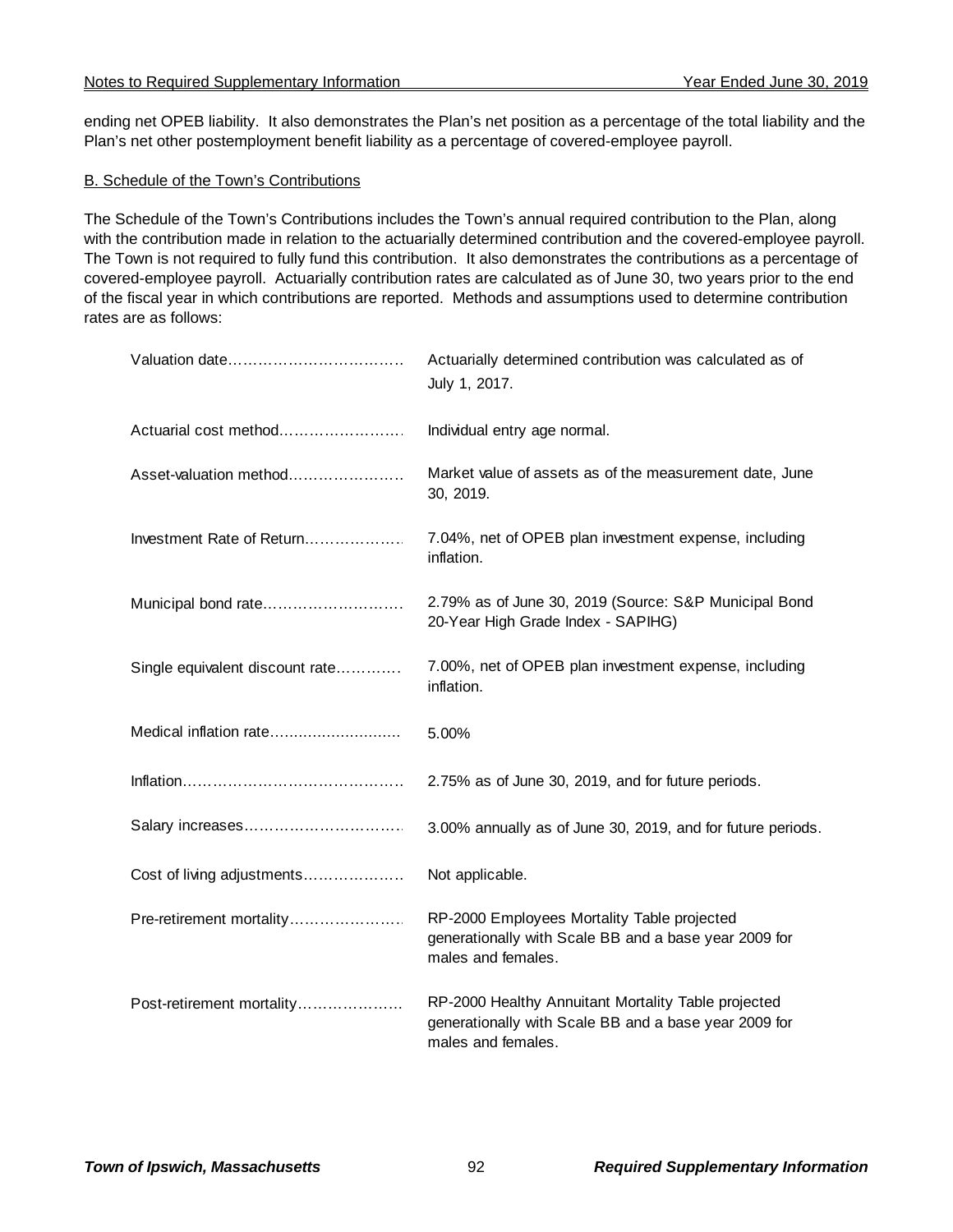### C. Schedule of Investment Returns

The Schedule of Investment Returns includes the money-weighted investment return on the Plan's other postemployment assets, net of investment expense.

#### D. Changes of Assumptions

None.

E. Changes in Provisions

None.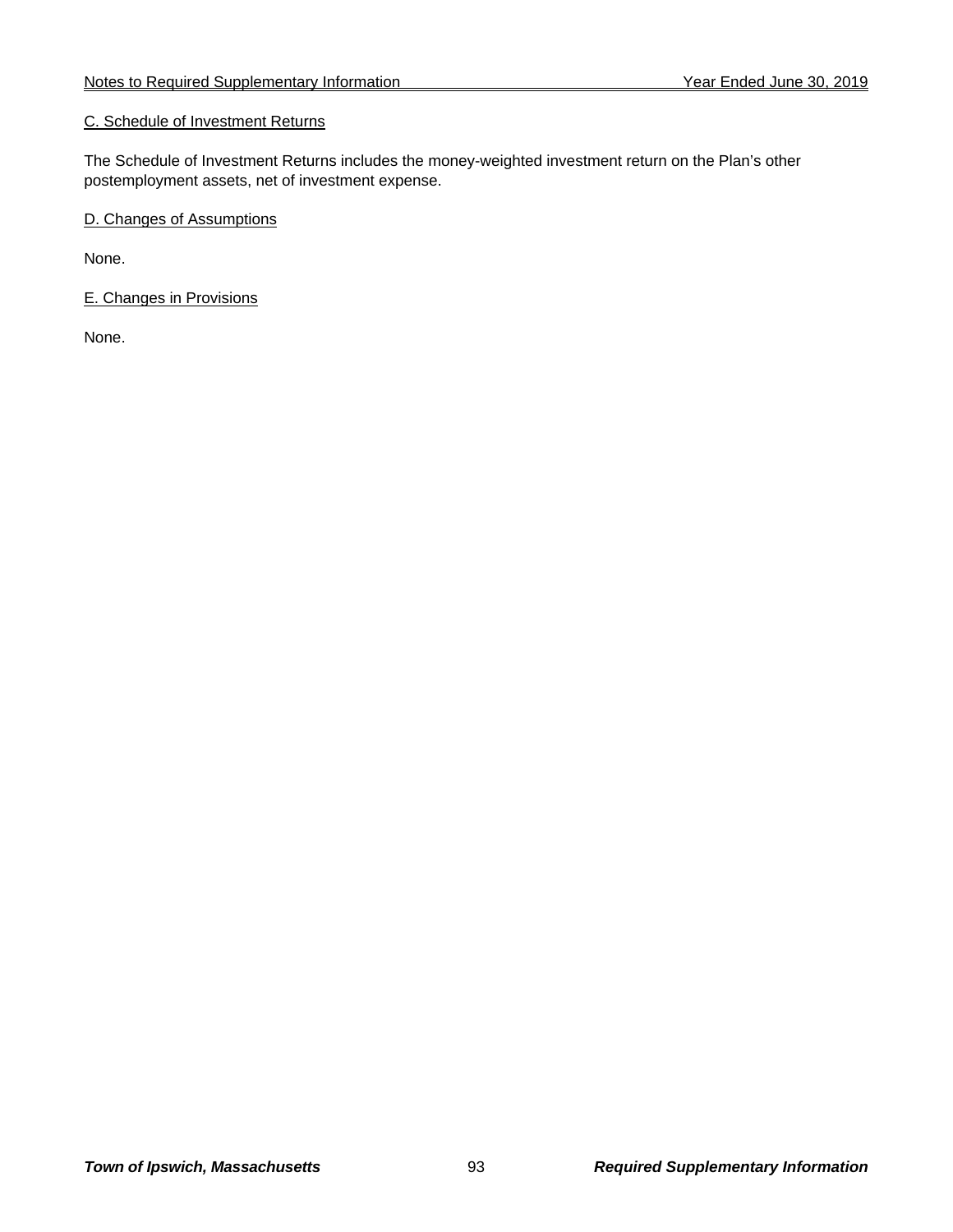# *Additional Information – Municipal Light Enterprise Fund Schedules*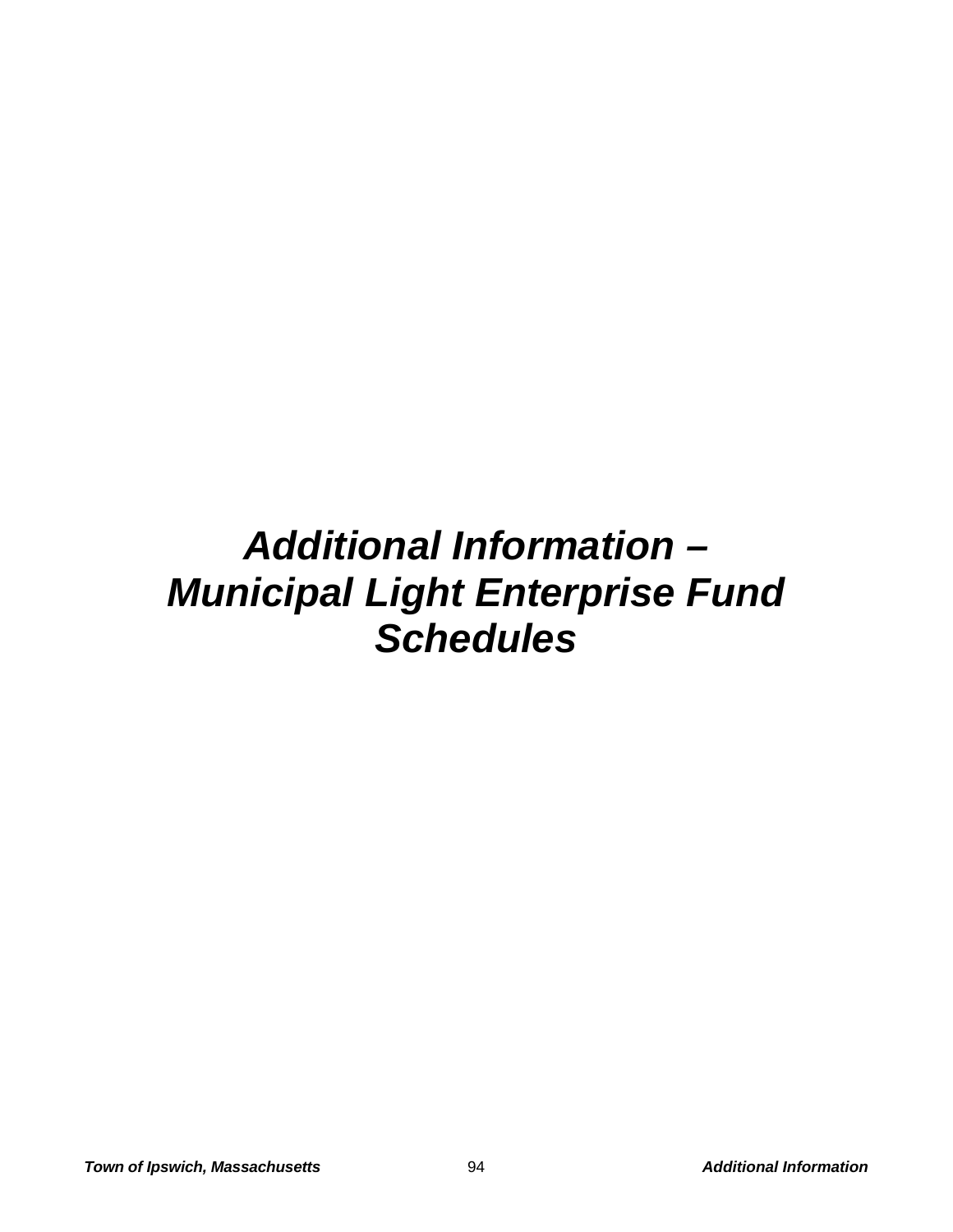#### **MUNICIPAL LIGHT ENTERPRISE FUND** COMPARATIVE SCHEDULE OF NET POSITION

#### JUNE 30, 2019 AND 2018

|                                                            | 2019                 | 2018<br>(As Revised) |
|------------------------------------------------------------|----------------------|----------------------|
| <b>ASSETS</b>                                              |                      |                      |
| <b>CURRENT:</b>                                            |                      |                      |
|                                                            | 433,951              | \$                   |
| Receivables, net of allowance for uncollectibles:          | 679,701              | 694,235              |
|                                                            | 2,052,316            | 2,224,218            |
|                                                            | 169,396              | 158,253              |
|                                                            | 1,636,625            | 1,621,540            |
|                                                            | 4,971,989            | 4,698,246            |
| NONCURRENT:                                                |                      |                      |
|                                                            | 1,629,109            | 1,053,676            |
|                                                            | 22,976               | 22,976               |
| Capital assets, net of accumulated depreciation            | 14,182,564           | 14,364,373           |
|                                                            |                      |                      |
|                                                            | 15,834,649           | 15,441,025           |
|                                                            | 20,806,638           | 20,139,271           |
| <b>DEFERRED OUTFLOWS OF RESOURCES</b>                      |                      |                      |
|                                                            | 375,500              | 278,637              |
| Deferred outflows related to other postemployment benefits | 65,581               | 205,826              |
|                                                            |                      |                      |
| TOTAL DEFERRED OUTFLOWS OF RESOURCES                       | 441,081              | 484.463              |
| <b>LIABILITIES</b>                                         |                      |                      |
| <b>CURRENT:</b>                                            |                      |                      |
|                                                            | 1,677,065            | 2,590,868            |
|                                                            | 59,908               | 30,065               |
|                                                            | 16,156               | 18,240               |
|                                                            | 1,964,804            | 783,170              |
|                                                            | 115,140              | 122,373              |
|                                                            | 22,300               | 17,200               |
|                                                            | 480,000              | 480,000              |
|                                                            | 4,335,373            | 4,041,916            |
|                                                            |                      |                      |
| NONCURRENT:                                                |                      |                      |
|                                                            | 200,437              | 154,522              |
|                                                            | 3,595,036            | 3,393,754            |
|                                                            | 479,284<br>3,970,000 | 622,327<br>4,450,000 |
|                                                            |                      |                      |
|                                                            | 8,244,757            | 8,620,603            |
| TOTAL LIABILITIES                                          | 12,580,130           | 12,662,519           |
|                                                            |                      |                      |
| <b>DEFERRED INFLOWS OF RESOURCES</b>                       |                      |                      |
|                                                            | 118,762              | 311,078              |
| Deferred inflows related to other postemployment benefits  | 2,543                | 8,830                |
| TOTAL DEFERRED INFLOWS OF RESOURCES                        | 121,305              | 319,908              |
| <b>NET POSITION</b>                                        |                      |                      |
|                                                            | 9,755,540            | 9,457,349            |
| Restricted for:                                            |                      |                      |
|                                                            | 1,213,969            | 931,303              |
|                                                            | 232,266              | 261,351              |
| Unrestricted……………………………………………………………………                     | (2,655,491)          | (3,008,696)          |
|                                                            |                      |                      |
|                                                            | 8,546,284            | \$<br>7,641,307      |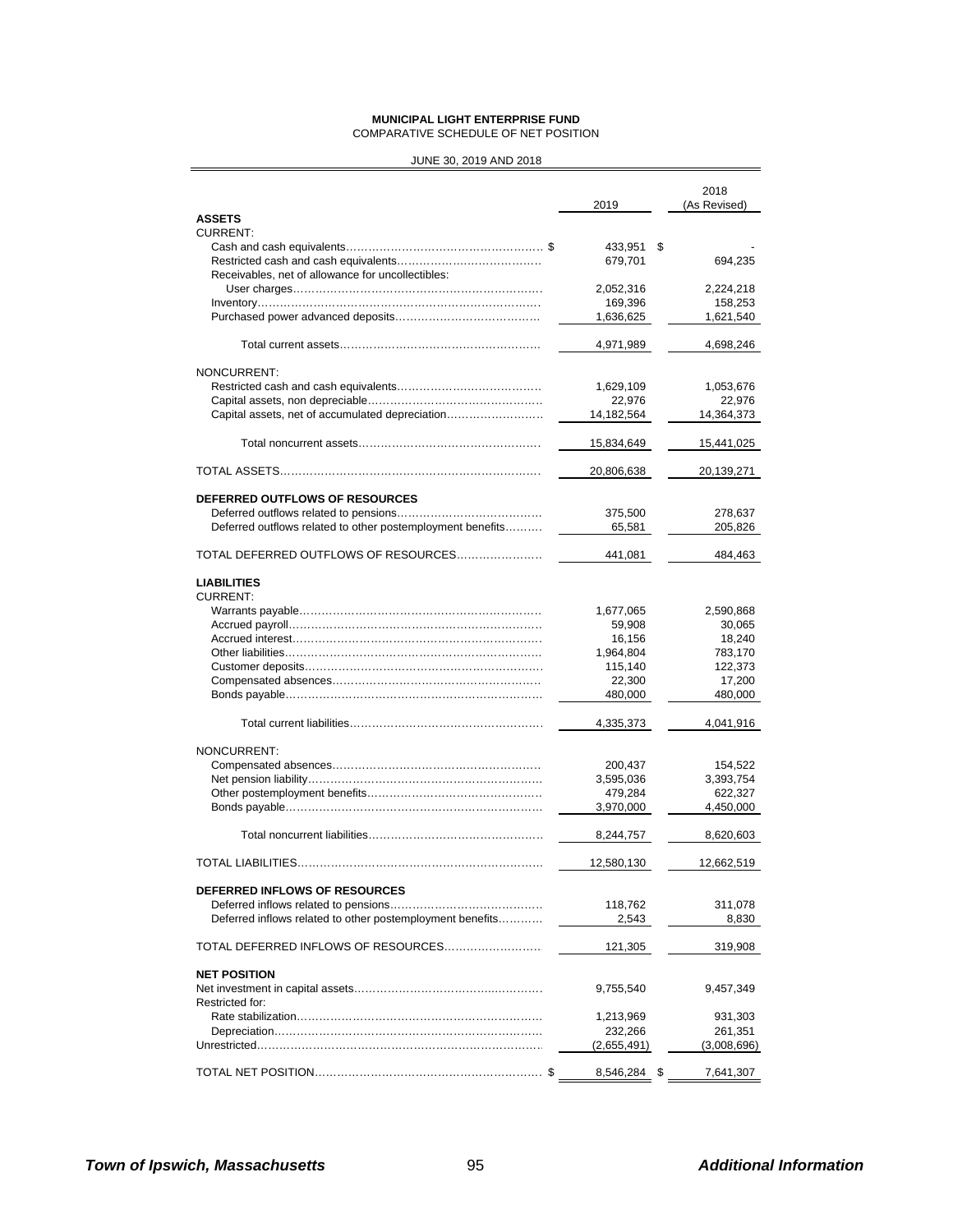#### COMPARATIVE SCHEDULE OF REVENUES, EXPENSES AND CHANGES IN NET POSITION

|                                                             | 2019                  |       | 2018<br>(As Revised)  |
|-------------------------------------------------------------|-----------------------|-------|-----------------------|
| <b>OPERATING REVENUES:</b>                                  | 17,102,663<br>229,089 | $\$\$ | 17,270,854<br>441,170 |
|                                                             | 17,331,752            |       | 17,712,024            |
| <b>OPERATING EXPENSES:</b>                                  | 13,531,096            |       | 14,522,603            |
|                                                             | 1,728,159<br>987,955  |       | 1,523,657<br>981,772  |
|                                                             | 16,247,210            |       | 17,028,032            |
|                                                             | 1,084,542             |       | 683,992               |
| NONOPERATING REVENUES (EXPENSES):                           | 4,348<br>(189, 393)   |       | 6,393<br>(210, 576)   |
| <b>TOTAL NONOPERATING</b>                                   | (185, 045)            |       | (204, 183)            |
| INCOME (LOSS) BEFORE CAPITAL<br>CONTRIBUTIONS AND TRANSFERS | 899,497               |       | 479,809               |
|                                                             | 5,480                 |       | 38,968                |
| <b>TRANSFERS:</b>                                           |                       |       | (5,099)               |
|                                                             | 904,977               |       | 513,678               |
| NET POSITION AT BEGINNING OF YEAR                           | 7,641,307             |       | 7,127,629             |
|                                                             | 8,546,284             | \$    | 7,641,307             |

#### YEARS ENDED JUNE 30, 2019 AND 2018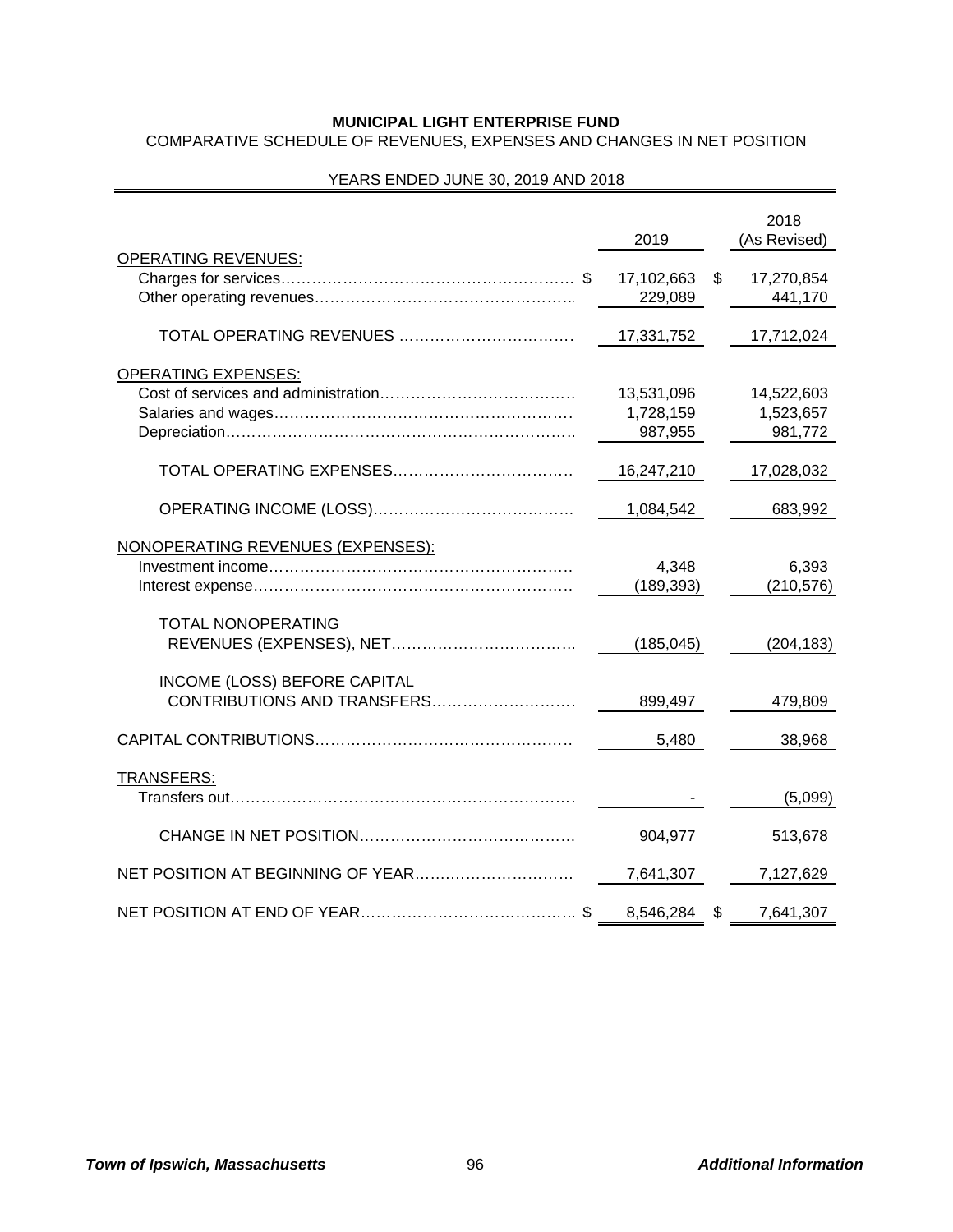COMPARATIVE SCHEDULE OF CASH FLOWS

#### YEARS ENDED JUNE 30, 2019 AND 2018

|                                                                      | 2019         |      | 2018           |
|----------------------------------------------------------------------|--------------|------|----------------|
| CASH FLOWS FROM OPERATING ACTIVITIES:                                |              |      |                |
|                                                                      | 17,496,421   | - \$ | 17,227,650     |
|                                                                      | (13,520,433) |      | (14, 760, 203) |
|                                                                      | (1,513,343)  |      | (1,640,696)    |
|                                                                      |              |      |                |
|                                                                      | 2,462,645    |      | 826,751        |
| CASH FLOWS FROM NONCAPITAL FINANCING ACTIVITIES:                     |              |      |                |
| Transfers out…………………………………………………………………………                            |              |      | (5,099)        |
| CASH FLOWS FROM CAPITAL AND RELATED FINANCING ACTIVITIES:            |              |      |                |
|                                                                      | 5,480        |      | 38,968         |
|                                                                      | (806, 147)   |      | (783, 767)     |
|                                                                      | (480,000)    |      | (480,000)      |
|                                                                      | (191,476)    |      | (212, 674)     |
| NET CASH FROM CAPITAL AND RELATED FINANCING ACTIVITIES               | (1,472,143)  |      | (1,437,473)    |
| <b>CASH FLOWS FROM INVESTING ACTIVITIES:</b>                         |              |      |                |
|                                                                      | 4,348        |      | 6,393          |
|                                                                      |              |      |                |
|                                                                      | 994,850      |      | (609, 428)     |
| CASH AND CASH EQUIVALENTS AT BEGINNING OF YEAR                       | 1,747,911    |      | 2,357,339      |
| CASH AND CASH EQUIVALENTS AT END OF YEAR\$2,742,761 \$               |              |      | 1,747,911      |
|                                                                      |              |      |                |
| RECONCILIATION OF OPERATING INCOME (LOSS) TO NET CASH                |              |      |                |
| <b>FROM OPERATING ACTIVITIES:</b>                                    |              |      |                |
|                                                                      |              |      | 683,992        |
| Adjustments to reconcile operating income to net                     |              |      |                |
| cash from operating activities:                                      |              |      |                |
|                                                                      | 987,955      |      | 981,772        |
|                                                                      | (289, 179)   |      | 144,643        |
| Deferred (outflows)/inflows related to other postemployment benefits | 133,958      |      | (88, 269)      |
|                                                                      | 171,902      |      | (505, 810)     |
|                                                                      | (11, 143)    |      | (15, 945)      |
|                                                                      | (15,085)     |      | 22,926         |
|                                                                      | (913, 803)   |      | 606,844        |
|                                                                      | 29,843       |      | 2,876          |
|                                                                      | (7, 233)     |      | 21,436         |
|                                                                      | 1,181,634    |      | (727, 594)     |
|                                                                      | 51,015       |      | (31, 646)      |
|                                                                      | 201,282      |      | (413, 404)     |
|                                                                      | (143, 043)   |      | 144,930        |
|                                                                      |              |      |                |
|                                                                      | 1,378,103    |      | 142,759        |
|                                                                      | 2,462,645    | \$   | 826,751        |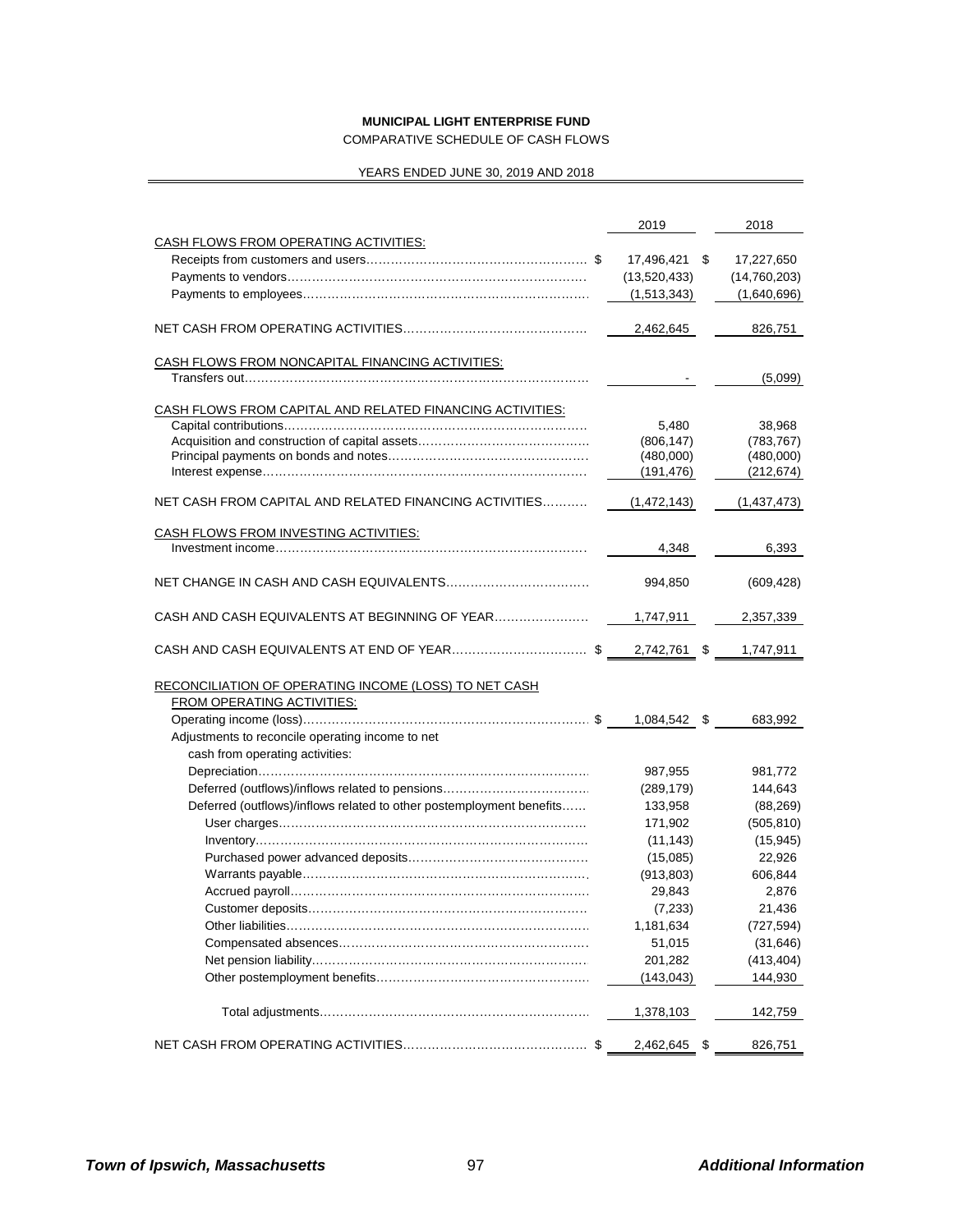COMPARATIVE SCHEDULE OF SALES OF ELECTRICITY

## YEARS ENDED JUNE 30, 2019 AND 2018

| SALES OF ELECTRICITY: | 2019          | 2018            |
|-----------------------|---------------|-----------------|
|                       | 7,558,591     | \$<br>7,503,900 |
|                       | 830,626       | 799,672         |
|                       | 7,803,259     | 8,155,745       |
|                       | 816,729       | 709,907         |
|                       | 34,610        | 34,817          |
|                       | 58,848        | 66,813          |
|                       | 17,102,663 \$ | 17,270,854      |

L,